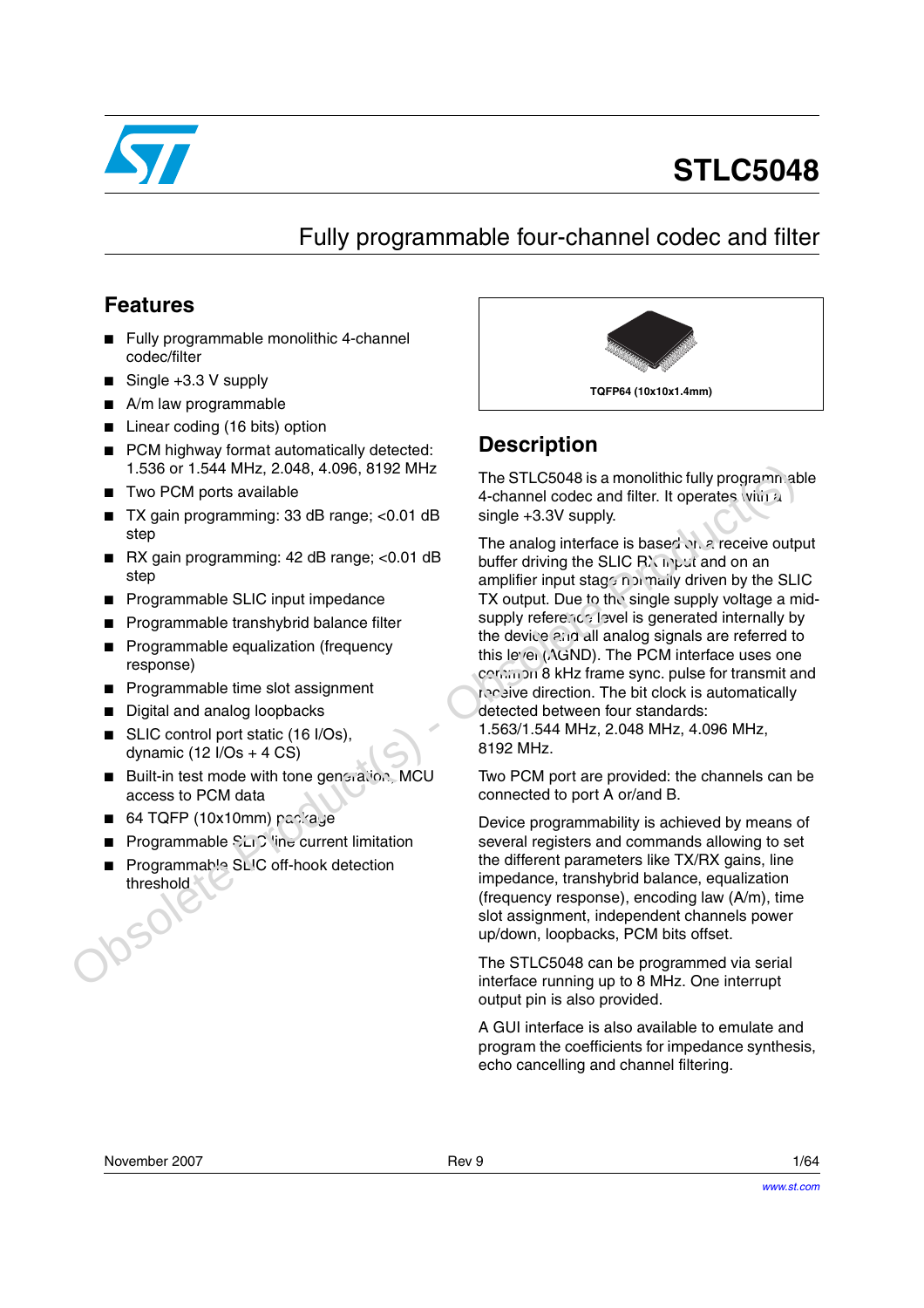# **Contents**

| 1              |      |                                                      |  |
|----------------|------|------------------------------------------------------|--|
| $\overline{2}$ |      | Absolute maximum ratings and operating conditions  9 |  |
| 3              |      | Pin assignments and descriptions  10                 |  |
| 4              |      |                                                      |  |
|                | 4.1  |                                                      |  |
|                | 4.2  |                                                      |  |
|                | 4.3  |                                                      |  |
|                | 4.4  |                                                      |  |
|                | 4.5  |                                                      |  |
|                | 4.6  | Transmit path $\frac{1}{15}$                         |  |
|                | 4.7  |                                                      |  |
|                | 4.8  |                                                      |  |
|                | 4.9  |                                                      |  |
|                | 4.10 |                                                      |  |
|                | 4.11 |                                                      |  |
|                | 4.12 |                                                      |  |
|                | 4.13 |                                                      |  |
| 5              |      |                                                      |  |
|                | 5.1  |                                                      |  |
|                | 5.2  |                                                      |  |
|                | 5.3  |                                                      |  |
|                | 5.4  |                                                      |  |
|                | 5.5  |                                                      |  |
|                | 5.6  |                                                      |  |
|                | 5.7  |                                                      |  |
|                | 5.8  |                                                      |  |
|                | 5.9  | Interrupt mask register for interrupt (IMASK)  28    |  |
|                | 5.10 |                                                      |  |

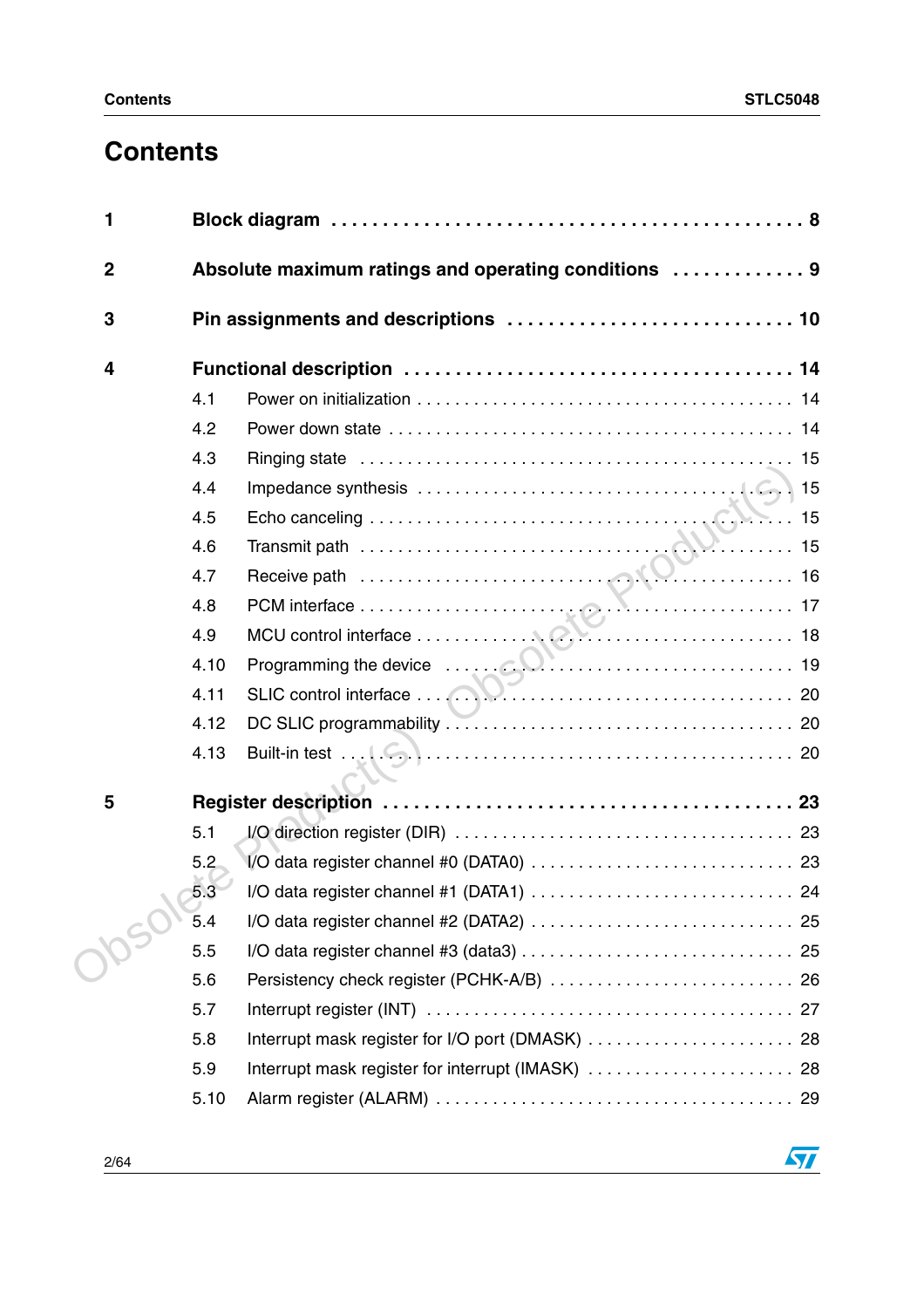|   | 5.11 |                                          |  |
|---|------|------------------------------------------|--|
|   | 5.12 |                                          |  |
|   | 5.13 |                                          |  |
|   | 5.14 |                                          |  |
|   | 5.15 |                                          |  |
|   | 5.16 |                                          |  |
|   | 5.17 |                                          |  |
|   | 5.18 |                                          |  |
|   | 5.19 |                                          |  |
|   | 5.20 |                                          |  |
|   | 5.21 |                                          |  |
|   | 5.22 |                                          |  |
|   | 5.23 |                                          |  |
|   | 5.24 |                                          |  |
|   | 5.25 |                                          |  |
|   | 5.26 |                                          |  |
|   | 5.27 |                                          |  |
|   | 5.28 |                                          |  |
|   | 5.29 |                                          |  |
|   | 5.30 |                                          |  |
|   | 5.31 |                                          |  |
|   | 5.32 |                                          |  |
|   | 5.33 |                                          |  |
|   | 5.34 |                                          |  |
|   | 5.35 |                                          |  |
|   | 5.36 | Software revision ID Code (SWRID)  42    |  |
|   | 5.37 | Hardware revision ID code (HWRID)  43    |  |
|   |      |                                          |  |
|   | 6.1  | Realignment command (REACOM)  44         |  |
|   | 6.2  | Start checksum calculation (CKSTART)  44 |  |
| 7 |      |                                          |  |

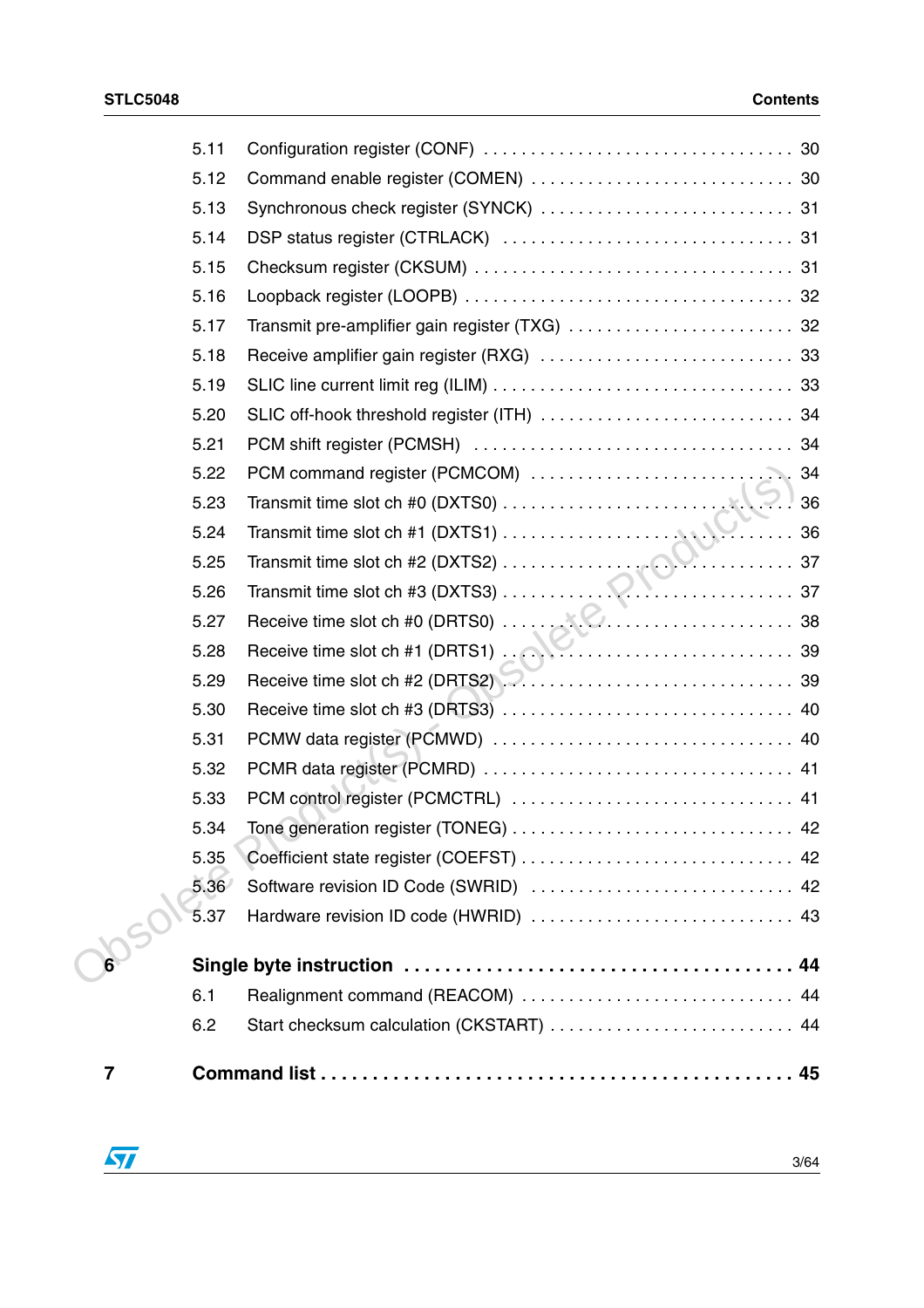| 8  |      |                                                                  |  |
|----|------|------------------------------------------------------------------|--|
|    | 8.1  |                                                                  |  |
|    | 8.2  |                                                                  |  |
|    | 8.3  |                                                                  |  |
|    | 8.4  |                                                                  |  |
|    | 8.5  |                                                                  |  |
|    | 8.6  |                                                                  |  |
|    | 8.7  |                                                                  |  |
|    | 8.8  |                                                                  |  |
|    | 8.9  |                                                                  |  |
|    | 8.10 |                                                                  |  |
| 9  |      |                                                                  |  |
| 10 |      | . 57                                                             |  |
|    |      | Appendix A Absolute gains in kit with L3235N/STLC3080  58        |  |
|    |      | Appendix B STLC5048 application diagrams. New Construction of 60 |  |
|    |      |                                                                  |  |
|    | C.1  |                                                                  |  |
|    |      |                                                                  |  |
|    |      |                                                                  |  |
|    |      |                                                                  |  |
|    |      | Revision history. (ORIGIN: 1999)                                 |  |

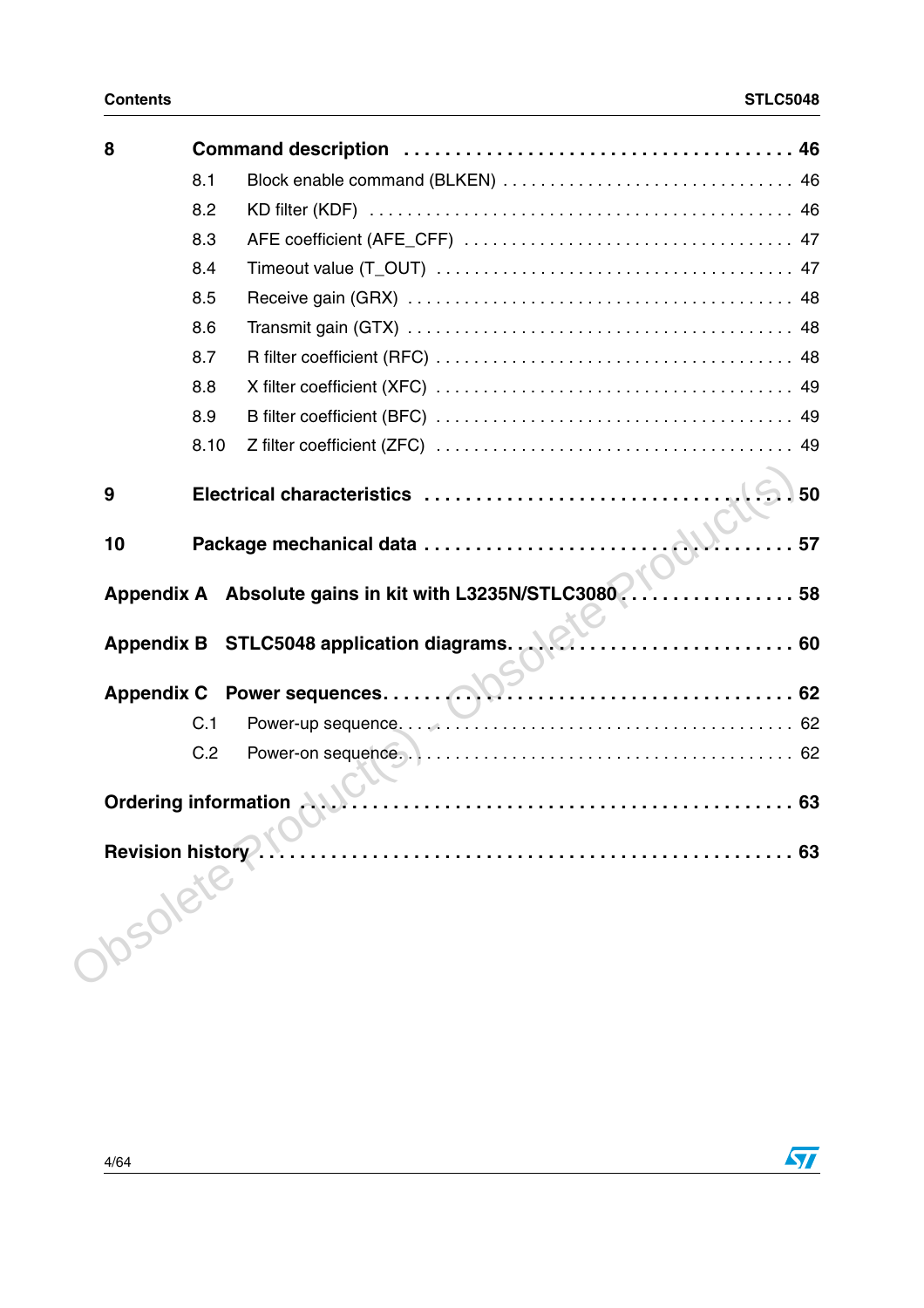# **List of tables**

| Table 2.<br>Table 3.<br>Table 4.<br>Table 5.<br>Table 6.<br>Table 7.<br>Table 8.<br>Table 9.<br>Table 10.<br>Table 11.<br>Table 12.<br>Table 13.<br>Table 14.<br>Table 15.<br>Table 16.<br>Table 17.<br>Table 18.<br>Table 19.<br>Table 20.<br>Table 21.<br>A and B inputs of persistency check register in static mode26<br>Table 22.<br>Table 23.<br>Table 24.<br>Table 25.<br>Table 26.<br>Table 27.<br>Table 28.<br>Table 29.<br>Table 30.<br>Table 31.<br>Table 32.<br>Table 33.<br>Table 34.<br>Table 35.<br>Table 36.<br>Table 37.<br>Table 38.<br>Table 39.<br>Table 40.<br>Table 41.<br>Table 42.<br>PCM command register (PCMCOM) TPB and TPA bit combinations 35<br>Table 43.<br>PCM command register (PCMCOM) PC0 and PC1 bit combinations 35<br>Table 44.<br>Table 45.<br>Transmit time slot ch #0 (DXTS0) time slots in linear mode36<br>Table 46.<br>Table 47.<br>Transmit time slot ch #1 (DXTS1) time slots in linear mode37<br>Table 48. | Table 1. |  |
|------------------------------------------------------------------------------------------------------------------------------------------------------------------------------------------------------------------------------------------------------------------------------------------------------------------------------------------------------------------------------------------------------------------------------------------------------------------------------------------------------------------------------------------------------------------------------------------------------------------------------------------------------------------------------------------------------------------------------------------------------------------------------------------------------------------------------------------------------------------------------------------------------------------------------------------------------------|----------|--|
|                                                                                                                                                                                                                                                                                                                                                                                                                                                                                                                                                                                                                                                                                                                                                                                                                                                                                                                                                            |          |  |
|                                                                                                                                                                                                                                                                                                                                                                                                                                                                                                                                                                                                                                                                                                                                                                                                                                                                                                                                                            |          |  |
|                                                                                                                                                                                                                                                                                                                                                                                                                                                                                                                                                                                                                                                                                                                                                                                                                                                                                                                                                            |          |  |
|                                                                                                                                                                                                                                                                                                                                                                                                                                                                                                                                                                                                                                                                                                                                                                                                                                                                                                                                                            |          |  |
|                                                                                                                                                                                                                                                                                                                                                                                                                                                                                                                                                                                                                                                                                                                                                                                                                                                                                                                                                            |          |  |
|                                                                                                                                                                                                                                                                                                                                                                                                                                                                                                                                                                                                                                                                                                                                                                                                                                                                                                                                                            |          |  |
|                                                                                                                                                                                                                                                                                                                                                                                                                                                                                                                                                                                                                                                                                                                                                                                                                                                                                                                                                            |          |  |
|                                                                                                                                                                                                                                                                                                                                                                                                                                                                                                                                                                                                                                                                                                                                                                                                                                                                                                                                                            |          |  |
|                                                                                                                                                                                                                                                                                                                                                                                                                                                                                                                                                                                                                                                                                                                                                                                                                                                                                                                                                            |          |  |
|                                                                                                                                                                                                                                                                                                                                                                                                                                                                                                                                                                                                                                                                                                                                                                                                                                                                                                                                                            |          |  |
|                                                                                                                                                                                                                                                                                                                                                                                                                                                                                                                                                                                                                                                                                                                                                                                                                                                                                                                                                            |          |  |
|                                                                                                                                                                                                                                                                                                                                                                                                                                                                                                                                                                                                                                                                                                                                                                                                                                                                                                                                                            |          |  |
|                                                                                                                                                                                                                                                                                                                                                                                                                                                                                                                                                                                                                                                                                                                                                                                                                                                                                                                                                            |          |  |
|                                                                                                                                                                                                                                                                                                                                                                                                                                                                                                                                                                                                                                                                                                                                                                                                                                                                                                                                                            |          |  |
|                                                                                                                                                                                                                                                                                                                                                                                                                                                                                                                                                                                                                                                                                                                                                                                                                                                                                                                                                            |          |  |
|                                                                                                                                                                                                                                                                                                                                                                                                                                                                                                                                                                                                                                                                                                                                                                                                                                                                                                                                                            |          |  |
|                                                                                                                                                                                                                                                                                                                                                                                                                                                                                                                                                                                                                                                                                                                                                                                                                                                                                                                                                            |          |  |
|                                                                                                                                                                                                                                                                                                                                                                                                                                                                                                                                                                                                                                                                                                                                                                                                                                                                                                                                                            |          |  |
|                                                                                                                                                                                                                                                                                                                                                                                                                                                                                                                                                                                                                                                                                                                                                                                                                                                                                                                                                            |          |  |
|                                                                                                                                                                                                                                                                                                                                                                                                                                                                                                                                                                                                                                                                                                                                                                                                                                                                                                                                                            |          |  |
|                                                                                                                                                                                                                                                                                                                                                                                                                                                                                                                                                                                                                                                                                                                                                                                                                                                                                                                                                            |          |  |
|                                                                                                                                                                                                                                                                                                                                                                                                                                                                                                                                                                                                                                                                                                                                                                                                                                                                                                                                                            |          |  |
|                                                                                                                                                                                                                                                                                                                                                                                                                                                                                                                                                                                                                                                                                                                                                                                                                                                                                                                                                            |          |  |
|                                                                                                                                                                                                                                                                                                                                                                                                                                                                                                                                                                                                                                                                                                                                                                                                                                                                                                                                                            |          |  |
|                                                                                                                                                                                                                                                                                                                                                                                                                                                                                                                                                                                                                                                                                                                                                                                                                                                                                                                                                            |          |  |
|                                                                                                                                                                                                                                                                                                                                                                                                                                                                                                                                                                                                                                                                                                                                                                                                                                                                                                                                                            |          |  |
|                                                                                                                                                                                                                                                                                                                                                                                                                                                                                                                                                                                                                                                                                                                                                                                                                                                                                                                                                            |          |  |
|                                                                                                                                                                                                                                                                                                                                                                                                                                                                                                                                                                                                                                                                                                                                                                                                                                                                                                                                                            |          |  |
|                                                                                                                                                                                                                                                                                                                                                                                                                                                                                                                                                                                                                                                                                                                                                                                                                                                                                                                                                            |          |  |
|                                                                                                                                                                                                                                                                                                                                                                                                                                                                                                                                                                                                                                                                                                                                                                                                                                                                                                                                                            |          |  |
|                                                                                                                                                                                                                                                                                                                                                                                                                                                                                                                                                                                                                                                                                                                                                                                                                                                                                                                                                            |          |  |
|                                                                                                                                                                                                                                                                                                                                                                                                                                                                                                                                                                                                                                                                                                                                                                                                                                                                                                                                                            |          |  |
|                                                                                                                                                                                                                                                                                                                                                                                                                                                                                                                                                                                                                                                                                                                                                                                                                                                                                                                                                            |          |  |
|                                                                                                                                                                                                                                                                                                                                                                                                                                                                                                                                                                                                                                                                                                                                                                                                                                                                                                                                                            |          |  |
|                                                                                                                                                                                                                                                                                                                                                                                                                                                                                                                                                                                                                                                                                                                                                                                                                                                                                                                                                            |          |  |
|                                                                                                                                                                                                                                                                                                                                                                                                                                                                                                                                                                                                                                                                                                                                                                                                                                                                                                                                                            |          |  |
|                                                                                                                                                                                                                                                                                                                                                                                                                                                                                                                                                                                                                                                                                                                                                                                                                                                                                                                                                            |          |  |
|                                                                                                                                                                                                                                                                                                                                                                                                                                                                                                                                                                                                                                                                                                                                                                                                                                                                                                                                                            |          |  |
|                                                                                                                                                                                                                                                                                                                                                                                                                                                                                                                                                                                                                                                                                                                                                                                                                                                                                                                                                            |          |  |
|                                                                                                                                                                                                                                                                                                                                                                                                                                                                                                                                                                                                                                                                                                                                                                                                                                                                                                                                                            |          |  |
|                                                                                                                                                                                                                                                                                                                                                                                                                                                                                                                                                                                                                                                                                                                                                                                                                                                                                                                                                            |          |  |
|                                                                                                                                                                                                                                                                                                                                                                                                                                                                                                                                                                                                                                                                                                                                                                                                                                                                                                                                                            |          |  |
|                                                                                                                                                                                                                                                                                                                                                                                                                                                                                                                                                                                                                                                                                                                                                                                                                                                                                                                                                            |          |  |
|                                                                                                                                                                                                                                                                                                                                                                                                                                                                                                                                                                                                                                                                                                                                                                                                                                                                                                                                                            |          |  |
|                                                                                                                                                                                                                                                                                                                                                                                                                                                                                                                                                                                                                                                                                                                                                                                                                                                                                                                                                            |          |  |
|                                                                                                                                                                                                                                                                                                                                                                                                                                                                                                                                                                                                                                                                                                                                                                                                                                                                                                                                                            |          |  |
|                                                                                                                                                                                                                                                                                                                                                                                                                                                                                                                                                                                                                                                                                                                                                                                                                                                                                                                                                            |          |  |

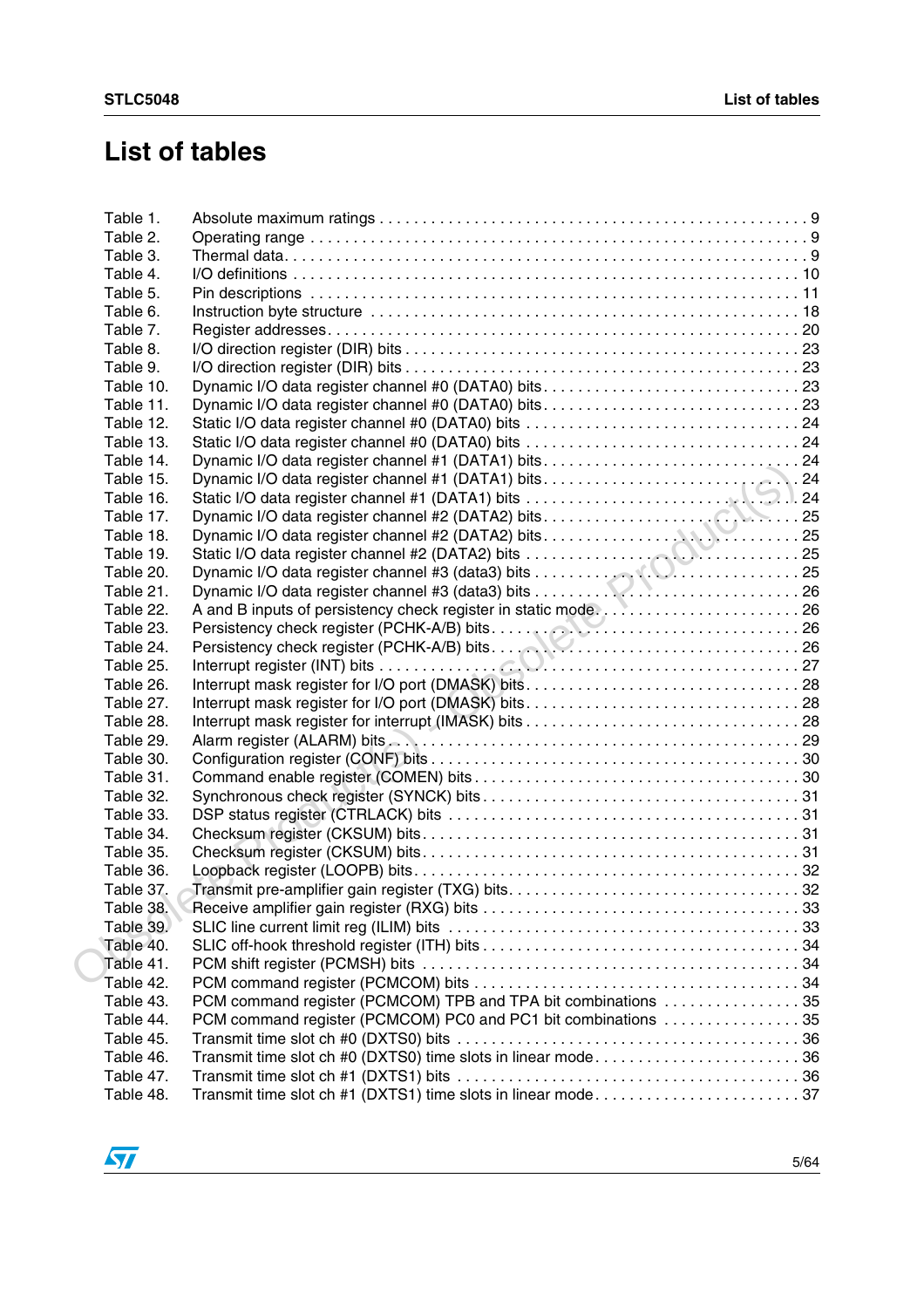| Table 49. |                                                              |    |
|-----------|--------------------------------------------------------------|----|
| Table 50. |                                                              |    |
| Table 51. |                                                              |    |
| Table 52. | Transmit time slot ch #3 (DXTS3) time slots in linear mode38 |    |
| Table 53. |                                                              |    |
| Table 54. |                                                              |    |
| Table 55. |                                                              |    |
| Table 56. |                                                              |    |
| Table 57. |                                                              |    |
| Table 58. |                                                              |    |
| Table 59. |                                                              |    |
| Table 60. |                                                              |    |
| Table 61. |                                                              |    |
| Table 62. |                                                              |    |
| Table 63. |                                                              |    |
| Table 64. |                                                              |    |
| Table 65. |                                                              |    |
| Table 66. |                                                              |    |
| Table 67. |                                                              |    |
| Table 68. |                                                              |    |
| Table 69. |                                                              |    |
| Table 70. |                                                              |    |
| Table 71. |                                                              |    |
| Table 72. |                                                              |    |
| Table 73. |                                                              |    |
| Table 74. |                                                              |    |
| Table 75. |                                                              |    |
| Table 76. |                                                              |    |
| Table 77. |                                                              |    |
| Table 78. |                                                              |    |
| Table 79. |                                                              |    |
| Table 80. |                                                              |    |
| Table 81. |                                                              |    |
| Table 82. |                                                              |    |
| Table 83. |                                                              |    |
| Table 84. |                                                              |    |
| Table 85. |                                                              |    |
| Table 86. | Document revision history                                    | 63 |
| Josolete  |                                                              |    |
|           |                                                              |    |

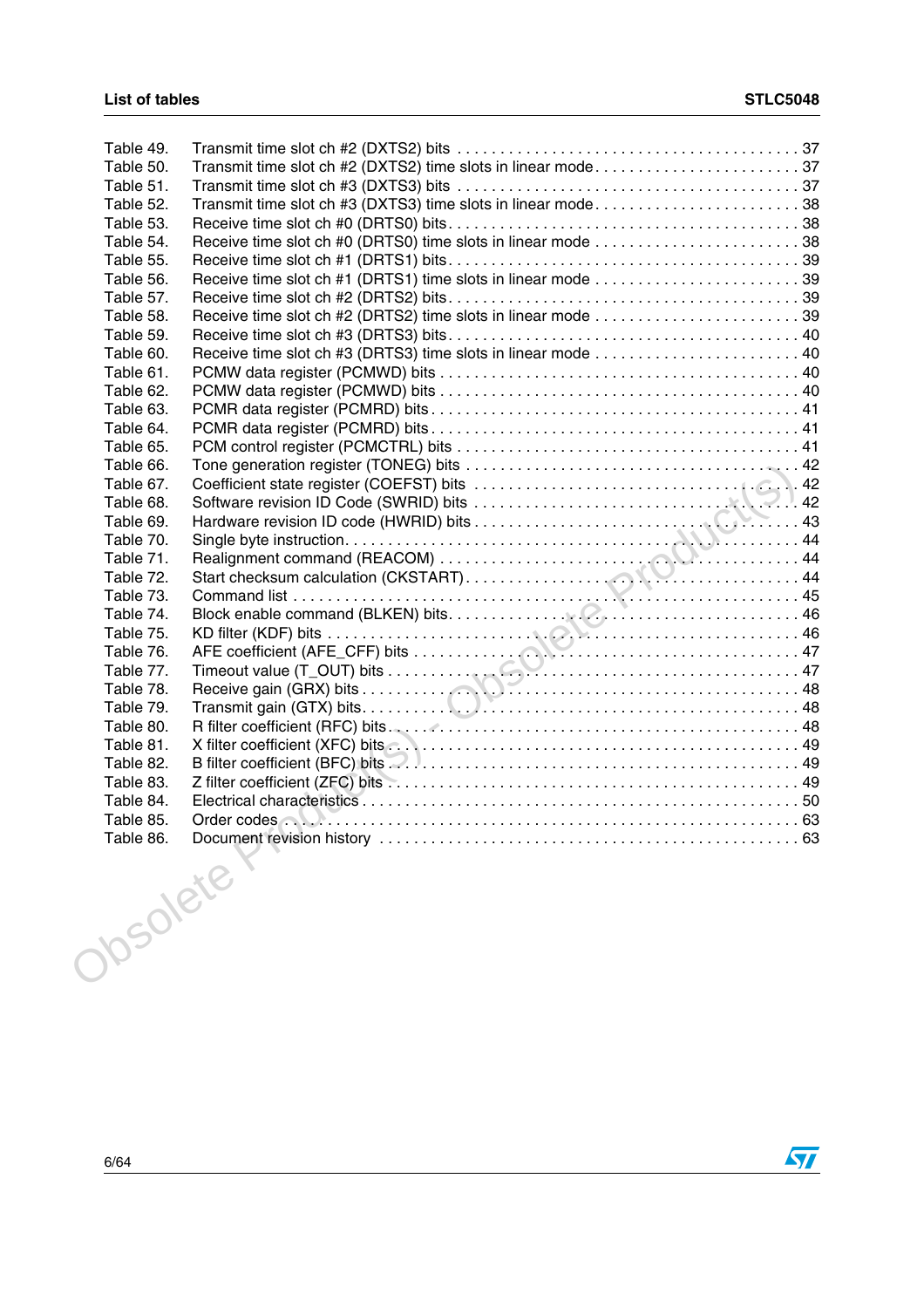# **List of figures**

| REPRIDENCE PRODUCTS |  |  |
|---------------------|--|--|
|                     |  |  |
|                     |  |  |
|                     |  |  |
|                     |  |  |

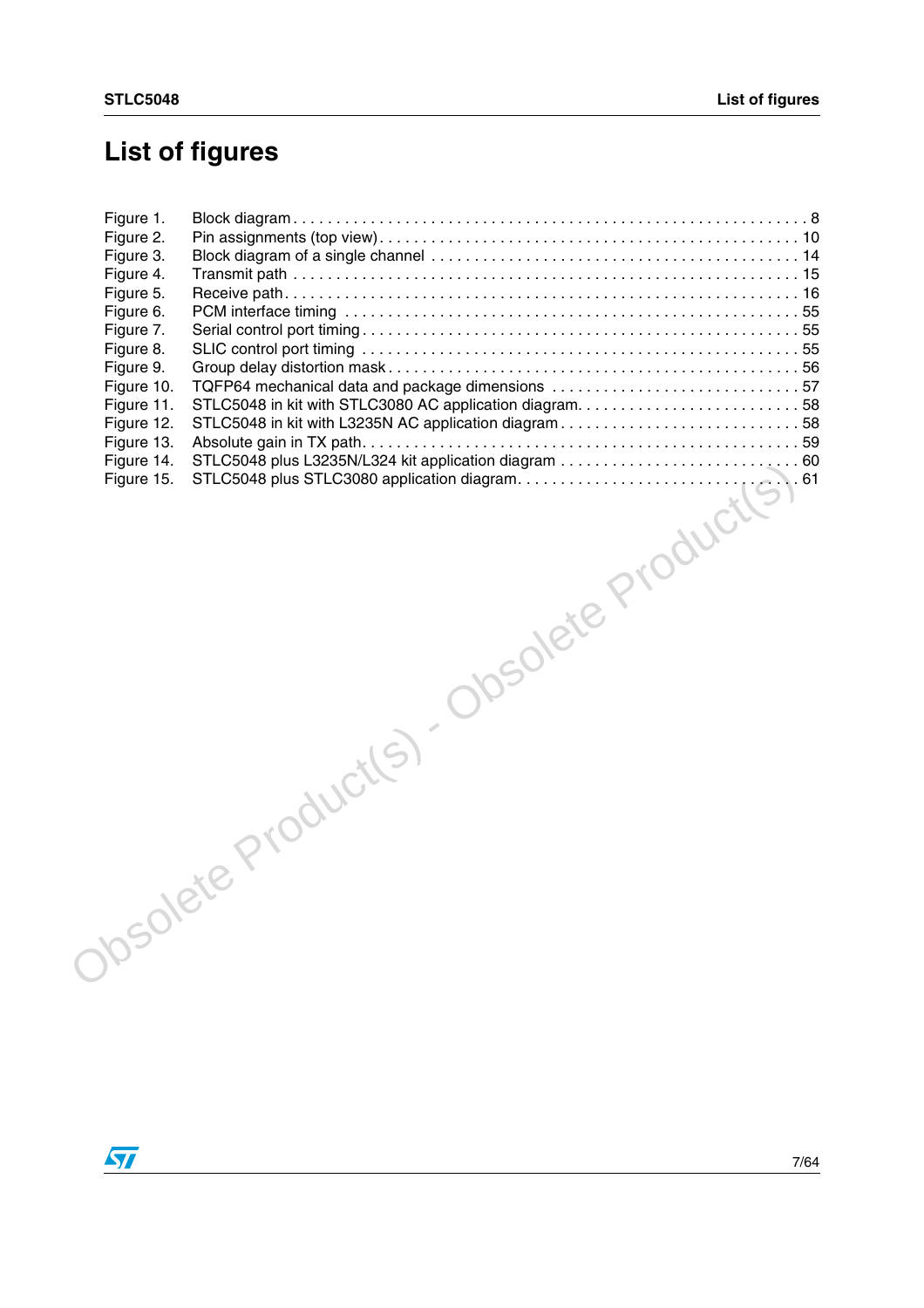# <span id="page-7-0"></span>**1 Block diagram**

<span id="page-7-1"></span>

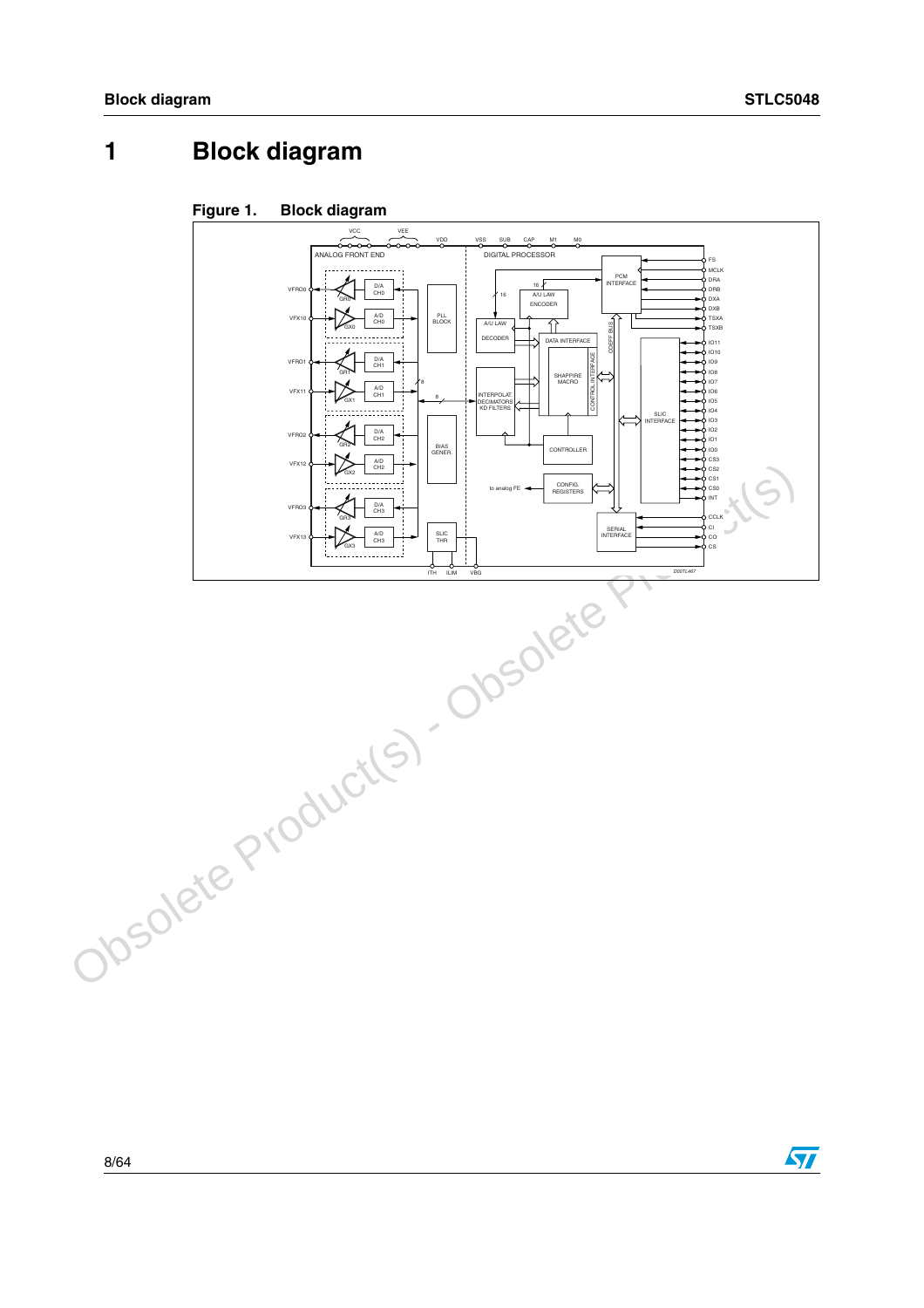# <span id="page-8-0"></span>**2 Absolute maximum ratings and operating conditions**

<span id="page-8-1"></span>

| Table 1. | Absolute maximum ratings |  |
|----------|--------------------------|--|
|----------|--------------------------|--|

| Symbol                      | <b>Parameter</b>                                                                                 | Value                                  | Unit |
|-----------------------------|--------------------------------------------------------------------------------------------------|----------------------------------------|------|
| $V_{CC}$                    | $V_{CC}$ to $V_{EE}$                                                                             | 4.6                                    |      |
| <b>V<sub>DD</sub></b>       | $V_{DD}$ to $V_{SS}$                                                                             | 4.6                                    |      |
| <b>VD<sub>IN</sub></b>      | Digital input pin voltage                                                                        | 5.5                                    | v    |
| VAin                        | Analog input pin voltage (V <sub>DD</sub> =V <sub>CC</sub> ; V <sub>EE</sub> =V <sub>SUB</sub> ) | $V_{\rm CC}$ + 0.5; $V_{\rm FF}$ - 0.5 | v    |
| $\mathsf{T}_{\textsf{STG}}$ | Storage temperature range                                                                        | $-65$ to $+150$                        | °C   |
| T <sub>LEAD</sub>           | Lead temperature (soldering, 10s)                                                                | 300                                    | ℃    |

#### <span id="page-8-2"></span>Table 2. **Operating range**

| Symbol                 | <b>Parameter</b>                    | Value          | Unit               |
|------------------------|-------------------------------------|----------------|--------------------|
| $V_{CC}$ , $V_{DD}$    | Supply voltage                      | $3.3 + - 5%$   | V                  |
| $T_{OP}$               | Operating temperature range         | $-40$ to $+85$ | $^{\circ}{\rm C}$  |
| Table 3.               | <b>Thermal data</b>                 |                |                    |
| Symbol                 | Parameter                           | Value          | Unit               |
| $R_{th\ j\text{-amb}}$ | Thermal resistance junction-ambient | 70             | $\rm ^{\circ} C/W$ |
|                        | <b>1991</b><br>10Solete Product(S)  |                |                    |

#### <span id="page-8-3"></span>Table 3. **Thermal data**

| <b>Symbol</b>           | <b>Parameter</b>                    | Value | Unit |
|-------------------------|-------------------------------------|-------|------|
| $R_{th\, i\text{-amb}}$ | Thermal resistance junction-ambient |       | °C/W |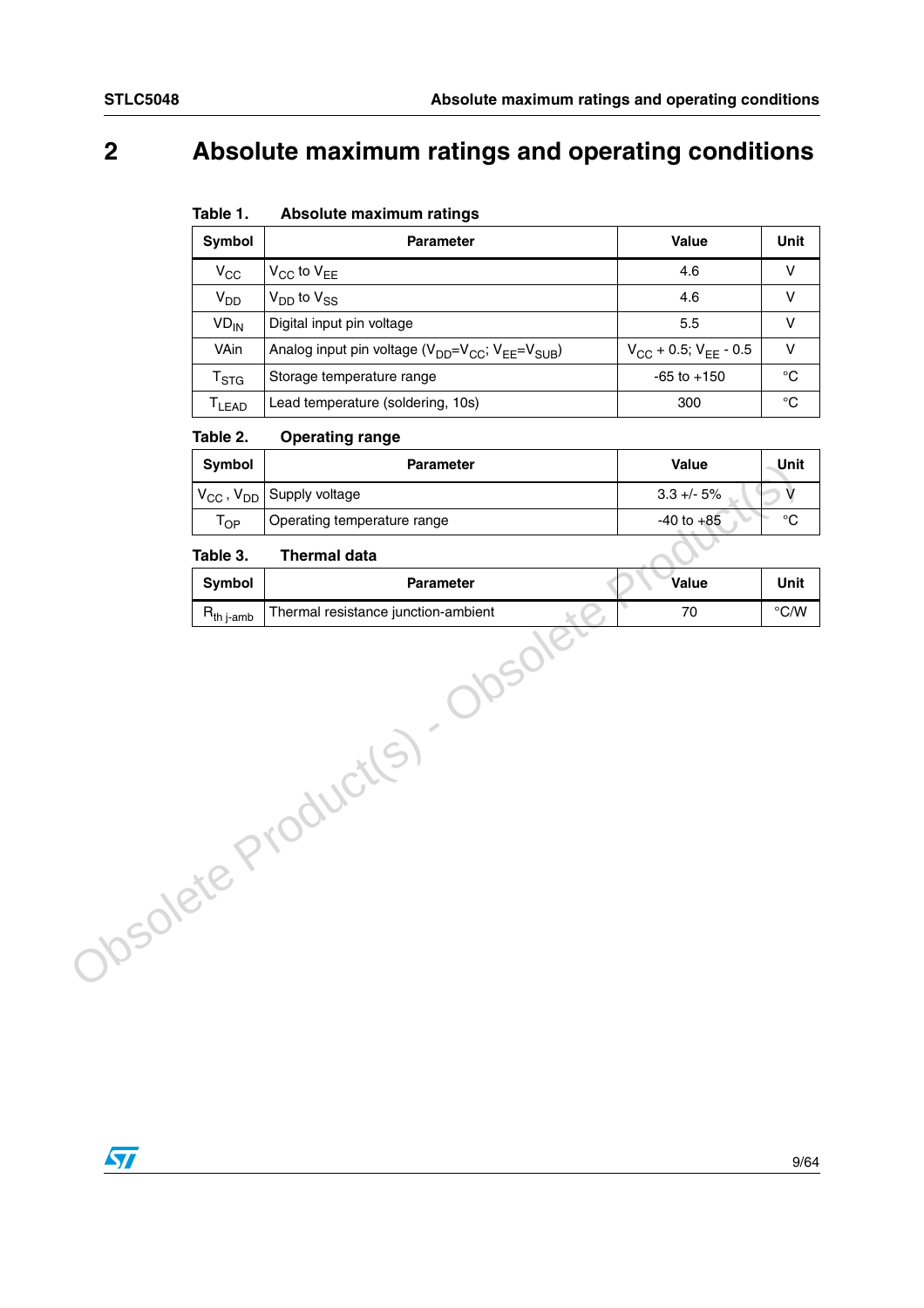# <span id="page-9-0"></span>**3 Pin assignments and descriptions**



## <span id="page-9-2"></span>**Figure 2. Pin assignments (top view)**

#### <span id="page-9-1"></span>Table 4. **I/O definitions**

| TSXA $\prod$ 12<br><b>MCLK</b><br>13<br><b>FS</b><br>14<br><b>DXB</b><br>15<br>DRB<br>16<br>TSXB | 37 ∏ VCC1<br>VCCO<br>36<br>35<br><b>VFXI0</b><br><b>ITH</b><br>34<br>VFRO0<br>33<br>П.<br>17 18 19 20 21 22 23 24 25 26 27 28 29 30 31 32<br>VCC5<br>VEE5<br>$\overline{\mathsf{S}}$<br>RES<br>VEEO<br>yEE<br>8 5<br>8<br>D94TL150 |
|--------------------------------------------------------------------------------------------------|------------------------------------------------------------------------------------------------------------------------------------------------------------------------------------------------------------------------------------|
| I/O definitions<br>Table 4.                                                                      |                                                                                                                                                                                                                                    |
| <b>Type</b>                                                                                      | <b>Definition</b>                                                                                                                                                                                                                  |
| AI                                                                                               | Analog input                                                                                                                                                                                                                       |
| AO                                                                                               | Analog output                                                                                                                                                                                                                      |
| ODO                                                                                              | Open drain output                                                                                                                                                                                                                  |
| DI                                                                                               | Digital input                                                                                                                                                                                                                      |
| DO                                                                                               | Digital output                                                                                                                                                                                                                     |
| <b>DIO</b>                                                                                       | Digital input / output                                                                                                                                                                                                             |
| <b>DTO</b>                                                                                       | Digital tristate output                                                                                                                                                                                                            |
| <b>DPS</b>                                                                                       | Digital power supply                                                                                                                                                                                                               |
| <b>APS</b>                                                                                       | Analog power supply                                                                                                                                                                                                                |
| <b>150</b>                                                                                       |                                                                                                                                                                                                                                    |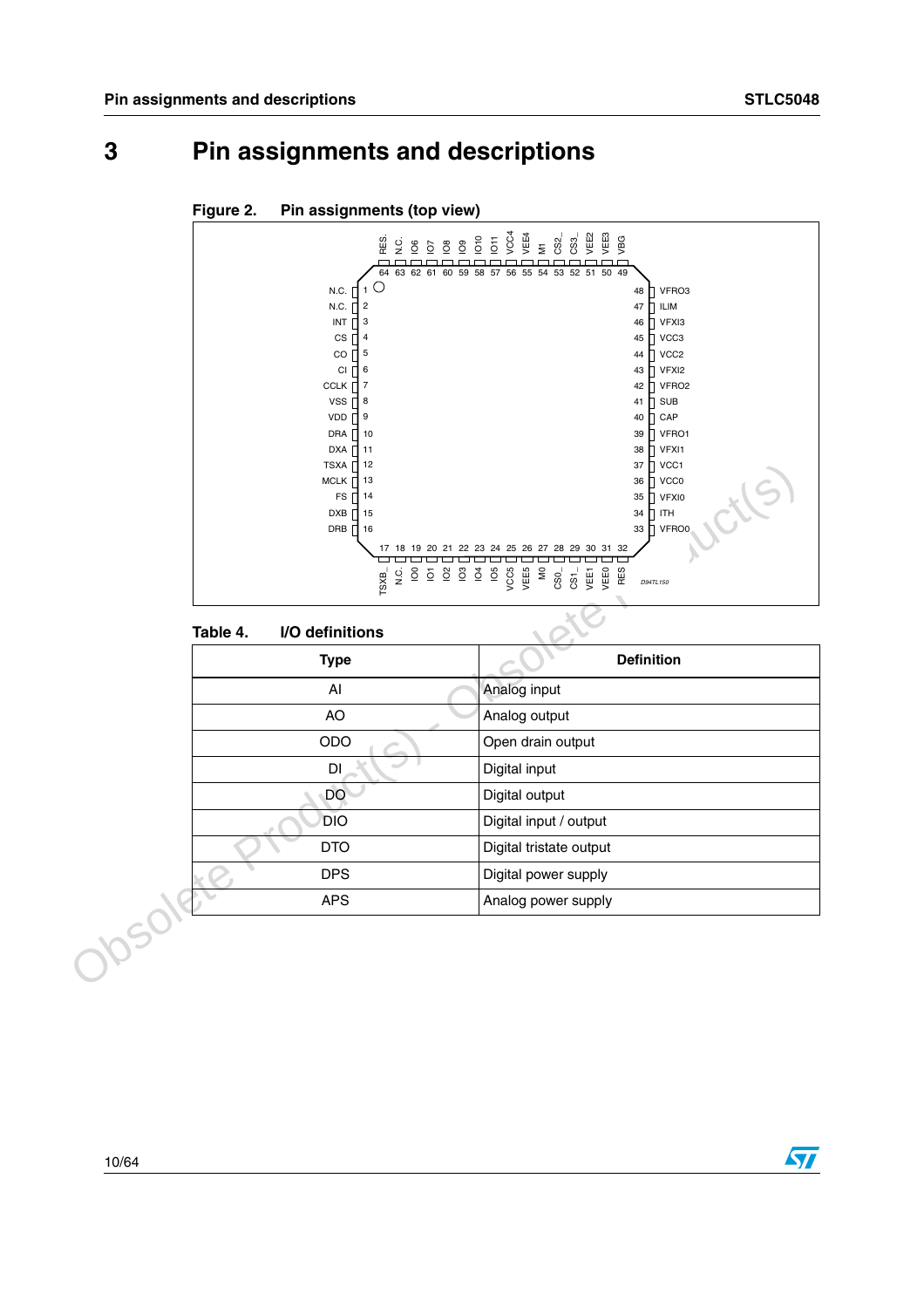| No.                       | <b>Name</b>          | <b>Type</b> | <b>Description</b>                                                                                                                                                                                                                                                                                                                             |  |  |  |  |  |
|---------------------------|----------------------|-------------|------------------------------------------------------------------------------------------------------------------------------------------------------------------------------------------------------------------------------------------------------------------------------------------------------------------------------------------------|--|--|--|--|--|
| <b>Analog pins</b>        |                      |             |                                                                                                                                                                                                                                                                                                                                                |  |  |  |  |  |
| 33                        | VFRO0                | AO          | Receive analog amplifier output channel 0. PCM data received on the<br>programmed time slot on DR input is decoded and appears at this output.                                                                                                                                                                                                 |  |  |  |  |  |
| 39                        | VFRO1                | AO          | Receive analog amplifier output channel 1. PCM data received on the<br>programmed time slot on DR input is decoded and appears at this output.                                                                                                                                                                                                 |  |  |  |  |  |
| 42                        | VFRO <sub>2</sub>    | AO          | Receive analog amplifier output channel 2. PCM data received on the<br>programmed time slot on DR input is decoded and appears at this output.                                                                                                                                                                                                 |  |  |  |  |  |
| 48                        | VFRO3                | AO          | Receive analog amplifier output channel 3. PCM data received on the<br>programmed time slot on DR input is decoded and appears at this output.                                                                                                                                                                                                 |  |  |  |  |  |
| 35                        | VFXI0                | AI          | TX input amplifier channel 0. Typ $1\text{M}\Omega$ input impedance                                                                                                                                                                                                                                                                            |  |  |  |  |  |
| 38                        | VFXI1                | Al          | TX input amplifier channel 1. Typ $1\text{M}\Omega$ input impedance                                                                                                                                                                                                                                                                            |  |  |  |  |  |
| 43                        | VFXI <sub>2</sub>    | AI          | TX input amplifier channel 2. Typ $1\text{M}\Omega$ input impedance                                                                                                                                                                                                                                                                            |  |  |  |  |  |
| 46                        | VFXI3                | AI          | TX input amplifier channel 3. Typ $1\text{M}\Omega$ input impedance                                                                                                                                                                                                                                                                            |  |  |  |  |  |
| 40                        | CAP                  |             | AGND voltage filter pin: a 100 nF capacitor must be connected between ground<br>and this pin.                                                                                                                                                                                                                                                  |  |  |  |  |  |
| 34                        | <b>ITH</b>           | AO          | SLIC off-hook detection threshold.                                                                                                                                                                                                                                                                                                             |  |  |  |  |  |
| 47                        | <b>ILIM</b>          | AO          | SLIC line current limitation.                                                                                                                                                                                                                                                                                                                  |  |  |  |  |  |
| 49                        | <b>VBG</b>           | AI          | SLIC VBG reference for DC characteristics programmability.                                                                                                                                                                                                                                                                                     |  |  |  |  |  |
| Power supply              |                      |             |                                                                                                                                                                                                                                                                                                                                                |  |  |  |  |  |
| 25,36,<br>37,44,<br>45,56 | VCCO.5               | <b>APS</b>  | Total 6 pins: 3.3 V analog power supplies, should be shorted together, require<br>100 nF decoupling capacitor to VEE.                                                                                                                                                                                                                          |  |  |  |  |  |
| 26,30,<br>31,50,<br>51,55 | VEE05                | <b>APS</b>  | Total 6 pins: analog ground, should be shorted together.                                                                                                                                                                                                                                                                                       |  |  |  |  |  |
| 9                         | <b>VDD</b>           | <b>DPS</b>  | Digital power supply 3.3 V, require 100 nF decoupling capacitor to VSS.                                                                                                                                                                                                                                                                        |  |  |  |  |  |
| 8                         | <b>VSS</b>           | <b>DPS</b>  | Digital ground.                                                                                                                                                                                                                                                                                                                                |  |  |  |  |  |
| 41                        | <b>SUB</b>           | <b>DPS</b>  | Substrate connection. Must be shorted together with VEE and VSS pins.                                                                                                                                                                                                                                                                          |  |  |  |  |  |
| <b>Digital pins</b>       |                      |             |                                                                                                                                                                                                                                                                                                                                                |  |  |  |  |  |
| 27<br>54                  | M <sub>0</sub><br>M1 | <b>DI</b>   | Mode select:<br>M1<br>M <sub>0</sub><br>Mode select<br>0<br>$\mathbf 0$<br><b>Reset status</b><br>0<br>Normal operation<br>1<br>1<br>Not allowed<br>0<br>Not allowed<br>1<br>1                                                                                                                                                                 |  |  |  |  |  |
| 14                        | FS.                  | DI          | Frame sync. Pulse. A pulse or a square waveform with an 8 kHz repetition rate<br>is applied to this pin to define the start of the receive and transmit frame.<br>Effective start of the frame can be then shifted of up to 7 clock pulses<br>independently in receive and transmit directions by proper programming of the<br>PCMSH register. |  |  |  |  |  |

### <span id="page-10-0"></span>**Table 5. Pin descriptions**

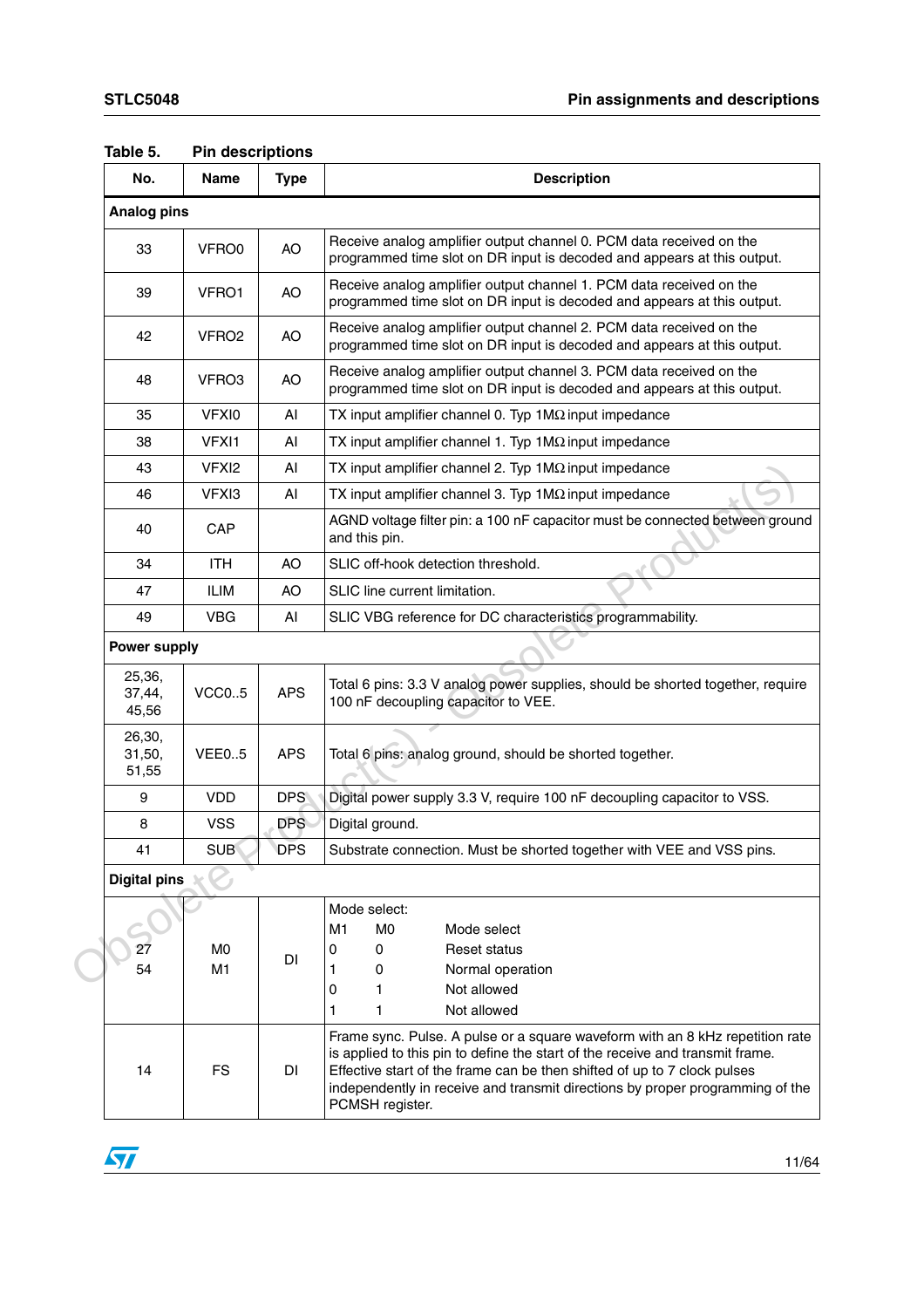| No. | <b>Name</b>     | <b>Type</b> | <b>Description</b>                                                                                                                                                                                                                                                                                                                                                                                                    |
|-----|-----------------|-------------|-----------------------------------------------------------------------------------------------------------------------------------------------------------------------------------------------------------------------------------------------------------------------------------------------------------------------------------------------------------------------------------------------------------------------|
| 13  | <b>MCLK</b>     | DI          | Master clock input.<br>Four possible frequencies can be used:<br>1.536/1.544 MHz; 2.048 MHz; 4.096 MHz; 8.192 MHz.<br>The device automatically detect the frequency applied.<br>This signal is also used as bit clock and it is used to shift data into and out of<br>the DRA/B and DXA/B pins.                                                                                                                       |
| 12  | <b>TSXA</b>     | <b>ODO</b>  | Transmit time slot (open drain output, 3.2mA). Normally it is floating in high<br>impedance state except when a time slot is active on the DXA output. In this<br>case TSXA output pulls low to enable the backplane line driver.                                                                                                                                                                                     |
| 11  | <b>DXA</b>      | <b>DTO</b>  | Transmit PCM interface A. It remains in high impedance state except during the<br>assigned time slots during which the PCM data byte is shifted out on the rising<br>edge of MCLK.                                                                                                                                                                                                                                    |
| 10  | <b>DRA</b>      | DI          | Receive PCM interface A. It remains inactive except during the assigned<br>receive time slots during which the PCM data byte is shifted in on the falling<br>edge of MCLK.                                                                                                                                                                                                                                            |
| 24  | IO <sub>5</sub> | <b>DIO</b>  | General control I/O pin #5. Can be programmed as input or output via DIR<br>register. Depending on content of CONF register can be a static input/output or<br>a dynamic input/output synchronized with the CSn output signals controlling<br>the SLICs.                                                                                                                                                              |
| 62  | IO <sub>6</sub> | DIO.        | General control I/O pin #6. (see IO5 description).                                                                                                                                                                                                                                                                                                                                                                    |
| 61  | IO <sub>7</sub> | <b>DIO</b>  | General control I/O pin #7. (see IO5 description).                                                                                                                                                                                                                                                                                                                                                                    |
| 60  | IO <sub>8</sub> | <b>DIO</b>  | General control I/O pin #8. (see IO5 description).                                                                                                                                                                                                                                                                                                                                                                    |
| 59  | IO9             | <b>DIO</b>  | General control I/O pin #9. (see IO5 description).                                                                                                                                                                                                                                                                                                                                                                    |
| 58  | <b>IO10</b>     | <b>DIO</b>  | General control I/O pin #10. (see IO5 description).                                                                                                                                                                                                                                                                                                                                                                   |
| 57  | <b>IO11</b>     | <b>DIO</b>  | General control I/O pin #11. (see IO5 description).                                                                                                                                                                                                                                                                                                                                                                   |
| 19  | IO <sub>0</sub> | <b>DIO</b>  | General control I/O pin #0. (see IO5 description).                                                                                                                                                                                                                                                                                                                                                                    |
| 20  | IO <sub>1</sub> | <b>DIO</b>  | General control I/O pin #1. (see IO5 description).                                                                                                                                                                                                                                                                                                                                                                    |
| 21  | IO <sub>2</sub> | <b>DIO</b>  | General control I/O pin #2. (see IO5 description).                                                                                                                                                                                                                                                                                                                                                                    |
| 22  | IO <sub>3</sub> | <b>DIO</b>  | General control I/O pin #3. (see IO5 description).                                                                                                                                                                                                                                                                                                                                                                    |
| 23  | IO <sub>4</sub> | <b>DIO</b>  | General control I/O pin #4. (see IO5 description).                                                                                                                                                                                                                                                                                                                                                                    |
| 28  | CS <sub>0</sub> | <b>DIO</b>  | SLIC CS control #0. Depending on CONF reg. content can be a CS output for<br>SLIC #0 or a static I/O.<br>When configured as CS output it is automatically generated by the CODEC<br>with a repetition time of 31.25ms. In this mode also the IO011 are<br>synchronized and carry proper data in and out synchronous with CS.<br>When configured as static I/O, the direction is defined by CSDIR register<br>content. |
| 29  | CS <sub>1</sub> | <b>DIO</b>  | SLIC CS control #1, (see CS0 description).                                                                                                                                                                                                                                                                                                                                                                            |
| 53  | CS <sub>2</sub> | <b>DIO</b>  | SLIC CS control #2, (see CS0 description).                                                                                                                                                                                                                                                                                                                                                                            |
| 52  | CS <sub>3</sub> | <b>DIO</b>  | SLIC CS control #3, (see CS0 description).                                                                                                                                                                                                                                                                                                                                                                            |

**Table 5. Pin descriptions (continued)**

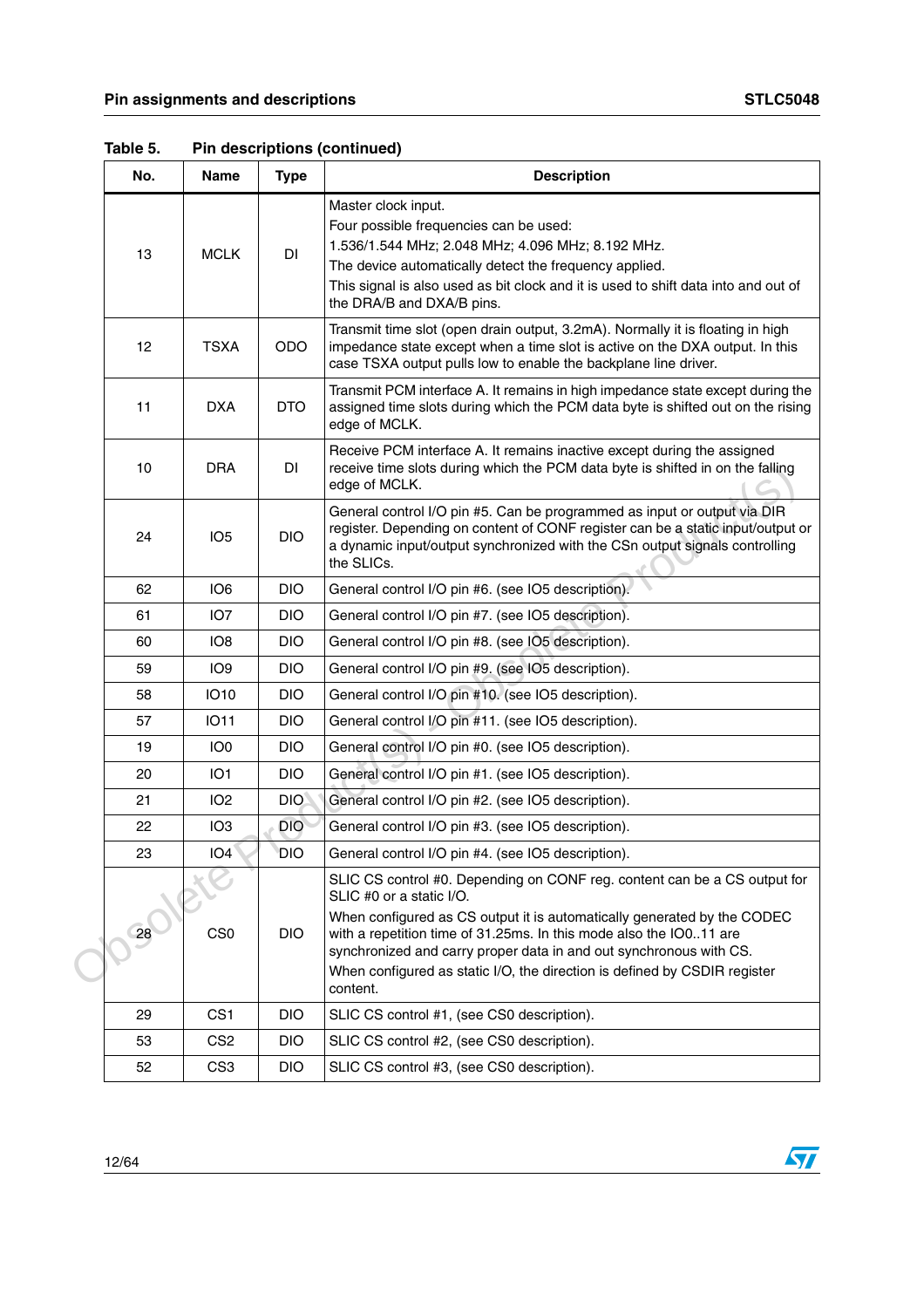| No.                  | <b>Name</b> | <b>Type</b> | <b>Description</b>                                                                                                                                                                                                                        |
|----------------------|-------------|-------------|-------------------------------------------------------------------------------------------------------------------------------------------------------------------------------------------------------------------------------------------|
| 4                    | CS          | DI          | Chip select input, when this pin is low control information can be written to or<br>read from the device via the CI and CO pins.                                                                                                          |
| $\overline{7}$       | <b>CCLK</b> | DI          | Clock of serial control bus. this clock shifts serial control information into or out<br>of CI or CO when CS input is low depending on the current instruction. CCLK<br>may be asynchronous with the other system clocks.                 |
| 6                    | <b>CI</b>   | DI          | Control data input of serial control bus.<br>Control data is shifted in the device when CS is low and clocked by CCLK.<br>Depending on the addressed register different numbers of consecutive bytes<br>can be loaded.                    |
| 5                    | <b>CO</b>   | DI          | Control data output of serial control bus.<br>Control data is shifted out the device when CS is low and clocked by CCLK.<br>Depending on the addressed register different numbers of consecutive bytes<br>can be shifted out.             |
| 3                    | <b>INT</b>  | <b>ODO</b>  | Interrupt output (open drain), goes low when a data change has been detected<br>in the I/O pins or another interrupt source is active. One mask register allows to<br>mask any I/O pin. Interrupt is reset when the I/O register is read. |
| 17                   | <b>TSXB</b> | <b>ODO</b>  | Transmit time slot (open drain output, 3.2 mA). Normally it is floating in high<br>impedance state except when a time slot is active on the DXB output. In this<br>case TSXB output pulls low to enable the backplane line driver.        |
| 15                   | <b>DXB</b>  | <b>DTO</b>  | Transmit PCM interface B. It remains in high impedance state except during the<br>assigned time slots during which the PCM data byte is shifted out on the rising<br>edge of MCLK.                                                        |
| 16                   | <b>DRB</b>  | DI          | Receive PCM interface B. It remains inactive except during the assigned<br>receive time slots during which the PCM data byte is shifted in on the falling<br>edge of MCLK.                                                                |
| <b>Not connected</b> |             |             |                                                                                                                                                                                                                                           |
| 2, 18, 63, 1         | N.C.        |             | Not connected, must be left open                                                                                                                                                                                                          |
| 32, 64               | <b>RES</b>  |             | Reserved pins, must be connected to ground                                                                                                                                                                                                |
| Olosolete P          |             | <b>TOO!</b> |                                                                                                                                                                                                                                           |

**Table 5. Pin descriptions (continued)**

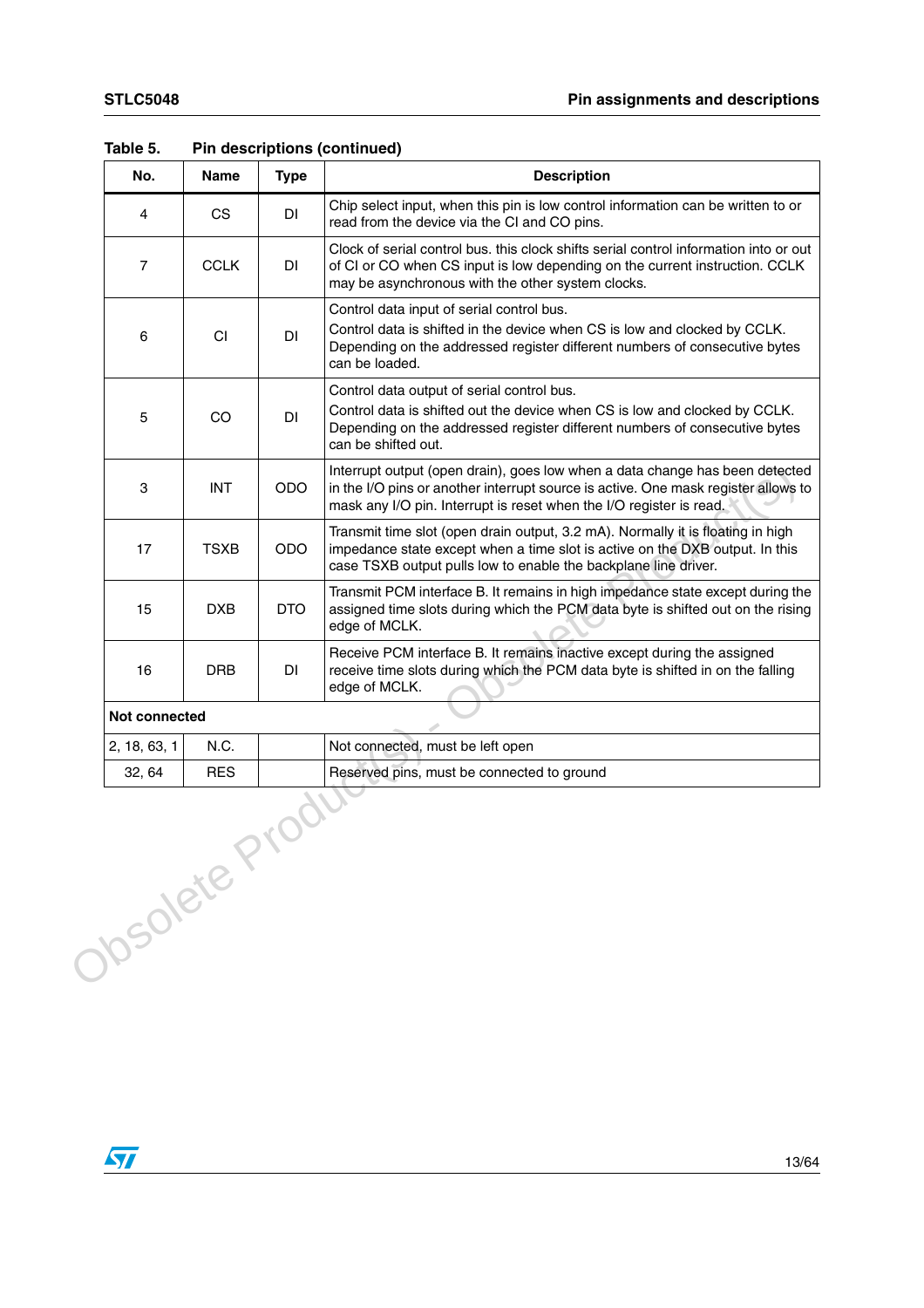$\sqrt{}$ 

## <span id="page-13-0"></span>**4 Functional description**

The STLC5048 is a fully programmable device with embedded ROM and RAM. The ROM is used to contain the default state coefficients for the programmable filters, while the RAM is used to load the desired coefficient values.

## <span id="page-13-1"></span>**4.1 Power on initialization**

When power is first applied it is recommended to reset the device (M1=M0=0) in order to set all the internal registers to the reset value (see *Chapter [5: Register description](#page-22-0)*; this means also power down mode for all the four channels and SW reset bit (RES) set in the CONF register.

When the RES bit is set, the only instructions allowed are the one that disable this bit and the REACOM instruction: all other instructions are ignored. It is not possible to disable the RES bit and write the other bits of the CONF register with the same instruction.

Of course, RESET mode can be programmed also by writing the RES bit of the CONF register.

See Appendix C: Power sequences for the power up sequence.

During RESET condition all the I/On and CSn pins are set as inputs, DX is in high impedance and all VFROn are set to AGND. After the reset all registers are loaded with the reset value.

It means that the PCM interface and all the VFRO outputs are configured as described in the power down state, while no transmit or receive time slot are set.

Then, filters and gain blocks are configured with the coefficient defined in the default state.

## <span id="page-13-2"></span>**4.2 Power down state**

<span id="page-13-3"></span>Each of the four channel may be put into power down mode by setting the appropriate bit in the CONF register. In this mode the eventual programmed DX channel is set in high impedance while the VFRO outputs are forced to AGND. When all the channels are set in power down mode the device enters the power down state: all the blocks related to the data processing are turned off, while the RAM is On or Off according to the PDR bit value in the COMEN register.

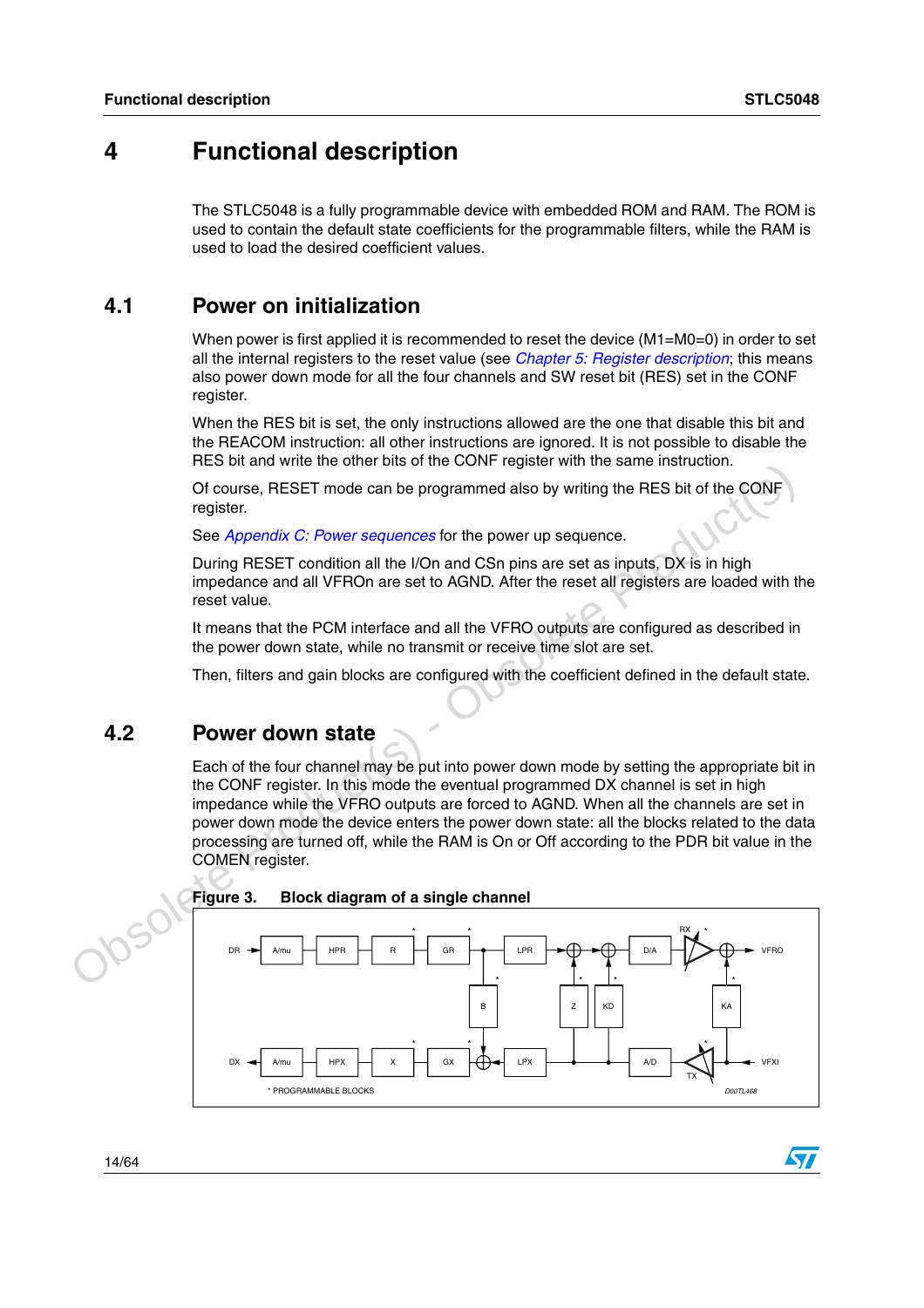## <span id="page-14-0"></span>**4.3 Ringing state**

This state can be used during the ringing phase in order to transmit a low frequency ringing signal (25-50 Hz). In order to obtain a 1 Vrms ringing signal at VFRO output a digital signal DR equal to -0.78 dBm0 must be provided.

This state means B, Z, X, KD and KA blocks equal to open circuits and the R block configured in order to obtain the maximum gain at the frequency of 25-50 Hz. During the ringing state if the TX time slot is enabled the idle PCM code is forced to DX.

To switch to this state, a bit (FR0..3) in the COEFST register must be set for every channel.

The programmed values for the previous blocks become active only when the FR and FD bits are reset.

If both FR and FD bits of a channel are set, the selected coefficient will be those of the ringing state.

## <span id="page-14-1"></span>**4.4 Impedance synthesis**

The impedance synthesis is performed by fully digital filters (Z and KD) and by an analog path (KA).

The Z, KD and KA filters report to the receive path the feedback signal coming from the transmit path. The coefficients of the Z, KD and KA filters are programmed via the ZFC, KD and AFE\_CFF commands respectively.

## <span id="page-14-2"></span>**4.5 Echo canceling**

The trans-hybrid balance is performed by the digital programmable filter B.

The B filter reports to the transmit path the signal coming from the receive path. The coefficient of the B filter are programmed via the BFC command.

<span id="page-14-4"></span>



<span id="page-14-3"></span>

## **4.6 Transmit path**

The transmit section input consist of the input amplifier, the A/D converter, the equalization filter X, the gain block GX, the encoder and the channel filters (LPX and HPX).

The input amplifier is provided of a programmable gain with a typical input impedance of 1MΩ. The amplifier gain can be programmed with two different values (0 dB, +3.52dB) by means of the TXG register.

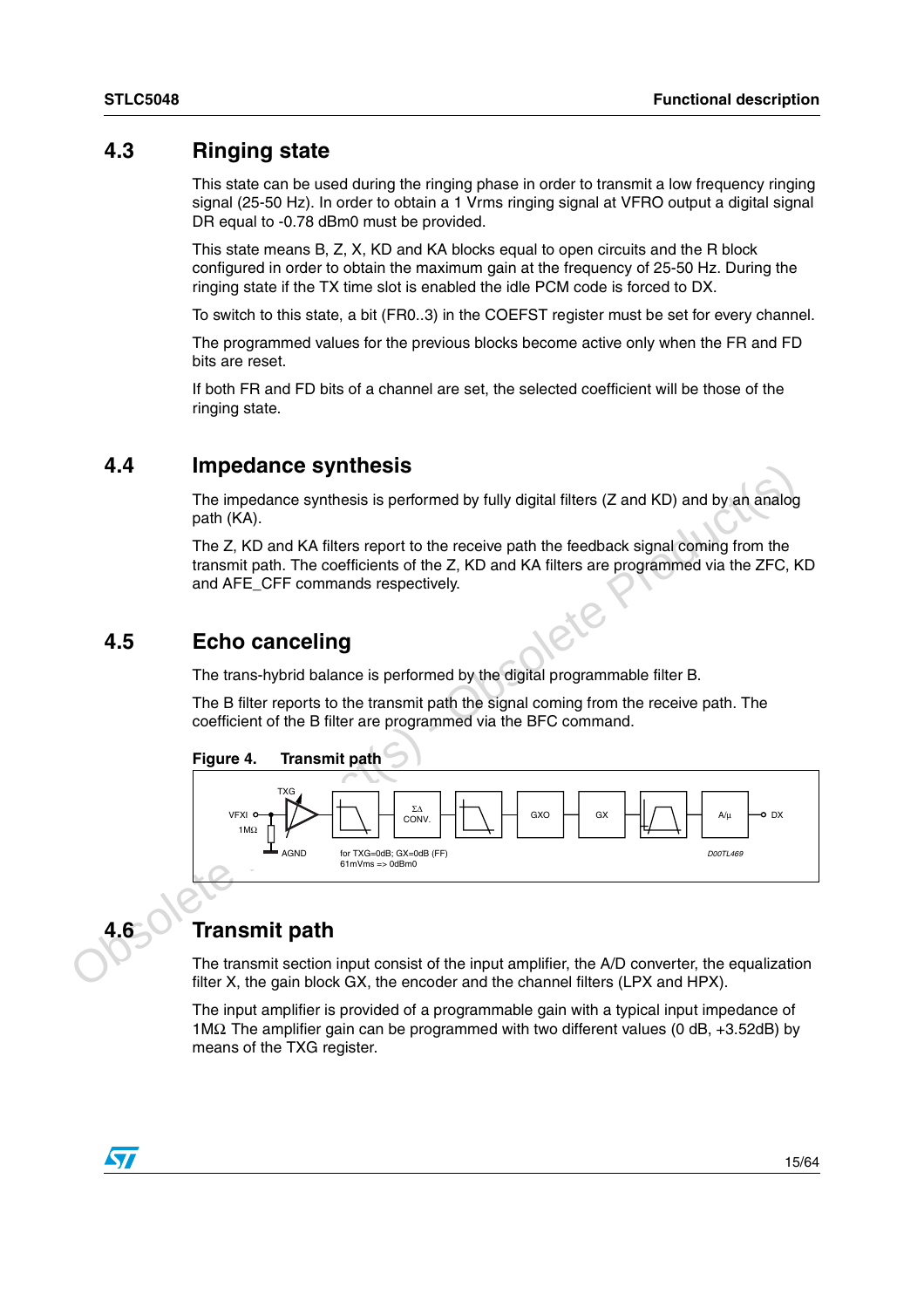$\bm \Omega$ 

VFXI input must be AC coupled to the signal; the voltage swing allowed is 1.4 Vpp when the preamplifier gain is set to 0 dB and 0.93 Vpp when the gain is 3.52 dB; higher levels must be reduced through proper dividers.

Following the input amplifier the signal is converted into digital domain and a X filter block is programmed to equalize together with the HPX and LPX filters the frequency response. The coefficients of the X filter are programmed via the XFC command.

A gain block (GX) allows to set the transmit level in a 30 dB range, with steps <0.01 dB. This block can be programmed via the GTX command.

The needed TX gain can be set by proper programming of the GX block in combination with the TX amplifier.

Setting GTX=00h, the transmitted signal is muted and an idle PCM signal is generated on DX.

Concerning the CODING function, A/m law can be selected writing the CONF register (bit 5 AMU). In addition, via the CONF register (bit 6 LIN) the coding law can be set to linear mode (16 bits). In this case the signal sent on the DX will take two adjacent PCM channels, proper care has to be taken in the time slot selection programming (DXTS register).

The intrinsic non-programmable gain GX0 set the TX path gain to 22.07 dB. The absolute gain level (see *Chapter 9: Electrical characteristics*) refers to this intrinsic gain.

## <span id="page-15-0"></span>**4.7 Receive path**

The receive path of the STLC5048 consists of the decoder section, the gain block GR, the R filter, the channel filters (LPR, HPR) the D/A converter and the output amplifier.

Concerning the DECODING function, A/m law can be selected writing the CONF register (bit 5 AMU). In addition via the CONF register (bit 6 LIN) the coding law can be set to linear mode (16 bits).

In this case the signal received on the DR input will take two adjacent PCM channels, proper care has to be taken in the time slot selection programming (DRTS register).

The gain block GR is controlled by the GRX command allowing 30 dB gain range in 0.01 dB steps.

The R filter together the channel filters (LPR and HPR) performs the line equalization. The coefficients of the R filter are programmed via the RFC command.

Contribute the immediate School of the TX painting (DXTS register).<br>
The intrinsic non-programmable gain GX0 set the TX path gain to 22.07 dB. The absolute<br>
gain level (see *Chapter 9: Electrical characteristics*) refers t The signal is converted in the analog domain and amplified by the RX amplifier that can be programmed with four different values (mute, 0 dB, -6 dB and -12 dB) by means of RXG register.

<span id="page-15-1"></span>

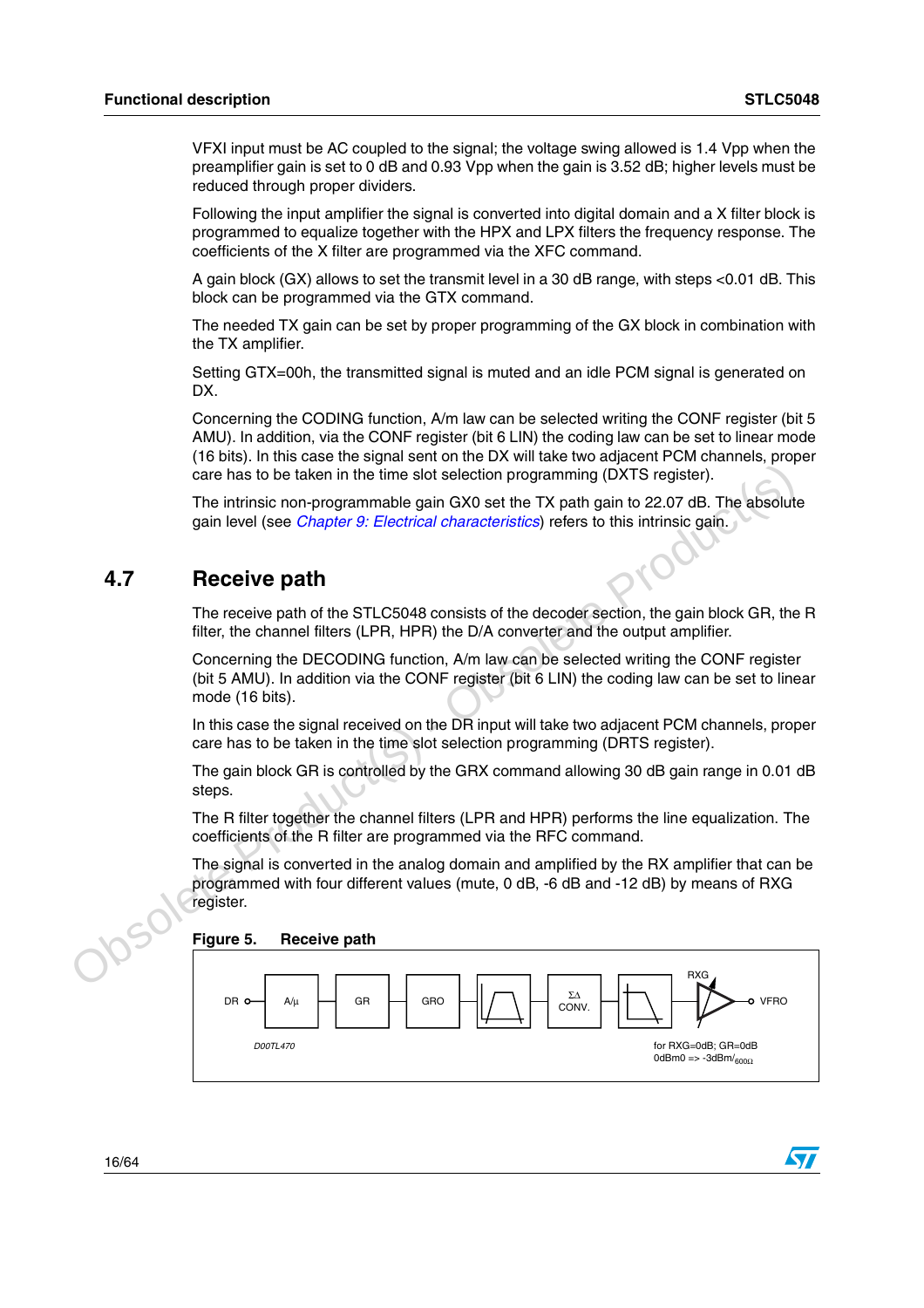VFRO output, referred to AGND must be AC coupled to the load, referred to VSS, to prevent a DC current flow.

In order to get the best noise performances it is recommended to keep GRX value as close as possible to the maximum (FFh) setting properly the additional attenuation by means of RXG.

The intrinsic non programmable gain GR0 set the RX path gain to -3.15dB. The absolute gain level (see *Chapter [9: Electrical characteristics](#page-49-0)*) refers to this intrinsic gain.

## <span id="page-16-0"></span>**4.8 PCM interface**

The STLC5048 dedicates eight pins to the interface with the PCM highways.

MCLK represents the bit clock and is also used by the device as a source for the clock of the internal PLL.

Five possible frequencies can be used: 1.536/1.544 MHz (24-channel PCM frame); 2048 MHz (32-channel PCM frame); 4.096 MHz (64-channel PCM frame); 8.192 MHz (128 channels PCM frame). The operating frequency is automatically detected by the device the first time both MCLK and FS are applied and becomes active after the second FS period. MCLK synchronizes both the transmit data (DXA/B) and the receive data (DRA/B).

The Frame Synchronization signal FS is the common time base for all the four channels.

Transmit and receive programmable time-slots are framed by an internal synchronization signal that can be coincident with FS or delayed of 1 or 7 MCLK cycles depending on the programming of PCMSH register.

Two PCM ports are available: every channel can be connected to a different PCM port by means of PCMCOM register.

2048 MHZ (32-conation FeroM Trame); 4.096 MHZ (49-conation EPCM frame); 3.192 MHZ (124-conation) d[ete](#page-22-0)cted by the device, the metals PCM frame). The operating frequency is automatically detected by the device, the first tim DXA/B represents the transmit PCM interface. It remains in high impedance state except during the assigned time slots during which the PCM data byte is shifted out on the rising/falling edge of MCLK according to the TE bit of PCMCOM register. The four channels can be shifted out in any possible time slot as defined by the DXTS registers. The assigned time slot (transmit and receive) takes place in the 8 MCLK cycles following the rising edge of FS.

The data can be shifted out on port A and/or B according to PCMCOM register.

If one codec is set in power down by software programming, the corresponding time slot is set in high impedance. When linear coding mode is selected by CONF register programming, the output channel will need two consecutive time slots (see Chapter 5: Register description).

DRA/B represents the receive PCM interface. It remains inactive except during the assigned time slots during which the PCM data byte is shifted in on the falling edge of MCLK. The four channels are shifted in any possible time slot as defined by the DRTS registers.

If one codec is set in power down by software programming, the corresponding time slot is not loaded and the VFRO output is kept at steady AGND level.

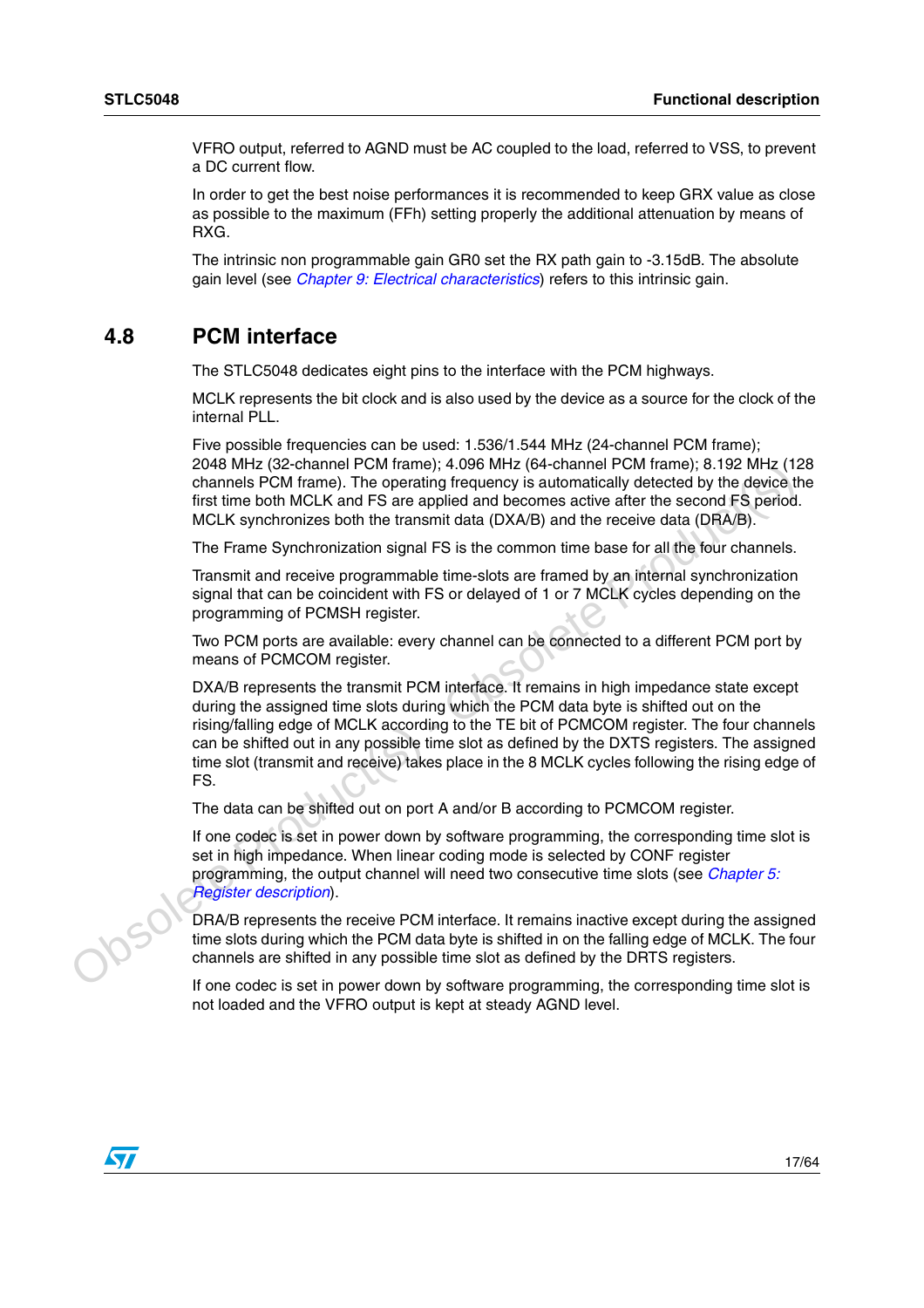| First byte (address or command ID) |    |    |    |    |    | <b>Following bytes (data)</b> |  |  |    |    |    |        |  |  |
|------------------------------------|----|----|----|----|----|-------------------------------|--|--|----|----|----|--------|--|--|
|                                    |    | 5  | 4  | 0  |    |                               |  |  | 6  | ь  |    | ົ<br>ບ |  |  |
| R/W                                | 16 | 15 | 14 | 13 | 12 | H                             |  |  | D6 | D5 | D4 | D3     |  |  |

<span id="page-17-1"></span>

| Table 6. | Instruction byte structure |  |  |
|----------|----------------------------|--|--|
|----------|----------------------------|--|--|

R/W=0: Write operation

R/W=1: Read operation

I6..I0: Instruction identifier: it can be a register address or a command identifier.

The number of data bytes depends on the instruction type. The first bit of a byte is the MSB, the first byte of an instruction is the LSByte.

When linear coding mode is selected by CONF register programming the input channel will need two consecutive time slots (see *Chapter [5: Register description](#page-22-0)*).

The data can be shifted in from port A or B according to the PCMCOM register.

TSXA/B represents the transmit time slot (open drain output, 3.2 mA). Normally it is floating in high impedance state except when a time slot is active on the DXA/B output. In this case TSXA/B output pulls low to enable the backplane line driver. Should be strapped to VSS when not used.

Finally by means of the LOOPB register it is possible to implement a digital or analog loopback on any of the selected channels.

## <span id="page-17-0"></span>**4.9 MCU control interface**

The MCU serial control interface consists of the following four pins:

- CCLK: control clock
- CI: serial data in
- CO: serial data out
- CS: chip select input

Control instructions require at least two bytes: however two single byte instructions are also provided.

In the multiple byte instructions the first one specifies the command or the register address and the access type (read or write).

This mind impediation state except when a time slot is active on the DXAB output. In this case<br>
TSXAB output pulls low to enable the backplane line driver. Should be strapped to VSS<br>
when not used.<br>
Finally by means of the The following bytes contain the data to be loaded into the internal RAM (on CI wire) or carry out the RAM content (on CO wire) depending on the R/W bit of the first byte. CO wire is normally in high impedance and goes to low impedance only after the first byte in case of read operation. This allows to use a common wire for both CI/CO.

CS, normally high, is set low during the transmission/reception of a byte, lasting 8 CCLK pulses. Between two consecutive access, the CS must be set high.

The CCLK can be a continuous or a gated clock.

The result of any instruction (read/write operation), if negative, can generate an interrupt (maskable). The interrupt register (INT) contains the cause information of the generated interrupt and it is cleared every time that it is read.

Depending on the instruction specified in the first byte, the STLC5048 waits a defined number of data bytes. If the STLC5048 doesn't receive the data byte within a predefined

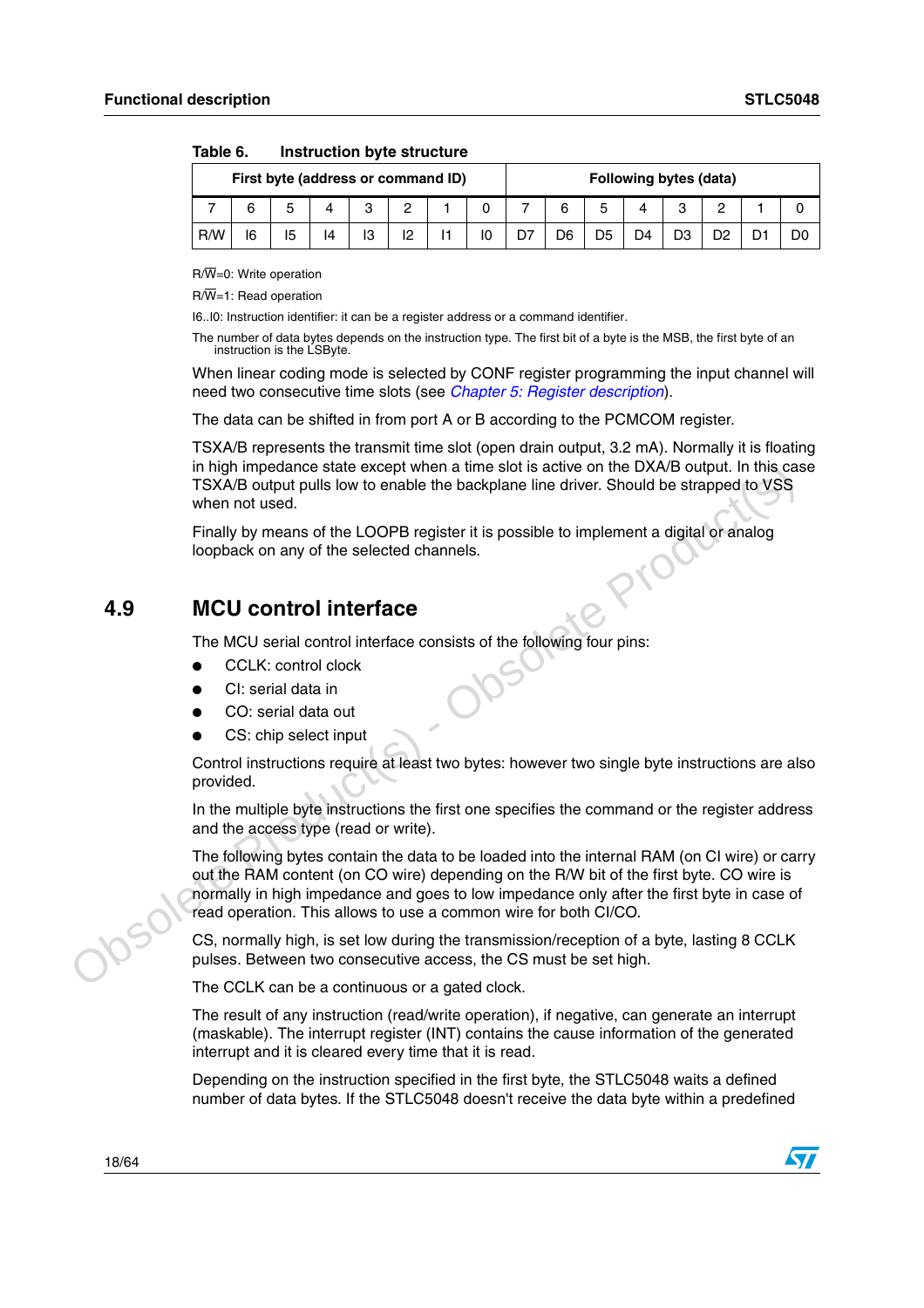period specified by means of T\_OUT command, an internal time out rejects the instruction. The time-out time is verified between two consecutive MCU interface access (between the falling edge of the CS and the following rising edge).

This feature is used to verify the synchronization of the MCU interface: however it can be disabled if not desired (see T\_OUT register description). To check this synchronization is provided a specific register (SYNCK) that returns always a predefined value: if the returned value is different the MCU interface is in out of sync state (the device is waiting a data byte while the MCU is writing an address or vice versa). In this case, it is possible to realign it by means of the execution of a specific single byte instruction (REACOM) from 1 to 53 times, depending on the instructions.

Every time an illegal operation (access to not allowed address, time-out violation or clock pulse different than 8 inside a CS active) is performed the MCU interface is put on an error state: to resume it from this state a single REACOM instruction can be used.

Anyway after a REACOM instruction a successful SYNC instruction guarantees the correct synchronization.

One additional wire provided to the control interface is an open drain interrupt output (INT) that goes low when a change of status is detected on the I/O pins or other interrupt source are active (see Section 5.7: Interrupt register (INT)). INT is automatically reset after reading of the register corresponding the cause that has generated the interrupt (see INT register description).

A particular register (COMEN) allows to enable a command on different channel at the same time. Every time a command operation is performed at least one channel must be enabled in this register.

This feature is useful when all channels must be configured in the same condition. When a command is used to perform a read operation only one channel can be enabled at the same time.

One additional wire provided to the control interface is an open drain internation unitary of the top of the register (NVT). INT is automatically reset affer reading the ratios of the register corresponding the cause that To check the configuration of the device a checksum value is provided. This value is calculated on all coefficient parameters entered (coefficients of KD, AFE\_CFF, GRX, GTX, RFC, XFC, BFC, ZFC blocks; see the CKSUM register description). Two commands are required to get this value: the first one (CKSTART) starts the internal checksum calculation, the second one (CKSUM) returns the calculated value. Between this two commands no other operation are allowed. The checksum value is available within 400us the CKSTART command.

Coefficient checksum is defined by the following algorithm:  $X^{16}$  +  $X^{12}$  +  $X^5$  + 1

This algorithm guarantees a fault coverage of 1 - 2<sup>-16</sup>.

## <span id="page-18-0"></span>**4.10 Programming the device**

After the power up, the filters and gain blocks can be programmed also with all the channels set in power down. in this case the PDR bit of the COMEN register must be set to 0.

With the proper setting of the COMEN register, the commands can be applied to more than one channel at the same time.

To read the coefficient values loaded in the RAM, only one channel per time must be enabled in the COMEN register.

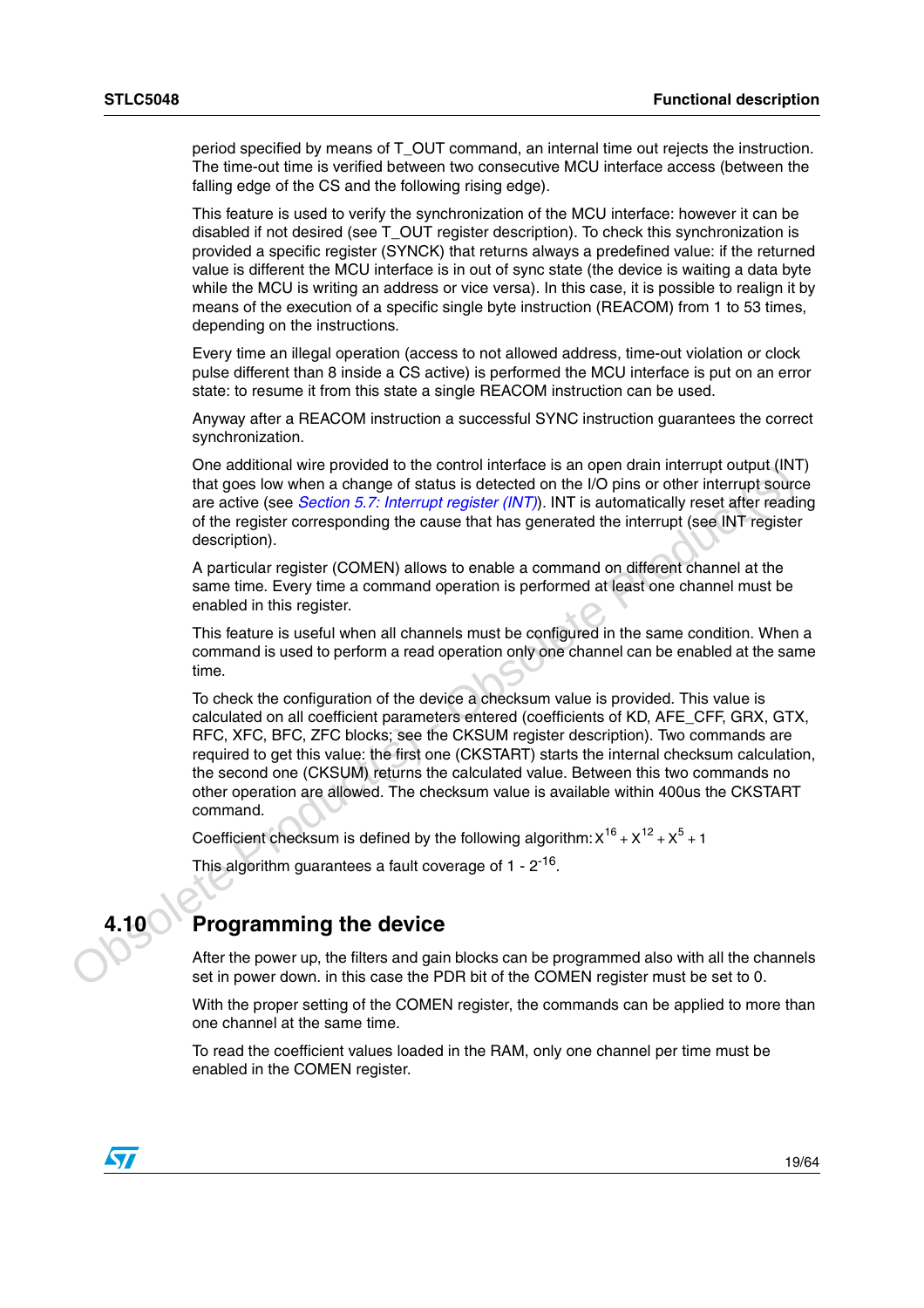## <span id="page-19-0"></span>**4.11 SLIC control interface**

The device provides 12 I/O pins and 4 CS signals. The interface can work in dynamic or static mode. This can be selected by means of STA bit of the CONF register:

- Dynamic mode: the I/O pins are configured as input or output by means of DIR register. The CS signals are used to select the different SLIC interface. In this case the I/O pin can be multiplexed. The data loaded from SLIC #n via I/O pins configured as input can be read in the DATAn register. The data written in a DATAn register will be loaded on the I/O pins configured as output when the CSn signal will be active.
- Static mode: The CS signal can be used as I/O pins. They can be configured as input or output I/O by means of DATA1 register. The data corresponding to the CS signal can be read or written by means of DATA2 register. All data related to the other I/O pins can be read or written by means of DATA0 register.

## <span id="page-19-1"></span>**4.12 DC SLIC programmability**

## <span id="page-19-2"></span>**4.13 Built-in test**

|                                                                                                                                                                                                                                                          | Three additional pins are used to select the on-hook/off-hook detection threshold and the<br>line card limitation of the STLC3080 SLIC. This two values are programmed by ILIM and ITH<br>registers. The programming of these two registers must be done before the filter coefficients<br>download. |             |                                                                      |  |  |  |  |  |  |  |
|----------------------------------------------------------------------------------------------------------------------------------------------------------------------------------------------------------------------------------------------------------|------------------------------------------------------------------------------------------------------------------------------------------------------------------------------------------------------------------------------------------------------------------------------------------------------|-------------|----------------------------------------------------------------------|--|--|--|--|--|--|--|
|                                                                                                                                                                                                                                                          | The VBG input pin must be connected to the IREF pin of the STLC3080.                                                                                                                                                                                                                                 |             |                                                                      |  |  |  |  |  |  |  |
|                                                                                                                                                                                                                                                          | When the L3235N is used in kit with STLC5048 the ILIM, ITH and VBG pin must be not<br>connected.                                                                                                                                                                                                     |             |                                                                      |  |  |  |  |  |  |  |
| 4.13                                                                                                                                                                                                                                                     | <b>Built-in test</b>                                                                                                                                                                                                                                                                                 |             |                                                                      |  |  |  |  |  |  |  |
| By means of TONEG register it is possible to inject a tone of variable frequency (25 Hz, 1<br>and 3 kHz) and 0 dBm0 amplitude into the receive path, replacing any signal coming from<br>the PCM interface. This test can be performed on every channel. |                                                                                                                                                                                                                                                                                                      |             |                                                                      |  |  |  |  |  |  |  |
|                                                                                                                                                                                                                                                          | Setting the proper bit of the PCMCOM register is also possible to read/write the PCM data<br>coming from the transmit path via the MCU interface (PCMRD/PCMWD registers). This<br>feature can be enabled only on one channel per time.                                                               |             |                                                                      |  |  |  |  |  |  |  |
|                                                                                                                                                                                                                                                          |                                                                                                                                                                                                                                                                                                      |             | These two features can be used to test the line interface operation. |  |  |  |  |  |  |  |
|                                                                                                                                                                                                                                                          | Table 7.<br><b>Register addresses</b>                                                                                                                                                                                                                                                                |             |                                                                      |  |  |  |  |  |  |  |
|                                                                                                                                                                                                                                                          | <b>Addr</b>                                                                                                                                                                                                                                                                                          | <b>Name</b> | <b>Description</b>                                                   |  |  |  |  |  |  |  |
|                                                                                                                                                                                                                                                          | 00h                                                                                                                                                                                                                                                                                                  | DIR-L       | I/O direction (bit 7-0)                                              |  |  |  |  |  |  |  |
|                                                                                                                                                                                                                                                          | 01h                                                                                                                                                                                                                                                                                                  | DIR-H       | I/O direction (bit 11-8)                                             |  |  |  |  |  |  |  |
|                                                                                                                                                                                                                                                          | 02h                                                                                                                                                                                                                                                                                                  | DATA0-L     | I/O data ch#0 (bit 7-0)                                              |  |  |  |  |  |  |  |
|                                                                                                                                                                                                                                                          | 03h                                                                                                                                                                                                                                                                                                  | DATA0-H     | $I/O$ data ch #0 (bit 11-8)                                          |  |  |  |  |  |  |  |
|                                                                                                                                                                                                                                                          | 04h                                                                                                                                                                                                                                                                                                  | DATA1-L     | $I/O$ data ch#1 (bit 7-0)                                            |  |  |  |  |  |  |  |
|                                                                                                                                                                                                                                                          | 05h                                                                                                                                                                                                                                                                                                  | DATA1-H     | $I/O$ data ch $#1$ (bit 11-8)                                        |  |  |  |  |  |  |  |
|                                                                                                                                                                                                                                                          | 06h                                                                                                                                                                                                                                                                                                  | DATA2-L     | $I/O$ data ch#2 (bit $7-0$ )                                         |  |  |  |  |  |  |  |
|                                                                                                                                                                                                                                                          | 07h                                                                                                                                                                                                                                                                                                  | DATA2-H     | $I/O$ data ch $#2$ (bit 11-8)                                        |  |  |  |  |  |  |  |

<span id="page-19-3"></span>

| <b>Register addresses</b> |
|---------------------------|
|                           |

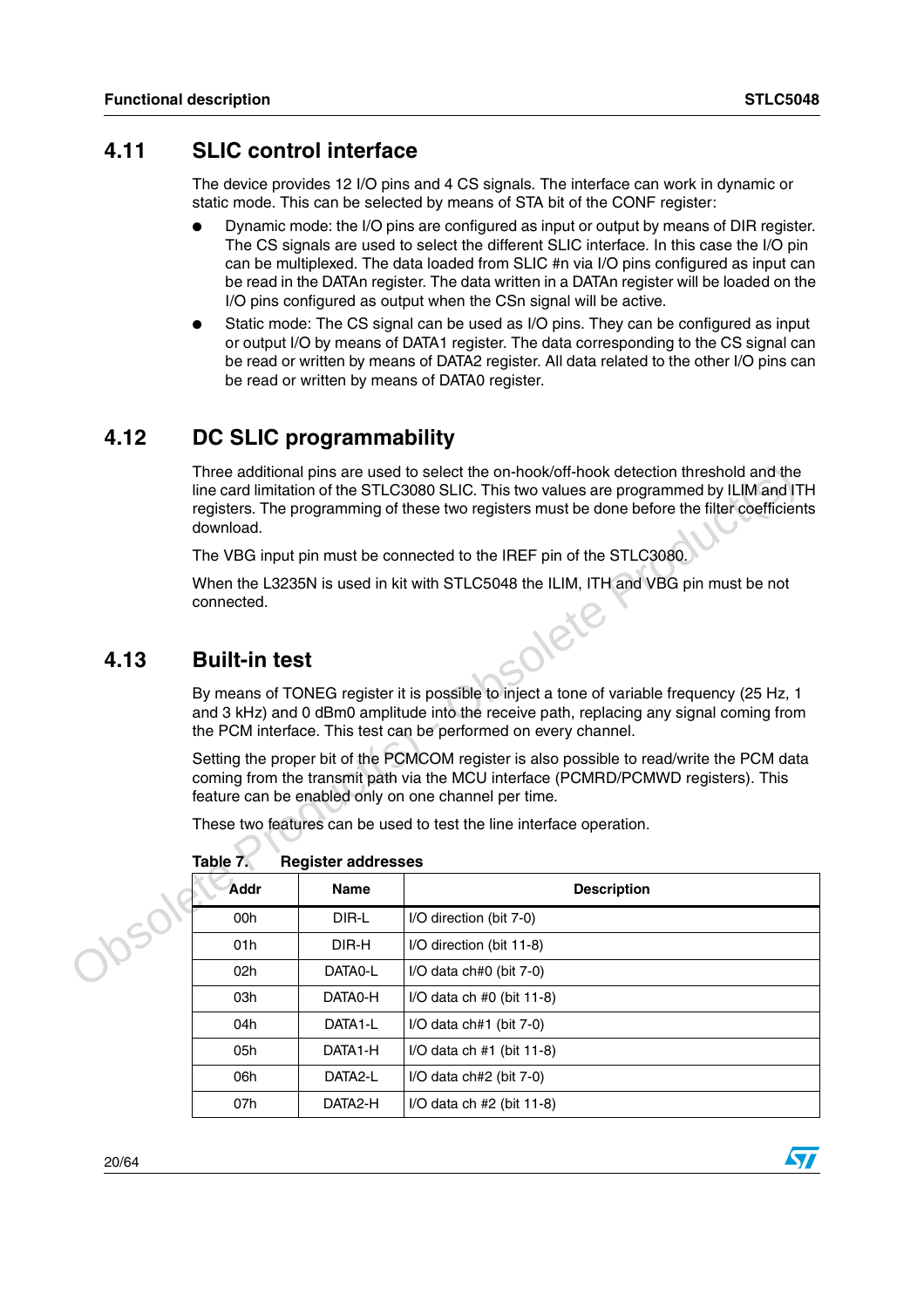|       | . <i>ו</i> טוש<br>Addr | Name           | $n$ cyləldi addicəsdə (collulludu)<br><b>Description</b> |
|-------|------------------------|----------------|----------------------------------------------------------|
|       | 08h                    | DATA3-L        |                                                          |
|       |                        |                | I/O data ch#3 (bit 7-0)                                  |
|       | 09h                    | DATA3-H        | I/O data ch $#3$ (bit 11-8)                              |
|       | 0Ah                    | PCHK-A         | Persistency check time for input A                       |
|       | 0Bh                    | PCHK-B         | Persistency check time for input B                       |
|       | 10h                    | <b>INT</b>     | Interrupt register                                       |
|       | 11h                    | DMASK-L        | Int. mask I/O port (03h)                                 |
|       | 12h                    | DMASK-H        | Int. mask I/O port (04h)                                 |
|       | 13h                    | <b>IMASK</b>   | Interrupt mask reg.                                      |
|       | 14h                    | <b>ALARM</b>   | Alarm register                                           |
|       | 20h                    | <b>CONF</b>    | Configuration register                                   |
|       | 21h                    | <b>COMEN</b>   | Command enable reg.                                      |
|       | 23h                    | <b>SYNCCK</b>  | Synchronous check reg.                                   |
|       | 25h                    | <b>CTRLACK</b> | DSP status register                                      |
|       | 26h                    | <b>CKSUM-L</b> | Checksum register L                                      |
|       | 27h                    | <b>CKSUM-H</b> | Checksum register H                                      |
|       | 2Ah                    | <b>LOOPB</b>   | Loopback register                                        |
|       | 2Bh                    | <b>TXG</b>     | Transmit preamp. gain                                    |
|       | 2Ch                    | <b>RXG</b>     | Receive preamp. gain                                     |
|       | 2Dh                    | <b>ILIM</b>    | SLIC line current lim.                                   |
|       | 2Eh                    | <b>ITH</b>     | SLIC off-hook threshold                                  |
|       | 50h                    | <b>PCMSH</b>   | PCM shift register                                       |
|       | 51h                    | <b>PCMCOM</b>  | PCMCOM register                                          |
|       | 52h                    | DXTS0          | Transmit time slot ch #0                                 |
|       | 53h                    | DXTS1          | Transmit time slot ch #1                                 |
|       | 54h                    | DXTS2          | Transmit time slot ch #2                                 |
|       | 55h                    | DXTS3          | Transmit time slot ch #3                                 |
|       | 56h                    | DRTS0          | Receive time slot ch #0                                  |
| Josok | 57h                    | DRTS1          | Receive time slot ch #1                                  |
|       | 58h                    | DRTS2          | Receive time slot ch #2                                  |
|       | 59h                    | DRTS3          | Receive time slot ch #3                                  |
|       | 5Ah                    | PCMWD-L        | PCMW data register                                       |
|       | 5Bh                    | PCMWD-H        | PCMW data register                                       |
|       | 5Ch                    | PCMRD-L        | PCMR data register                                       |
|       | 5Dh                    | PCMRD-H        | PCMR data register                                       |
|       | 5Eh                    | <b>PCMCTRL</b> | PCM control register                                     |

**Table 7. Register addresses (continued)**

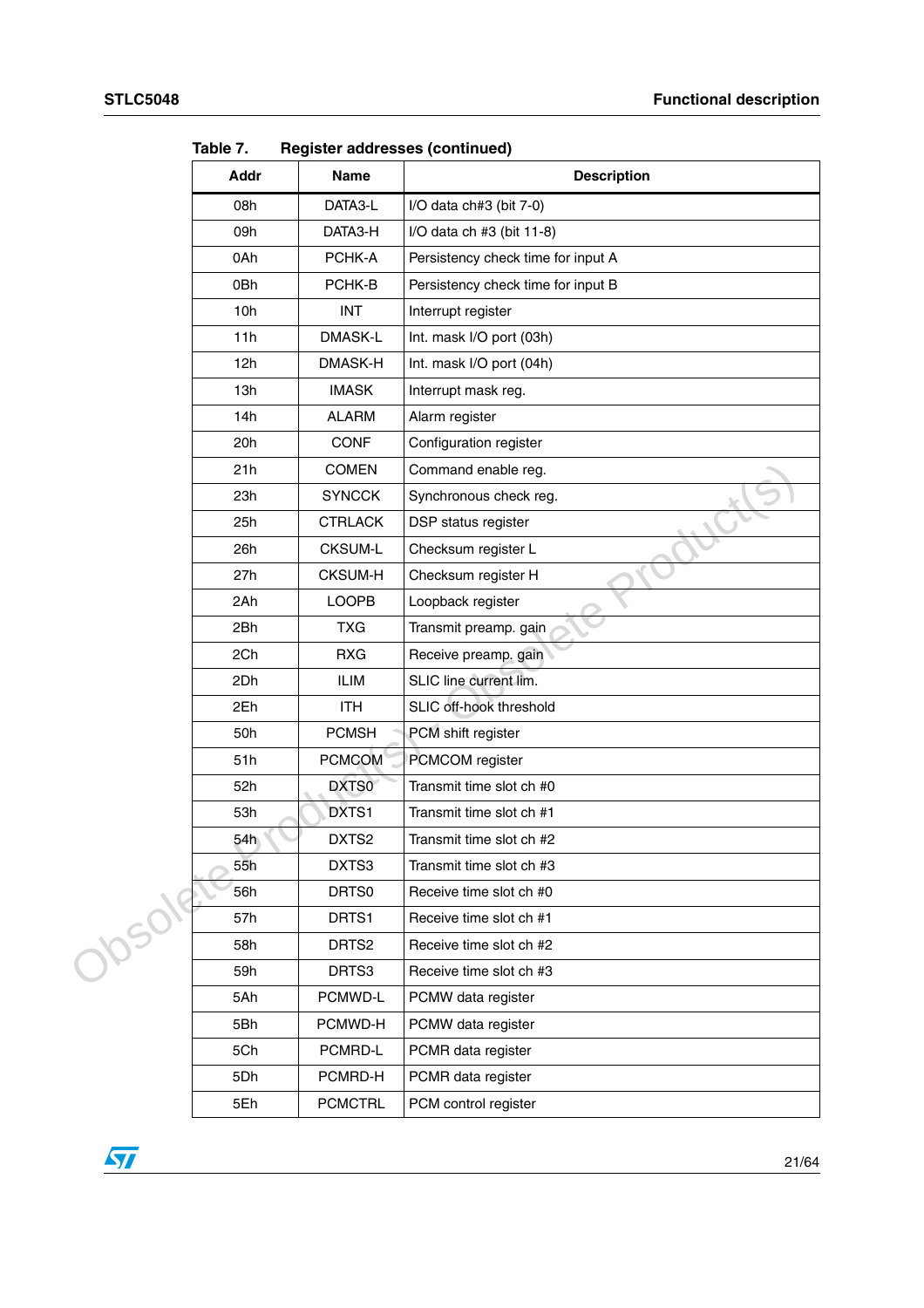$\sqrt{2}$ 

| Addr | <b>Name</b>   | <b>Description</b>       |
|------|---------------|--------------------------|
| 60h  | <b>TONEG</b>  | Tone generation reg.     |
| 61h  | <b>COEFST</b> | Coefficient state reg.   |
| 70h  | <b>SWRID</b>  | Software rev. ID code    |
| 71h  | <b>HWRID</b>  | Silicon revision ID code |

**Table 7. Register addresses (continued)**

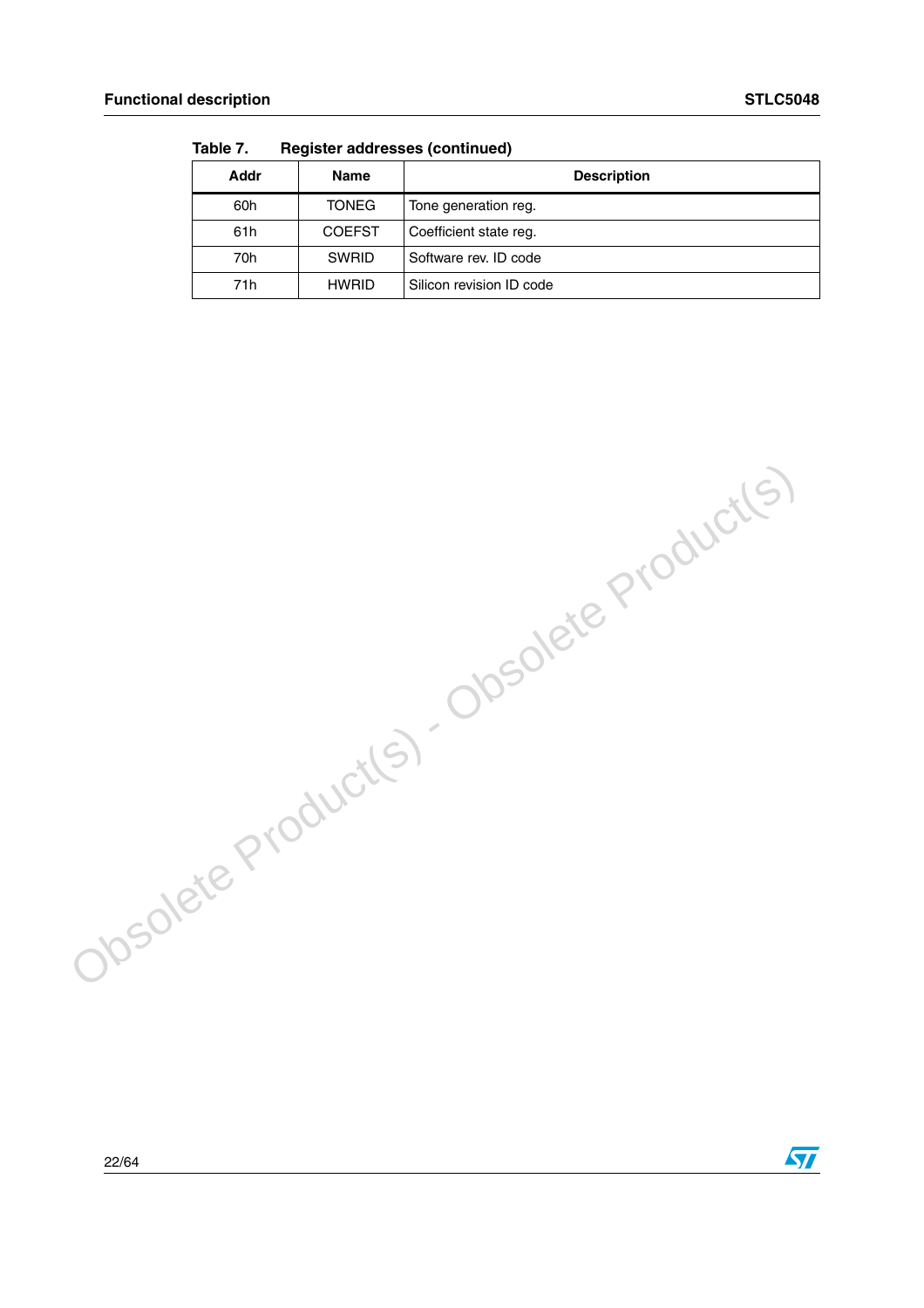# <span id="page-22-0"></span>**5 Register description**

## <span id="page-22-1"></span>**5.1 I/O direction register (DIR)**

Addr=00h; reset value=00h Addr=01h; reset value=X0h

#### <span id="page-22-3"></span>Table 8. **I/O direction register (DIR) bits**

| Blt7            | Bit <sub>6</sub> | Bit <sub>5</sub> | Bit4            | Bit <sub>3</sub> | Bit <sub>2</sub> | Bit1            | Bit <sub>0</sub> |
|-----------------|------------------|------------------|-----------------|------------------|------------------|-----------------|------------------|
| R/W             |                  |                  |                 |                  |                  |                 |                  |
| IO <sub>7</sub> | IO <sub>6</sub>  | IO <sub>5</sub>  | IO <sub>4</sub> | IO <sub>3</sub>  | IO <sub>2</sub>  | IO <sub>1</sub> | IO <sub>0</sub>  |

#### <span id="page-22-4"></span>Table 9. **I/O direction register (DIR) bits**

| Blt7 | Bit <sub>6</sub> | Bit <sub>5</sub> | Bit4 | Bit <sub>3</sub> | Bit <sub>2</sub> | Bit1            | Bit <sub>0</sub> |
|------|------------------|------------------|------|------------------|------------------|-----------------|------------------|
| R/W  |                  |                  |      |                  |                  |                 |                  |
|      |                  |                  |      | $IO_{11}$        | $IO_{10}0$       | IO <sub>9</sub> | $\mathsf{IO}_8$  |

# <span id="page-22-2"></span>**5.2 I/O data register channel #0 (DATA0)**

#### <span id="page-22-5"></span>Table 10. Dynamic I/O data register channel #0 (DATA0) bits

|     | R/W                                                                                                                                                                                                                                                                                                                                                                      | $\Omega$         | 0                | $\Omega$                                          | $\Omega$         | $\Omega$         | $\Omega$        |                   |
|-----|--------------------------------------------------------------------------------------------------------------------------------------------------------------------------------------------------------------------------------------------------------------------------------------------------------------------------------------------------------------------------|------------------|------------------|---------------------------------------------------|------------------|------------------|-----------------|-------------------|
|     |                                                                                                                                                                                                                                                                                                                                                                          |                  |                  |                                                   | $IO_{11}$        | $IO_{10}0$       | IO <sub>9</sub> | $\overline{40}_8$ |
| 5.2 | IO110=0 I/O pin 110 is an input, data on the I/O input is written in DATAn register bit 110.<br>IO110=1 I/O pin 110 is an output, data contained in DATAn register bit 110 is transferred<br>to the I/O output.<br>I/O data register channel #0 (DATA0)<br>Addr=02h; reset value=00h<br>Addr=03h; reset value=X0h<br>If bit 4 of CONF register (STA)=0 dynamic I/O mode: |                  |                  |                                                   |                  |                  |                 |                   |
|     |                                                                                                                                                                                                                                                                                                                                                                          |                  |                  |                                                   |                  |                  |                 |                   |
|     | Table 10.                                                                                                                                                                                                                                                                                                                                                                |                  |                  | Dynamic I/O data register channel #0 (DATA0) bits |                  |                  |                 |                   |
|     | Blt7                                                                                                                                                                                                                                                                                                                                                                     | Bit <sub>6</sub> | Bit5             | Bit4                                              | Bit <sub>3</sub> | Bit <sub>2</sub> | Bit1            | <b>Bit0</b>       |
|     | R/W                                                                                                                                                                                                                                                                                                                                                                      | $\mathbf{0}$     | 0                | $\Omega$                                          | $\Omega$         | 0                | 1.              | $\Omega$          |
|     | D0 <sub>7</sub>                                                                                                                                                                                                                                                                                                                                                          | D0 <sub>6</sub>  | D0 <sub>5</sub>  | $D0_4$                                            | D0 <sub>3</sub>  | D0 <sub>2</sub>  | D0 <sub>1</sub> | $D0_0$            |
|     | Table 11.                                                                                                                                                                                                                                                                                                                                                                |                  |                  | Dynamic I/O data register channel #0 (DATA0) bits |                  |                  |                 |                   |
|     | Blt7                                                                                                                                                                                                                                                                                                                                                                     | Bit <sub>6</sub> | Bit <sub>5</sub> | Bit4                                              | Bit <sub>3</sub> | Bit <sub>2</sub> | Bit1            | Bit <sub>0</sub>  |
|     | R/W                                                                                                                                                                                                                                                                                                                                                                      | $\Omega$         | 0                | 0                                                 | 0                | 0                | 1.              | 1                 |
|     |                                                                                                                                                                                                                                                                                                                                                                          |                  |                  |                                                   | $D0_{11}$        | DO <sub>10</sub> | D0 <sub>9</sub> | D0 <sub>8</sub>   |
|     | When CS0 is active D0110 are transferred to the corresponding I/O pins configured as                                                                                                                                                                                                                                                                                     |                  |                  |                                                   |                  |                  |                 |                   |

## <span id="page-22-6"></span>**Table 11. Dynamic I/O data register channel #0 (DATA0) bits**

| <b>Blt7</b>                                                                          | Bit <sub>6</sub> | Bit <sub>5</sub> | Bit4 | Bit <sub>3</sub> | Bit <sub>2</sub> | Bit1            | <b>Bit0</b> |
|--------------------------------------------------------------------------------------|------------------|------------------|------|------------------|------------------|-----------------|-------------|
| R/W                                                                                  |                  |                  |      |                  |                  |                 |             |
|                                                                                      |                  |                  |      | DO <sub>11</sub> | DO <sub>10</sub> | Do <sub>o</sub> | $D0_8$      |
| When CS0 is active D0110 are transferred to the corresponding I/O pins configured as |                  |                  |      |                  |                  |                 |             |

outputs (see DIR register). For the I/O pins configured as inputs the corresponding D011..0 will be written by the values applied to those pins while CS0 is low.

If bit 4 of CONF register (STA)=1 static I/O mode:

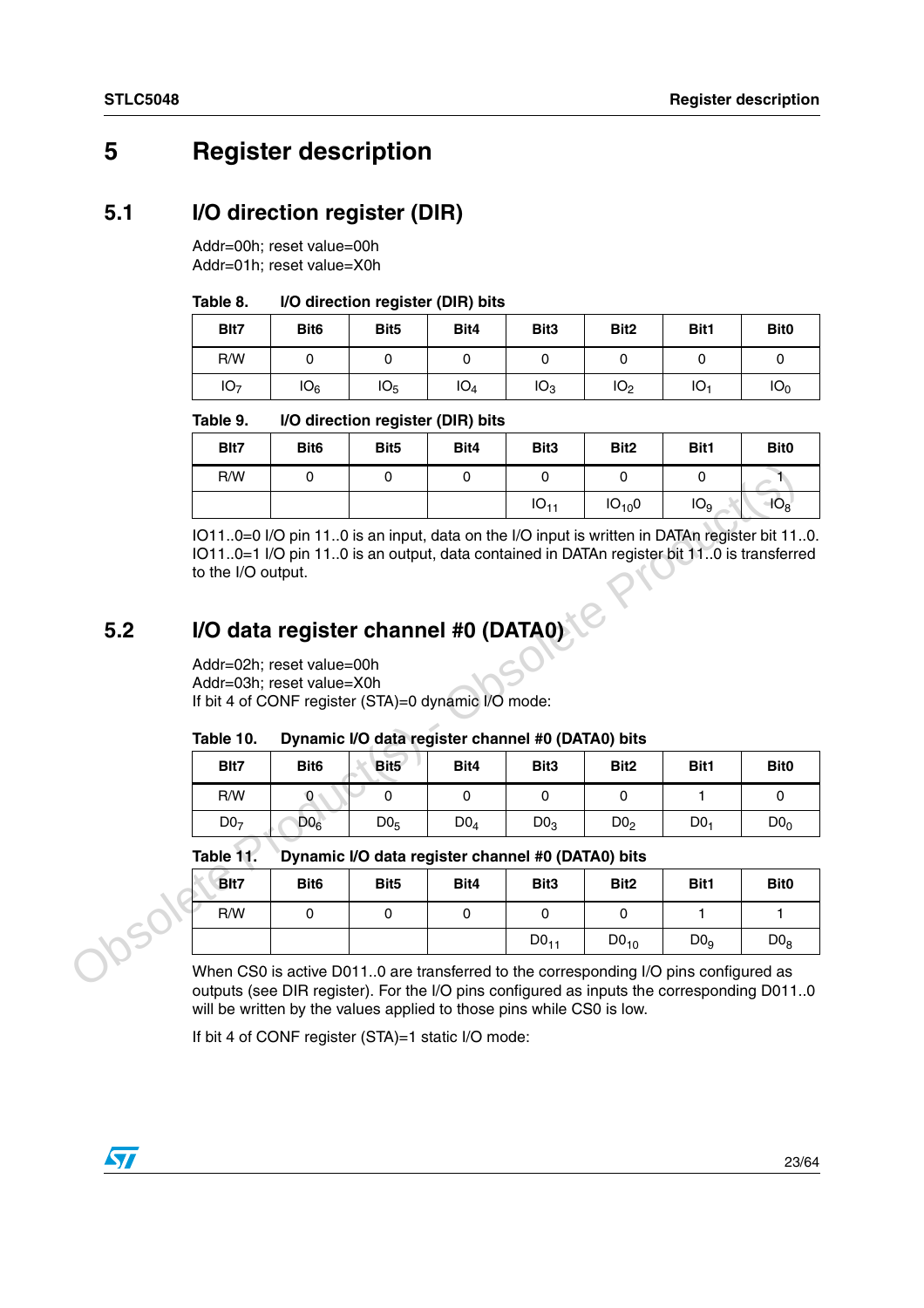| Blt7            | Bit <sub>6</sub> | Bit <sub>5</sub> | Bit4   | Bit <sub>3</sub> | Bit <sub>2</sub> | Bit1            | Bit <sub>0</sub> |
|-----------------|------------------|------------------|--------|------------------|------------------|-----------------|------------------|
| R/W             |                  |                  |        |                  |                  |                 |                  |
| DS <sub>7</sub> | DS <sub>6</sub>  | $DS_5$           | $DS_4$ | DS <sub>3</sub>  | DS <sub>2</sub>  | DS <sub>1</sub> | DS <sub>0</sub>  |

<span id="page-23-1"></span>Table 12. Static I/O data register channel #0 (DATA0) bits

#### <span id="page-23-2"></span>Table 13. Static I/O data register channel #0 (DATA0) bits

| Bit7 | Bit <sub>6</sub> | Bit <sub>5</sub> | Bit4 | Bit <sub>3</sub> | Bit <sub>2</sub> | Bit1            | Bit <sub>0</sub> |
|------|------------------|------------------|------|------------------|------------------|-----------------|------------------|
| R/W  |                  |                  |      |                  |                  |                 |                  |
|      |                  |                  |      | $DS_{11}$        | $DS_{10}$        | DS <sub>9</sub> | DS <sub>8</sub>  |

DS11..0 are transferred to the corresponding I/O pins configured as outputs (see DIR register). For the I/O pins configured as inputs the corresponding DS11..0 will be written by the values applied to those pins.

# <span id="page-23-0"></span>**5.3 I/O data register channel #1 (DATA1)** Table 14. Dynamic I/O data register channel #1 (DATA1) bits<br> **Table 14. Dynamic I/O data register channel #1 (DATA1) bits**

### <span id="page-23-3"></span>Table 14.

| Bit7            | Bit <sub>6</sub> | Bit <sub>5</sub> | Bit4            | Bit <sub>3</sub> | Bit <sub>2</sub> | Bit1 | Bit <sub>0</sub> |
|-----------------|------------------|------------------|-----------------|------------------|------------------|------|------------------|
| R/W             |                  |                  |                 |                  |                  |      |                  |
| D1 <sub>7</sub> | $D1_6$           | $D1_5$           | D1 <sub>4</sub> | $D1_3$           | D1 <sub>2</sub>  | D1.  | $D1_0$           |

#### <span id="page-23-4"></span>Table 15. Dynamic I/O data register channel #1 (DATA1) bits

| 5.3 |                                                        |                                                                                                                                                                                                                                                            | I/O data register channel #1 (DATA1)                                                      |                 |                  |                  |                 |                  |  |  |  |
|-----|--------------------------------------------------------|------------------------------------------------------------------------------------------------------------------------------------------------------------------------------------------------------------------------------------------------------------|-------------------------------------------------------------------------------------------|-----------------|------------------|------------------|-----------------|------------------|--|--|--|
|     | Addr=04h; reset value=00h<br>Addr=05h; reset value=X0h |                                                                                                                                                                                                                                                            |                                                                                           |                 |                  |                  | oduction        |                  |  |  |  |
|     |                                                        |                                                                                                                                                                                                                                                            | If bit 4 of CONF register (STA)=0 dynamic I/O mode:                                       |                 |                  |                  |                 |                  |  |  |  |
|     | Table 14.                                              |                                                                                                                                                                                                                                                            | Dynamic I/O data register channel #1 (DATA1) bits                                         |                 |                  |                  |                 |                  |  |  |  |
|     | Bit7                                                   | Bit <sub>6</sub>                                                                                                                                                                                                                                           | Bit <sub>5</sub>                                                                          | Bit4            | Bit <sub>3</sub> | Bit <sub>2</sub> | Bit1            | Bit <sub>0</sub> |  |  |  |
|     | R/W                                                    | 0                                                                                                                                                                                                                                                          | 0                                                                                         | 0               | $\overline{0}$   | 1.               | 0               | 0                |  |  |  |
|     | D1 <sub>7</sub>                                        | $D1_6$                                                                                                                                                                                                                                                     | $D1_5$                                                                                    | D1 <sub>4</sub> | $D1_3$           | D1 <sub>2</sub>  | D1 <sub>1</sub> | D1 <sub>0</sub>  |  |  |  |
|     | Table 15.                                              |                                                                                                                                                                                                                                                            | Dynamic I/O data register channel #1 (DATA1) bits                                         |                 |                  |                  |                 |                  |  |  |  |
|     | Bit7                                                   | Bit <sub>6</sub>                                                                                                                                                                                                                                           | Bit <sub>5</sub>                                                                          | Bit4            | Bit <sub>3</sub> | Bit <sub>2</sub> | Bit1            | Bit <sub>0</sub> |  |  |  |
|     | R/W                                                    | $\mathbf 0$                                                                                                                                                                                                                                                | $\overline{0}$                                                                            | 0               | 0                | 1                | $\mathbf 0$     | $\mathbf{1}$     |  |  |  |
|     |                                                        |                                                                                                                                                                                                                                                            |                                                                                           |                 | $D1_{11}$        | $D1_{10}$        | D1 <sub>9</sub> | D1 <sub>8</sub>  |  |  |  |
|     |                                                        | When CS1 is active D1110 are transferred to the corresponding I/O pins configured as<br>outputs (see DIR register). For the I/O pins configured as inputs the corresponding D1110<br>will be written by the values applied to those pins while CS1 is low. |                                                                                           |                 |                  |                  |                 |                  |  |  |  |
|     |                                                        |                                                                                                                                                                                                                                                            | If bit 4 of CONF register (STA)=1 static I/O mode:                                        |                 |                  |                  |                 |                  |  |  |  |
|     | the direction of these pins.                           |                                                                                                                                                                                                                                                            | In static mode CS pins are used as additional I/O pins. The CIO03 bits are used to define |                 |                  |                  |                 |                  |  |  |  |
|     | Table 16.                                              |                                                                                                                                                                                                                                                            | Static I/O data register channel #1 (DATA1) bits                                          |                 |                  |                  |                 |                  |  |  |  |

#### <span id="page-23-5"></span>Table 16. Static I/O data register channel #1 (DATA1) bits

| Bit7 | Bit <sub>6</sub> | Bit <sub>5</sub> | Bit4 | Bit <sub>3</sub> | Bit <sub>2</sub> | Bit1             | Bit <sub>0</sub> |
|------|------------------|------------------|------|------------------|------------------|------------------|------------------|
| R/W  |                  |                  |      | ັ                |                  |                  |                  |
|      |                  |                  |      | CIO <sub>3</sub> | CIO <sub>2</sub> | CIO <sub>1</sub> | CIO <sub>0</sub> |

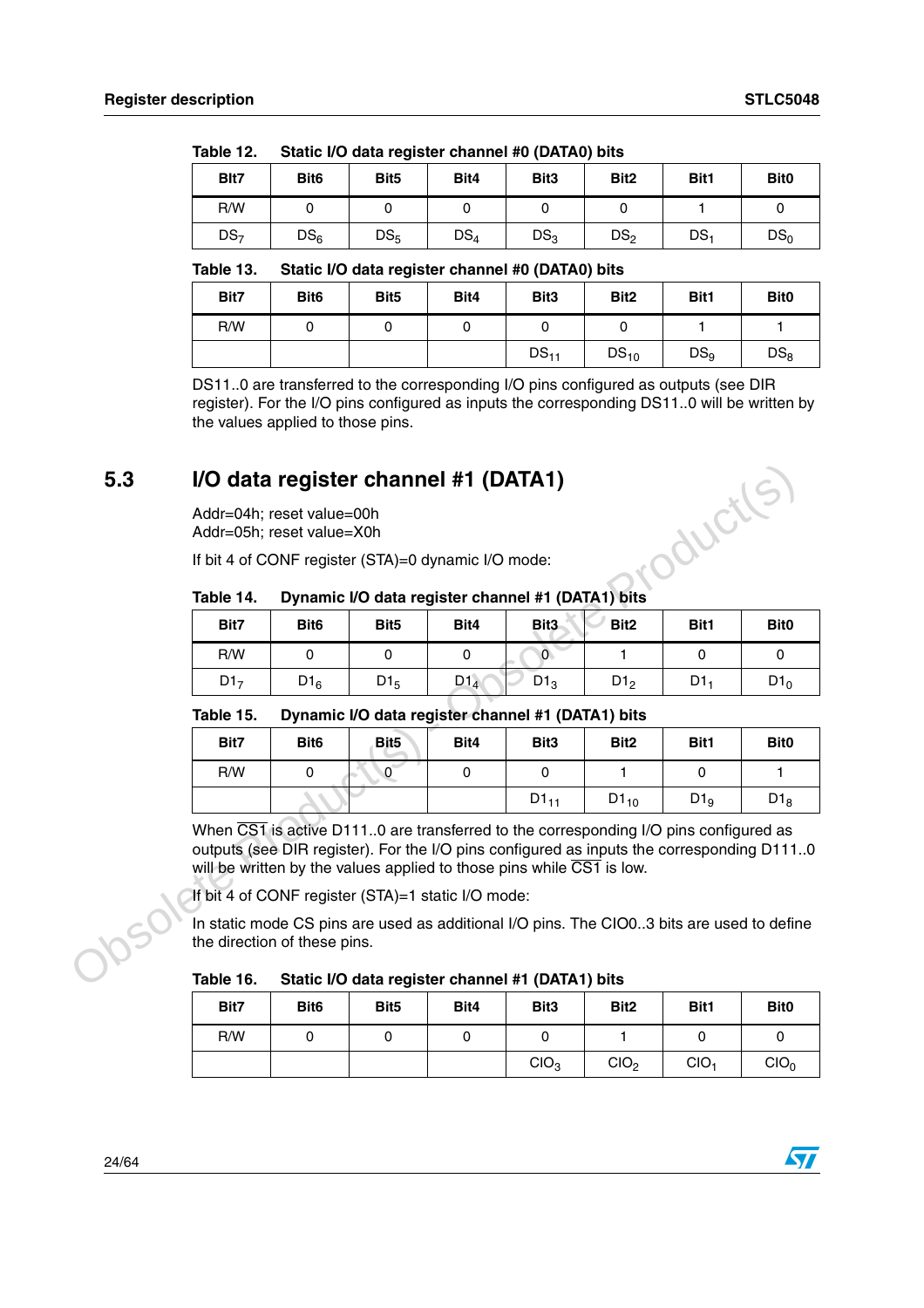CIO0..3=0 The CS0..3 is a static input, DATA is written in DATA2 register bits 0..3. CIO0..3=1 The CS0..3 is a static output, DATA is taken from DATA2 register bits 0..3.

## <span id="page-24-0"></span>**5.4 I/O data register channel #2 (DATA2)**

Addr=06h; reset value=00h Addr=07h; reset value=X0h

If bit 4 of CONF register (STA)=0 dynamic I/O mode:

<span id="page-24-2"></span>Table 17. **Dynamic I/O data register channel #2 (DATA2) bits** 

| Bit7            | Bit <sub>6</sub> | Bit <sub>5</sub> | Bit4   | Bit <sub>3</sub> | Bit <sub>2</sub> | Bit1            | Bit <sub>0</sub> |
|-----------------|------------------|------------------|--------|------------------|------------------|-----------------|------------------|
| R/W             |                  |                  |        |                  |                  |                 |                  |
| D2 <sub>7</sub> | $D2_6$           | D2 <sub>5</sub>  | $D2_4$ | $D2_3$           | D2 <sub>2</sub>  | D2 <sub>1</sub> | $D2_0$           |

<span id="page-24-3"></span>

|  | Table 18. | Dynamic I/O data register channel #2 (DATA2) bits |  |  |  |  |
|--|-----------|---------------------------------------------------|--|--|--|--|
|--|-----------|---------------------------------------------------|--|--|--|--|

|                                                                                                                                                                                                                                                                                                                                                                                                         |                  |          | $D$ ynanno i/O data register channel #2 (DATAZ) bits |                                                    |                                                                                                                           |                                                                                                                                                                                                 |  |  |
|---------------------------------------------------------------------------------------------------------------------------------------------------------------------------------------------------------------------------------------------------------------------------------------------------------------------------------------------------------------------------------------------------------|------------------|----------|------------------------------------------------------|----------------------------------------------------|---------------------------------------------------------------------------------------------------------------------------|-------------------------------------------------------------------------------------------------------------------------------------------------------------------------------------------------|--|--|
| Bit <sub>6</sub>                                                                                                                                                                                                                                                                                                                                                                                        | Bit <sub>5</sub> | Bit4     | Bit <sub>3</sub>                                     | Bit <sub>2</sub>                                   | Bit1                                                                                                                      | <b>Bit0</b>                                                                                                                                                                                     |  |  |
| $\mathbf 0$                                                                                                                                                                                                                                                                                                                                                                                             | $\mathbf 0$      | 0        | $\Omega$                                             | 1.                                                 |                                                                                                                           | 1                                                                                                                                                                                               |  |  |
|                                                                                                                                                                                                                                                                                                                                                                                                         |                  |          | $D2_{11}$                                            | $D2_{10}$                                          | D2 <sub>9</sub>                                                                                                           | $D2_8$                                                                                                                                                                                          |  |  |
|                                                                                                                                                                                                                                                                                                                                                                                                         |                  |          |                                                      |                                                    |                                                                                                                           |                                                                                                                                                                                                 |  |  |
| Bit <sub>6</sub>                                                                                                                                                                                                                                                                                                                                                                                        | Bit <sub>5</sub> | Bit4     | Bit <sub>3</sub>                                     | Bit <sub>2</sub>                                   | Bit1                                                                                                                      | Bit <sub>0</sub>                                                                                                                                                                                |  |  |
| $\Omega$                                                                                                                                                                                                                                                                                                                                                                                                | $0^{\circ}$      | $\Omega$ | $\Omega$                                             | 1                                                  | 1                                                                                                                         | $\mathbf{0}$                                                                                                                                                                                    |  |  |
|                                                                                                                                                                                                                                                                                                                                                                                                         |                  |          | CD <sub>3</sub>                                      | CD <sub>2</sub>                                    | CD <sub>1</sub>                                                                                                           | CD <sub>0</sub>                                                                                                                                                                                 |  |  |
| CD03 are transferred to the corresponding CS pin if configured as static output (see DATA1<br>register). For the CS pins configured as static inputs the corresponding CD03 will be<br>written by the values applied to those pins.<br>I/O data register channel #3 (data3)<br>Addr=08h; reset value=00h<br>Addr=09h; reset value=X0h<br>Used only if bit 4 of CONF register (STA)=0; dynamic I/O mode: |                  |          |                                                      |                                                    |                                                                                                                           |                                                                                                                                                                                                 |  |  |
|                                                                                                                                                                                                                                                                                                                                                                                                         |                  |          |                                                      | If bit 4 of CONF register (STA)=1 static I/O mode: | will be written by the values applied to those pins while CS2 is low.<br>Static I/O data register channel #2 (DATA2) bits | When $\overline{CS2}$ is active D211.0 are transferred to the corresponding I/O pins configured as<br>outputs (see DIR register). For the I/O pins configured as inputs the corresponding D2110 |  |  |

<span id="page-24-4"></span>

|  | Table 19. | Static I/O data register channel #2 (DATA2) bits |  |  |
|--|-----------|--------------------------------------------------|--|--|
|--|-----------|--------------------------------------------------|--|--|

| Bit7 | Bit <sub>6</sub> | Bit <sub>5</sub> | Bit4 | Bit3            | Bit <sub>2</sub> | Bit1            | Bit <sub>0</sub> |
|------|------------------|------------------|------|-----------------|------------------|-----------------|------------------|
| R/W  |                  |                  |      |                 |                  |                 |                  |
|      |                  |                  |      | CD <sub>3</sub> | CD <sub>2</sub>  | CD <sub>1</sub> | CD <sub>0</sub>  |

## <span id="page-24-1"></span>**5.5 I/O data register channel #3 (data3)**

<span id="page-24-5"></span>Table 20. **Dynamic I/O data register channel #3 (data3) bits** 

| Bit7            | Bit <sub>6</sub> | Bit <sub>5</sub> | Bit4            | Bit <sub>3</sub> | Bit <sub>2</sub> | Bit1            | Bit <sub>0</sub> |
|-----------------|------------------|------------------|-----------------|------------------|------------------|-----------------|------------------|
| R/W             |                  |                  |                 |                  |                  |                 |                  |
| D3 <sub>7</sub> | D3 <sub>6</sub>  | D3 <sub>5</sub>  | D3 <sub>4</sub> | D3 <sub>3</sub>  | D3 <sub>2</sub>  | D3 <sub>1</sub> | $D3_0$           |

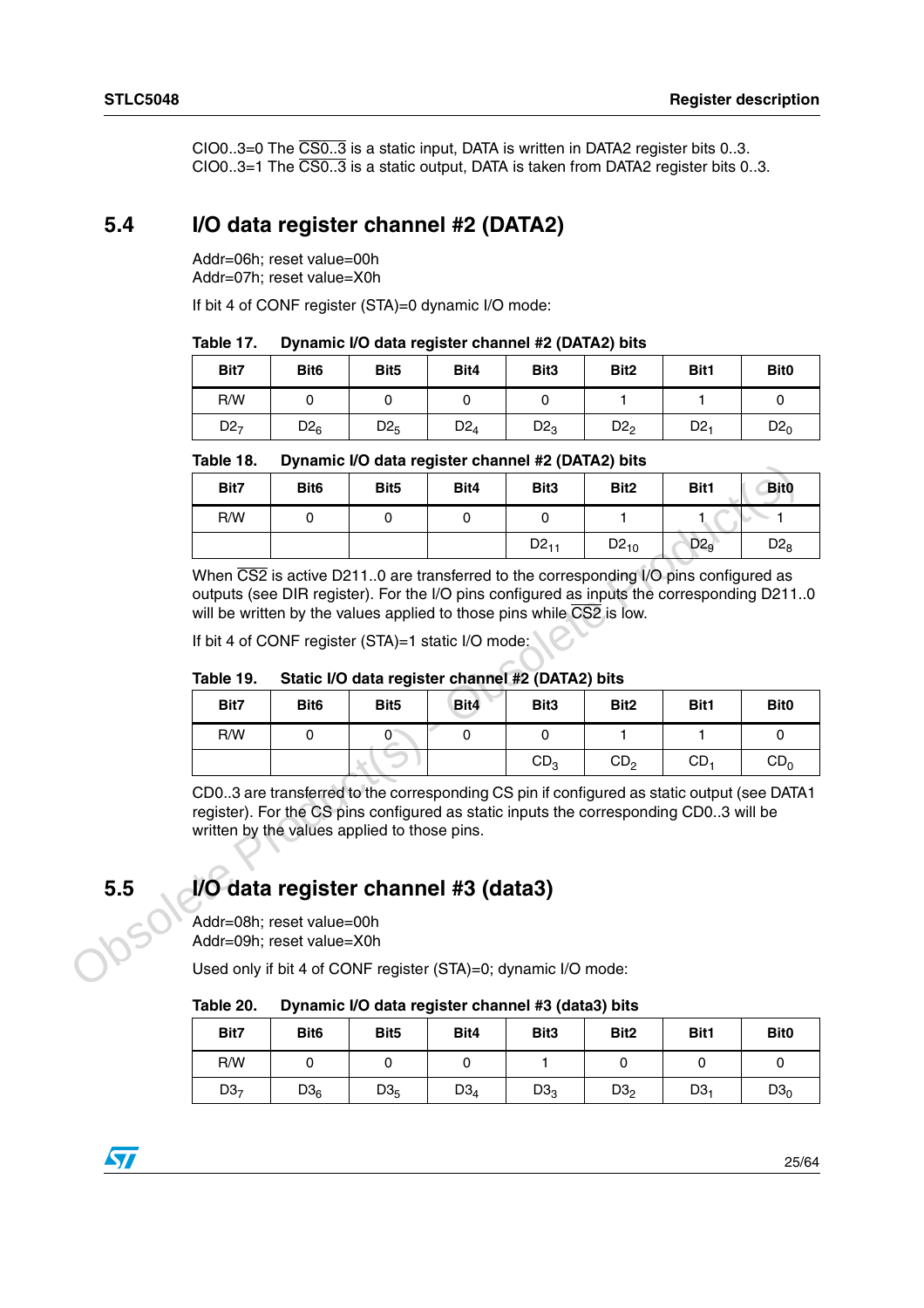|      | - - - - - - - - - - - |                  |      |                  | .                |                 |                  |
|------|-----------------------|------------------|------|------------------|------------------|-----------------|------------------|
| Bit7 | Bit <sub>6</sub>      | Bit <sub>5</sub> | Bit4 | Bit <sub>3</sub> | Bit <sub>2</sub> | Bit1            | Bit <sub>0</sub> |
| R/W  |                       |                  |      |                  |                  |                 |                  |
|      |                       |                  |      | $D3_{11}$        | $D3_{10}$        | D3 <sub>9</sub> | $D3_8$           |

<span id="page-25-1"></span>Table 21. **Dynamic I/O data register channel #3 (data3) bits** 

When  $\overline{CS3}$  is active D311..0 are transferred to the corresponding I/O pins configured as outputs (see DIR register). For the I/O pins configured as inputs the corresponding D311..0 will be written by the values applied to those pins while  $\overline{CS3}$  is low.

If bit4 of CONF register  $(STA) = 1$ Static I/O mode:

- $D3_{3.0}$ =1: The corresponding CSn cannot generate interrupt.
- $D3_{3.0}$ =0: The corresponding I/O (programmed as input) can generate interrupt if a change of status is detected.

## <span id="page-25-0"></span>**5.6 Persistency check register (PCHK-A/B)**

<span id="page-25-2"></span>

| Table 22. |  | A and B inputs of persistency check register in static mode |
|-----------|--|-------------------------------------------------------------|
|-----------|--|-------------------------------------------------------------|

| 5.6 | Persistency check register (PCHK-A/B)                   |                                                        |                  |                |                                                             |                  |                  |                                                                                           |                  |  |  |
|-----|---------------------------------------------------------|--------------------------------------------------------|------------------|----------------|-------------------------------------------------------------|------------------|------------------|-------------------------------------------------------------------------------------------|------------------|--|--|
|     |                                                         | Addr=0Ah; reset value=00h<br>Addr=0Bh; reset value=00h |                  |                |                                                             |                  |                  |                                                                                           |                  |  |  |
|     |                                                         |                                                        |                  |                |                                                             |                  |                  | Two input signal per channel, labelled A and B, are submitted to persistency check.       |                  |  |  |
|     |                                                         | multiplexed lines IO0 (pin 13) and IO1 (pin 14).       |                  |                |                                                             |                  |                  | In dynamic mode (STA=0), A and B inputs of the four channels are sampled on the           |                  |  |  |
|     |                                                         | each channel according to the table:                   |                  |                |                                                             |                  |                  | In static mode (STA=1) persistency check is performed on four pairs of lines, assigned to |                  |  |  |
|     | Table 22.                                               |                                                        |                  |                | A and B inputs of persistency check register in static mode |                  |                  |                                                                                           |                  |  |  |
|     |                                                         | <b>CHAN#</b>                                           |                  |                | <b>Input A</b>                                              |                  |                  | Input B                                                                                   |                  |  |  |
|     |                                                         | 0                                                      |                  | $IO0$ (pin 19) |                                                             |                  |                  | $IO1$ (pin 14)                                                                            |                  |  |  |
|     |                                                         | 1                                                      |                  | $IO4$ (pin 17) |                                                             |                  |                  | $IO5$ (pin 18)                                                                            |                  |  |  |
|     |                                                         | $\overline{\mathbf{c}}$                                |                  |                | $IO6$ (pin 48)                                              |                  |                  | $IO7$ (pin 47)                                                                            |                  |  |  |
|     |                                                         | 3                                                      |                  |                | $IO10$ (pin 44)                                             |                  |                  | $IO_{11}$ (pin 43)                                                                        |                  |  |  |
|     | Table 23.                                               |                                                        |                  |                | Persistency check register (PCHK-A/B) bits                  |                  |                  |                                                                                           |                  |  |  |
|     | Bit7                                                    | Bit <sub>6</sub>                                       | Bit <sub>5</sub> |                | Bit4                                                        | Bit <sub>3</sub> | Bit <sub>2</sub> | Bit1                                                                                      | Bit <sub>0</sub> |  |  |
|     | R/W                                                     | $\mathbf 0$                                            | $\Omega$         |                | $\Omega$                                                    | 1                | $\mathbf{0}$     | 1                                                                                         | $\mathbf 0$      |  |  |
|     | TA7                                                     | TA <sub>6</sub>                                        | TA <sub>5</sub>  |                | TA <sub>4</sub>                                             | TA <sub>3</sub>  | TA <sub>2</sub>  | TA <sub>1</sub>                                                                           | TA <sub>0</sub>  |  |  |
|     | Table 24.<br>Persistency check register (PCHK-A/B) bits |                                                        |                  |                |                                                             |                  |                  |                                                                                           |                  |  |  |

#### <span id="page-25-3"></span>Table 23. Persistency check register (PCHK-A/B) bits

| Bit7 | Bit <sub>6</sub> | Bit <sub>5</sub> | Bit4            | Bit <sub>3</sub> | Bit <sub>2</sub> | Bit1            | Bit <sub>0</sub> |
|------|------------------|------------------|-----------------|------------------|------------------|-----------------|------------------|
| R/W  |                  |                  |                 |                  |                  |                 |                  |
| TA7  | TA6              | TA5              | TA <sub>4</sub> | TA <sub>3</sub>  | TA <sub>2</sub>  | TA <sub>1</sub> | TA <sub>0</sub>  |

<span id="page-25-4"></span>Table 24. Persistency check register (PCHK-A/B) bits

| Bit7 | Bit <sub>6</sub> | Bit <sub>5</sub> | Bit4 | Bit <sub>3</sub> | Bit <sub>2</sub> | Bit1 | Bit <sub>0</sub> |
|------|------------------|------------------|------|------------------|------------------|------|------------------|
| R/W  |                  |                  |      |                  |                  |      |                  |
| TB7  | TB6              | TB5              | TB4  | TB3              | TB2              | TB1  | TB <sub>0</sub>  |

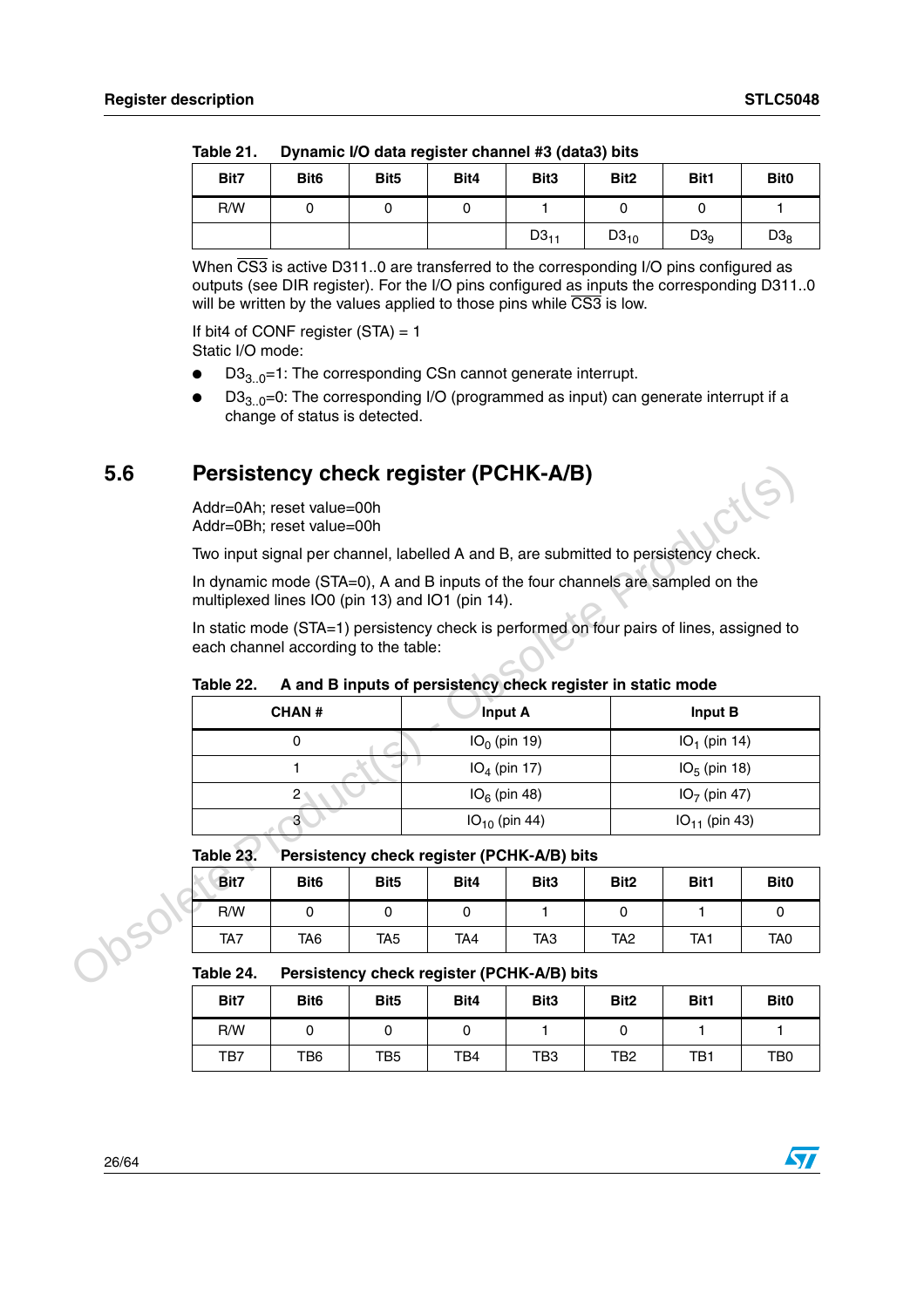TA7..0 and TB7..0, contents of PCHKA and PCHKB registers, define the minimum duration of input A and B to generate interrupt; spurious transitions shorter than the programmed value are ignored.

The time width can be calculated according to the formula:

Time - Width  $A = (TA7..0)^*64\mu s$ 

Time - Width  $B = (TB7..0)^*64\mu s$ 

If PCHKA/B is programmed to 00h the persistency check is not performed and any detected transition will generate interrupt.

All the inputs, with or without persistency check, are sampled with a repetition rate of 32 μs.

## <span id="page-26-0"></span>**5.7 Interrupt register (INT)**

Addr=10h; reset value=00h Read-only

| Table 25.                                                                                                                                                                                                                   |                  | Interrupt register (INT) bits |                                             |                  |                                                                                                                                                                                                                                                                                                                                                                                                                                                                                                                                        |                  |                 |  |  |
|-----------------------------------------------------------------------------------------------------------------------------------------------------------------------------------------------------------------------------|------------------|-------------------------------|---------------------------------------------|------------------|----------------------------------------------------------------------------------------------------------------------------------------------------------------------------------------------------------------------------------------------------------------------------------------------------------------------------------------------------------------------------------------------------------------------------------------------------------------------------------------------------------------------------------------|------------------|-----------------|--|--|
| Bit7                                                                                                                                                                                                                        | Bit <sub>6</sub> | Bit <sub>5</sub>              | Bit4                                        | Bit <sub>3</sub> | Bit <sub>2</sub>                                                                                                                                                                                                                                                                                                                                                                                                                                                                                                                       | Bit <sub>1</sub> | <b>Bit0</b>     |  |  |
| 1                                                                                                                                                                                                                           | 0                | 0                             | 1                                           | 0                | $\mathbf{0}$                                                                                                                                                                                                                                                                                                                                                                                                                                                                                                                           | $\overline{0}$   | 0               |  |  |
|                                                                                                                                                                                                                             | <b>ITV</b>       | <b>IPCM</b>                   | <b>ICKF</b>                                 | ID <sub>3</sub>  | ID <sub>2</sub>                                                                                                                                                                                                                                                                                                                                                                                                                                                                                                                        | ID <sub>1</sub>  | ID <sub>0</sub> |  |  |
| CS30 respectively:                                                                                                                                                                                                          |                  |                               |                                             |                  | In dynamic I/O configuration the ID30 bits latch the interrupt request from the related<br>channel (SLIC). Any single bit IDn is cleared after reading related I/O register or by setting<br>MCn bit high (that is, when channel n is disabled to generate interrupt).<br>In static I/O configuration ID0 and ID2 bits latch the interrupt request from I/O110 and<br>ID0: is set High when the interrupt is requested from any the I/O110 lines.<br>ID2: is set High when the interrupt is requested from any the CS30 (configured as |                  |                 |  |  |
| $I/O$ ).<br>ID0 and ID2 are cleared after reading related I/O register.<br>ID1 and ID3 are don't care.<br>$IV = 1$ : If the interrupt has been generated by time-out violation on the MCU serial<br>$\bullet$<br>interface. |                  |                               |                                             |                  |                                                                                                                                                                                                                                                                                                                                                                                                                                                                                                                                        |                  |                 |  |  |
|                                                                                                                                                                                                                             |                  |                               | PCMRD/PCMWD register via the MCU interface. |                  | IPCM = 1: When transmit PCM data reading/writing test is enabled an interrupt is<br>generated every time valid data are available (RRD bit set to 1) or must be written<br>(WRD bit set to 1). The interrupt is cleared after reading/writing the data in the                                                                                                                                                                                                                                                                          |                  |                 |  |  |
|                                                                                                                                                                                                                             |                  |                               |                                             |                  | $ICKF = 1$ : If the interrupt has been generated by a clock failure on PCM port (MCLK).                                                                                                                                                                                                                                                                                                                                                                                                                                                |                  |                 |  |  |
|                                                                                                                                                                                                                             |                  |                               |                                             |                  | The INT register is cleared after reading operation only if signals (alarm cause) are inactive.                                                                                                                                                                                                                                                                                                                                                                                                                                        |                  |                 |  |  |

#### <span id="page-26-1"></span>ı **Table 25. Interrupt register (INT) bits**

- ID0: is set High when the interrupt is requested from any the I/O11..0 lines.
- ID2: is set High when the interrupt is requested from any the CS3..0 (configured as  $I/O$ ).
- ID0 and ID2 are cleared after reading related I/O register.
- ID1 and ID3 are don't care.
- $IV = 1$ : If the interrupt has been generated by time-out violation on the MCU serial interface.
	- $IPCM = 1$ : When transmit PCM data reading/writing test is enabled an interrupt is generated every time valid data are available (RRD bit set to 1) or must be written (WRD bit set to 1). The interrupt is cleared after reading/writing the data in the PCMRD/PCMWD register via the MCU interface.
- $ICKF = 1$ : If the interrupt has been generated by a clock failure on PCM port (MCLK).

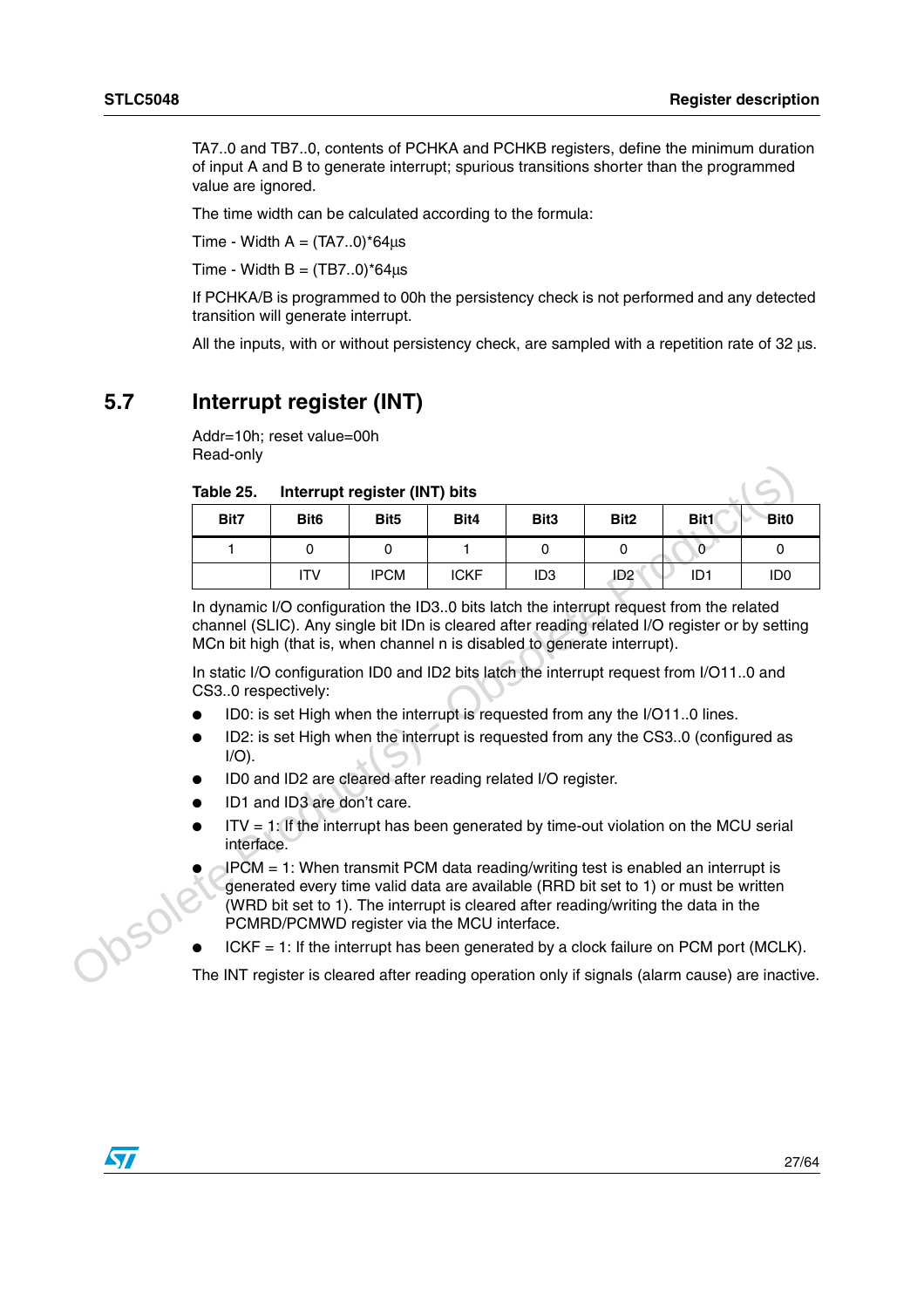## <span id="page-27-0"></span>**5.8 Interrupt mask register for I/O port (DMASK)**

Addr=11h; reset value=FFh Addr=12h; reset value=XFh

<span id="page-27-2"></span>

| Table 26. | Interrupt mask register for I/O port (DMASK) bits |
|-----------|---------------------------------------------------|
|-----------|---------------------------------------------------|

| Bit7            | Bit <sub>6</sub> | Bit <sub>5</sub> | Bit4            | Bit <sub>3</sub> | Bit <sub>2</sub> | Bit1            | Bit <sub>0</sub> |
|-----------------|------------------|------------------|-----------------|------------------|------------------|-----------------|------------------|
| R/W             |                  |                  |                 |                  |                  |                 |                  |
| MD <sub>7</sub> | MD <sub>6</sub>  | MD <sub>5</sub>  | MD <sub>4</sub> | MD <sub>3</sub>  | MD <sub>2</sub>  | MD <sub>1</sub> | MD <sub>0</sub>  |

#### <span id="page-27-3"></span>Table 27. Interrupt mask register for I/O port (DMASK) bits

| Bit7 | Bit <sub>6</sub> | Bit <sub>5</sub> | Bit4 | Bit3      | Bit <sub>2</sub> | Bit1            | Bit <sub>0</sub> |
|------|------------------|------------------|------|-----------|------------------|-----------------|------------------|
| R/W  |                  |                  |      |           |                  |                 | U                |
|      |                  |                  |      | $MD_{11}$ | $MD_{10}$        | MD <sub>9</sub> | MD <sub>8</sub>  |

- $MD_{11}$   $_{0}$ =1: The corresponding I/O doesn't generate interrupt.
- $MD_{11..0} = 0$ : The corresponding I/O (programmed as input) generate interrupt if a change of status is detected.

## <span id="page-27-1"></span>**5.9 Interrupt mask register for interrupt (IMASK)**

#### <span id="page-27-4"></span>Table 28. **Interrupt mask register for interrupt (IMASK) bits**

|     |                                                                                                             |                                                                                                                                                   | $MD_{110} = 1$ : The corresponding I/O doesn't generate interrupt.                                                                                                                                                                                  |            |                  |                  |      |                  |  |  |  |
|-----|-------------------------------------------------------------------------------------------------------------|---------------------------------------------------------------------------------------------------------------------------------------------------|-----------------------------------------------------------------------------------------------------------------------------------------------------------------------------------------------------------------------------------------------------|------------|------------------|------------------|------|------------------|--|--|--|
|     |                                                                                                             | change of status is detected.                                                                                                                     | $MD_{110}=0$ : The corresponding I/O (programmed as input) generate interrupt if a                                                                                                                                                                  |            |                  |                  |      |                  |  |  |  |
|     |                                                                                                             |                                                                                                                                                   | Input lines with persistency check generate interrupt if the changed status remains stable<br>longer than the time programmed in the persistency check register PCHKA/B. Line without<br>persistency check generate an immediate interrupt request. |            |                  |                  |      |                  |  |  |  |
|     | Mask register has no effect on those pins configured as outputs, those pins will not generate<br>interrupt. |                                                                                                                                                   |                                                                                                                                                                                                                                                     |            |                  |                  |      |                  |  |  |  |
| 5.9 |                                                                                                             | Interrupt mask register for interrupt (IMASK)                                                                                                     |                                                                                                                                                                                                                                                     |            |                  |                  |      |                  |  |  |  |
|     | Addr=13h; reset value=FFh                                                                                   |                                                                                                                                                   |                                                                                                                                                                                                                                                     |            |                  |                  |      |                  |  |  |  |
|     | Table 28.                                                                                                   |                                                                                                                                                   | Interrupt mask register for interrupt (IMASK) bits                                                                                                                                                                                                  |            |                  |                  |      |                  |  |  |  |
|     | Bit7                                                                                                        | Bit <sub>6</sub>                                                                                                                                  | Bit <sub>5</sub>                                                                                                                                                                                                                                    | Bit4       | Bit <sub>3</sub> | Bit <sub>2</sub> | Bit1 | Bit <sub>0</sub> |  |  |  |
|     | R/W                                                                                                         | $\mathbf{0}$                                                                                                                                      | 0                                                                                                                                                                                                                                                   | 1          | 0                | $\mathbf 0$      | 1    | $\mathbf{1}$     |  |  |  |
|     | x                                                                                                           | <b>MTV</b>                                                                                                                                        | <b>MPCM</b>                                                                                                                                                                                                                                         | <b>MCF</b> | MC <sub>3</sub>  | MC <sub>2</sub>  | MC1  | MC <sub>0</sub>  |  |  |  |
|     | channel n.                                                                                                  |                                                                                                                                                   | For dynamic I/O configuration, MCn bits are the disable/enable interrupt related to the                                                                                                                                                             |            |                  |                  |      |                  |  |  |  |
|     |                                                                                                             |                                                                                                                                                   | MC30=1: Any I/O line of the related channel #n is disabled to generate interrupt                                                                                                                                                                    |            |                  |                  |      |                  |  |  |  |
|     |                                                                                                             | independently of DMASK setting.<br>MC30=0: Any I/O line of the related channel #n is enabled to generate interrupt<br>depending on DMASK setting. |                                                                                                                                                                                                                                                     |            |                  |                  |      |                  |  |  |  |

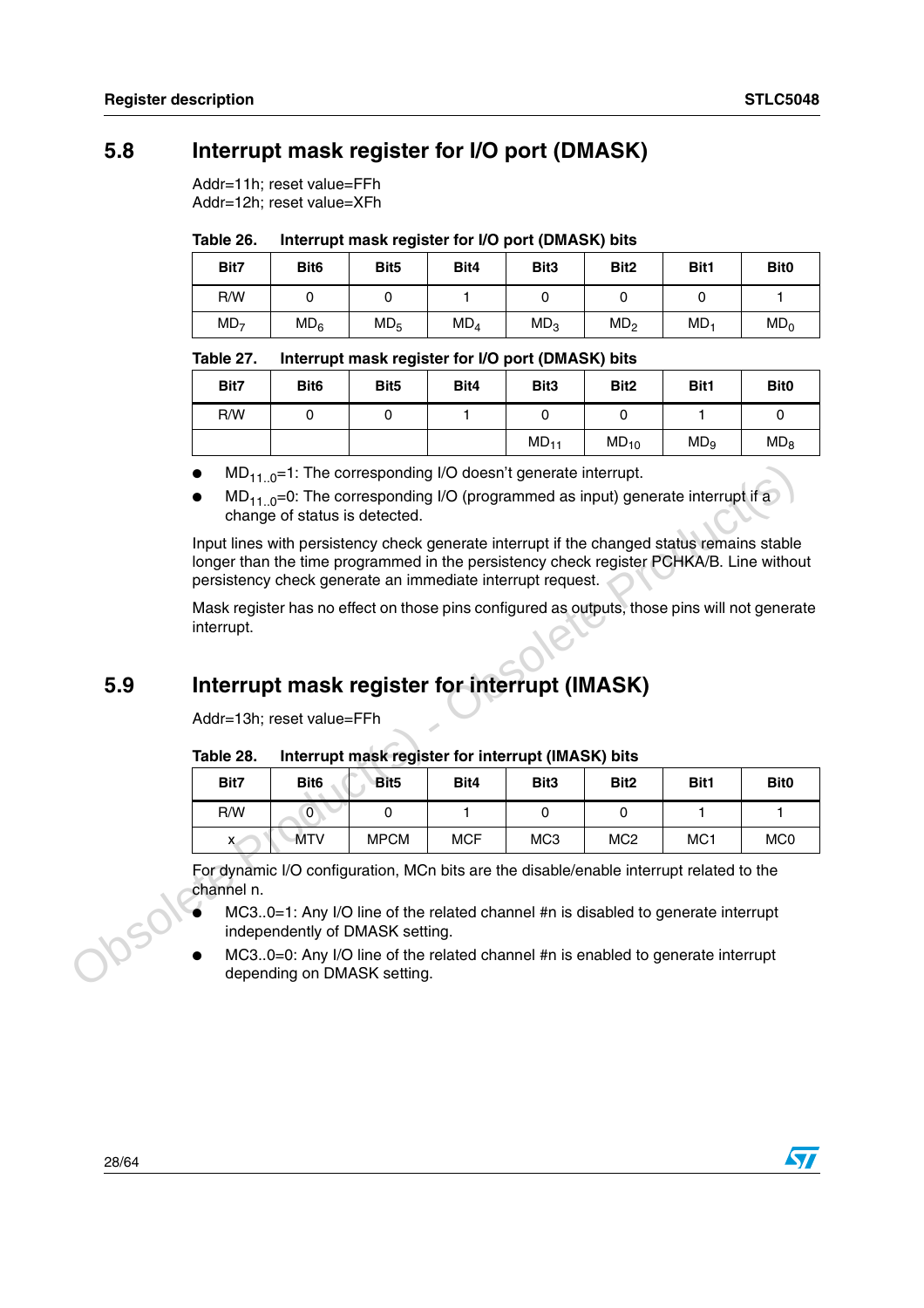For static I/O configuration, MCn bits are the interrupt mask bits related to CSn that are configured as I/O lines.

- MC0=1: The corresponding I/O cannot generate interrupt independently of DMASK setting.
- MC0=0: The corresponding I/O can generate interrupt if a change of status is detected depending of DMASK setting.
- MC2=1: The corresponding I/O cannot generate interrupt independently of DATA3\_L setting (bit 3..0).
- $MC2=0$ : The corresponding I/O can generate interrupt if a change of status is detected depending of DATA3 L setting (bit 3..0).

MC3 and MC1 bit are not used in static mode.

Input lines with persistency check generate interrupt if the changed status remains stable longer than the time programmed in the persistency check register PCHKA/B. Line without persistency check generate an immediate interrupt request.

Mask register has no effect on those pins configured as outputs, those pins will not generate interrupt

- MCF=1: The corresponding alarm bit (CKF) doesn't generate interrupt.
- MCF=0: The corresponding alarm bit (CKF) can generate interrupt.
- $MTV=1$ : The corresponding alarm bit (TV) doesn't generate interrupt.
- MTV=0: The corresponding alarm bit (TV) can generate interrupt.
- $MPCM = 1$ : The IPCM interrupt is masked (generation disabled).
- $MPCM = 0$ : The IPCM interrupt is enabled (generation enabled).

## <span id="page-28-0"></span>**5.10 Alarm register (ALARM)**

#### <span id="page-28-1"></span>Table 29. **Alarm register (ALARM) bits**

|      | interrupt                                                                                            |                  |                             |      |                                                                      |                  |          |                  |  |  |  |  |
|------|------------------------------------------------------------------------------------------------------|------------------|-----------------------------|------|----------------------------------------------------------------------|------------------|----------|------------------|--|--|--|--|
|      |                                                                                                      |                  |                             |      | MCF=1: The corresponding alarm bit (CKF) doesn't generate interrupt. |                  |          |                  |  |  |  |  |
|      |                                                                                                      |                  |                             |      | MCF=0: The corresponding alarm bit (CKF) can generate interrupt.     |                  |          |                  |  |  |  |  |
|      |                                                                                                      |                  |                             |      | MTV=1: The corresponding alarm bit (TV) doesn't generate interrupt.  |                  |          |                  |  |  |  |  |
|      |                                                                                                      |                  |                             |      | MTV=0: The corresponding alarm bit (TV) can generate interrupt.      |                  |          |                  |  |  |  |  |
|      | MPCM =1: The IPCM interrupt is masked (generation disabled).                                         |                  |                             |      |                                                                      |                  |          |                  |  |  |  |  |
|      |                                                                                                      |                  |                             |      | MPCM = 0: The IPCM interrupt is enabled (generation enabled).        |                  |          |                  |  |  |  |  |
|      |                                                                                                      |                  |                             |      |                                                                      |                  |          |                  |  |  |  |  |
|      |                                                                                                      |                  |                             |      |                                                                      |                  |          |                  |  |  |  |  |
| 5.10 | <b>Alarm register (ALARM)</b>                                                                        |                  |                             |      |                                                                      |                  |          |                  |  |  |  |  |
|      | Addr=14h; reset value=01h                                                                            |                  |                             |      |                                                                      |                  |          |                  |  |  |  |  |
|      | Read-only                                                                                            |                  |                             |      |                                                                      |                  |          |                  |  |  |  |  |
|      | Table 29.                                                                                            |                  | Alarm register (ALARM) bits |      |                                                                      |                  |          |                  |  |  |  |  |
|      | Bit7                                                                                                 | Bit <sub>6</sub> | Bit <sub>5</sub>            | Bit4 | Bit <sub>3</sub>                                                     | Bit <sub>2</sub> | Bit1     | Bit <sub>0</sub> |  |  |  |  |
|      | $\mathbf{1}$                                                                                         | $\overline{O}$   | $\Omega$                    | 1    | $\Omega$                                                             | 1.               | $\Omega$ | $\Omega$         |  |  |  |  |
|      | $\mathbf{0}$                                                                                         | $\Omega$         | 0                           | 0    | 0                                                                    | $\Omega$         | 0        | POR              |  |  |  |  |
|      | POR=0: No power on reset is detected during operation.                                               |                  |                             |      |                                                                      |                  |          |                  |  |  |  |  |
|      | POR=1: A power on reset is detected during operation.                                                |                  |                             |      |                                                                      |                  |          |                  |  |  |  |  |
|      | The ALARM register is cleared after reading operation only if signals (alarm cause) are<br>inactive. |                  |                             |      |                                                                      |                  |          |                  |  |  |  |  |
|      |                                                                                                      |                  |                             |      |                                                                      |                  |          |                  |  |  |  |  |

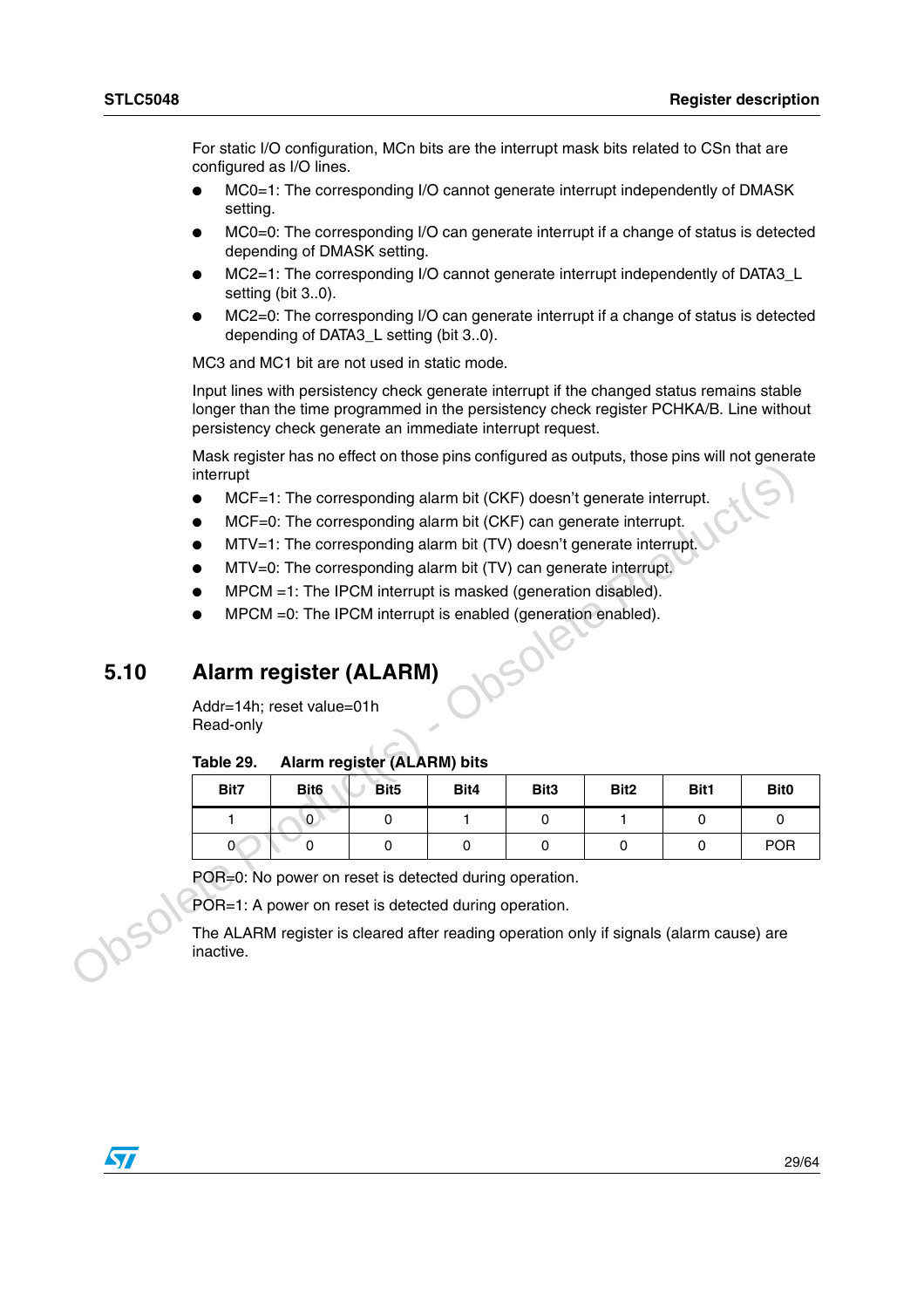## <span id="page-29-0"></span>**5.11 Configuration register (CONF)**

Addr=20h; reset value=BFh

#### <span id="page-29-2"></span>Table 30. **Configuration register (CONF) bits**

| Blt7       | Bit <sub>6</sub> | Bit <sub>5</sub> | Bit4       | Bit <sub>3</sub> | Bit <sub>2</sub>            | Bit1             | Bit <sub>0</sub> |
|------------|------------------|------------------|------------|------------------|-----------------------------|------------------|------------------|
| R/W        |                  |                  |            |                  |                             |                  |                  |
| <b>RES</b> | LIN              | AMU              | <b>STA</b> | PD <sub>3</sub>  | P <sub>D</sub> <sub>2</sub> | P <sub>D</sub> 1 | P <sub>D</sub>   |

- RES=0: Normal operation
- RES=1: Device reset: I/0n and Csn are all inputs, DX is H.I. (equivalent to Hw reset).
- LIN=0: A or  $\mu$  law PCM encoding
- LIN=1: Linear encoding (16 bits), two's complement.
- AMU=0:  $μ$  law selection (all bits inverted)
- AMU=1: A law selection (even bits inverted)
- STA=0: CS0 to CS3 scan the four SLICs connected to the I/O control port, each CS has a 31.25 μs repetition time.
- STA=1: I/O are static, CS0 to CS3 are configured as generic static I/O.
- PD3..0=0: Codec 3..0 is active.
- PD3..0=1: Codec 3..0 is in power down. When one codec is in power down the corresponding VFRO output is set to AGND and the corresponding transmit time slot on DX is set in H.I.

## <span id="page-29-1"></span>**5.12 Command enable register (COMEN)**

#### <span id="page-29-3"></span>Table 31. **Command enable register (COMEN) bits**

|      | STA=0: CS0 to CS3 scan the four SLICs connected to the I/O control port, each CS has<br>a 31.25 µs repetition time.<br>STA=1: I/O are static, CS0 to CS3 are configured as generic static I/O.<br>PD30=0: Codec 30 is active.<br>PD30=1: Codec 30 is in power down. When one codec is in power down the<br>corresponding VFRO output is set to AGND and the corresponding transmit time slot<br>on DX is set in H.I. |                                                                                                                                                                                                                                     |                  |          |                  |                  |       |                  |  |  |
|------|----------------------------------------------------------------------------------------------------------------------------------------------------------------------------------------------------------------------------------------------------------------------------------------------------------------------------------------------------------------------------------------------------------------------|-------------------------------------------------------------------------------------------------------------------------------------------------------------------------------------------------------------------------------------|------------------|----------|------------------|------------------|-------|------------------|--|--|
| 5.12 |                                                                                                                                                                                                                                                                                                                                                                                                                      | <b>Command enable register (COMEN)</b>                                                                                                                                                                                              |                  |          |                  |                  |       |                  |  |  |
|      | Addr=21h; reset value=80h                                                                                                                                                                                                                                                                                                                                                                                            |                                                                                                                                                                                                                                     |                  |          |                  |                  |       |                  |  |  |
|      | <b>Command enable register (COMEN) bits</b><br>Table 31.                                                                                                                                                                                                                                                                                                                                                             |                                                                                                                                                                                                                                     |                  |          |                  |                  |       |                  |  |  |
|      | Bit7                                                                                                                                                                                                                                                                                                                                                                                                                 | Bit <sub>6</sub>                                                                                                                                                                                                                    | Bit <sub>5</sub> | Bit4     | Bit <sub>3</sub> | Bit <sub>2</sub> | Bit1  | Bit <sub>0</sub> |  |  |
|      | R/W                                                                                                                                                                                                                                                                                                                                                                                                                  | 0                                                                                                                                                                                                                                   |                  | 0        | $\Omega$         | $\Omega$         | 0     | 1                |  |  |
|      | <b>PDR</b>                                                                                                                                                                                                                                                                                                                                                                                                           | $\overline{0}$                                                                                                                                                                                                                      | $\Omega$         | $\Omega$ | $E_3$            | E <sub>2</sub>   | $E_1$ | $E_0$            |  |  |
|      |                                                                                                                                                                                                                                                                                                                                                                                                                      | The En bits enable a command on one or more channels. All enabled channels will receive<br>the entered data. At least one channel must be enabled before every command.<br>E03=0: commands disabled on the corresponding channel 03 |                  |          |                  |                  |       |                  |  |  |
|      |                                                                                                                                                                                                                                                                                                                                                                                                                      | E03=1: commands enabled on the corresponding channel 03                                                                                                                                                                             |                  |          |                  |                  |       |                  |  |  |
|      |                                                                                                                                                                                                                                                                                                                                                                                                                      | $PDR = 0$ : RAM is enabled also in power down.                                                                                                                                                                                      |                  |          |                  |                  |       |                  |  |  |
|      |                                                                                                                                                                                                                                                                                                                                                                                                                      | PDR = 1: RAM is disabled in power down. In this way it's possible to reduce the power<br>consumption in power down.                                                                                                                 |                  |          |                  |                  |       |                  |  |  |

- $E0..3=0$ : commands disabled on the corresponding channel  $0..3$
- $E0..3=1$ : commands enabled on the corresponding channel  $0..3$
- $PDR = 0$ : RAM is enabled also in power down.
- $PDR = 1$ : RAM is disabled in power down. In this way it's possible to reduce the power consumption in power down.

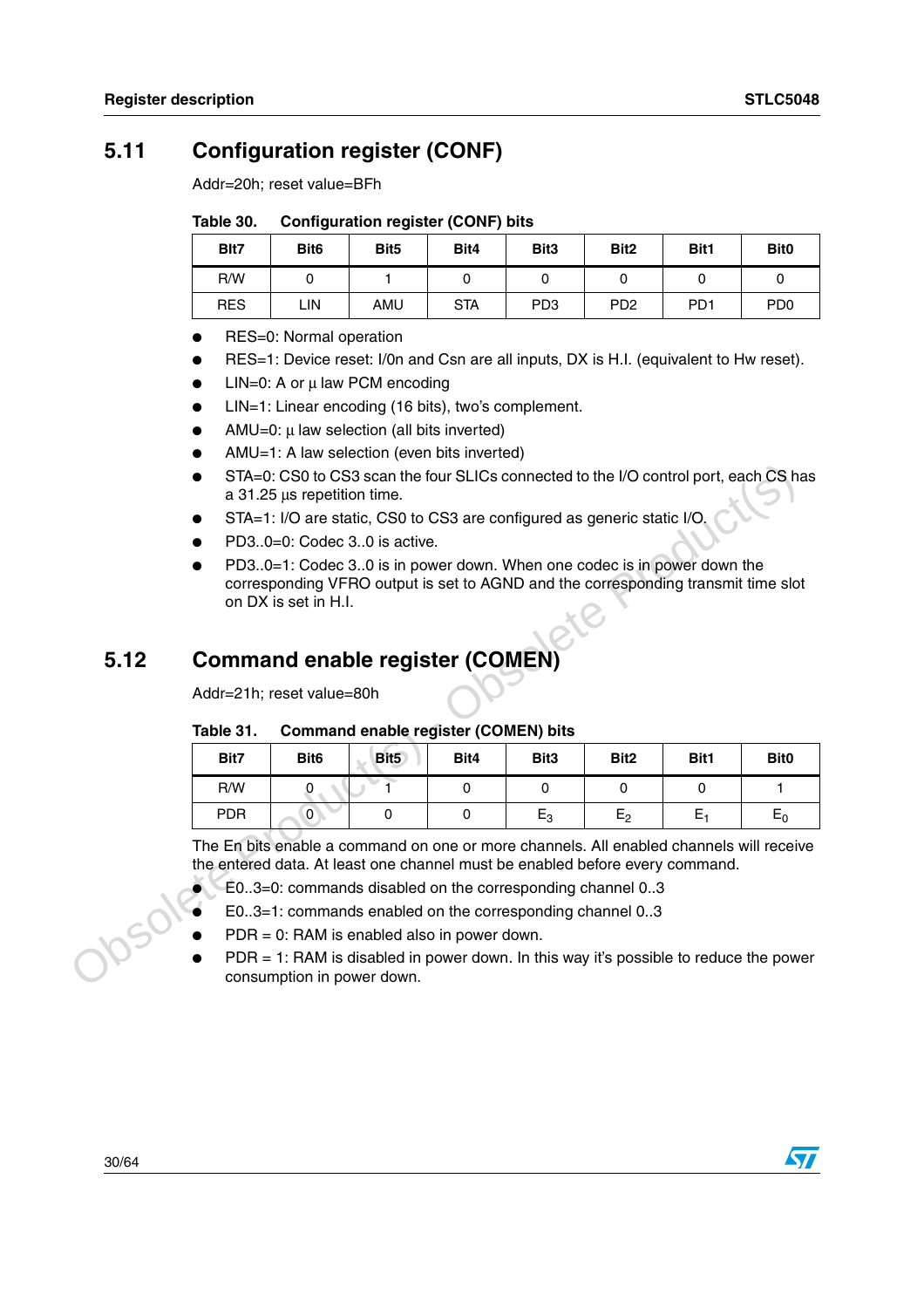## <span id="page-30-0"></span>**5.13 Synchronous check register (SYNCK)**

Addr=23h; reset value=E4h Read-only

<span id="page-30-3"></span>

| Table 32. |  | <b>Synchronous check register (SYNCK) bits</b> |  |
|-----------|--|------------------------------------------------|--|
|-----------|--|------------------------------------------------|--|

| Bit7 | Bit <sub>6</sub> | Bit <sub>5</sub> | Bit4 | Bit <sub>3</sub> | Bit <sub>2</sub> | Bit1 | Bit <sub>0</sub> |
|------|------------------|------------------|------|------------------|------------------|------|------------------|
|      |                  |                  |      |                  |                  |      |                  |
|      |                  |                  |      |                  |                  |      |                  |

This register contains a fixed code (E4h) that can be read to check the synchronization of the MCU interface.

## <span id="page-30-1"></span>**5.14 DSP status register (CTRLACK)**

Addr=25h; reset value=01h Read-only

#### <span id="page-30-4"></span>Table 33. **DSP status register (CTRLACK) bits**

|      | Addr=25h; reset value=01h<br>Read-only                              |                  |                                                                                                  |                 |                  |                  |                 |                                                                                             |
|------|---------------------------------------------------------------------|------------------|--------------------------------------------------------------------------------------------------|-----------------|------------------|------------------|-----------------|---------------------------------------------------------------------------------------------|
|      | Table 33.                                                           |                  | DSP status register (CTRLACK) bits                                                               |                 |                  |                  |                 |                                                                                             |
|      | Bit7                                                                | Bit <sub>6</sub> | Bit <sub>5</sub>                                                                                 | Bit4            | Bit <sub>3</sub> | Bit <sub>2</sub> | Bit1            | Bit <sub>0</sub>                                                                            |
|      | 1                                                                   | $\Omega$         | 1                                                                                                | $\Omega$        | $\mathbf{0}$     | Æ                | 0               | 1.                                                                                          |
|      | 0                                                                   | $\Omega$         | $\Omega$                                                                                         | $\Omega$        | 0                | $\overline{0}$   | <b>INIT</b>     | <b>CKEND</b>                                                                                |
|      | to $1.$                                                             |                  |                                                                                                  |                 |                  |                  |                 | CKEND bit is 0 while the checksum calculation is performed: in the other time is always set |
|      | after the reset to be set to 1.                                     |                  | INIT bit becomes active (INIT = 1) after the DSP initialization. Normally it requires 70 $\mu$ s |                 |                  |                  |                 |                                                                                             |
| 5.15 |                                                                     |                  | <b>Checksum register (CKSUM)</b>                                                                 |                 |                  |                  |                 |                                                                                             |
|      | Addr=26h; reset value=00h<br>Addr=27h; reset value=00h<br>Read-only |                  |                                                                                                  |                 |                  |                  |                 |                                                                                             |
|      | Table 34.                                                           |                  | <b>Checksum register (CKSUM) bits</b>                                                            |                 |                  |                  |                 |                                                                                             |
|      | Bit7                                                                | Bit <sub>6</sub> | Bit <sub>5</sub>                                                                                 | Bit4            | Bit <sub>3</sub> | Bit <sub>2</sub> | Bit1            | Bit <sub>0</sub>                                                                            |
|      | 1                                                                   | $\Omega$         | $\mathbf{1}$                                                                                     | $\mathbf{0}$    | $\Omega$         | 1.               | 1               | 0                                                                                           |
|      | CK <sub>7</sub>                                                     | CK <sub>6</sub>  | CK <sub>5</sub>                                                                                  | CK <sub>4</sub> | CK <sub>3</sub>  | CK <sub>2</sub>  | CK <sub>1</sub> | CK <sub>0</sub>                                                                             |
|      | 7ahle 35                                                            |                  | Chackerim ragister (CKSHM) hits                                                                  |                 |                  |                  |                 |                                                                                             |

## <span id="page-30-2"></span>**5.15 Checksum register (CKSUM)**

#### <span id="page-30-5"></span>Table 34. **Checksum register (CKSUM) bits**

| Bit7            | Bit <sub>6</sub> | Bit <sub>5</sub> | Bit4            | Bit <sub>3</sub> | Bit <sub>2</sub> | Bit1 | Bit <sub>0</sub> |
|-----------------|------------------|------------------|-----------------|------------------|------------------|------|------------------|
|                 |                  |                  |                 |                  |                  |      |                  |
| CK <sub>7</sub> | $CK_{6}$         | CK <sub>5</sub>  | CK <sub>4</sub> | CK <sub>3</sub>  | CK <sub>2</sub>  | CK.  | CK <sub>0</sub>  |

#### <span id="page-30-6"></span>Table 35. **Checksum register (CKSUM) bits**

| Bit7      | Bit <sub>6</sub> | Bit <sub>5</sub> | Bit4      | Bit <sub>3</sub> | Bit <sub>2</sub> | Bit1            | Bit <sub>0</sub> |
|-----------|------------------|------------------|-----------|------------------|------------------|-----------------|------------------|
|           |                  |                  |           |                  |                  |                 |                  |
| $CK_{15}$ | $CK_{14}$        | $CK_{13}$        | $CK_{12}$ | $CK_{11}$        | $CK_{10}$        | CK <sub>9</sub> | CK <sub>8</sub>  |

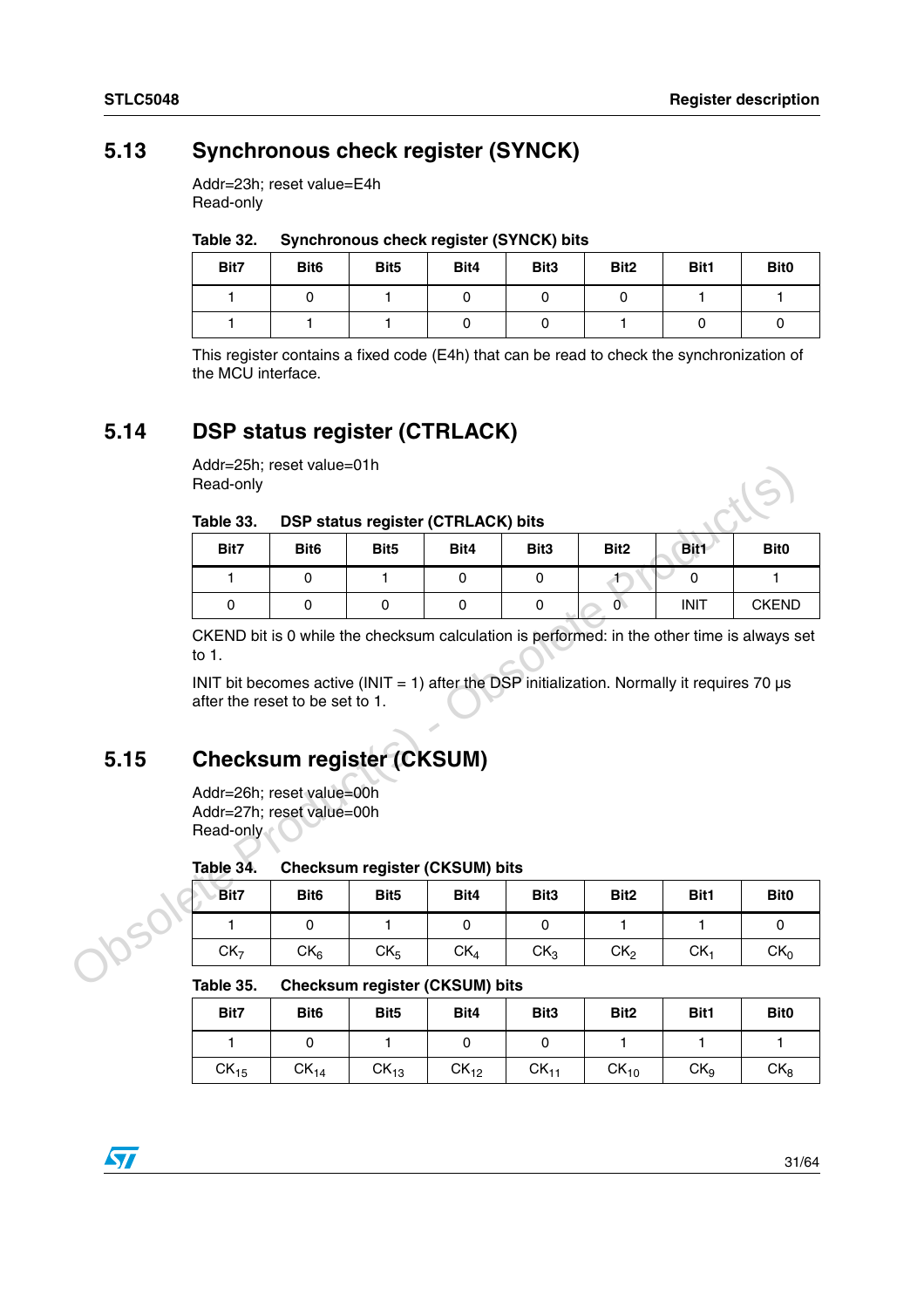The checksum value is calculated every time the CKSTART instruction is performed and the result is available after a proper delay (max 400 μs).

This register contains the checksum value calculated on the contents of the following coefficient (each of 16 bits):

ZERO

KDF0\_0 KDF0\_1 KDF0\_2 KDF1\_0 KDF1\_1 KDF1\_2 KDF2\_0 KDF2\_2 KDF3\_0 KDF3\_1 KDF3\_2 AFE\_CFF GRX0 GTX0 RFC0\_0 ...... RFC0\_16 XFC0\_0 ...... XFC0\_16 BFC0\_0 ...... BFC0\_25 ZFC0\_0 ...... ZFC0\_4 GRX1 GTX1 RFC1\_0 ...... RFC1\_16 XFC1\_0 ...... XFC1\_16

BFC1\_0 ......BFC1\_25\_ZFC1\_0 ...... ZFC1\_4 \_GRX2 GTX2 RFC2\_0 ......RFC2\_16 XFC2\_0 ...... XFC2\_16 BFC2\_0 ...... BFC2\_25

ZFC2\_0 ...... ZFC2\_4 GRX3 GTX3 RFC3\_0 ...... RFC3\_16 XFC3\_0 ...... XFC3\_16 BFC3\_0 ...... BFC3\_25 ZFC3\_0 ......ZFC3\_4

## <span id="page-31-0"></span>**5.16 Loopback register (LOOPB)**

#### <span id="page-31-2"></span>Table 36. Loopback register (LOOPB) bits

| 5.16 |                           |                          | Loopback register (LOOPB)                                                                                                                                                         |                  |                 |                 |             |                 |
|------|---------------------------|--------------------------|-----------------------------------------------------------------------------------------------------------------------------------------------------------------------------------|------------------|-----------------|-----------------|-------------|-----------------|
|      | Addr=2Ah; reset value=00h |                          |                                                                                                                                                                                   |                  |                 |                 |             |                 |
|      | Table 36.                 |                          | Loopback register (LOOPB) bits                                                                                                                                                    |                  |                 |                 |             |                 |
|      | Bit7                      | Bit <sub>2</sub>         | Bit1                                                                                                                                                                              | Bit <sub>0</sub> |                 |                 |             |                 |
|      | R/W                       | $\mathbf{1}$             | $\mathbf 0$                                                                                                                                                                       | 1                | 1               | $\Omega$        | 1           | $\mathbf 0$     |
|      | DL <sub>3</sub>           | DL <sub>2</sub>          | DL <sub>1</sub>                                                                                                                                                                   | DL <sub>0</sub>  | AL <sub>3</sub> | AL <sub>2</sub> | <b>AL11</b> | AL <sub>0</sub> |
|      |                           | DL30=0: Normal operation |                                                                                                                                                                                   |                  |                 |                 |             |                 |
|      |                           | transmit time slot.      | DL30=1: Codec #30 is set in digital loopback mode, this means that the receive PCM<br>signal applied to the programmed receive time slot is transferred to the programmed         |                  |                 |                 |             |                 |
|      |                           | AL30=0: Normal operation |                                                                                                                                                                                   |                  |                 |                 |             |                 |
|      |                           |                          | AL30=1: Codec #30 is set in analog loopback mode, this means that the VFRO<br>signal is transferred to the VFXI input internally into the codec.                                  |                  |                 |                 |             |                 |
|      | case of digital loopback. |                          | When loopbacks are enabled the signal appears also at the corresponding VFRO output. It<br>is possible to have no signal on the VFRO output programming the GRX command to 00h in |                  |                 |                 |             |                 |
|      |                           |                          |                                                                                                                                                                                   |                  |                 |                 |             |                 |
| 5.17 |                           |                          | Transmit pre-amplifier gain register (TXG)                                                                                                                                        |                  |                 |                 |             |                 |
|      | Addr=2Bh; reset value=00h |                          |                                                                                                                                                                                   |                  |                 |                 |             |                 |
|      | Table 37.                 |                          | Transmit pre-amplifier gain register (TXG) bits                                                                                                                                   |                  |                 |                 |             |                 |

- DL3..0=0: Normal operation
- DL3..0=1: Codec #3..0 is set in digital loopback mode, this means that the receive PCM signal applied to the programmed receive time slot is transferred to the programmed transmit time slot.
- AL3..0=0: Normal operation
- AL3..0=1: Codec #3..0 is set in analog loopback mode, this means that the VFRO signal is transferred to the VFXI input internally into the codec.

## <span id="page-31-1"></span>**5.17 Transmit pre-amplifier gain register (TXG)**

#### <span id="page-31-3"></span>Table 37. **Table 37. Transmit pre-amplifier gain register (TXG) bits**

| Bit7 | Bit <sub>6</sub> | Bit <sub>5</sub> | Bit4 | Bit <sub>3</sub> | Bit <sub>2</sub> | Bit1            | Bit <sub>0</sub> |
|------|------------------|------------------|------|------------------|------------------|-----------------|------------------|
| R/W  |                  |                  |      |                  |                  |                 |                  |
|      |                  |                  |      | TG3              | TG <sub>2</sub>  | TG <sub>1</sub> | TG <sub>0</sub>  |

- TG3..0=0: Transmit preamplifier gain ch.  $3.0 = 0$ dB
- TG3..0=1: Transmit preamplifier gain ch.  $3.0 = 3.52$ dB

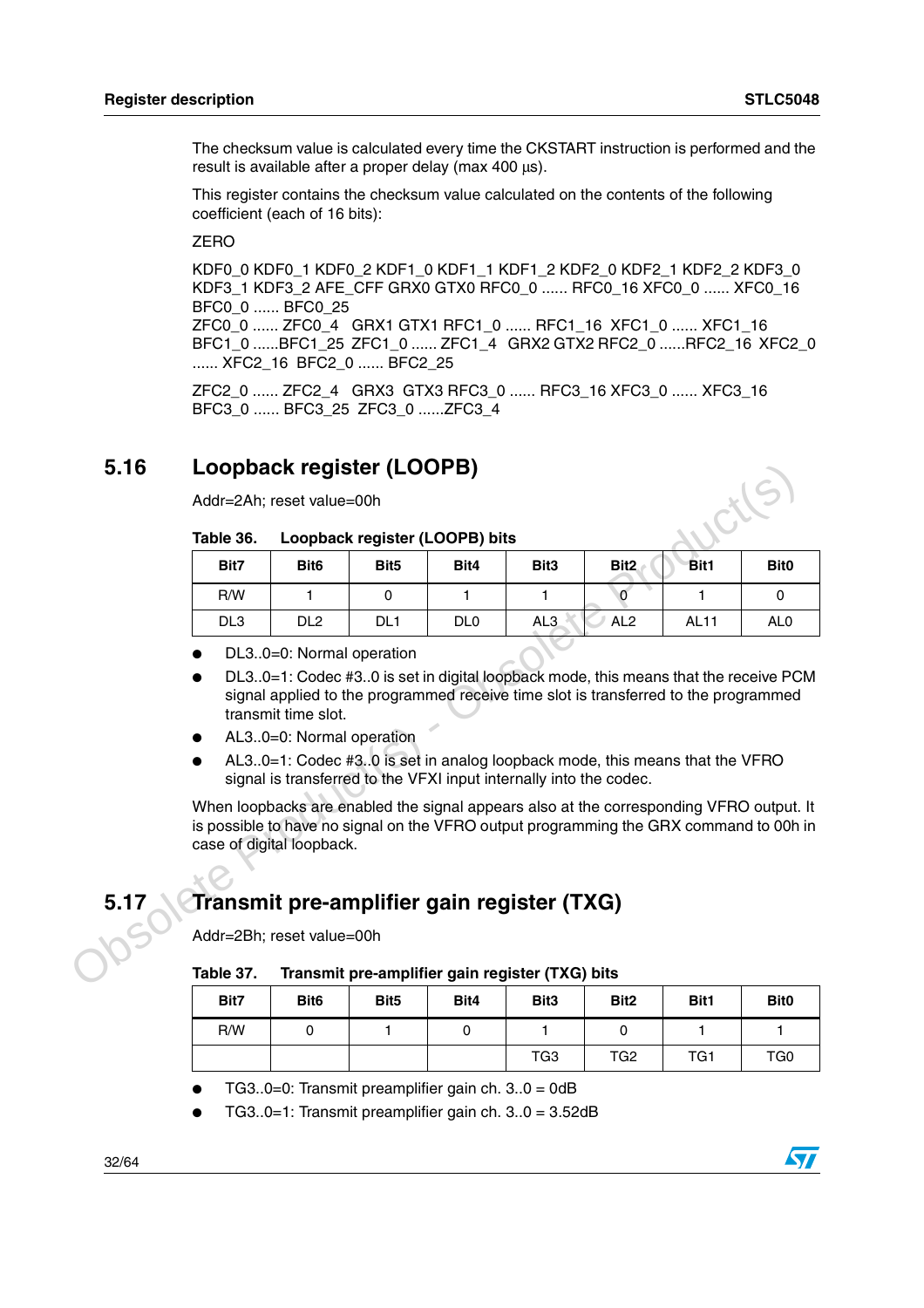Overall transmit gain depends on combination of TXG and GTXn registers.

## <span id="page-32-0"></span>**5.18 Receive amplifier gain register (RXG)**

Addr=2Ch; reset value=00h

#### <span id="page-32-2"></span>Table 38. Receive amplifier gain register (RXG) bits

| Bit7            | Bit <sub>6</sub> | Bit <sub>5</sub> | Bit4   | Bit3            | Bit <sub>2</sub> | Bit1            | Bit <sub>0</sub> |
|-----------------|------------------|------------------|--------|-----------------|------------------|-----------------|------------------|
| R/W             |                  |                  |        |                 |                  |                 |                  |
| R3 <sub>1</sub> | $R3_0$           | R2 <sub>1</sub>  | $R2_0$ | R1 <sub>1</sub> | R1 <sub>0</sub>  | R0 <sub>1</sub> | R0 <sub>0</sub>  |

- **•** Rn<sub>0</sub>=0,Rn<sub>1</sub>=0: Receive amp. gain ch #n = mute
- $Rn_0=1, Rn_1=0$ : Receive amp. gain ch #n = -12dB
- $Rn_0=0, Rn_1=1$ : Receive amp. gain ch #n = -6dB
- $Rn_0=1, Rn_1=1$ : Receive amp. gain ch #n = 0dB

## <span id="page-32-1"></span>**5.19 SLIC line current limit reg (ILIM)**

#### <span id="page-32-3"></span>Table 39. **SLIC line current limit reg (ILIM) bits**

|              |                                   |                                                                                  |                  |                                                                                                | $\text{Hil}_0 = 1, \text{Hil}_1 = 1$ . Heceive amp. gain ch #n = 00D |                  |                |                  |  |  |  |  |  |  |  |  |
|--------------|-----------------------------------|----------------------------------------------------------------------------------|------------------|------------------------------------------------------------------------------------------------|----------------------------------------------------------------------|------------------|----------------|------------------|--|--|--|--|--|--|--|--|
|              | digital gain (GRXn reg. setting). |                                                                                  |                  | Overall receive gain depends on the receive amplifier gain (R30) setting in RXG reg. and       |                                                                      |                  |                |                  |  |  |  |  |  |  |  |  |
| 5.19         |                                   | oductl<br><b>SLIC line current limit reg (ILIM)</b><br>Addr=2Dh; reset value=00h |                  |                                                                                                |                                                                      |                  |                |                  |  |  |  |  |  |  |  |  |
|              | Table 39.                         | SLIC line current limit reg (ILIM) bits                                          |                  |                                                                                                |                                                                      |                  |                |                  |  |  |  |  |  |  |  |  |
|              | Bit7                              | Bit <sub>6</sub>                                                                 | Bit <sub>5</sub> | Bit4                                                                                           | Bit <sub>3</sub>                                                     | Bit <sub>2</sub> | Bit1           | Bit <sub>0</sub> |  |  |  |  |  |  |  |  |
|              | R/W                               | $\mathbf 0$                                                                      | 1                | $\mathbf 0$                                                                                    | 1                                                                    | 1.               | $\Omega$       | $\mathbf{1}$     |  |  |  |  |  |  |  |  |
|              | $\Omega$                          | $\Omega$                                                                         | 0                | D <sub>4</sub>                                                                                 | D <sub>3</sub>                                                       | D <sub>2</sub>   | D <sub>1</sub> | D <sub>0</sub>   |  |  |  |  |  |  |  |  |
|              | The step is 1.6 mA.               | $D4.0 = 0$ : Programmed value is 53<br>$D4.0 = 1$ : Programmed value is 2        |                  | This register allows to program a line current limitation from 2 to 53 mA with a step equal to |                                                                      |                  |                |                  |  |  |  |  |  |  |  |  |
| <b>15018</b> | STLC3080.                         |                                                                                  |                  | 1.6 mA. These values can be obtained using an external 15 kohm resistor in kit with            |                                                                      |                  |                |                  |  |  |  |  |  |  |  |  |
|              |                                   |                                                                                  |                  |                                                                                                |                                                                      |                  |                |                  |  |  |  |  |  |  |  |  |

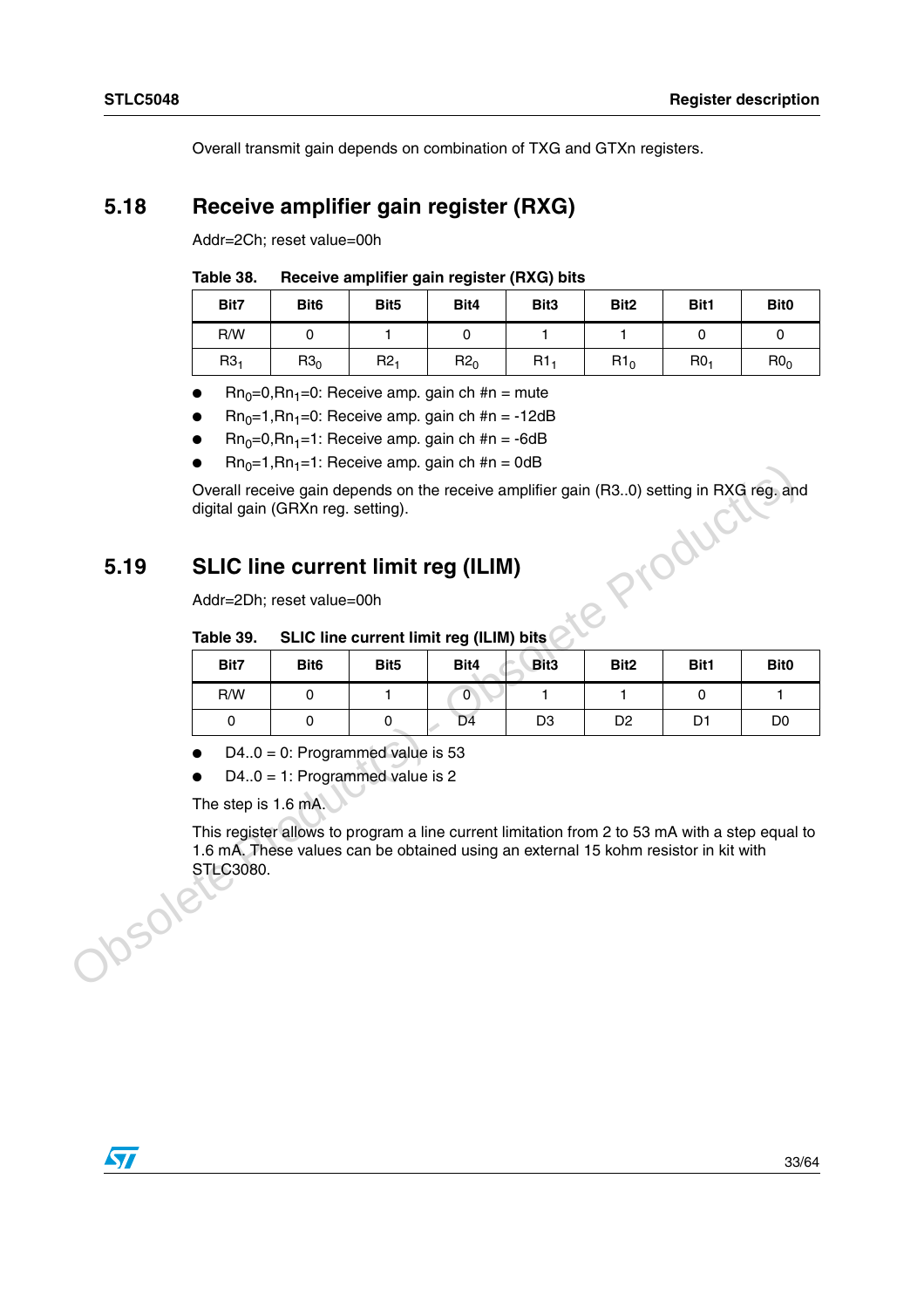## <span id="page-33-0"></span>**5.20 SLIC off-hook threshold register (ITH)**

Addr=2Eh; reset value=00h

<span id="page-33-3"></span>Table 40. SLIC off-hook threshold register (ITH) bits

| Bit7 | Bit <sub>6</sub> | Bit <sub>5</sub> | Bit4 | Bit <sub>3</sub> | Bit <sub>2</sub> | Bit1 | Bit <sub>0</sub> |
|------|------------------|------------------|------|------------------|------------------|------|------------------|
| R/W  |                  |                  |      |                  |                  |      |                  |
|      |                  |                  | En   | D <sub>3</sub>   | D <sub>2</sub>   | D1   | D0               |

- $D3.0 = 0$ : Programmed value is 16 mA
- $D3.0 = 1$ : Programmed value is 1 mA

The step is equal to 1 mA.

- $En = 1$ : The DC SLIC programmability block is enabled (ITH and ILIM)
- $En = 0$ : The DC SLIC programmability block is disabled (ITH and ILIM)

This register allows to program a threshold value from 1 to 16 mA with a step equal to 1mA. These values can be obtained using an external 12.5 kohm resistor in kit with STLC3080.

## <span id="page-33-1"></span>**5.21 PCM shift register (PCMSH)**

#### <span id="page-33-4"></span>Table 41. **PCM shift register (PCMSH) bits**

|      | These values can be obtained using an external 12.5 kohm resistor in kit with STLC3080. |                  |                                                                          |                 | THIS register allows to program a threshold value from T to T6 mA with a step equal to THIA.                                                                     |                  |          |                  |
|------|-----------------------------------------------------------------------------------------|------------------|--------------------------------------------------------------------------|-----------------|------------------------------------------------------------------------------------------------------------------------------------------------------------------|------------------|----------|------------------|
| 5.21 | <b>PCM shift register (PCMSH)</b>                                                       |                  |                                                                          |                 |                                                                                                                                                                  |                  | AUCT     |                  |
|      | Addr=50h; reset value=00h                                                               |                  |                                                                          |                 |                                                                                                                                                                  |                  |          |                  |
|      | Table 41.                                                                               |                  | PCM shift register (PCMSH) bits                                          |                 |                                                                                                                                                                  |                  |          |                  |
|      | Bit7                                                                                    | Bit <sub>6</sub> | Bit <sub>5</sub>                                                         | Bit4            | Bit <sub>3</sub>                                                                                                                                                 | Bit <sub>2</sub> | Bit1     | Bit <sub>0</sub> |
|      | R/W                                                                                     | 1.               | 0                                                                        | 1               | $\Omega$                                                                                                                                                         | $\mathbf 0$      | $\Omega$ | 0                |
|      |                                                                                         | XS <sub>2</sub>  | XS <sub>1</sub>                                                          | XS <sub>0</sub> |                                                                                                                                                                  | RS <sub>2</sub>  | RS1      | RS <sub>0</sub>  |
| 5.22 | <b>PCM command register (PCMCOM)</b>                                                    |                  | (0 to 7) after the FS rising edge.<br>(0 to 7) after the FS rising edge. |                 | XS20: Effective start of the TX frame is the programmed values of clock pulses<br>RS20: Effective start of the RX frame is the programmed values of clock pulses |                  |          |                  |
|      | Addr=51h; reset value=00h                                                               |                  |                                                                          |                 |                                                                                                                                                                  |                  |          |                  |
|      | Table 42.                                                                               |                  | PCM command register (PCMCOM) bits                                       |                 |                                                                                                                                                                  |                  |          |                  |
|      | Bit7                                                                                    | Bit <sub>6</sub> | Bit <sub>5</sub>                                                         | Bit4            | Bit <sub>3</sub>                                                                                                                                                 | Bit <sub>2</sub> | Bit1     | Bit <sub>0</sub> |
|      | R/W                                                                                     | 1                | 0                                                                        | 1               | 0                                                                                                                                                                | 0                | 0        | 1                |

- XS2..0: Effective start of the TX frame is the programmed values of clock pulses (0 to 7) after the FS rising edge.
- RS2..0: Effective start of the RX frame is the programmed values of clock pulses (0 to 7) after the FS rising edge.

## <span id="page-33-2"></span>**5.22 PCM command register (PCMCOM)**

#### <span id="page-33-5"></span>Table 42. **PCM command register (PCMCOM) bits**

| Bit7      | Bit <sub>6</sub> | Bit <sub>5</sub> | Bit4            | Bit <sub>3</sub> | Bit <sub>2</sub> | Bit1 | Bit <sub>0</sub> |
|-----------|------------------|------------------|-----------------|------------------|------------------|------|------------------|
| R/W       |                  |                  |                 |                  |                  |      |                  |
| <b>RR</b> | <b>WR</b>        | PC <sub>1</sub>  | PC <sub>0</sub> | ТE               | <b>RPAB</b>      | TPB  | <b>TPA</b>       |

TPA/B = These two bits are used to enable the DX outputs of the port A and/or B. According to the combination of these two bits the enabled port will be as follows:



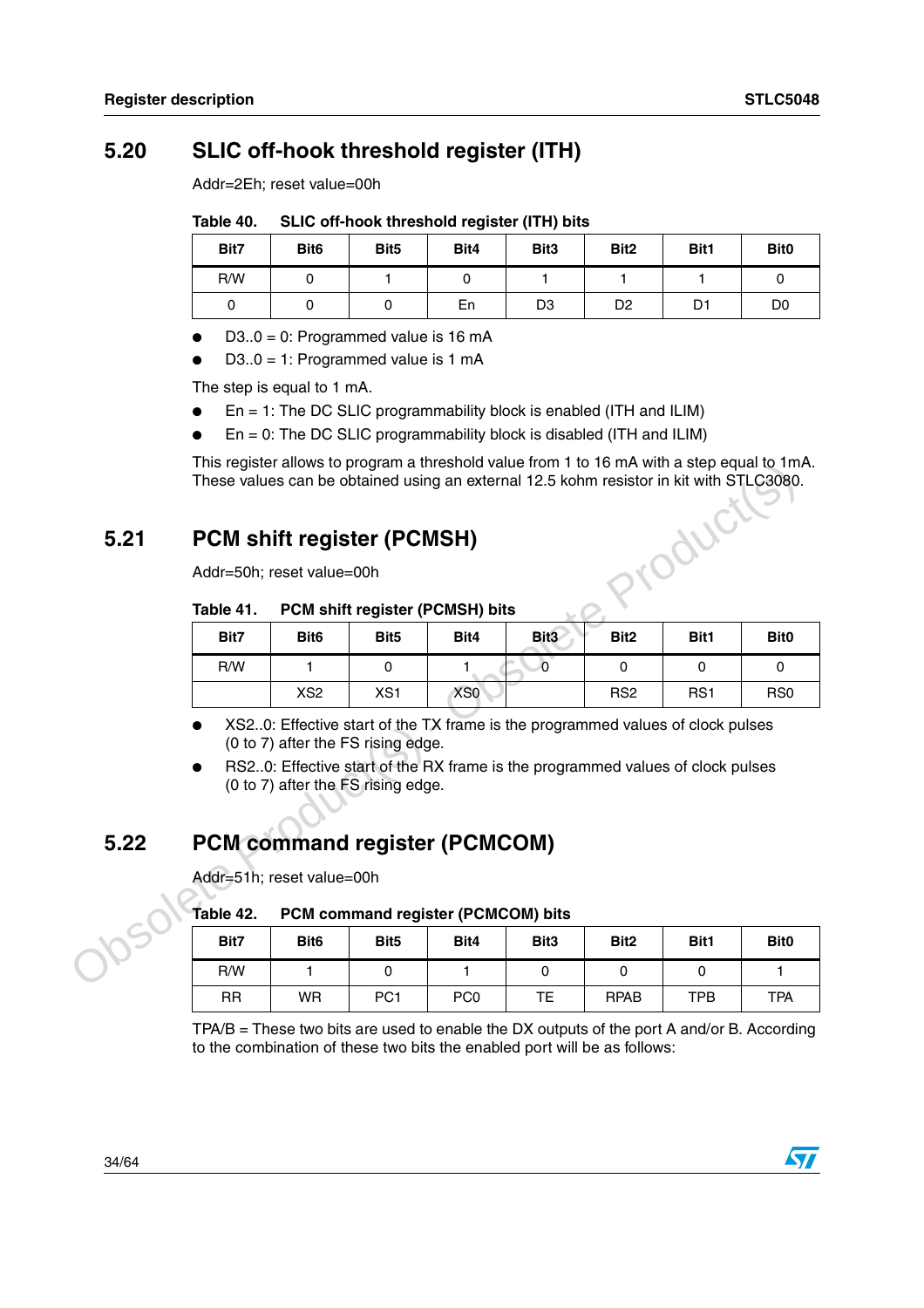| <b>TPB</b> | <b>TPA</b> | <b>Description</b>  |
|------------|------------|---------------------|
|            |            | Both ports disabled |
|            |            | Port A enabled      |
|            |            | Port B enabled      |
|            |            | Both ports enabled  |

#### <span id="page-34-0"></span>Table 43 **Table 43. PCM command register (PCMCOM) TPB and TPA bit combinations**

- $RPAB = 0$ : Port A enabled (DRA input selected)
- $RPAB = 1$ : Port B enabled (DRB input selected)
- $TE = 0$ : Transmit PCM data change on rising edge of MCLK
- $TE = 1$ : Transmit PCM data change on falling edge of MCLK
- PC1-PC0 = Selection of the channel for the PCM access data via MCU.

#### <span id="page-34-1"></span>Table 44. **PCM command register (PCMCOM) PC0 and PC1 bit combinations**

| PC <sub>0</sub> | PC <sub>1</sub> | <b>Description</b>  |
|-----------------|-----------------|---------------------|
|                 |                 | Channel #0 selected |
|                 |                 | Channel #1 selected |
|                 |                 | Channel #2 selected |
|                 |                 | Channel #3 selected |

 $WR = 1$ : Setting this bit, receive PCM data writing via MCU (after A/ $\mu$  decoding) is enabled on selected channel and IPCM interrupt is generated every time FS signal becomes active, together to the set of the WRD bit in the PCMCTRL register.

A data byte must be written every 125 μs, if data is not replaced the old value is inserted again but the PMW bit is set to 1 in the PCMCTRL register.

 $RR = 1$ : Setting this bit, transmit PCM data reading (after  $A/\mu$  encoding) via MCU is enabled on selected channel and IPCM interrupt is generated every time that data are available, together to the set of the RRD bit in the PCMCTRL register.

Josolete Pri A data byte must be read every 125 μS, if data is not read the new value is written in the PCM access register but the POW bit is set to 1 in the PCMCTRL register.

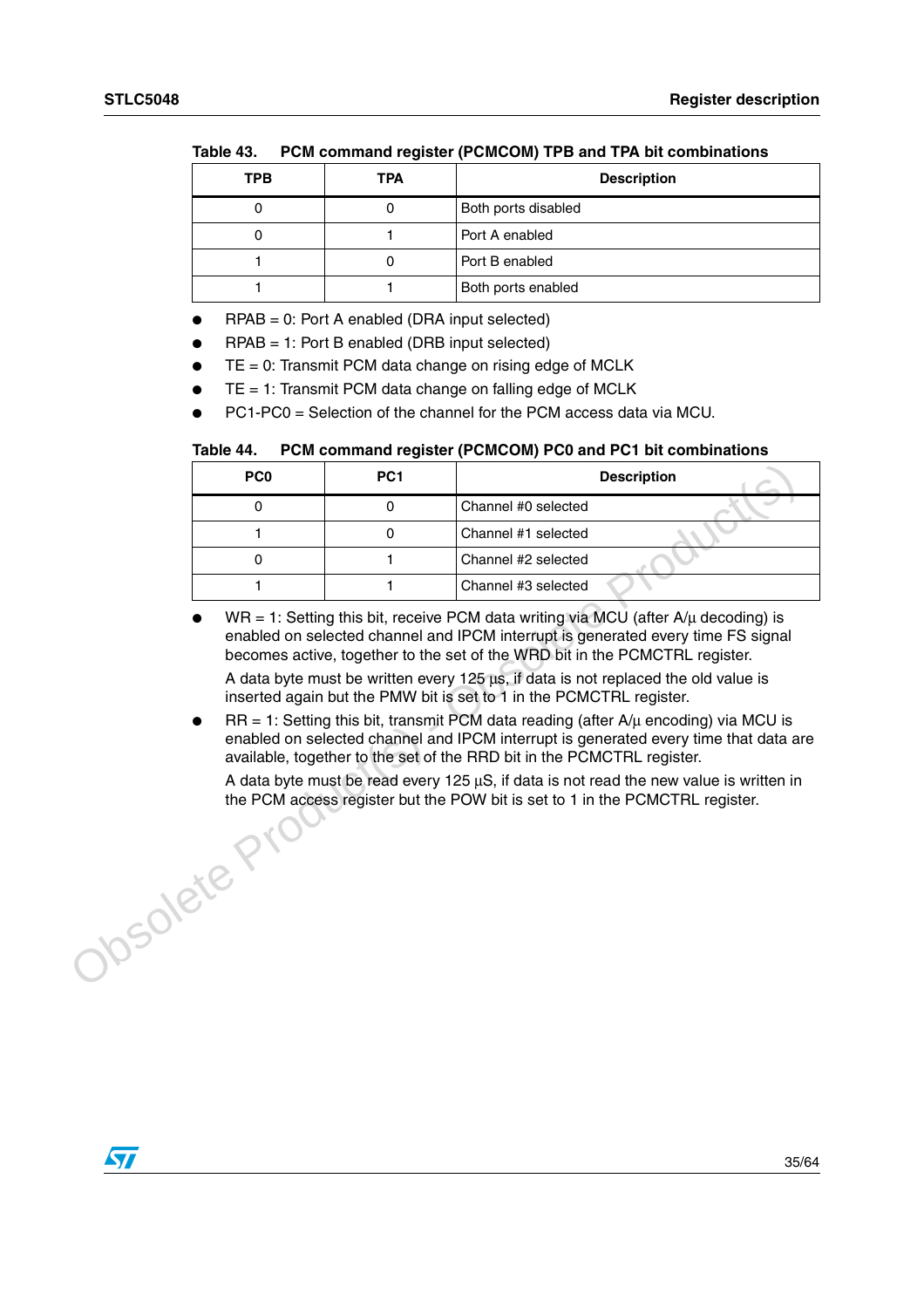## <span id="page-35-0"></span>**5.23 Transmit time slot ch #0 (DXTS0)**

Addr=52h; reset value=00h

<span id="page-35-2"></span>Table 45. **Table 45. Transmit time slot ch #0 (DXTS0) bits**

| Bit7            | Bit <sub>6</sub> | Bit <sub>5</sub> | Bit4 | Bit <sub>3</sub> | Bit <sub>2</sub> | Bit1 | Bit <sub>0</sub> |
|-----------------|------------------|------------------|------|------------------|------------------|------|------------------|
| R/W             |                  |                  |      |                  |                  |      |                  |
| EN <sub>0</sub> | T06              | T05              | T04  | T03              | T02              | T01  | T00              |

EN0=0: Selected transmit time slot on DX output is in H.I.

- EN0=1: Selected transmit time slot on DX output is active carrying out the PCM encoded signal of VFXI0.
- T06..0: Define time slot number (0 to 127) on which PCM encoded signal of VFXI0 is carried out.

If linear mode is selected (LIN=1 of CONF register) the 16 bits will be carried out as follows: the 8 most significant bits in the programmed time slot, the 8 least significant bits in the following time slot.

#### <span id="page-35-3"></span>Table 46. Transmit time slot ch #0 (DXTS0) time slots in linear mode

| TS0 |  |  |  |  |  |  | TS1                                          |  |  |                |  |              |  |  |
|-----|--|--|--|--|--|--|----------------------------------------------|--|--|----------------|--|--------------|--|--|
| 15  |  |  |  |  |  |  | $14$   13   12   11   10   9   8   7   6   5 |  |  | $\overline{4}$ |  | $\mathbf{2}$ |  |  |

## <span id="page-35-1"></span>**5.24 Transmit time slot ch #1 (DXTS1)**

#### <span id="page-35-4"></span>Table 47. **Table 47. Transmit time slot ch #1 (DXTS1) bits**

|      |           | the 8 most significant bits in the programmed time slot, the 8 least significant bits in the<br>following time slot. |                                                                                                                                                                                                 |    |                 |                  |   |                 |                                                            |   |   |                  |                 |                |              |                  |
|------|-----------|----------------------------------------------------------------------------------------------------------------------|-------------------------------------------------------------------------------------------------------------------------------------------------------------------------------------------------|----|-----------------|------------------|---|-----------------|------------------------------------------------------------|---|---|------------------|-----------------|----------------|--------------|------------------|
|      |           |                                                                                                                      | Example: if T06T00=00:                                                                                                                                                                          |    |                 |                  |   |                 |                                                            |   |   |                  |                 |                |              |                  |
|      | Table 46. |                                                                                                                      |                                                                                                                                                                                                 |    |                 |                  |   |                 | Transmit time slot ch #0 (DXTS0) time slots in linear mode |   |   |                  |                 |                |              |                  |
|      |           |                                                                                                                      |                                                                                                                                                                                                 |    | TS <sub>0</sub> |                  |   |                 |                                                            |   |   |                  | TS1             |                |              |                  |
|      | 15        | 14                                                                                                                   | 13                                                                                                                                                                                              | 12 | 11              | 10               | 9 | 8               | 7                                                          | 6 | 5 |                  | 3               | $\overline{2}$ |              | 0                |
|      |           |                                                                                                                      |                                                                                                                                                                                                 |    |                 |                  |   |                 |                                                            |   |   |                  |                 |                |              |                  |
| 5.24 |           |                                                                                                                      | Transmit time slot ch #1 (DXTS1)                                                                                                                                                                |    |                 |                  |   |                 |                                                            |   |   |                  |                 |                |              |                  |
|      |           |                                                                                                                      | Addr=53h; reset value=00h                                                                                                                                                                       |    |                 |                  |   |                 |                                                            |   |   |                  |                 |                |              |                  |
|      | Table 47. |                                                                                                                      |                                                                                                                                                                                                 |    |                 |                  |   |                 | Transmit time slot ch #1 (DXTS1) bits                      |   |   |                  |                 |                |              |                  |
|      |           | Bit7                                                                                                                 | Bit <sub>6</sub>                                                                                                                                                                                |    |                 | Bit <sub>5</sub> |   | Bit4            | Bit <sub>3</sub>                                           |   |   | Bit <sub>2</sub> | Bit1            |                |              | Bit <sub>0</sub> |
|      |           | R/W                                                                                                                  | T.                                                                                                                                                                                              |    |                 | 0                |   | 1               | $\mathbf 0$                                                |   |   | $\mathbf{0}$     |                 | 1              | $\mathbf{1}$ |                  |
|      |           | EN <sub>1</sub>                                                                                                      | T <sub>16</sub>                                                                                                                                                                                 |    |                 | T <sub>15</sub>  |   | T <sub>14</sub> | T <sub>13</sub>                                            |   |   | T <sub>12</sub>  | T <sub>11</sub> |                |              | T <sub>10</sub>  |
|      |           |                                                                                                                      | EN1=0: Selected transmit time slot on DX output is in H.I.                                                                                                                                      |    |                 |                  |   |                 |                                                            |   |   |                  |                 |                |              |                  |
|      |           |                                                                                                                      | EN1=1: Selected transmit time slot on DX output is active carrying out the PCM<br>encoded signal of VFXI1.                                                                                      |    |                 |                  |   |                 |                                                            |   |   |                  |                 |                |              |                  |
|      |           | carried out.                                                                                                         | T160: Define time slot number (0 to 127) on which PCM encoded signal of VFXI1 is                                                                                                                |    |                 |                  |   |                 |                                                            |   |   |                  |                 |                |              |                  |
|      |           |                                                                                                                      | If linear mode is selected (LIN=1 of CONF register) the 16 bits will be carried out as follows:<br>the 8 most significant hits in the programmed time slot, the 8 least significant hits in the |    |                 |                  |   |                 |                                                            |   |   |                  |                 |                |              |                  |

- EN1=0: Selected transmit time slot on DX output is in H.I.
- EN1=1: Selected transmit time slot on DX output is active carrying out the PCM encoded signal of VFXI1.
- T16..0: Define time slot number (0 to 127) on which PCM encoded signal of VFXI1 is carried out.

If linear mode is selected (LIN=1 of CONF register) the 16 bits will be carried out as follows: the 8 most significant bits in the programmed time slot, the 8 least significant bits in the following time slot.

Example: if T16..T10=00:

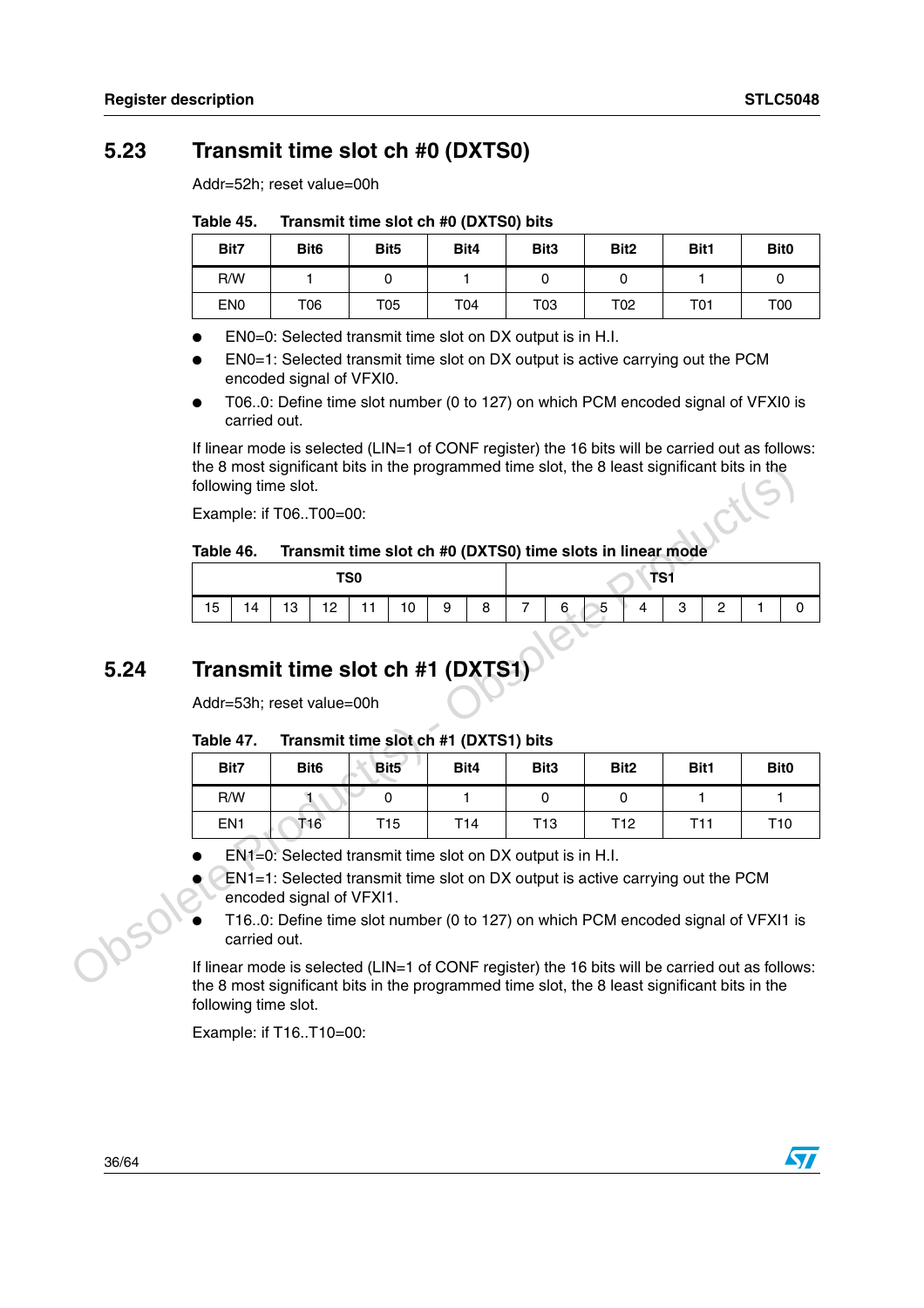| TANIC 40.<br>$\frac{1}{2}$ in alist the state state $\frac{1}{2}$ is the state of $\frac{1}{2}$ and $\frac{1}{2}$ and $\frac{1}{2}$ and $\frac{1}{2}$ and $\frac{1}{2}$ |  |  |  |  |  |  |  |     |   |   |   |  |  |  |  |  |
|-------------------------------------------------------------------------------------------------------------------------------------------------------------------------|--|--|--|--|--|--|--|-----|---|---|---|--|--|--|--|--|
| TS0                                                                                                                                                                     |  |  |  |  |  |  |  | TS1 |   |   |   |  |  |  |  |  |
| 15<br>10<br>9<br>8<br>12<br>12                                                                                                                                          |  |  |  |  |  |  |  | 6   | 5 | Λ | G |  |  |  |  |  |

#### <span id="page-36-2"></span>Table 48 **Table 48. Transmit time slot ch #1 (DXTS1) time slots in linear mode**

## <span id="page-36-0"></span>**5.25 Transmit time slot ch #2 (DXTS2)**

Addr=54h; reset value=00h

#### <span id="page-36-3"></span>Table 49. **Table 49. Transmit time slot ch #2 (DXTS2) bits**

| Bit7            | Bit <sub>6</sub> | Bit <sub>5</sub> | Bit4 | Bit <sub>3</sub> | Bit <sub>2</sub> | Bit1            | Bit <sub>0</sub> |
|-----------------|------------------|------------------|------|------------------|------------------|-----------------|------------------|
| R/W             |                  |                  |      |                  |                  |                 |                  |
| EN <sub>2</sub> | T26              | T25              | T24  | T23              | T <sub>22</sub>  | T <sub>21</sub> | T <sub>20</sub>  |

- EN2=0: Selected transmit time slot on DX output is in H.I.
- EN2=1: Selected transmit time slot on DX output is active carrying out the PCM encoded signal of VFXI2.
- T26..0: Define time slot number (0 to 127) on which PCM encoded signal of VFXI2 is carried out.

#### <span id="page-36-4"></span>Table 50. Transmit time slot ch #2 (DXTS2) time slots in linear mode

| TS <sub>0</sub> |    |           |    |    |    |         |   | TC <sub>1</sub><br>ו סו |                     |          |        |   |        |  |  |
|-----------------|----|-----------|----|----|----|---------|---|-------------------------|---------------------|----------|--------|---|--------|--|--|
| 15              | 14 | 12<br>10. | 12 | 11 | 10 | ୍ର<br>⊵ | 8 | 6                       | $\overline{a}$<br>5 | $\Delta$ | o<br>ບ | - | $\sim$ |  |  |

## <span id="page-36-1"></span>**5.26 Transmit time slot ch #3 (DXTS3)**

#### <span id="page-36-5"></span>Table 51. **Transmit time slot ch #3 (DXTS3) bits**

|      | carried out.                                                                                                                                                                                                            | EN2=1: Selected transmit time slot on DX output is active carrying out the PCM<br>encoded signal of VFXI2.<br>T260: Define time slot number (0 to 127) on which PCM encoded signal of VFXI2 is |                                       |      |   |                  |   |                  |   |                |                |                  |   |
|------|-------------------------------------------------------------------------------------------------------------------------------------------------------------------------------------------------------------------------|------------------------------------------------------------------------------------------------------------------------------------------------------------------------------------------------|---------------------------------------|------|---|------------------|---|------------------|---|----------------|----------------|------------------|---|
|      | If linear mode is selected (LIN=1 of CONF register) the 16 bits will be carried out as follows:<br>the 8 most significant bits in the programmed time slot, the 8 least significant bits in the<br>following time slot. |                                                                                                                                                                                                |                                       |      |   |                  |   |                  |   |                |                |                  |   |
|      | Example: if T26T20=00:                                                                                                                                                                                                  |                                                                                                                                                                                                |                                       |      |   |                  |   |                  |   |                |                |                  |   |
|      | Transmit time slot ch #2 (DXTS2) time slots in linear mode<br>Table 50.                                                                                                                                                 |                                                                                                                                                                                                |                                       |      |   |                  |   |                  |   |                |                |                  |   |
|      | TS <sub>0</sub><br>TS <sub>1</sub>                                                                                                                                                                                      |                                                                                                                                                                                                |                                       |      |   |                  |   |                  |   |                |                |                  |   |
|      | 15<br>14                                                                                                                                                                                                                | 13<br>12                                                                                                                                                                                       | $-10$<br>11                           | ∕9   | 8 | 6                | 5 | 4                | 3 | $\overline{7}$ | $\overline{2}$ | 1                | 0 |
| 5.26 | Transmit time slot ch #3 (DXTS3)                                                                                                                                                                                        |                                                                                                                                                                                                |                                       |      |   |                  |   |                  |   |                |                |                  |   |
|      | Addr=55h; reset value=00h                                                                                                                                                                                               |                                                                                                                                                                                                |                                       |      |   |                  |   |                  |   |                |                |                  |   |
|      | Table 51.                                                                                                                                                                                                               |                                                                                                                                                                                                | Transmit time slot ch #3 (DXTS3) bits |      |   |                  |   |                  |   |                |                |                  |   |
|      | Bit7                                                                                                                                                                                                                    | Bit <sub>6</sub>                                                                                                                                                                               | Bit <sub>5</sub>                      | Bit4 |   | Bit <sub>3</sub> |   | Bit <sub>2</sub> |   | Bit1           |                | Bit <sub>0</sub> |   |
|      | R/W                                                                                                                                                                                                                     | $\mathbf{1}$                                                                                                                                                                                   | 0                                     | 1    |   | 0                |   | 1                |   | 0              |                | $\mathbf{1}$     |   |
|      | EN <sub>3</sub>                                                                                                                                                                                                         | T36                                                                                                                                                                                            | T35                                   | T34  |   | T33              |   | T32              |   | <b>T31</b>     |                | T <sub>30</sub>  |   |
|      |                                                                                                                                                                                                                         | EN3=0: Selected transmit time slot on DX output is in H.I.                                                                                                                                     |                                       |      |   |                  |   |                  |   |                |                |                  |   |

- EN3=1: Selected transmit time slot on DX output is active carrying out the PCM encoded signal of VFXI3.
- T36..0: Define time slot number (0 to 127) on which PCM encoded signal of VFXI3 is carried out.

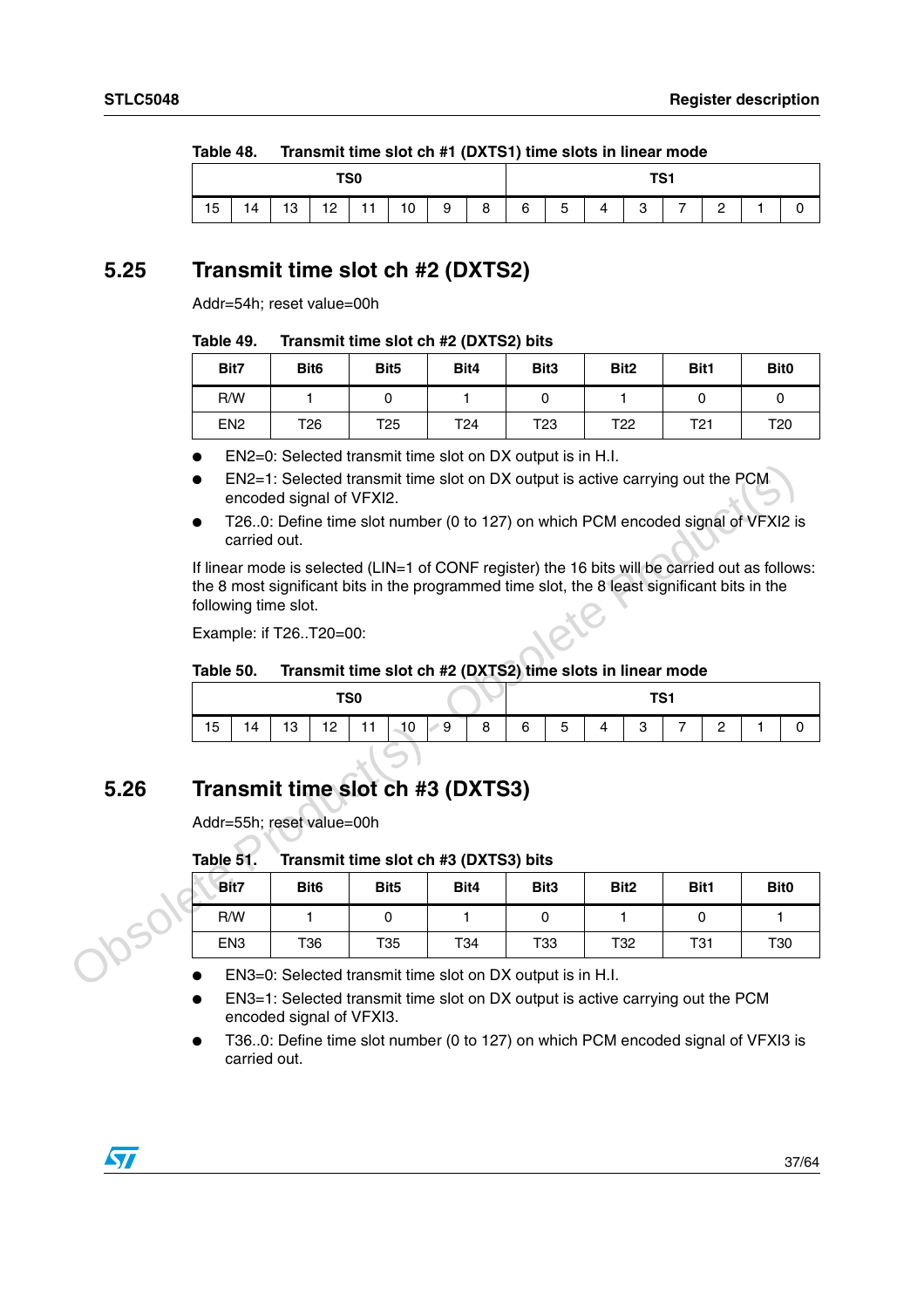If linear mode is selected (LIN=1 of CONF register) the 16 bits will be carried out as follows: the 8 most significant bits in the programmed time slot, the 8 least significant bits in the following time slot.

Example: if T36..T30=00:

#### <span id="page-37-1"></span>Table 52. Transmit time slot ch #3 (DXTS3) time slots in linear mode

|    | TS0 |    |  |  |  |                    |   |   |                |                | TS <sub>1</sub> |                                  |                |  |
|----|-----|----|--|--|--|--------------------|---|---|----------------|----------------|-----------------|----------------------------------|----------------|--|
| 15 | 14  | 13 |  |  |  | $12$   11   10   9 | 8 | 6 | 5 <sup>5</sup> | $\overline{4}$ | 3               | $\begin{array}{ccc} \end{array}$ | $\overline{2}$ |  |

## <span id="page-37-0"></span>**5.27 Receive time slot ch #0 (DRTS0)**

Addr=56h; reset value=00h

#### <span id="page-37-2"></span>Table 53. **Table 53. Receive time slot ch #0 (DRTS0) bits**

|   | Bit <sub>3</sub> | Bit4 | Bit <sub>5</sub>                                                                                                                                                                                                                                                                                                                                                                                                                                                                                                                                                 |     |    | Bit <sub>6</sub>                        |                 | Bit7      |
|---|------------------|------|------------------------------------------------------------------------------------------------------------------------------------------------------------------------------------------------------------------------------------------------------------------------------------------------------------------------------------------------------------------------------------------------------------------------------------------------------------------------------------------------------------------------------------------------------------------|-----|----|-----------------------------------------|-----------------|-----------|
|   | 0                | 1    | 0                                                                                                                                                                                                                                                                                                                                                                                                                                                                                                                                                                |     |    | 1.                                      | R/W             |           |
|   | R <sub>03</sub>  | R04  | R <sub>05</sub>                                                                                                                                                                                                                                                                                                                                                                                                                                                                                                                                                  |     |    | R <sub>06</sub>                         | EN <sub>0</sub> |           |
|   |                  |      | EN0=0: Disable reception of selected time slot.<br>EN0=1: Selected receive time slot on DR input is PCM decoded and transferred to<br>R060: Define receive time slot number (0 to 127) on carrying the PCM signal to be<br>decoded and transferred to VFRO0 output. If linear mode is selected (LIN=1 of CONF<br>register) the 16 bits will be used as linear code as follows: the 8 most significant bits in<br>the programmed time slot, the 8 least significant bits in the following time slot.<br>Receive time slot ch #0 (DRTS0) time slots in linear mode |     |    | VFRO0 output.<br>Example: if R06R00=00: |                 | Table 54. |
|   |                  |      |                                                                                                                                                                                                                                                                                                                                                                                                                                                                                                                                                                  | TSO |    |                                         |                 |           |
| 5 | 6                | 8    | 10                                                                                                                                                                                                                                                                                                                                                                                                                                                                                                                                                               | 11  | 12 | 13                                      | 14              | 15        |
|   |                  |      |                                                                                                                                                                                                                                                                                                                                                                                                                                                                                                                                                                  |     |    |                                         | bsolete t       |           |

#### <span id="page-37-3"></span>Table 54. Receive time slot ch #0 (DRTS0) time slots in linear mode

| TSO                                                                    |  |  |  |  |  |   |   |                |        | TS <sub>1</sub>    |  |  |
|------------------------------------------------------------------------|--|--|--|--|--|---|---|----------------|--------|--------------------|--|--|
| $\boldsymbol{9}$<br>8<br>10<br>13 <sub>1</sub><br>$112$ 11<br>15<br>14 |  |  |  |  |  | 6 | 5 | $\overline{4}$ | Q<br>ت | $\sim$<br><u>.</u> |  |  |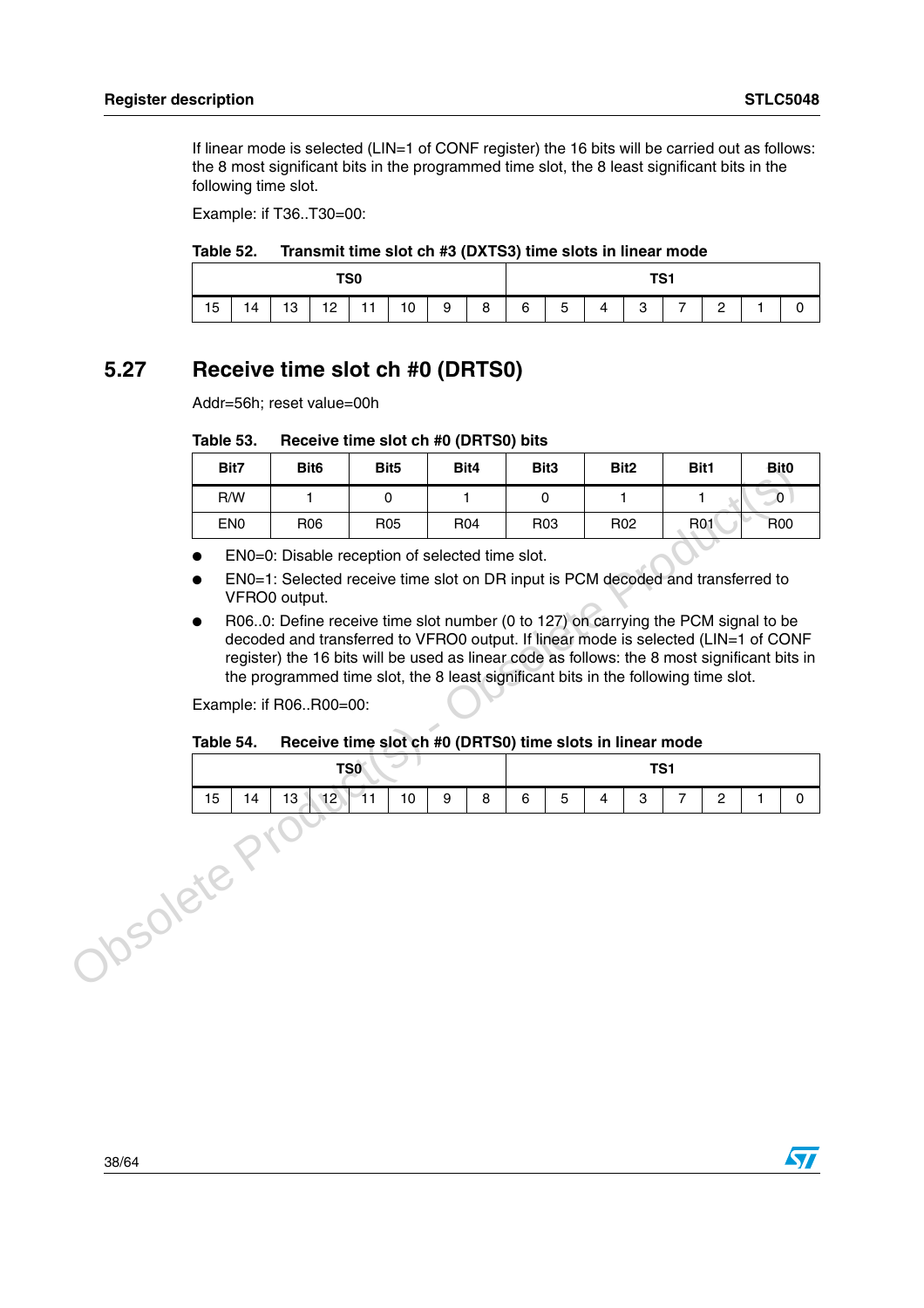## <span id="page-38-0"></span>**5.28 Receive time slot ch #1 (DRTS1)**

Addr=57h; reset value=00h

<span id="page-38-2"></span>

| Table 55. | Receive time slot ch #1 (DRTS1) bits |  |
|-----------|--------------------------------------|--|
|-----------|--------------------------------------|--|

| Bit7            | Bit <sub>6</sub> | Bit <sub>5</sub> | Bit4            | Bit <sub>3</sub> | Bit <sub>2</sub> | Bit1       | Bit <sub>0</sub> |
|-----------------|------------------|------------------|-----------------|------------------|------------------|------------|------------------|
| R/W             |                  |                  |                 |                  |                  |            |                  |
| EN <sub>1</sub> | R <sub>16</sub>  | R <sub>15</sub>  | R <sub>14</sub> | R <sub>13</sub>  | R <sub>12</sub>  | <b>R11</b> | R <sub>10</sub>  |

EN1=0: Disable reception of selected time slot.

- EN1=1: Selected receive time slot on DR input is PCM decoded and transferred to VFRO1 output.
- R16..0: Define receive time slot number (0 to 127) on carrying the PCM signal to be decoded and transferred to VFRO1 output. If linear mode is selected (LIN=1 of CONF register) the 16 bits will be used as linear code as follows: the 8 most significant bits in the programmed time slot, the 8 least significant bits in the following time slot.

#### <span id="page-38-3"></span>Table 56. Receive time slot ch #1 (DRTS1) time slots in linear mode

| TS <sub>0</sub> |    |    |    |    |    |   |   |   |   | T <sub>0</sub>                        |                    |  |
|-----------------|----|----|----|----|----|---|---|---|---|---------------------------------------|--------------------|--|
| 15              | 14 | 13 | 12 | 11 | 10 | 9 | 8 | 6 | 5 | $\overline{ }$<br>$\overline{4}$<br>3 | $\sim$<br><u>_</u> |  |

## <span id="page-38-1"></span>**5.29 Receive time slot ch #2 (DRTS2)**

#### <span id="page-38-4"></span>Table 57. **Table 57. Receive time slot ch #2 (DRTS2) bits**

|      |                                                   |                  | are programmed anno oroa, are o rodo, organisam, ono in are ronoming                                                          |                 |                  |                  |                 |                                                                                                                                                                                                     |  |  |  |  |  |  |  |
|------|---------------------------------------------------|------------------|-------------------------------------------------------------------------------------------------------------------------------|-----------------|------------------|------------------|-----------------|-----------------------------------------------------------------------------------------------------------------------------------------------------------------------------------------------------|--|--|--|--|--|--|--|
|      | Example: if R16R10=00:                            |                  |                                                                                                                               |                 |                  |                  |                 |                                                                                                                                                                                                     |  |  |  |  |  |  |  |
|      | Table 56.                                         |                  | Receive time slot ch #1 (DRTS1) time slots in linear mode                                                                     |                 |                  |                  |                 |                                                                                                                                                                                                     |  |  |  |  |  |  |  |
|      |                                                   |                  | TS <sub>0</sub>                                                                                                               |                 |                  |                  | TS1             |                                                                                                                                                                                                     |  |  |  |  |  |  |  |
|      | 15<br>14                                          | 13<br>12         | 11<br>10                                                                                                                      | 9<br>8          | 6<br>5           | 3                | $\overline{2}$  | 1<br>0                                                                                                                                                                                              |  |  |  |  |  |  |  |
|      |                                                   |                  |                                                                                                                               |                 |                  |                  |                 |                                                                                                                                                                                                     |  |  |  |  |  |  |  |
| 5.29 |                                                   |                  | Receive time slot ch #2 (DRTS2)                                                                                               |                 |                  |                  |                 |                                                                                                                                                                                                     |  |  |  |  |  |  |  |
|      |                                                   |                  |                                                                                                                               |                 |                  |                  |                 |                                                                                                                                                                                                     |  |  |  |  |  |  |  |
|      | Addr=58h; reset value=00h                         |                  |                                                                                                                               |                 |                  |                  |                 |                                                                                                                                                                                                     |  |  |  |  |  |  |  |
|      | Receive time slot ch #2 (DRTS2) bits<br>Table 57. |                  |                                                                                                                               |                 |                  |                  |                 |                                                                                                                                                                                                     |  |  |  |  |  |  |  |
|      | Bit7                                              | Bit <sub>6</sub> | Bit <sub>5</sub>                                                                                                              | Bit4            | Bit <sub>3</sub> | Bit <sub>2</sub> | Bit1            | Bit <sub>0</sub>                                                                                                                                                                                    |  |  |  |  |  |  |  |
|      | R/W                                               | 1                | $\mathbf{0}$                                                                                                                  | 1               | 1                | $\mathbf 0$      | 0               | 0                                                                                                                                                                                                   |  |  |  |  |  |  |  |
|      | EN <sub>2</sub>                                   | R <sub>26</sub>  | R <sub>25</sub>                                                                                                               | R <sub>24</sub> | R <sub>23</sub>  | R <sub>22</sub>  | R <sub>21</sub> | R <sub>20</sub>                                                                                                                                                                                     |  |  |  |  |  |  |  |
|      |                                                   |                  | EN2=0: Disable reception of selected time slot.                                                                               |                 |                  |                  |                 |                                                                                                                                                                                                     |  |  |  |  |  |  |  |
|      |                                                   |                  | EN2=1: Selected receive time slot on DR input is PCM decoded and transferred to                                               |                 |                  |                  |                 |                                                                                                                                                                                                     |  |  |  |  |  |  |  |
|      |                                                   | VFRO2 output.    |                                                                                                                               |                 |                  |                  |                 |                                                                                                                                                                                                     |  |  |  |  |  |  |  |
|      |                                                   |                  | R260: Define receive time slot number (0 to 127) on carrying the PCM signal to be<br>decoded and transferred to VFRO2 output. |                 |                  |                  |                 |                                                                                                                                                                                                     |  |  |  |  |  |  |  |
|      | the following time slot.                          |                  |                                                                                                                               |                 |                  |                  |                 | If linear mode is selected (LIN=1 of CONF register) the 16 bits will be used as linear code as<br>follows: the 8 most significant bits in the programmed time slot, the 8 least significant bits in |  |  |  |  |  |  |  |

- EN2=0: Disable reception of selected time slot.
- EN2=1: Selected receive time slot on DR input is PCM decoded and transferred to VFRO2 output.
- R26..0: Define receive time slot number (0 to 127) on carrying the PCM signal to be decoded and transferred to VFRO2 output.

Example: if R26..R20=00:

#### <span id="page-38-5"></span>Table 58. Receive time slot ch #2 (DRTS2) time slots in linear mode

| TS0<br>$12$   11   10 |    |    |  |  |  |   |   |   |   | TS <sub>1</sub> |   |                |               |  |
|-----------------------|----|----|--|--|--|---|---|---|---|-----------------|---|----------------|---------------|--|
| 15                    | 14 | 13 |  |  |  | 9 | 8 | 6 | 5 | $\overline{4}$  | 3 | $\overline{z}$ | 2<br><u>_</u> |  |

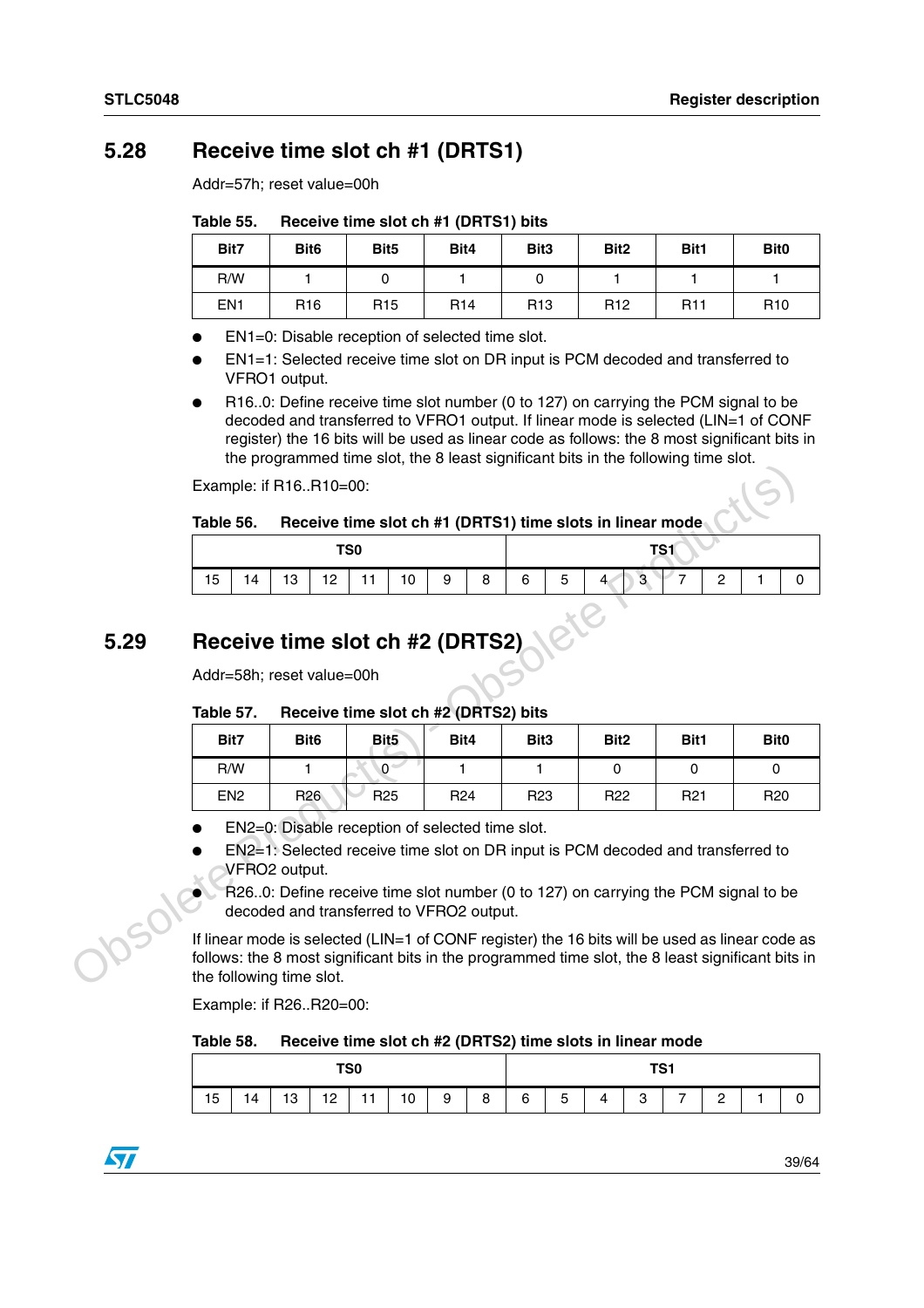## <span id="page-39-0"></span>**5.30 Receive time slot ch #3 (DRTS3)**

Addr=59h; reset value=00h

<span id="page-39-2"></span>Table 59. **Table 59. Receive time slot ch #3 (DRTS3) bits**

| Bit7            | Bit <sub>6</sub> | Bit <sub>5</sub> | Bit4            | Bit <sub>3</sub> | Bit <sub>2</sub> | Bit1 | Bit <sub>0</sub> |
|-----------------|------------------|------------------|-----------------|------------------|------------------|------|------------------|
| R/W             |                  |                  |                 |                  |                  |      |                  |
| EN <sub>3</sub> | R <sub>36</sub>  | R <sub>35</sub>  | R <sub>34</sub> | R33              | R32              | R31  | R <sub>30</sub>  |

EN3=0: Disable reception of selected time slot.

- EN3=1: Selected receive time slot on DR input is PCM decoded and transferred to VFRO3 output.
- R36..0: Define receive time slot number (0 to 127) on carrying the PCM signal to be decoded and transferred to VFRO3 output. If linear mode is selected (LIN=1 of CONF register) the 16 bits will be used as linear code as follows: the 8 most significant bits in the programmed time slot, the 8 least significant bits in the following time slot.

#### <span id="page-39-3"></span>Table 60. Receive time slot ch #3 (DRTS3) time slots in linear mode

| TS0 |    |    |    |            |    |   |   |   |   | TC <sub>1</sub><br>וסו                     |        |  |
|-----|----|----|----|------------|----|---|---|---|---|--------------------------------------------|--------|--|
| 15  | 14 | 13 | 12 | $\vert$ 11 | 10 | 9 | 8 | 6 | 5 | $\overline{3}$<br>⊢<br>-<br>4 <sup>1</sup> | $\sim$ |  |

# <span id="page-39-1"></span>**5.31 PCMW data register (PCMWD)**

#### <span id="page-39-4"></span>Table 61. **PCMW data register (PCMWD) bits**

| Bit7 | Bit <sub>6</sub> | Bit <sub>5</sub> | Bit4 | Bit <sub>3</sub> | Bit <sub>2</sub> | Bit1 | Bit <sub>0</sub> |
|------|------------------|------------------|------|------------------|------------------|------|------------------|
| R/W  |                  |                  |      |                  |                  |      |                  |
| D7   | D6               | D <sub>5</sub>   | D4   | D3               | D <sub>2</sub>   | D1   | D <sub>0</sub>   |

#### <span id="page-39-5"></span>Table 62. **PCMW data register (PCMWD) bits**

|      |                                                        | Example: if R36R30=00:            |                  | are programmed anno olog are o lodot olghillodin, bito in are rolloming |                  |                                                                                                                                                                                   |                |                  |  |  |  |  |  |
|------|--------------------------------------------------------|-----------------------------------|------------------|-------------------------------------------------------------------------|------------------|-----------------------------------------------------------------------------------------------------------------------------------------------------------------------------------|----------------|------------------|--|--|--|--|--|
|      |                                                        |                                   |                  |                                                                         |                  |                                                                                                                                                                                   |                |                  |  |  |  |  |  |
|      | Table 60.                                              |                                   |                  |                                                                         |                  | Receive time slot ch #3 (DRTS3) time slots in linear mode                                                                                                                         |                |                  |  |  |  |  |  |
|      |                                                        |                                   | TS <sub>0</sub>  |                                                                         |                  |                                                                                                                                                                                   | TS1            |                  |  |  |  |  |  |
|      | 15<br>14                                               | 13<br>12                          | 11<br>10         | 9<br>8                                                                  | 5<br>6           | 3                                                                                                                                                                                 | $\overline{c}$ | 0                |  |  |  |  |  |
|      |                                                        |                                   |                  |                                                                         |                  |                                                                                                                                                                                   |                |                  |  |  |  |  |  |
| 5.31 |                                                        | <b>PCMW data register (PCMWD)</b> |                  |                                                                         |                  |                                                                                                                                                                                   |                |                  |  |  |  |  |  |
|      |                                                        |                                   |                  |                                                                         |                  |                                                                                                                                                                                   |                |                  |  |  |  |  |  |
|      |                                                        |                                   |                  |                                                                         |                  |                                                                                                                                                                                   |                |                  |  |  |  |  |  |
|      | Addr=5Ah; reset value=00h<br>Addr=5Bh; reset value=00h |                                   |                  |                                                                         |                  |                                                                                                                                                                                   |                |                  |  |  |  |  |  |
|      | Table 61.                                              |                                   |                  | PCMW data register (PCMWD) bits                                         |                  |                                                                                                                                                                                   |                |                  |  |  |  |  |  |
|      | Bit7                                                   | Bit <sub>6</sub>                  | Bit <sub>5</sub> | Bit4                                                                    | Bit <sub>3</sub> | Bit <sub>2</sub>                                                                                                                                                                  | Bit1           | Bit <sub>0</sub> |  |  |  |  |  |
|      | R/W                                                    |                                   | $\Omega$         | 1                                                                       | 1                | 0                                                                                                                                                                                 | 1              | $\mathbf{0}$     |  |  |  |  |  |
|      | D7                                                     | D <sub>6</sub>                    | D <sub>5</sub>   | D <sub>4</sub>                                                          | D <sub>3</sub>   | D <sub>2</sub>                                                                                                                                                                    | D <sub>1</sub> | D0               |  |  |  |  |  |
|      | Table 62.                                              |                                   |                  | PCMW data register (PCMWD) bits                                         |                  |                                                                                                                                                                                   |                |                  |  |  |  |  |  |
|      | Bit7                                                   | Bit <sub>6</sub>                  | Bit <sub>5</sub> | Bit4                                                                    | Bit <sub>3</sub> | Bit <sub>2</sub>                                                                                                                                                                  | Bit1           | Bit <sub>0</sub> |  |  |  |  |  |
|      | R/W                                                    | 1                                 | 0                | 1                                                                       | 1                | $\Omega$                                                                                                                                                                          | 1              | 1                |  |  |  |  |  |
|      | D <sub>15</sub>                                        | D <sub>14</sub>                   | D <sub>13</sub>  | D <sub>12</sub>                                                         | D <sub>11</sub>  | D <sub>10</sub>                                                                                                                                                                   | D <sub>9</sub> | D <sub>8</sub>   |  |  |  |  |  |
|      |                                                        |                                   |                  |                                                                         |                  | This register is used to write receive PCM data via the MCU interface. Writing this register<br>the IPCM interrupt (if generated only by writing access) is automatically cleared |                |                  |  |  |  |  |  |

This register is used to write receive PCM data via the MCU interface. Writing this register the IPCM interrupt (if generated only by writing access) is automatically cleared.

In  $A/\mu$  law only the first 8 bits are used. In linear code option both registers must be used.

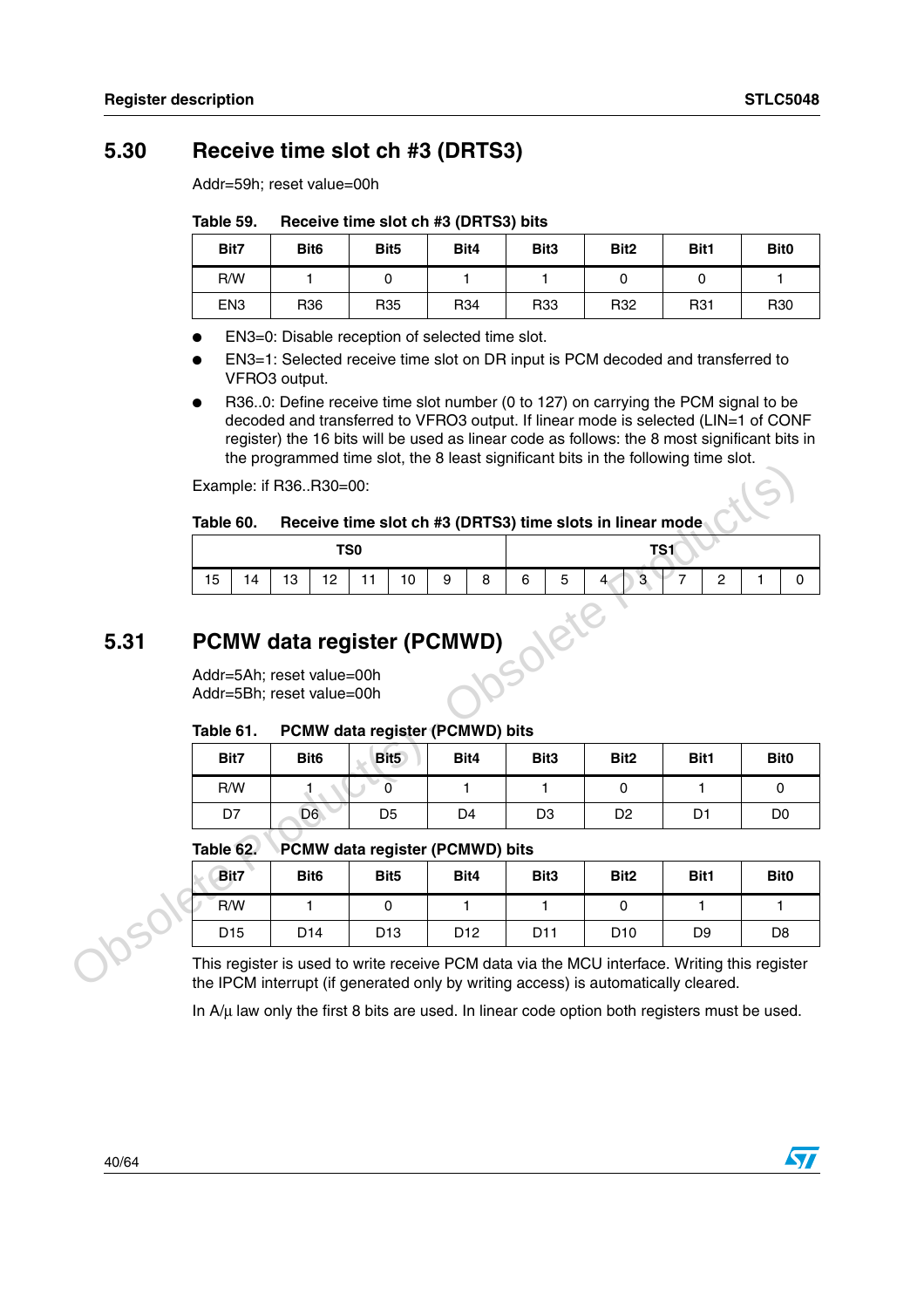## <span id="page-40-0"></span>**5.32 PCMR data register (PCMRD)**

Addr=5Ch; reset value=00h Addr=5Dh; reset value=00h Read-only

#### <span id="page-40-2"></span>Table 63. **PCMR data register (PCMRD) bits**

| Bit7 | Bit <sub>6</sub> | Bit <sub>5</sub> | Bit4 | Bit <sub>3</sub> | Bit <sub>2</sub> | Bit1 | Bit <sub>0</sub> |
|------|------------------|------------------|------|------------------|------------------|------|------------------|
|      |                  |                  |      |                  |                  |      |                  |
| D7   | D6               | D <sub>5</sub>   | D4   | D <sub>3</sub>   | D <sub>2</sub>   | D1   | D <sub>0</sub>   |

#### <span id="page-40-3"></span>Table 64. **PCMR data register (PCMRD) bits**

| Bit7            | Bit <sub>6</sub> | Bit <sub>5</sub> | Bit4            | Bit <sub>3</sub> | Bit <sub>2</sub> | Bit1           | Bit <sub>0</sub> |
|-----------------|------------------|------------------|-----------------|------------------|------------------|----------------|------------------|
|                 |                  |                  |                 |                  |                  |                |                  |
| D <sub>15</sub> | D <sub>14</sub>  | D <sub>133</sub> | D <sub>12</sub> | D <sub>11</sub>  | D <sub>10</sub>  | D <sub>9</sub> | D8               |

## <span id="page-40-1"></span>**5.33 PCM control register (PCMCTRL)**

#### <span id="page-40-4"></span>Table 65. **PCM control register (PCMCTRL) bits**

|                                                                                       | ◡                                                                                                                                                                  | +ו ש             | טטו ש                            | ◡                                                                                                                                                 |                  | טוע              | υJ         | ັບບ              |  |
|---------------------------------------------------------------------------------------|--------------------------------------------------------------------------------------------------------------------------------------------------------------------|------------------|----------------------------------|---------------------------------------------------------------------------------------------------------------------------------------------------|------------------|------------------|------------|------------------|--|
|                                                                                       | the IPCM interrupt (if generated only by reading access) is automatically cleared.                                                                                 |                  |                                  | This register is used to read transmit PCM data via the MCU interface. Reading this register                                                      |                  |                  |            |                  |  |
|                                                                                       | the LSB and after the MSB.                                                                                                                                         |                  |                                  | In $A/\mu$ law only the first 8 bit are used. In linear code option both registers must be read, first                                            |                  |                  |            |                  |  |
| 5.33                                                                                  | <b>PCM control register (PCMCTRL)</b>                                                                                                                              |                  |                                  |                                                                                                                                                   |                  |                  |            |                  |  |
|                                                                                       | Addr= 5Eh; reset value=00h<br>Read-only                                                                                                                            |                  |                                  |                                                                                                                                                   |                  |                  |            |                  |  |
|                                                                                       | PCM control register (PCMCTRL) bits<br>Table 65.                                                                                                                   |                  |                                  |                                                                                                                                                   |                  |                  |            |                  |  |
|                                                                                       | Bit7                                                                                                                                                               | Bit <sub>6</sub> | Bit <sub>5</sub>                 | Bit4                                                                                                                                              | Bit <sub>3</sub> | Bit <sub>2</sub> | Bit1       | Bit <sub>0</sub> |  |
|                                                                                       | 1                                                                                                                                                                  | 1                | $\overline{0}$                   | 1                                                                                                                                                 | 1                | 1                | 1          | 0                |  |
|                                                                                       |                                                                                                                                                                    |                  |                                  |                                                                                                                                                   | <b>RRD</b>       | <b>WRD</b>       | <b>POW</b> | <b>PMW</b>       |  |
|                                                                                       |                                                                                                                                                                    |                  |                                  |                                                                                                                                                   |                  |                  |            |                  |  |
|                                                                                       | PMW = 1: Data is not written every FS while writing PCM access data is enabled.<br>$POW = 1$ : Data is not read every FS while reading PCM access data is enabled. |                  |                                  |                                                                                                                                                   |                  |                  |            |                  |  |
| WRD = 1: Device is waiting for PCM data insertion in PCMWD register. The bit is reset |                                                                                                                                                                    |                  |                                  |                                                                                                                                                   |                  |                  |            |                  |  |
|                                                                                       |                                                                                                                                                                    |                  |                                  |                                                                                                                                                   |                  |                  |            |                  |  |
|                                                                                       |                                                                                                                                                                    |                  | after writing at least one byte. |                                                                                                                                                   |                  |                  |            |                  |  |
|                                                                                       |                                                                                                                                                                    |                  |                                  | RRD = 1: Data are available on PCMRD register. The bit is reset after reading the two<br>bytes of the register (first the LSB and after the MSB). |                  |                  |            |                  |  |

- POW = 1: Data is not read every FS while reading PCM access data is enabled.
- $WRD = 1$ : Device is waiting for PCM data insertion in PCMWD register. The bit is reset after writing at least one byte.

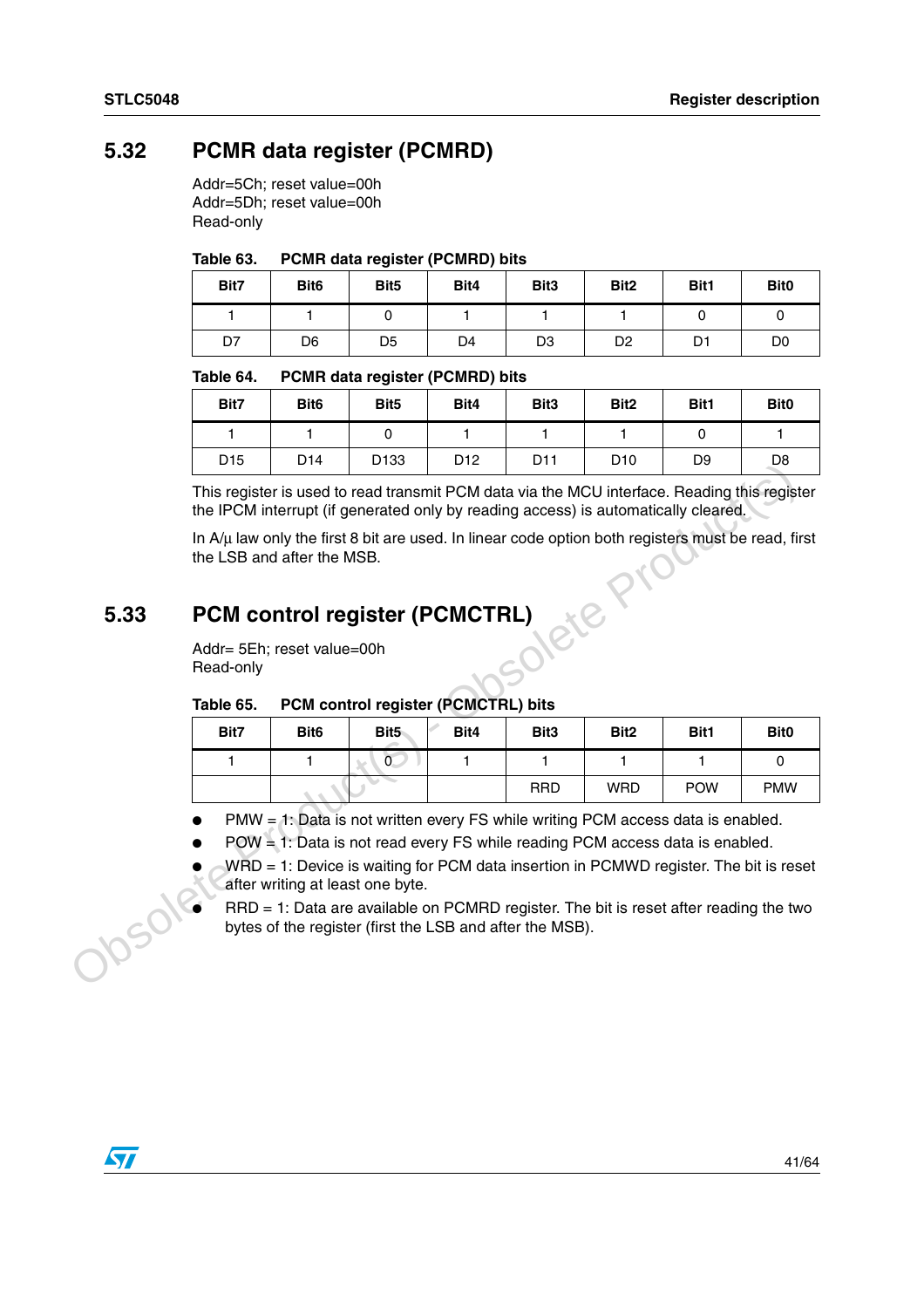## <span id="page-41-0"></span>**5.34 Tone generation register (TONEG)**

Addr=60h; reset value=00h

#### <span id="page-41-3"></span>Table 66. **Tone generation register (TONEG) bits**

| Bit7            | Bit <sub>6</sub> | Bit <sub>5</sub> | Bit4   | Bit <sub>3</sub> | Bit <sub>2</sub> | Bit1            | Bit <sub>0</sub> |
|-----------------|------------------|------------------|--------|------------------|------------------|-----------------|------------------|
| R/W             |                  |                  |        |                  |                  |                 |                  |
| T3 <sub>1</sub> | $T3_0$           | $T2_1$           | $T2_0$ |                  | $T1_0$           | T0 <sub>1</sub> | TO <sub>0</sub>  |

- $Tn_0=0$ , Tn<sub>1</sub>=0: No tone is generated on ch #n
- $Tn_0=1, Tn_1=0$ : A tone with 25 Hz frequency is generated on ch #n.
- $Tn_0=0, Tn_1=1$ : A tone with 1 kHz frequency is generated on ch #n.
- $Tn_0=1, Tn_1=1$ : A tone with 3 kHz frequency is generated on ch #n.

This register allows the generation of a tone in the RX direction.

## <span id="page-41-1"></span>**5.35 Coefficient state register (COEFST)**

#### <span id="page-41-4"></span>Table 67. **Coefficient state register (COEFST) bits**

| 5.35 | <b>Coefficient state register (COEFST)</b>                                                                                                                                                                                                                                                                                                                                                                                                                                                                                                        | JUCI(S.                     |                  |                                          |                  |                  |                 |                  |
|------|---------------------------------------------------------------------------------------------------------------------------------------------------------------------------------------------------------------------------------------------------------------------------------------------------------------------------------------------------------------------------------------------------------------------------------------------------------------------------------------------------------------------------------------------------|-----------------------------|------------------|------------------------------------------|------------------|------------------|-----------------|------------------|
|      | Addr= 61h; reset value=F0h                                                                                                                                                                                                                                                                                                                                                                                                                                                                                                                        |                             |                  |                                          |                  |                  |                 |                  |
|      | Table 67.                                                                                                                                                                                                                                                                                                                                                                                                                                                                                                                                         |                             |                  | Coefficient state register (COEFST) bits |                  |                  |                 |                  |
|      | Bit7                                                                                                                                                                                                                                                                                                                                                                                                                                                                                                                                              | Bit <sub>6</sub>            | Bit <sub>5</sub> | Bit4                                     | Bit <sub>3</sub> | Bit <sub>2</sub> | <b>Bit1</b>     | <b>Bit0</b>      |
|      | R/W                                                                                                                                                                                                                                                                                                                                                                                                                                                                                                                                               | 1                           | 1.               | $\mathbf{0}$                             | 0                | 0                | $\Omega$        | 1.               |
|      | FD <sub>3</sub>                                                                                                                                                                                                                                                                                                                                                                                                                                                                                                                                   | F <sub>D</sub> <sub>2</sub> | FD <sub>1</sub>  | F <sub>D0</sub>                          | FR <sub>3</sub>  | FR <sub>2</sub>  | FR <sub>1</sub> | FR <sub>0</sub>  |
|      | FR03=1: All channel filters and gain blocks are configured as defined in the ringing<br>state<br>FR03=0: All channel filters and gain blocks are configured as defined with the<br>programmed value if also the corresponding FD bit is set to 0<br>FD03=1: All channel filters and gain blocks are configured as defined in the default<br>state if also the corresponding FR bit is set to 0<br>FD03=0: All channel filters and gain blocks are configured as defined with the<br>programmed value if also the corresponding FR bit is set to 0 |                             |                  |                                          |                  |                  |                 |                  |
| 5.36 | <b>Software revision ID Code (SWRID)</b>                                                                                                                                                                                                                                                                                                                                                                                                                                                                                                          |                             |                  |                                          |                  |                  |                 |                  |
|      | Addr=70h; Read-only.                                                                                                                                                                                                                                                                                                                                                                                                                                                                                                                              |                             |                  |                                          |                  |                  |                 |                  |
|      | Table 68.                                                                                                                                                                                                                                                                                                                                                                                                                                                                                                                                         |                             |                  | Software revision ID Code (SWRID) bits   |                  |                  |                 |                  |
|      | Bit7                                                                                                                                                                                                                                                                                                                                                                                                                                                                                                                                              | Bit <sub>6</sub>            | Bit <sub>5</sub> | Bit4                                     | Bit <sub>3</sub> | Bit <sub>2</sub> | Bit1            | Bit <sub>0</sub> |

- FR0..3=1: All channel filters and gain blocks are configured as defined in the ringing state
- FR0..3=0: All channel filters and gain blocks are configured as defined with the programmed value if also the corresponding FD bit is set to 0
- FD0..3=1: All channel filters and gain blocks are configured as defined in the default state if also the corresponding FR bit is set to 0
- FD0..3=0: All channel filters and gain blocks are configured as defined with the programmed value if also the corresponding FR bit is set to 0

## <span id="page-41-2"></span>**5.36 Software revision ID Code (SWRID)**

#### <span id="page-41-5"></span>Table 68. **Software revision ID Code (SWRID) bits**

| Bit7 | Bit <sub>6</sub> | Bit <sub>5</sub> | Bit4 | Bit <sub>3</sub> | Bit <sub>2</sub> | Bit1 | Bit <sub>0</sub> |
|------|------------------|------------------|------|------------------|------------------|------|------------------|
|      |                  |                  |      |                  |                  |      |                  |
|      |                  |                  |      |                  |                  |      |                  |

This register contains the DSP software revision code identifier.



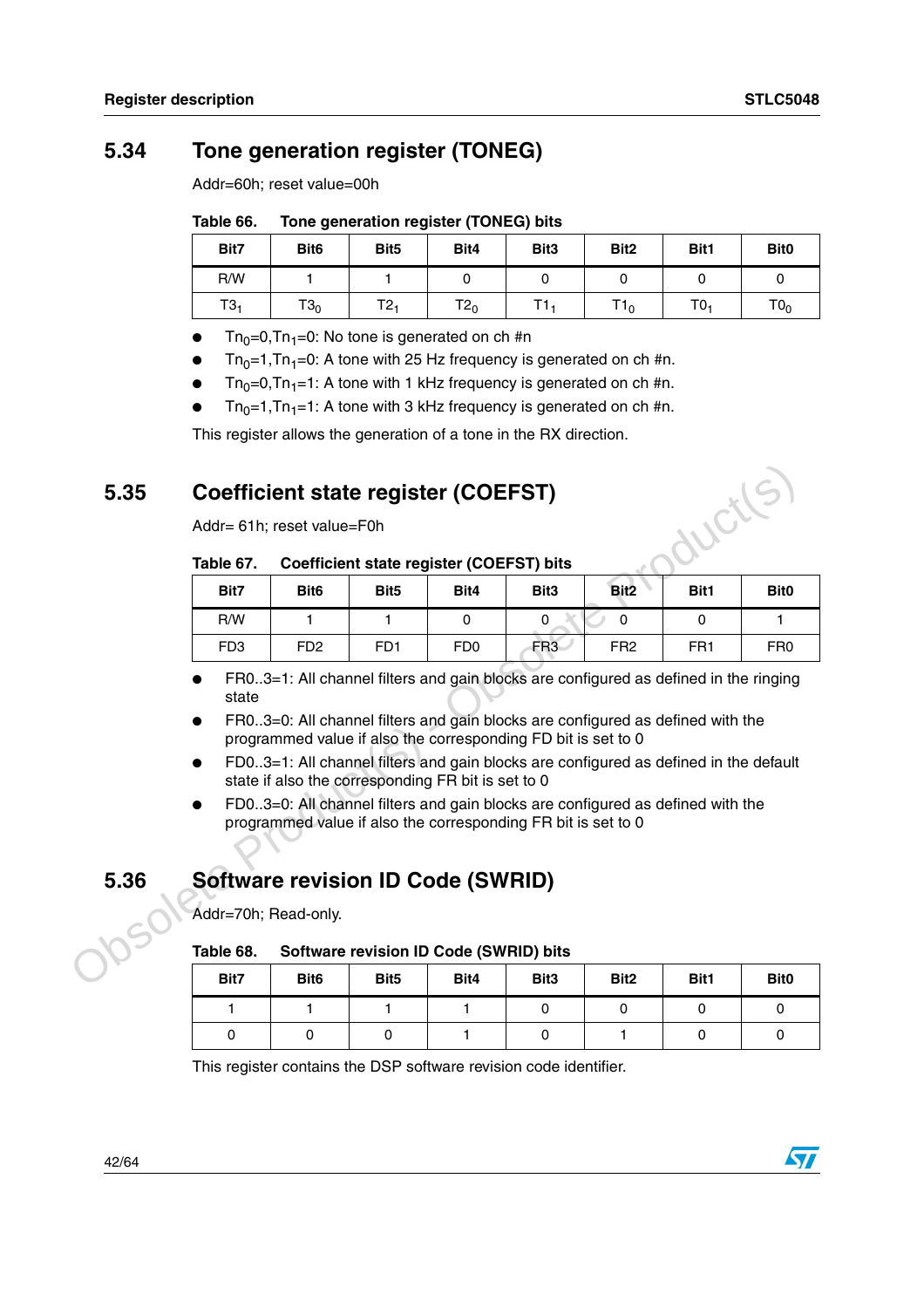## <span id="page-42-0"></span>**5.37 Hardware revision ID code (HWRID)**

Addr=71h; Read-only.

<span id="page-42-1"></span>Table 69. **Hardware revision ID code (HWRID) bits** 

| Bit7 | Bit <sub>6</sub> | Bit <sub>5</sub> | Bit4 | Bit <sub>3</sub> | Bit <sub>2</sub> | Bit1 | Bit <sub>0</sub> |
|------|------------------|------------------|------|------------------|------------------|------|------------------|
|      |                  |                  |      |                  |                  |      |                  |
|      |                  |                  |      |                  |                  |      |                  |

This register contains the silicon revision code identifier.

Obsolete Product(s) - Obsolete Product(s)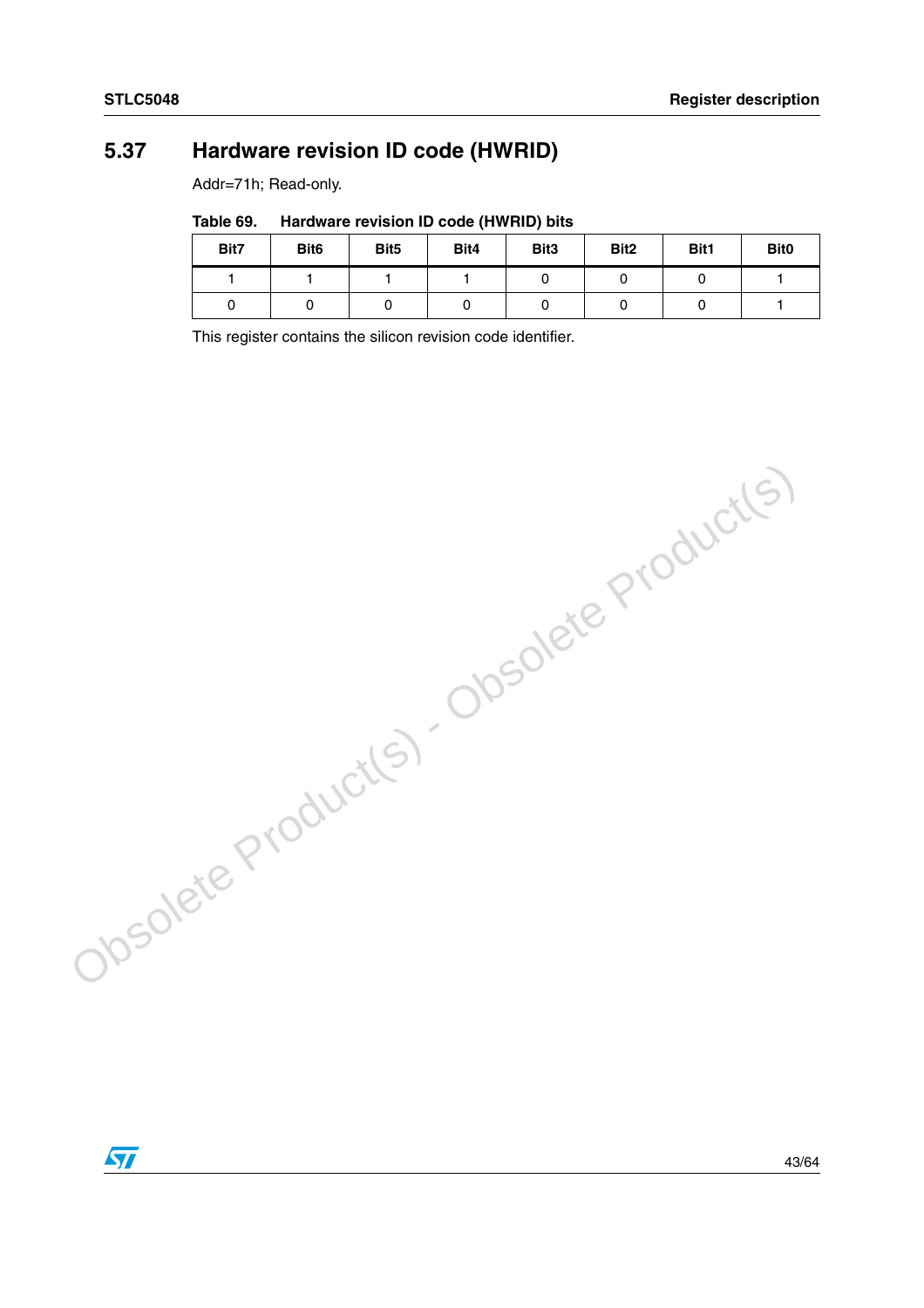# <span id="page-43-0"></span>**6 Single byte instruction**

#### <span id="page-43-3"></span>Table 70. **Single byte instruction**

| Name           | <b>Description</b>  | ID  |
|----------------|---------------------|-----|
| <b>REACOM</b>  | Realignment command | 28h |
| <b>CKSTART</b> | Start checksum      | 29h |

## <span id="page-43-1"></span>**6.1 Realignment command (REACOM)**

This single instruction is used to realign the MCU interface in case of out of synchronization. This instruction must be executed  $N_{\text{max}}+1$  times to be successful.

#### <span id="page-43-4"></span>Table 71. **Realignment command (REACOM)**

| Bit7                                 | Bit <sub>6</sub> | Bit <sub>5</sub> | Bit4 | Bit <sub>3</sub> | Bit <sub>2</sub> | Bit1 | Bit <sub>0</sub> |  |  |
|--------------------------------------|------------------|------------------|------|------------------|------------------|------|------------------|--|--|
|                                      |                  |                  |      |                  |                  |      |                  |  |  |
| Start checksum calculation (CKSTART) |                  |                  |      |                  |                  |      |                  |  |  |

## <span id="page-43-2"></span>**6.2 Start checksum calculation (CKSTART)**

<span id="page-43-5"></span>

| Table 72. | <b>Start checksum calculation (CKSTART)</b> |  |
|-----------|---------------------------------------------|--|
|           |                                             |  |

|                   | Bit7                                                                                                                                | Bit <sub>6</sub> | Bit <sub>5</sub> | Bit4                                        | Bit <sub>3</sub> | Bit <sub>2</sub> | Bit1 | Bit0        |
|-------------------|-------------------------------------------------------------------------------------------------------------------------------------|------------------|------------------|---------------------------------------------|------------------|------------------|------|-------------|
|                   | 0                                                                                                                                   | $\mathbf 0$      | 1                | 0                                           | 1                | $\mathbf 0$      | 0    | $\sim_{0}$  |
| 6.2               | <b>Start checksum calculation (CKSTART)</b>                                                                                         |                  |                  |                                             |                  |                  |      |             |
|                   | This single instruction is used to start the checksum calculation of the entered data used to<br>configure the device.<br>Table 72. |                  |                  | <b>Start checksum calculation (CKSTART)</b> |                  |                  |      |             |
|                   | Bit7                                                                                                                                | Bit <sub>6</sub> | Bit <sub>5</sub> | Bit4                                        | Bit3             | Bit <sub>2</sub> | Bit1 | <b>Bit0</b> |
|                   | 0                                                                                                                                   | $\mathbf 0$      | $\mathbf{1}$     | $\mathbf{O}$                                | 1                | 0                | 0    | 1           |
| bsolete Products. |                                                                                                                                     |                  |                  |                                             |                  |                  |      |             |

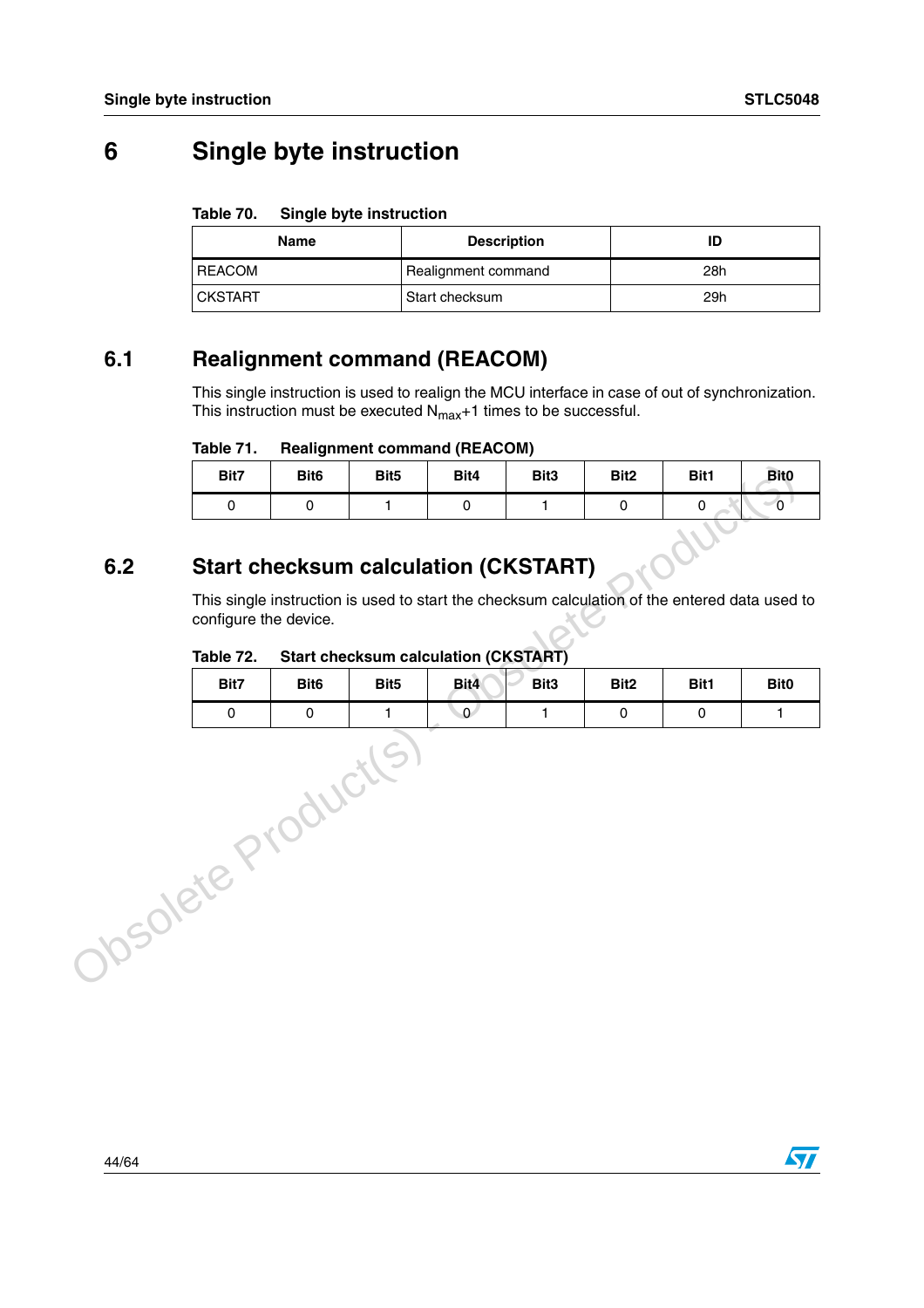# <span id="page-44-0"></span>**7 Command list**

<span id="page-44-1"></span>

| Table 73. | <b>Command list</b> |  |
|-----------|---------------------|--|
|-----------|---------------------|--|

| <b>Name</b>          | <b>Description</b>          | ID  |
|----------------------|-----------------------------|-----|
| <b>BLKEN</b>         | Block enable                | 22h |
| <b>KDF</b>           | <b>KD</b> filter            | 30h |
| <b>AFECFF</b>        | AFE KA coefficient (*)      | 31h |
| T_OUT                | Timeout value (*)           | 32h |
| <b>GRX</b>           | Receive gain                | 40h |
| <b>GTX</b>           | Transmit gain               | 41h |
| <b>RFC</b>           | R filter coefficient        | 42h |
| <b>XFC</b>           | X filter coefficient        | 43h |
| <b>BFC</b>           | <b>B</b> filter coefficient | 44h |
| <b>ZFC</b>           | Z filter coefficient        | 45h |
| Josolete Product(s). | Obsolete                    |     |

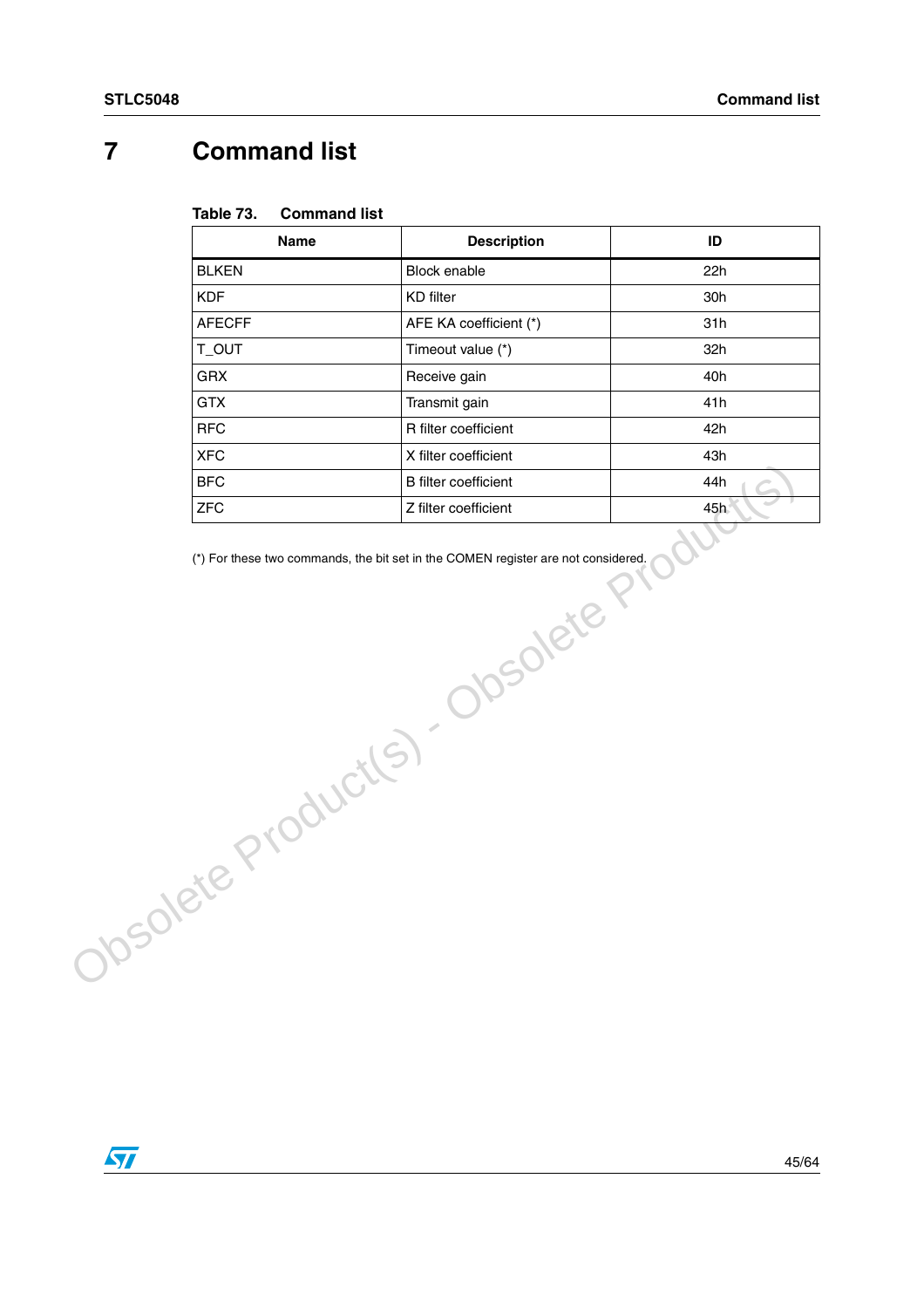## <span id="page-45-0"></span>**8 Command description**

Each command is transferred on every channel that has the proper bit in the COMEN register set to 1.

## <span id="page-45-1"></span>**8.1 Block enable command (BLKEN)**

Reset value=00h

The command is used to enable/disable the B, Z, R and X blocks.

#### <span id="page-45-3"></span>Table 74. **Block enable command (BLKEN) bits**

| Bit7 | Bit <sub>6</sub> | Bit <sub>5</sub> | Bit4 | Bit <sub>3</sub> | Bit <sub>2</sub> | Bit1 | Bit <sub>0</sub> |
|------|------------------|------------------|------|------------------|------------------|------|------------------|
| R/W  |                  |                  |      |                  |                  |      |                  |
|      |                  |                  |      | XE               | <b>RE</b>        | ΖE   | <b>BE</b><br>___ |

- BE=1: The B block is equal to an open circuit
- BE=0: The B block is configured as defined in the Ringing state or with the programmed value
- $ZE=1$ : The  $Z$  block is equal to an open circuit
- ZE=0: The Z block is configured as defined in the Ringing state or with the programmed value
- RE=1: The R block is equal to a short circuit
- RE=0: The R block is configured as defined in the Ringing state or with the programmed value
- $XE=1$ : The X block is equal to a short circuit
- XE=0: The X block is configured as defined in the Ringing state or with the programmed value

## <span id="page-45-2"></span>**8.2 KD filter (KDF)**

.

<span id="page-45-4"></span>

| Table 75. | <b>KD filter (KDF) bits</b> |  |  |
|-----------|-----------------------------|--|--|
|-----------|-----------------------------|--|--|

|     |                                                                                                         |                                                                                                 |                             |                                               | XE               | <b>RE</b>        | <b>ZE</b> | BE               |  |  |  |
|-----|---------------------------------------------------------------------------------------------------------|-------------------------------------------------------------------------------------------------|-----------------------------|-----------------------------------------------|------------------|------------------|-----------|------------------|--|--|--|
|     |                                                                                                         |                                                                                                 |                             | BE=1: The B block is equal to an open circuit |                  |                  |           |                  |  |  |  |
|     |                                                                                                         | BE=0: The B block is configured as defined in the Ringing state or with the<br>programmed value |                             |                                               |                  |                  |           |                  |  |  |  |
|     |                                                                                                         | $ZE=1$ : The Z block is equal to an open circuit                                                |                             |                                               |                  |                  |           |                  |  |  |  |
|     | ZE=0: The Z block is configured as defined in the Ringing state or with the programmed<br>value         |                                                                                                 |                             |                                               |                  |                  |           |                  |  |  |  |
|     | RE=1: The R block is equal to a short circuit                                                           |                                                                                                 |                             |                                               |                  |                  |           |                  |  |  |  |
|     | RE=0: The R block is configured as defined in the Ringing state or with the<br>programmed value         |                                                                                                 |                             |                                               |                  |                  |           |                  |  |  |  |
|     | $XE=1$ : The X block is equal to a short circuit                                                        |                                                                                                 |                             |                                               |                  |                  |           |                  |  |  |  |
|     | $XE=0$ : The X block is configured as defined in the Ringing state or with the                          |                                                                                                 |                             |                                               |                  |                  |           |                  |  |  |  |
|     | programmed value                                                                                        |                                                                                                 |                             |                                               |                  |                  |           |                  |  |  |  |
| 8.2 | <b>KD filter (KDF)</b>                                                                                  |                                                                                                 |                             |                                               |                  |                  |           |                  |  |  |  |
|     | The register is used to set the 3 coefficients (each of 16 bits) of the KD filter of the channel<br>#n. |                                                                                                 |                             |                                               |                  |                  |           |                  |  |  |  |
|     | Table 75.                                                                                               |                                                                                                 | <b>KD filter (KDF) bits</b> |                                               |                  |                  |           |                  |  |  |  |
|     | Bit7                                                                                                    | Bit <sub>6</sub>                                                                                | Bit <sub>5</sub>            | Bit4                                          | Bit <sub>3</sub> | Bit <sub>2</sub> | Bit1      | Bit <sub>0</sub> |  |  |  |
|     | R/W                                                                                                     | 0                                                                                               | 1                           | 1                                             | 0                | 0                | 0         | 0                |  |  |  |
|     |                                                                                                         |                                                                                                 |                             |                                               |                  |                  |           |                  |  |  |  |

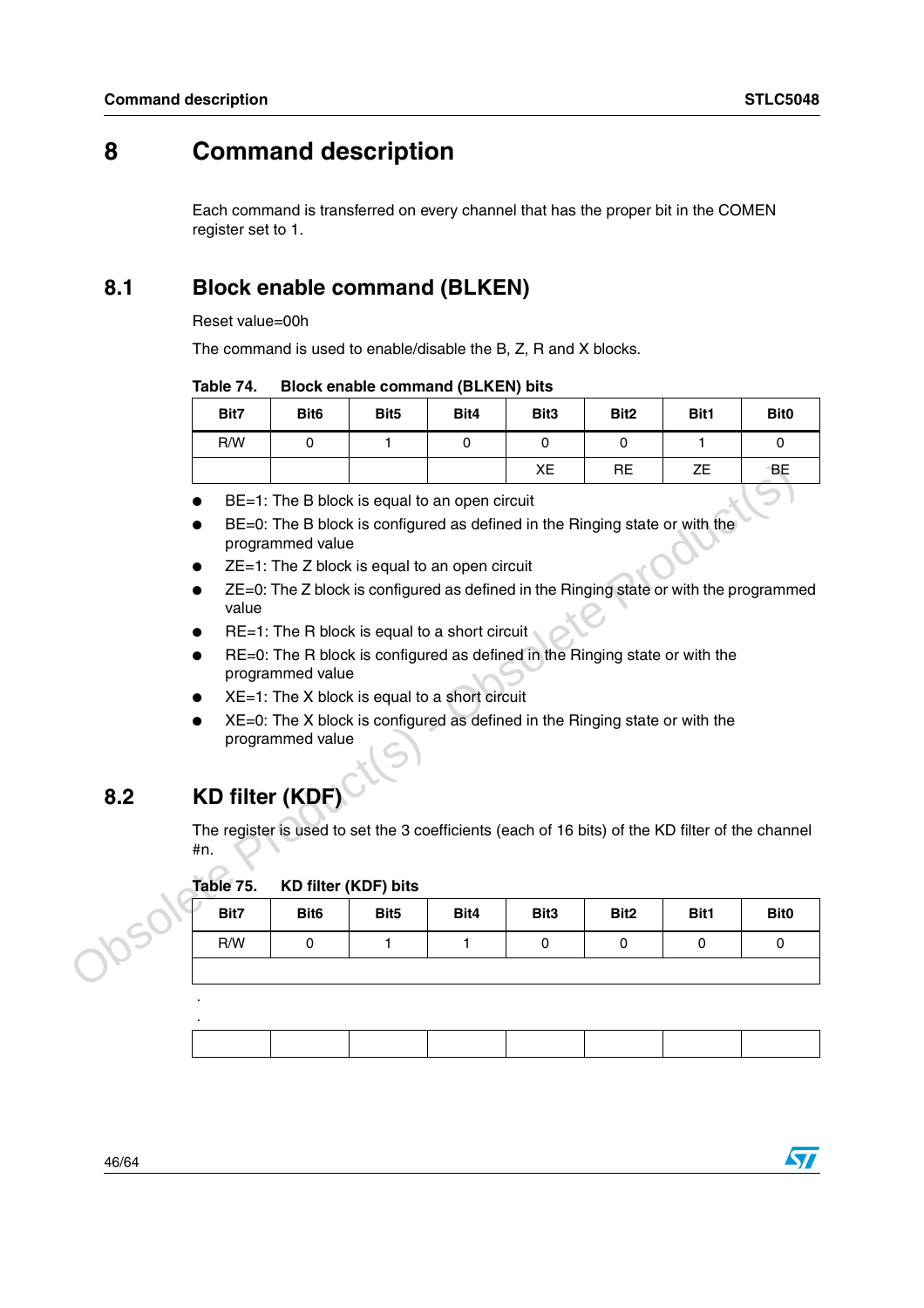## <span id="page-46-0"></span>**8.3 AFE coefficient (AFE\_CFF)**

Reset value = AA00h

<span id="page-46-2"></span>

| Table 76. | AFE coefficient (AFE_CFF) bits |  |  |
|-----------|--------------------------------|--|--|
|-----------|--------------------------------|--|--|

| Bit7        | Bit <sub>6</sub> | Bit <sub>5</sub> | Bit4        | Bit <sub>3</sub> | Bit <sub>2</sub> | Bit1        | Bit <sub>0</sub> |
|-------------|------------------|------------------|-------------|------------------|------------------|-------------|------------------|
| R/W         |                  |                  |             |                  |                  |             |                  |
| <b>KA31</b> | KA30             | <b>KA21</b>      | <b>KA20</b> | <b>KA11</b>      | <b>KA10</b>      | <b>KA01</b> | <b>KA00</b>      |
|             |                  |                  |             |                  |                  |             | <b>TTX</b>       |

KAn0,  $KAn1 = KA coefficient for Ch #n$ 

According to the value of each couple of bits, the KA block is set in the following condition:

| KAn1 | KAn0 |                      |
|------|------|----------------------|
| 0    | x    | KA block disabled    |
| 1    | n    | KA set for low gain  |
|      |      | KA set for high gain |

- $\bullet$  TTX = 0: the current application is not using the metering pulse signal
- $TTX = 1$ : the current application is using the metering pulse signal

# <span id="page-46-1"></span>**8.4 Timeout value (T\_OUT)**

<span id="page-46-3"></span>Table 77. **Timeout value (T\_OUT) bits** 

|     | 0                                                                          | X                | KA block disabled                                                                         |                 |                  |                  |             |                  |  |  |  |
|-----|----------------------------------------------------------------------------|------------------|-------------------------------------------------------------------------------------------|-----------------|------------------|------------------|-------------|------------------|--|--|--|
|     | 1<br>$\Omega$                                                              |                  | KA set for low gain                                                                       |                 |                  |                  |             |                  |  |  |  |
|     | 1<br>1                                                                     |                  | KA set for high gain                                                                      |                 |                  |                  |             |                  |  |  |  |
|     |                                                                            |                  |                                                                                           |                 |                  |                  |             |                  |  |  |  |
|     |                                                                            |                  | When the application involves also the metering pulse signal the AFE of the STLC5048      |                 |                  |                  |             |                  |  |  |  |
|     | bit.                                                                       |                  | must be adapted in order to manage also this signal. For this purpose is provided the TTX |                 |                  |                  |             |                  |  |  |  |
|     | $TTX = 0$ : the current application is not using the metering pulse signal |                  |                                                                                           |                 |                  |                  |             |                  |  |  |  |
|     | $TTX = 1$ : the current application is using the metering pulse signal     |                  |                                                                                           |                 |                  |                  |             |                  |  |  |  |
|     |                                                                            |                  |                                                                                           |                 |                  |                  |             |                  |  |  |  |
| 8.4 |                                                                            |                  | Timeout value (T_OUT)                                                                     |                 |                  |                  |             |                  |  |  |  |
|     |                                                                            |                  |                                                                                           |                 |                  |                  |             |                  |  |  |  |
|     | Reset value=FFFFh                                                          |                  |                                                                                           |                 |                  |                  |             |                  |  |  |  |
|     | Table 77.                                                                  |                  | Timeout value (T_OUT) bits                                                                |                 |                  |                  |             |                  |  |  |  |
|     | Bit7                                                                       | Bit <sub>6</sub> | Bit <sub>5</sub>                                                                          | Bit4            | Bit <sub>3</sub> | Bit <sub>2</sub> | <b>Bit1</b> | Bit <sub>0</sub> |  |  |  |
|     | R/W                                                                        | 0                | 1                                                                                         | 1               | 0                | 0                | 1           | 0                |  |  |  |
|     | T7                                                                         | T <sub>6</sub>   | T5                                                                                        | T4              | T3               | T <sub>2</sub>   | T1          | T0               |  |  |  |
|     | T15                                                                        | T <sub>14</sub>  | T <sub>13</sub>                                                                           | T <sub>12</sub> | T11              | T <sub>10</sub>  | T9          | T8               |  |  |  |
|     |                                                                            |                  | Reset value = Maximum value = FFFFh (2048 $\mu$ s)                                        |                 |                  |                  |             |                  |  |  |  |
|     |                                                                            |                  |                                                                                           |                 |                  |                  |             |                  |  |  |  |
|     |                                                                            |                  | To disable this function the T0 bit must be set to 0.                                     |                 |                  |                  |             |                  |  |  |  |

To enable this function the T0 bit must be set to 1; the time-out value is set by means of T<15..1> bits.

Time\_out = (T\_OUT[15:1]\*62.5 + 31.24) ns

The minimum step is 62.5 ns.

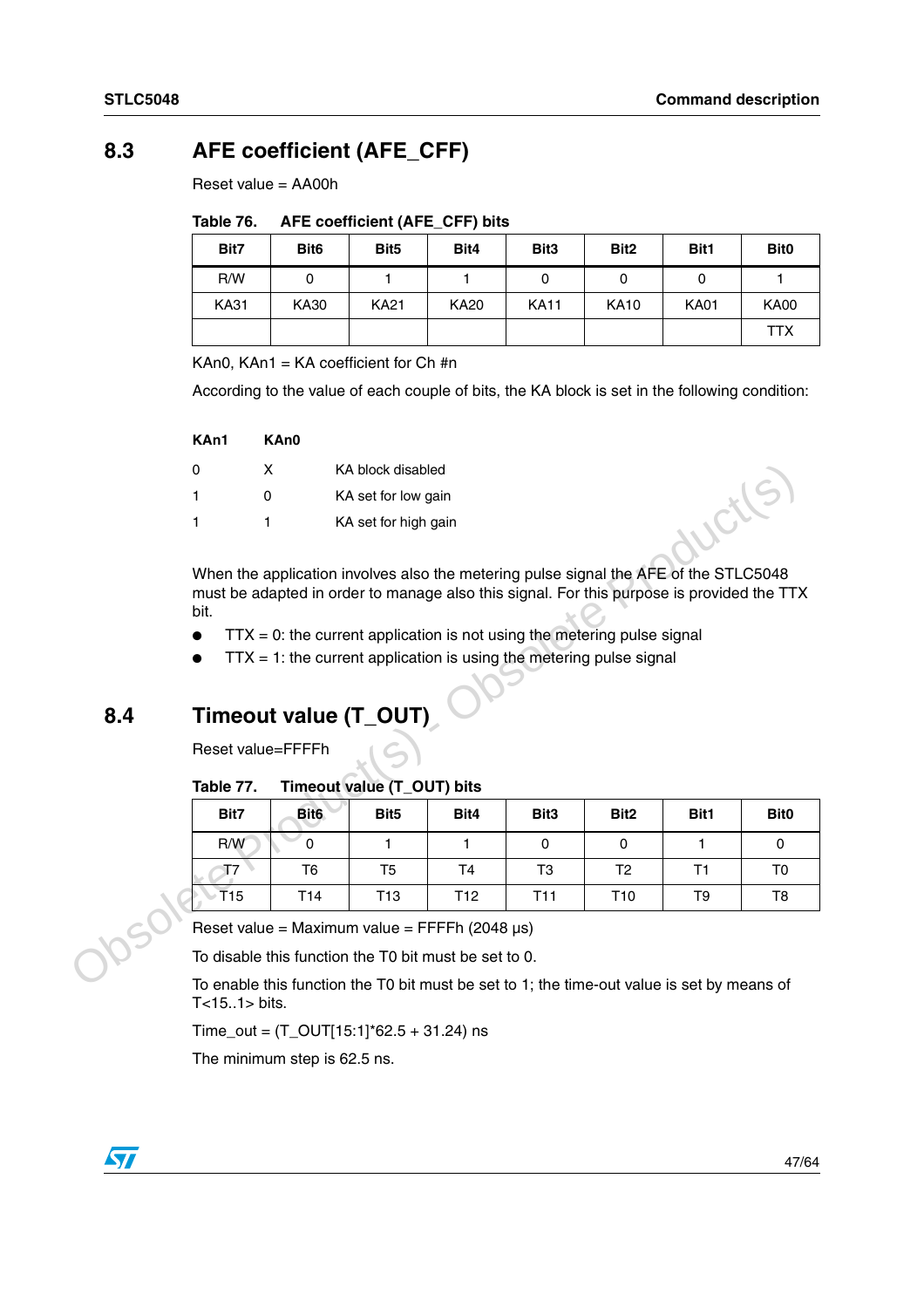$\sqrt{2}$ 

## <span id="page-47-0"></span>**8.5 Receive gain (GRX)**

<span id="page-47-3"></span>Table 78. **Receive gain (GRX) bits** 

| Bit7 | Bit <sub>6</sub> | Bit <sub>5</sub> | Bit4 | Bit <sub>3</sub> | Bit <sub>2</sub> | Bit1 | Bit <sub>0</sub> |
|------|------------------|------------------|------|------------------|------------------|------|------------------|
| R/W  |                  |                  |      |                  |                  |      |                  |

00h: Stop any received signal to reach the VFRO0 analog output. In order to open the impedance synthesis feedback it's necessary to mute the RX analog amplifier, as well.

● >00h: Digital gain is inserted in the RX path equal to:

20Log[prog.value/32768]

The prog. value must be expressed in 16 bits signed format: maximum prog. value is equal to 7FFFh.

## <span id="page-47-1"></span>**8.6 Transmit gain (GTX)**

#### <span id="page-47-4"></span>Table 79. **Transmit gain (GTX) bits**

|      | Table 79.                                                                                               |                         | <b>Transmit gain (GTX) bits</b>                         |             |                  |                  |                                                                                            |                  |  |  |
|------|---------------------------------------------------------------------------------------------------------|-------------------------|---------------------------------------------------------|-------------|------------------|------------------|--------------------------------------------------------------------------------------------|------------------|--|--|
|      | Bit7                                                                                                    | Bit <sub>6</sub>        | Bit <sub>5</sub>                                        | Bit4        | Bit <sub>3</sub> | Bit <sub>2</sub> | Bit1                                                                                       | Bit <sub>0</sub> |  |  |
|      | R/W                                                                                                     | 1                       | 0                                                       | $\mathbf 0$ | $\mathbf 0$      | 0                | 0                                                                                          | 1                |  |  |
|      | DX output.                                                                                              | 20Log[prog.value/32768] | >00h: Digital gain is inserted in the TX path equal to: |             |                  |                  | 00h: Stop any transmit signal, null level is transmitted in the corresponding time slot on |                  |  |  |
| 8.7  | <b>R</b> filter coefficient (RFC)                                                                       | equal to 7FFFh.         |                                                         |             |                  |                  | The prog. value must be expressed in 16 bits signed format: maximum prog. value is         |                  |  |  |
|      | The register is used to set the 17 coefficients (each of 16 bits) of the R filter of the channel<br>#n. |                         |                                                         |             |                  |                  |                                                                                            |                  |  |  |
|      | Table 80.                                                                                               |                         | <b>R</b> filter coefficient (RFC) bits                  |             |                  |                  |                                                                                            |                  |  |  |
|      | Bit7                                                                                                    | Bit <sub>6</sub>        | Bit <sub>5</sub>                                        | Bit4        | Bit <sub>3</sub> | Bit <sub>2</sub> | Bit1                                                                                       | <b>Bit0</b>      |  |  |
|      | R/W                                                                                                     | 1                       | 0                                                       | 0           | 0                | 0                | 1.                                                                                         | 0                |  |  |
| 1901 |                                                                                                         |                         |                                                         |             |                  |                  |                                                                                            |                  |  |  |

- 00h: Stop any transmit signal, null level is transmitted in the corresponding time slot on DX output.
- $>$ 00h: Digital gain is inserted in the TX path equal to: 20Log[prog.value/32768]

## <span id="page-47-2"></span>**8.7 R filter coefficient (RFC)**

## <span id="page-47-5"></span>Table 80. **R filter coefficient (RFC) bits**

| Bit7 | Bit <sub>6</sub> | Bit <sub>5</sub> | Bit4 | Bit3 | Bit <sub>2</sub> | Bit1 | Bit <sub>0</sub> |
|------|------------------|------------------|------|------|------------------|------|------------------|
| R/W  |                  |                  |      |      |                  |      |                  |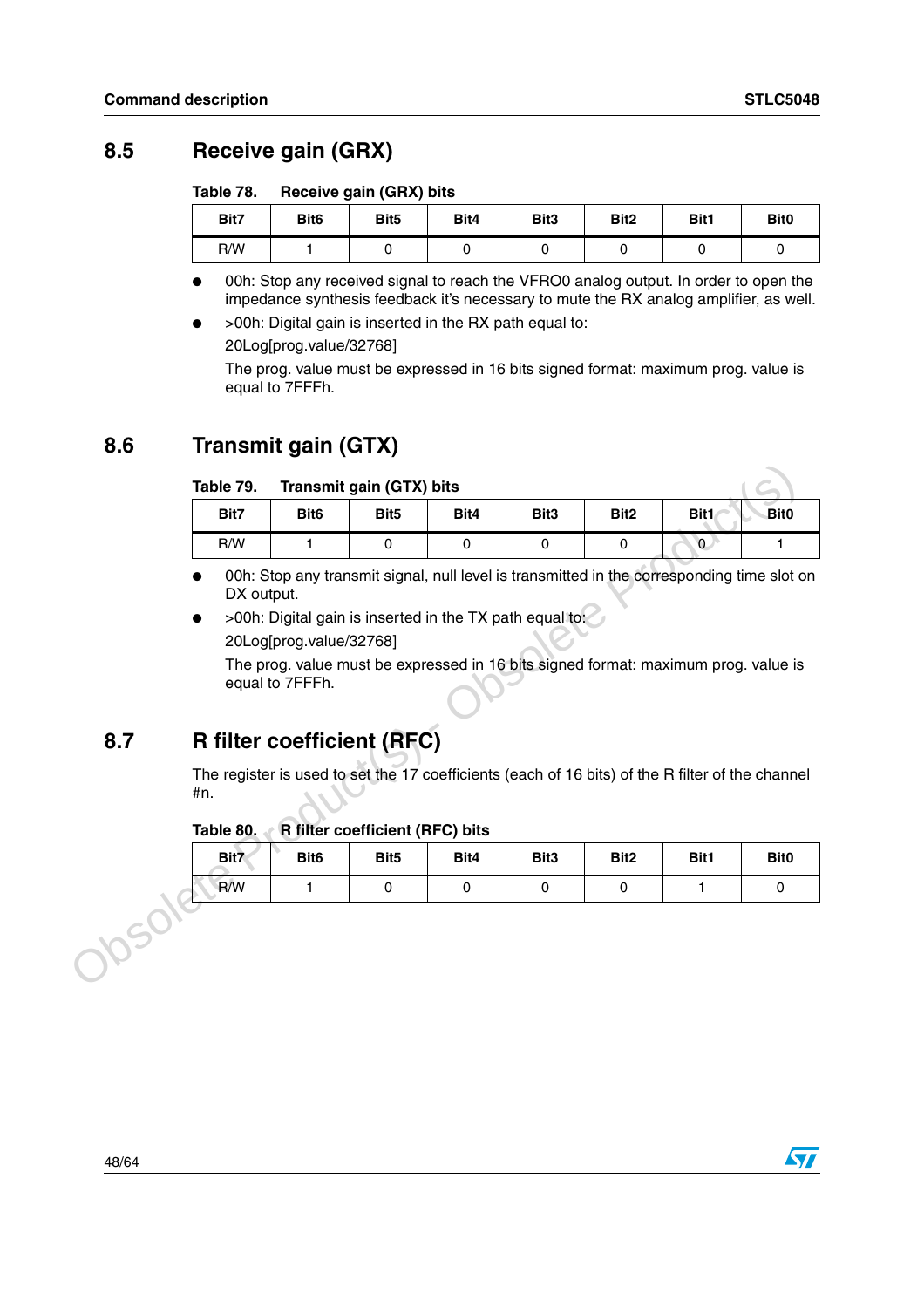## <span id="page-48-0"></span>**8.8 X filter coefficient (XFC)**

The register is used to set the 17 coefficients (each of 16 bits) of the X filter of the channel #n.

<span id="page-48-3"></span>

| Table 81. | X filter coefficient (XFC) bits |  |
|-----------|---------------------------------|--|
|-----------|---------------------------------|--|

| Bit7 | Bit <sub>6</sub> | Bit <sub>5</sub> | Bit4 | Bit3 | Bit <sub>2</sub> | Bit1 | Bit <sub>0</sub> |
|------|------------------|------------------|------|------|------------------|------|------------------|
| R/W  |                  |                  |      |      |                  |      |                  |

## <span id="page-48-1"></span>**8.9 B filter coefficient (BFC)**

The register is used to set the 26 coefficients (each of 16 bits) of the B filter of the channel #n.

#### <span id="page-48-4"></span>Table 82. **B** filter coefficient (BFC) bits

| Bit7                       | Bit <sub>6</sub> | Bit <sub>5</sub> | Bit4 | Bit <sub>3</sub> | Bit <sub>2</sub> | Bit1 | <b>Bit0</b> |
|----------------------------|------------------|------------------|------|------------------|------------------|------|-------------|
| R/W                        |                  |                  |      |                  |                  |      |             |
| Z filter coefficient (ZFC) |                  |                  |      |                  |                  |      |             |

## <span id="page-48-2"></span>**8.10 Z filter coefficient (ZFC)**

#### <span id="page-48-5"></span>Table 83. **Z** filter coefficient (ZFC) bits

|                    | Bit7                              | Bit <sub>6</sub> | Bit <sub>5</sub>                        | Bit4           | Bit3                | Bit2             | Bit1                                                                                                | <b>Bit0</b>  |
|--------------------|-----------------------------------|------------------|-----------------------------------------|----------------|---------------------|------------------|-----------------------------------------------------------------------------------------------------|--------------|
|                    | R/W                               | 1                | $\pmb{0}$                               | 0              | $\mathsf{O}\xspace$ | 1                | 0                                                                                                   | $\sim$ 0     |
| 8.10               | <b>Z filter coefficient (ZFC)</b> |                  |                                         |                |                     |                  |                                                                                                     |              |
|                    |                                   |                  |                                         |                |                     |                  | The register is used to set the 5 coefficients (each of 16 bits) of the Z filter of the channel #n. |              |
|                    | Table 83.<br>Bit7                 | Bit <sub>6</sub> | Z filter coefficient (ZFC) bits<br>Bit5 | Bit4           | Bit <sub>3</sub>    | Bit <sub>2</sub> | Bit1                                                                                                | <b>Bit0</b>  |
|                    | R/W                               | 1                | 0                                       | $\overline{0}$ | 0                   | 1                | 0                                                                                                   | $\mathbf{1}$ |
| vsolete Product(s) |                                   |                  |                                         |                |                     |                  |                                                                                                     |              |

 $\sqrt{27}$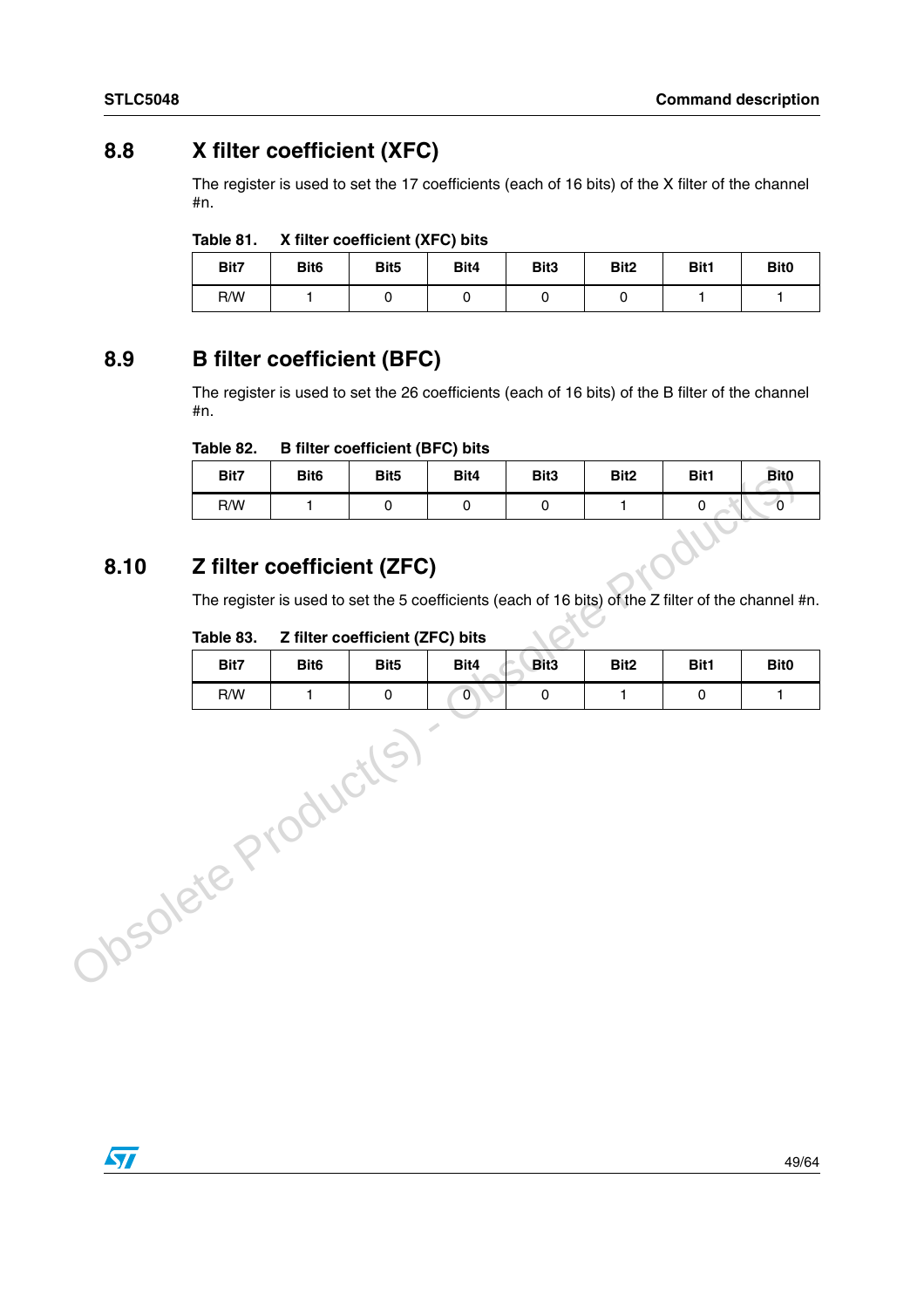$\bm{\varpi}$ 

# <span id="page-49-0"></span>**9 Electrical characteristics**

Typical value are for 25°C and nominal supply voltage. Minimum and maximum values are guaranteed over the temperature 0-70°C range by production testing and supply voltage range shown in the operating ranges. Performances over -40 +85°C range are guaranteed by product characterization unless otherwise specified.

| Symbol                   | Parameter                                          | <b>Test condition</b>                | Min.      | Typ.           | Max.   | Unit       |
|--------------------------|----------------------------------------------------|--------------------------------------|-----------|----------------|--------|------------|
| <b>Digital interface</b> |                                                    |                                      |           |                |        |            |
| Vil                      | Input voltage low DI pins                          |                                      | $\pmb{0}$ |                | 0.2Vdd | $\vee$     |
| Vih                      | Input voltage high DI pins                         |                                      | 0.8Vdd    |                | 5.5    | V          |
| lil                      | Input current low DI pins                          |                                      | $-10$     |                | 10     | μA         |
| lih                      | Input current high DI pins                         |                                      | $-10$     |                | 10     | μA         |
| Ci                       | Input capacitance (all dig.<br>inp.)               |                                      |           | 5              |        | pF         |
| Vol                      | Output voltage low DX, TSX<br>pins                 | lol=3.2 mA (other pins<br>$IoI=1mA$  | 0         |                | 0.4    | v          |
| Voh                      | Output voltage high DX pin                         | loh=-3.2 mA (other pins<br>$IoI=1mA$ | 0.85Vdd   |                | Vdd    | $\vee$     |
|                          | Note: all digital inputs are 5V tolerant.          |                                      |           |                |        |            |
| Analog interface         |                                                    |                                      |           |                |        |            |
| <b>RIX</b>               | Transmit input amplifier input<br>impedance (VFXI) |                                      |           | m              |        | MΩ         |
| <b>ROR</b>               | Receive output impedance                           |                                      |           | 1              |        | W          |
|                          | <b>Power dissipation</b>                           |                                      |           |                |        |            |
| Idd(pd)                  | Power down current                                 |                                      |           | 10             | 15     | mA         |
| Idd(act)                 | Active current                                     |                                      |           | 55             | 70     | mA         |
|                          | PCM interface timing (see Figure 6)                |                                      |           |                |        |            |
|                          |                                                    |                                      |           | 1.536          |        |            |
|                          |                                                    |                                      |           | 1.544          |        |            |
| <b>f<sub>MCLK</sub></b>  | Master clock frequency                             |                                      |           | 2.048          |        | <b>MHz</b> |
|                          |                                                    |                                      |           | 4.096<br>8.192 |        |            |
| Twmh                     | Period of MCLK high                                |                                      | 38        |                |        | ns         |
| Twml                     | Period of MCLK low                                 |                                      | 38        |                |        | ns         |
| Trm                      | <b>MCLK</b> rise time                              |                                      |           |                | 10     | ns         |
| Tfm                      | <b>MCLK</b> fall time                              |                                      |           |                | 10     | ns         |

<span id="page-49-1"></span>**Table 84. Electrical characteristics**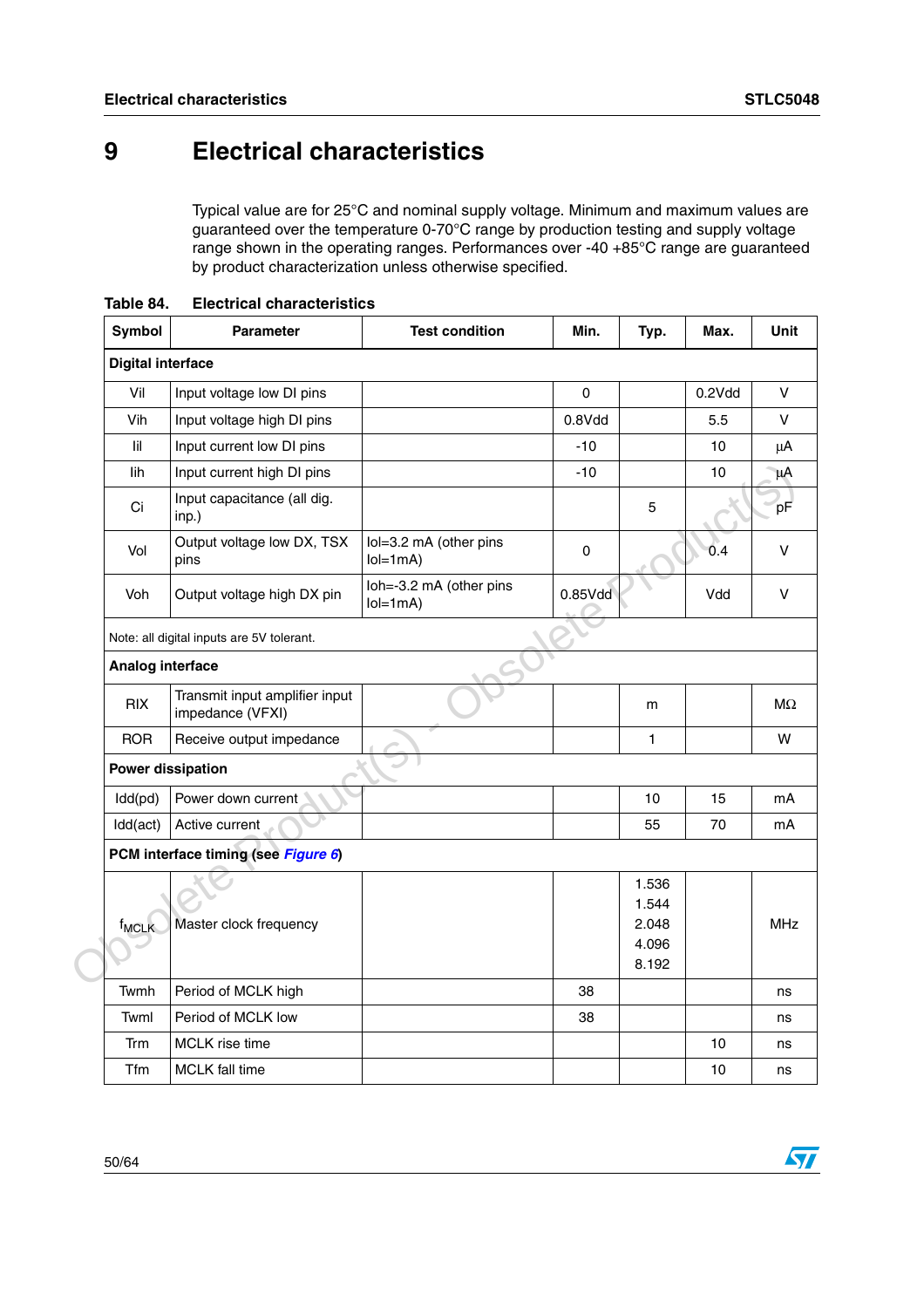| <b>Symbol</b> | <b>Parameter</b>                                                                  | <b>Test condition</b>    | Min. | Typ. | Max. | Unit       |
|---------------|-----------------------------------------------------------------------------------|--------------------------|------|------|------|------------|
| Thbf          | Hold time MCLK low to<br>FSX/R high or low                                        |                          | 10   |      |      | ns         |
| Tsfb          | Setup time FSX/R high to<br><b>MCLK low</b>                                       |                          | 10   |      |      | ns         |
| Tdmd          | Delay time, MCLK high to<br>data valid                                            |                          |      |      | 15   | ns         |
| Tdmz          | Delay time from MCLK(8) low<br>to data output disabled                            |                          | 15   |      | 40   | ns         |
| <b>Tdfd</b>   | Delay time, FSX high to data<br>valid if FSX rises later than<br>MCLK rising edge |                          |      |      | 15   | ns         |
| Tdmt          | Delay time, from MCLK and<br>FSX both high to TSX low                             |                          |      |      | 20   | ns         |
| Tzmt          | Delay time from MCLK(8) low<br>to TSX disabled                                    |                          | 15   |      | 40   | ns         |
| Tsdm          | Setup time, DR valid to<br><b>MCLK low</b>                                        |                          | 5    |      |      | ns         |
| Thdm          | Hold time, MCLK low to DR<br>invalid                                              |                          | 5    |      |      | ns         |
|               | Serial control port timing (see Figure 7)                                         |                          |      |      |      |            |
| fcclk         | Frequency of CCLK                                                                 |                          |      |      | 8    | <b>MHz</b> |
| twch          | Period of CCLK high                                                               | Measured from VIH to VIH | 40   |      |      | ns         |
| twcl          | Period of CCLK low                                                                | Measured from VIL to VIL | 40   |      |      | ns         |
| trc           | Rise time of CCLK                                                                 | Measured from VIL to VIH |      |      | 20   | ns         |
| tfc           | Fall time of CCLK                                                                 | Measured from VIH to VIL |      |      | 20   | ns         |
| thcs          | Hold time, CCLK low to CS<br>low                                                  |                          | 10   |      |      | ns         |
| thsc          | Hold time, CCLK low to CS<br>high                                                 |                          | 10   |      |      | ns         |
| tssc          | Setup time, CS transition to<br><b>CCLK low</b>                                   |                          | 10   |      |      | ns         |
| tdsd          | Delay time, CS low to CO<br>data valid                                            |                          |      |      | 20   | ns         |
| tcso          | CS off time                                                                       |                          | 5    |      |      | μs         |
| tsdc          | Setup time, CI. data in to<br><b>CCLK low</b>                                     |                          | 10   |      |      | ns         |
| thcd          | Hold time, CCLK low to CI<br>invalid                                              |                          | 10   |      |      | ns         |
| tdcd          | Delay time, CCLK low to CO<br>data out valid                                      |                          |      |      | 30   | ns         |

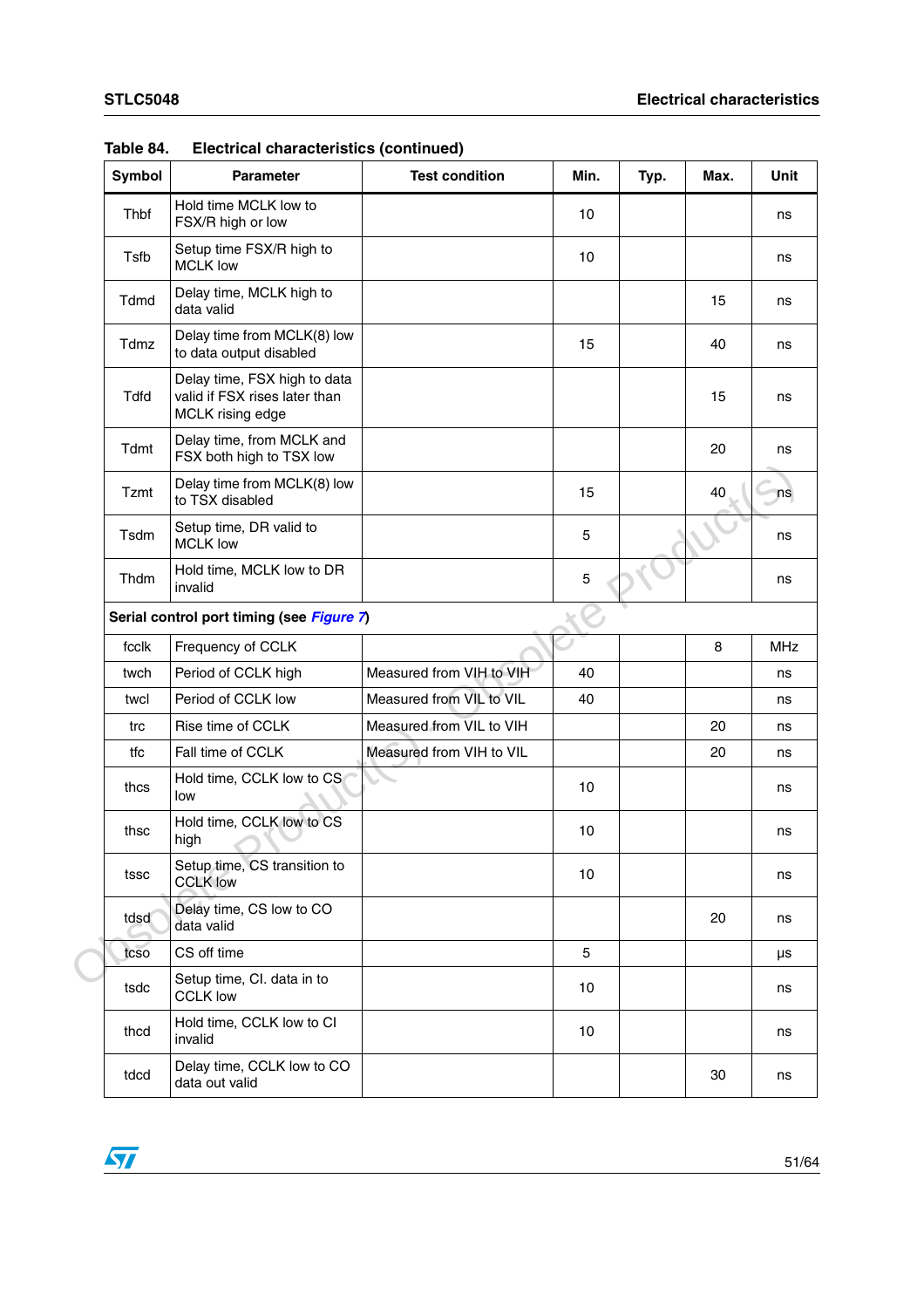| Symbol      | <b>Parameter</b>                                                                                                                                  | <b>Test condition</b>                                                                         | Min.                        | Typ.  | Max.                                                                     | <b>Unit</b> |
|-------------|---------------------------------------------------------------------------------------------------------------------------------------------------|-----------------------------------------------------------------------------------------------|-----------------------------|-------|--------------------------------------------------------------------------|-------------|
| tddz        | Delay time, CS or CCLK9<br>high to CO high impedance                                                                                              | Pull up resistor $= 1$ kohm<br>$Cloud = 30 pF$                                                | 30                          |       |                                                                          | ns          |
|             | SLIC control interface timing (dynamic configuration; see Figure 8)                                                                               |                                                                                               |                             |       |                                                                          |             |
| <b>Tcs</b>  | Chip select repetition rate                                                                                                                       |                                                                                               |                             | 31.25 |                                                                          | μs          |
| tcsw        | Chip select pulse width                                                                                                                           |                                                                                               |                             | 3.9   |                                                                          | μs          |
| tdcsl       | Data out valid to CS low                                                                                                                          |                                                                                               |                             | 1.95  |                                                                          | ns          |
| tscsh       | Data out held after CS high                                                                                                                       |                                                                                               |                             | 1.95  |                                                                          | ns          |
| tscsh       | Set up time data in to CS<br>high                                                                                                                 |                                                                                               |                             | 50    |                                                                          | ns          |
| thcsh       | Hold time data in to CS high                                                                                                                      |                                                                                               |                             | 10    |                                                                          | ns          |
|             | <b>Transmit transfer characteristics</b><br>(all tests are performed in absolute gain condition $(TXG = GTXn = 0 d)$ unless otherwise specified). |                                                                                               |                             |       |                                                                          |             |
|             | Absolute level at 0 dBm0 are:<br>$TXG = OdB$ , $GTXn = OdB$                                                                                       |                                                                                               |                             | 60    |                                                                          | mVrms       |
| <b>GXA</b>  | Transmit gain absolute<br>accuracy                                                                                                                |                                                                                               | $-0.15$                     |       | 0.15                                                                     | dB          |
| <b>GXAG</b> | Transmit gain variation with<br>programmed gain (within 3<br>dB from max dig. level)                                                              |                                                                                               | $-0.2$                      |       | 0.2                                                                      | dB          |
| <b>GFX</b>  | Gain variation with frequency<br>(relative to gain at 1004 Hz);<br>0 dBm0 input signal                                                            | 50 Hz<br>60 Hz<br>200 Hz<br>300-3000 Hz<br>3400 Hz<br>4000 Hz<br>4600 Hz and above            | $-1.8$<br>$-0.15$<br>$-0.7$ |       | $-20$<br>$-20$<br>$\mathbf{0}$<br>0.15<br>$\Omega$<br>$-14.0$<br>$-32.0$ | dB          |
| <b>GAXT</b> | Gain variation with<br>temperature                                                                                                                |                                                                                               | $-0.10$                     |       | 0.10                                                                     | dB          |
| <b>GAXE</b> | Gain variation with supplies<br>+/- 5%<br>0 dBm0 input signal                                                                                     |                                                                                               | $-0.05$                     |       | 0.05                                                                     | dB          |
| <b>GTX</b>  | Gain tracking with tone<br>(1004 Hz Mu Law, 820 Hz A<br>Law) $(1)$                                                                                | $GSX = 3$ to -40 dBm0<br>$GSX = -40$ to $-50$ dBm0<br>$GSX = -50$ to $-55dBm0$                | $-0.2$<br>$-0.4$<br>$-1.2$  |       | 0.2<br>0.4<br>1.2                                                        | dB          |
| QDX         | Quantization distortion with<br>tone (1004 Hz Mu Law,<br>820 Hz A Law)                                                                            | $VFXI = +3$ dbm0<br>$VFXI = 0$ to -30 dBm0<br>$VFXI = -40$ dBm0<br>$VFXI = -50$ to $-55$ dBm0 | 33<br>36<br>30<br>15        |       |                                                                          | dB          |
| <b>NCT</b>  | Transmit noise C message<br>weighted<br>(Mu and A Law)                                                                                            |                                                                                               |                             |       | 12 <sup>2</sup>                                                          | dBrnCo      |

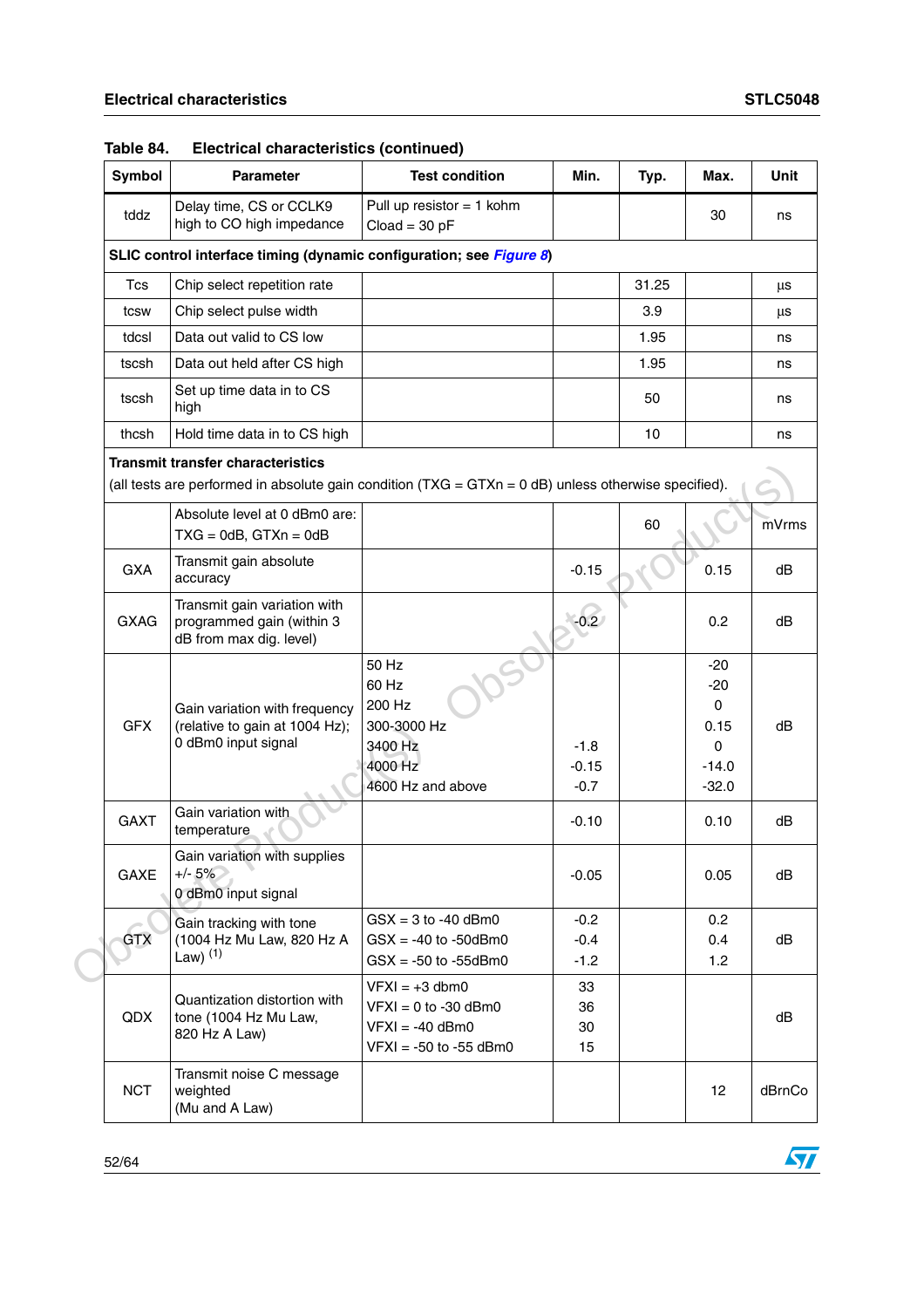| <b>Symbol</b> | <b>Parameter</b>                                                                                                                        | <b>Test condition</b>                                                                                                                                                                                                           | Min.                         | Typ. | Max.                              | Unit    |
|---------------|-----------------------------------------------------------------------------------------------------------------------------------------|---------------------------------------------------------------------------------------------------------------------------------------------------------------------------------------------------------------------------------|------------------------------|------|-----------------------------------|---------|
| <b>NPT</b>    | Transmit noise psophometric<br>weighted @ 0 dBr,<br>Zadm=600 ohm $(2)$                                                                  |                                                                                                                                                                                                                                 |                              |      | -68                               | dBm0p   |
| <b>DAX</b>    | Absolute delay <sup>(3)</sup>                                                                                                           | $B = 0, Z = 0, X = R = 1$                                                                                                                                                                                                       | 462                          |      | 587                               | $\mu S$ |
| <b>DPXM</b>   | Single frequency distortion<br>(Mu Law 0 dBm0 sinewave<br>@ 1004 Hz)                                                                    |                                                                                                                                                                                                                                 |                              |      | -46                               | dB      |
| <b>DPXA</b>   | Single frequency distortion (A<br>Law 0 dBm0 sinewave @<br>820 Hz)                                                                      |                                                                                                                                                                                                                                 |                              |      | -46                               | dB      |
| <b>GSPX</b>   | Out of band spurious noise                                                                                                              | 61 mVrms at VFXI<br>4200 Hz to 72 kHz                                                                                                                                                                                           |                              |      | $-39$                             | dBm0    |
|               | on the application)<br>3) The max value includes 125 us for the time slot synchronization.                                              | 1) VFXI=106 mVrms, TXG=+3.52 dB, GTX=-8.308 dB (levels and gain condition equivalent to 0 dBr with Zadm = 600 ohm<br>2) TXG=+3.52 dB, GTX=-8.308 dB (gain condition equivalent to 0 dBr with Zadm = 600 ohm on the application) |                              |      |                                   |         |
|               | <b>Receive transfer characteristics</b>                                                                                                 | (all tests are performed in absolute gain condition $(RXG = GRXn = 0 dB)$ unless otherwise specified).                                                                                                                          |                              |      |                                   |         |
|               | Absolute levels at 0 dBm0<br>are:<br>$\text{R} \text{X} \text{G} = 0 \text{ dB}$ , $\text{G} \text{R} \text{X} \text{n} = 0 \text{ dB}$ |                                                                                                                                                                                                                                 |                              | 547  |                                   | mVrms   |
| <b>GRA</b>    | Transmit gain absolute<br>accuracy                                                                                                      |                                                                                                                                                                                                                                 | $-0.15$                      |      | 0.15                              | dB      |
| <b>GRAG</b>   | Receive gain variation with<br>programmed gain (within<br>3 dB from max dig. level)                                                     |                                                                                                                                                                                                                                 | $-0.2$                       |      | 0.2                               | dB      |
| <b>GFR</b>    | Gain variation with frequency<br>(relative to gain at 1004 Hz);<br>0 dBm0 input signal                                                  | Below 200 Hz<br>200 Hz<br>300-3000 Hz<br>3400 Hz<br>4000 Hz                                                                                                                                                                     | $-0.25$<br>$-0.15$<br>$-0.7$ |      | 0.115<br>0.15<br>0.15<br>0<br>-14 | dB      |
| <b>GART</b>   | Gain variation with<br>temperature                                                                                                      | 0 to 70 $\degree$ C                                                                                                                                                                                                             | $-0.10$                      |      | 0.10                              | dB      |
| GARE          | Gain variation with Vcc=Vdd=<br>3.3 V +/- 5% 0 dBm0 input<br>signal                                                                     |                                                                                                                                                                                                                                 | $-0.05$                      |      | 0.05                              | dB      |
| <b>GTR</b>    | Gain tracking with tone<br>(1004 Hz Mu Law,<br>820 Hz A Law)                                                                            | $DR = 3$ to -40 dBm0<br>$DR = -40$ to $-50$ dBm0<br>$DR = -50$ to $-55$ dBm0                                                                                                                                                    | $-0.2$<br>$-0.4$<br>$-1.2$   |      | 0.2<br>0.4<br>1.2                 | dB      |
| QDR           | Quantization distortion with<br>tone (1004 Hz Mu Law,<br>820 Hz A Law)                                                                  | $DR = 3$ dBm0<br>$DR = 0$ to -30 dBm0<br>$DR = -40$ dBm0<br>$DR = -50$ to $-55$ dBm0                                                                                                                                            | 33<br>36<br>30<br>15         |      |                                   | dB      |

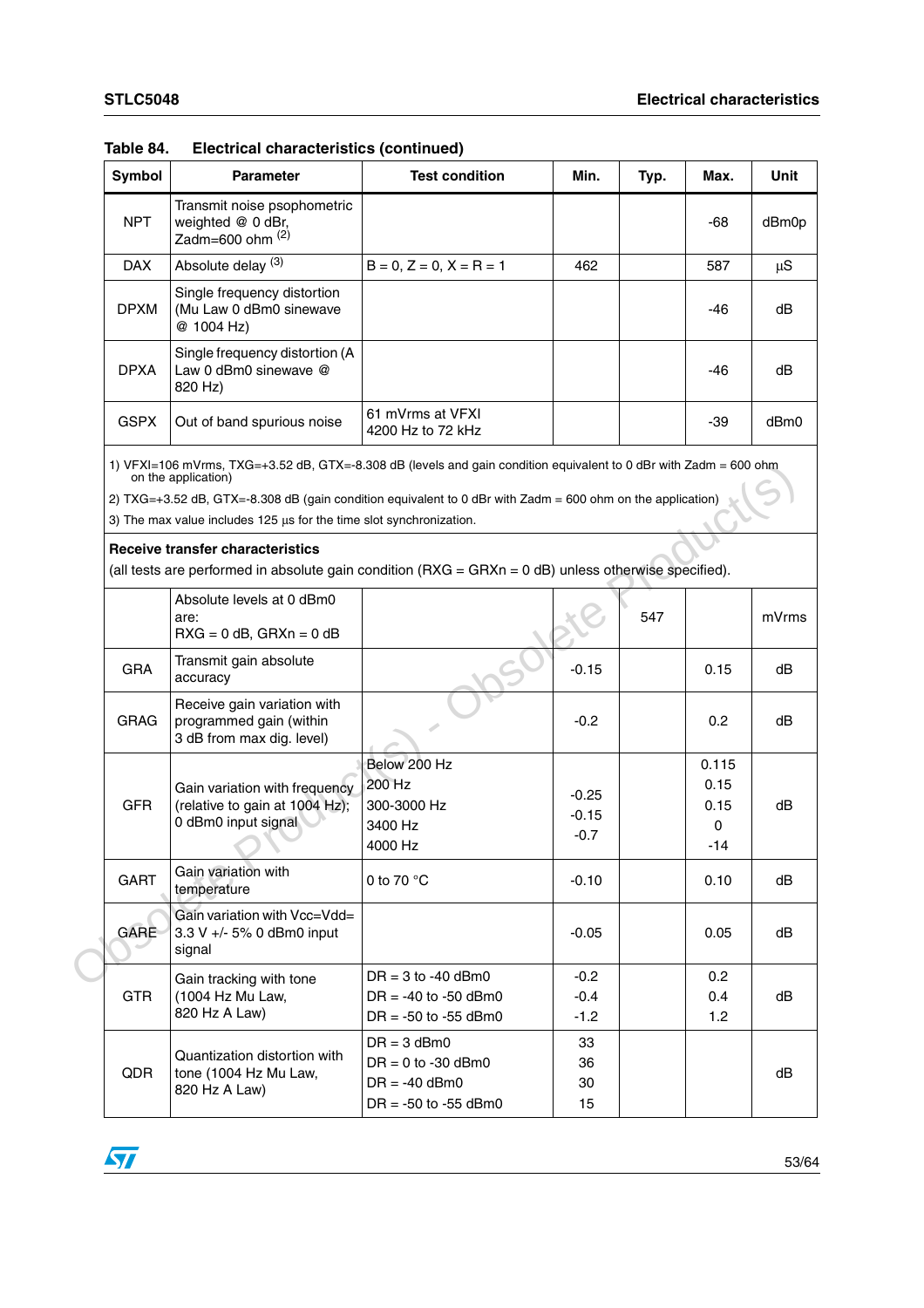| <b>Symbol</b> | <b>Parameter</b>                                                                                                                                                                                                                                                                                                                                                                                                                        | <b>Test condition</b>                                                                                                     | Min. | Typ. | Max.         | Unit       |
|---------------|-----------------------------------------------------------------------------------------------------------------------------------------------------------------------------------------------------------------------------------------------------------------------------------------------------------------------------------------------------------------------------------------------------------------------------------------|---------------------------------------------------------------------------------------------------------------------------|------|------|--------------|------------|
| <b>NCR</b>    | Receive noise C message<br>weighted (Mu Law)                                                                                                                                                                                                                                                                                                                                                                                            |                                                                                                                           |      | 8    | 11           | dBrnCo     |
| <b>NPR</b>    | Receive noise psophometric<br>weighted (A Law)                                                                                                                                                                                                                                                                                                                                                                                          |                                                                                                                           |      |      | -79          | dBm0p      |
| <b>DAR</b>    | Absolute delay <sup>(2)</sup>                                                                                                                                                                                                                                                                                                                                                                                                           | $B = Z = 0, X = R = 1$                                                                                                    | 325  |      | 450          | μs         |
| DPR1          | Single frequency distortion<br>(0dBm0 sinewave, 1004 Hz)                                                                                                                                                                                                                                                                                                                                                                                |                                                                                                                           |      |      | -46          | dB         |
|               |                                                                                                                                                                                                                                                                                                                                                                                                                                         | 0 dBm0 DTMF tone at DR                                                                                                    |      |      | -60          | dB         |
| <b>GSPR</b>   | Out of band spurious noise                                                                                                                                                                                                                                                                                                                                                                                                              | 0 dBm0 180 to 3600 Hz<br>sinewave at DR                                                                                   |      |      | -43          | dB         |
| <b>OBN</b>    | Out of band noise (1)                                                                                                                                                                                                                                                                                                                                                                                                                   | Integral measure from 3.4 to<br>128 kHz<br>$GTX = GRX = 0 dB$<br>$G_{TX} = 0$ dB; $G_{RX} = -7$ dB                        |      |      | -48<br>$-51$ | dBm<br>dBm |
|               |                                                                                                                                                                                                                                                                                                                                                                                                                                         | Spectral measure<br>from 3.4 to 200 kHz<br>in $B/W = 30 Hz$                                                               |      |      | $-70$        | dBm        |
|               | 2) The max value includes 125 ms for the time slot synchronization.<br>Supply rejection and crosstalk                                                                                                                                                                                                                                                                                                                                   | 1) Values related to the application including the external filter on RX. The measure is referred to the signal replicas. |      |      |              |            |
| <b>PSRR</b>   | Power supply rejection ratio<br>1 kHz, 50 mVrms                                                                                                                                                                                                                                                                                                                                                                                         | 0 to $70^{\circ}$ C                                                                                                       | 42   | 65   |              | dB         |
| CTX-R         | Transmit to receive crosstalk<br>(input signal 200 Hz to<br>3450 Hz at 0 dBm0)                                                                                                                                                                                                                                                                                                                                                          |                                                                                                                           |      |      | $-76$        | dB         |
| CTR-X         | Receive to transmit crosstalk<br>(input signal 200 Hz to<br>3450 Hz at 0 dBm0)                                                                                                                                                                                                                                                                                                                                                          |                                                                                                                           |      |      | -76          | dB         |
| <b>CT-ICH</b> | Inter channel crosstalk, TX<br>and RX direction.<br>Input 200 to 3450 Hz at<br>0 dBm0 at VFXI of one<br>channel; all other VFXI inputs<br>and all DR inputs receive idle<br>signal. Output is measured at<br>DX of the 3 idle channels.<br>Input of 200 to 3450 Hz at<br>0 dBm0 PCM at DR on one<br>channel. All other DR inputs<br>and all VFXI inputs receive<br>idle signal. Output is<br>measured at VFRO of the 3<br>idle channels |                                                                                                                           |      |      | $-78$        | dB         |

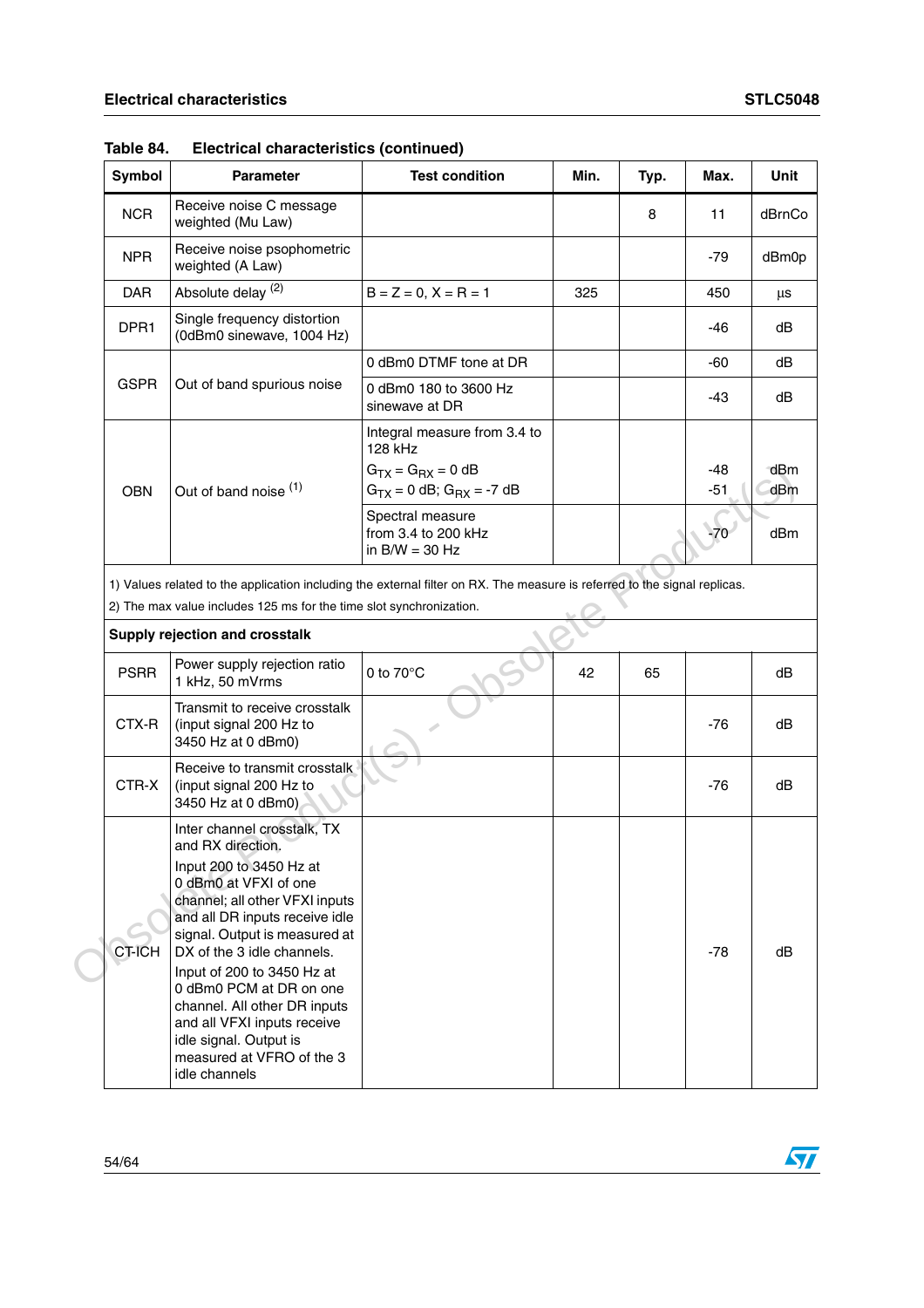

<span id="page-54-0"></span>**Figure 6. PCM interface timing**

<span id="page-54-1"></span>



<span id="page-54-2"></span>

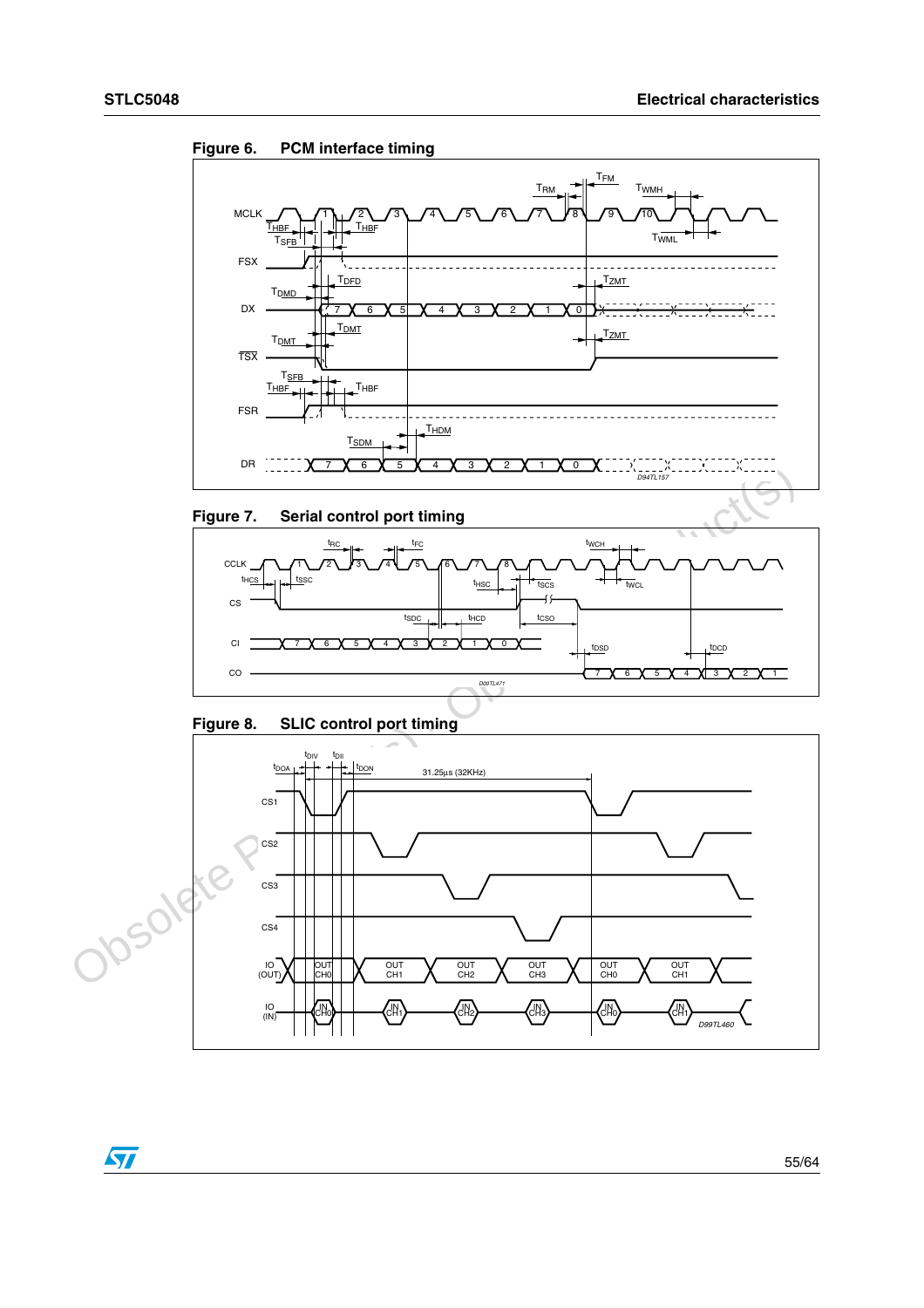

<span id="page-55-0"></span>**Figure 9. Group delay distortion mask**

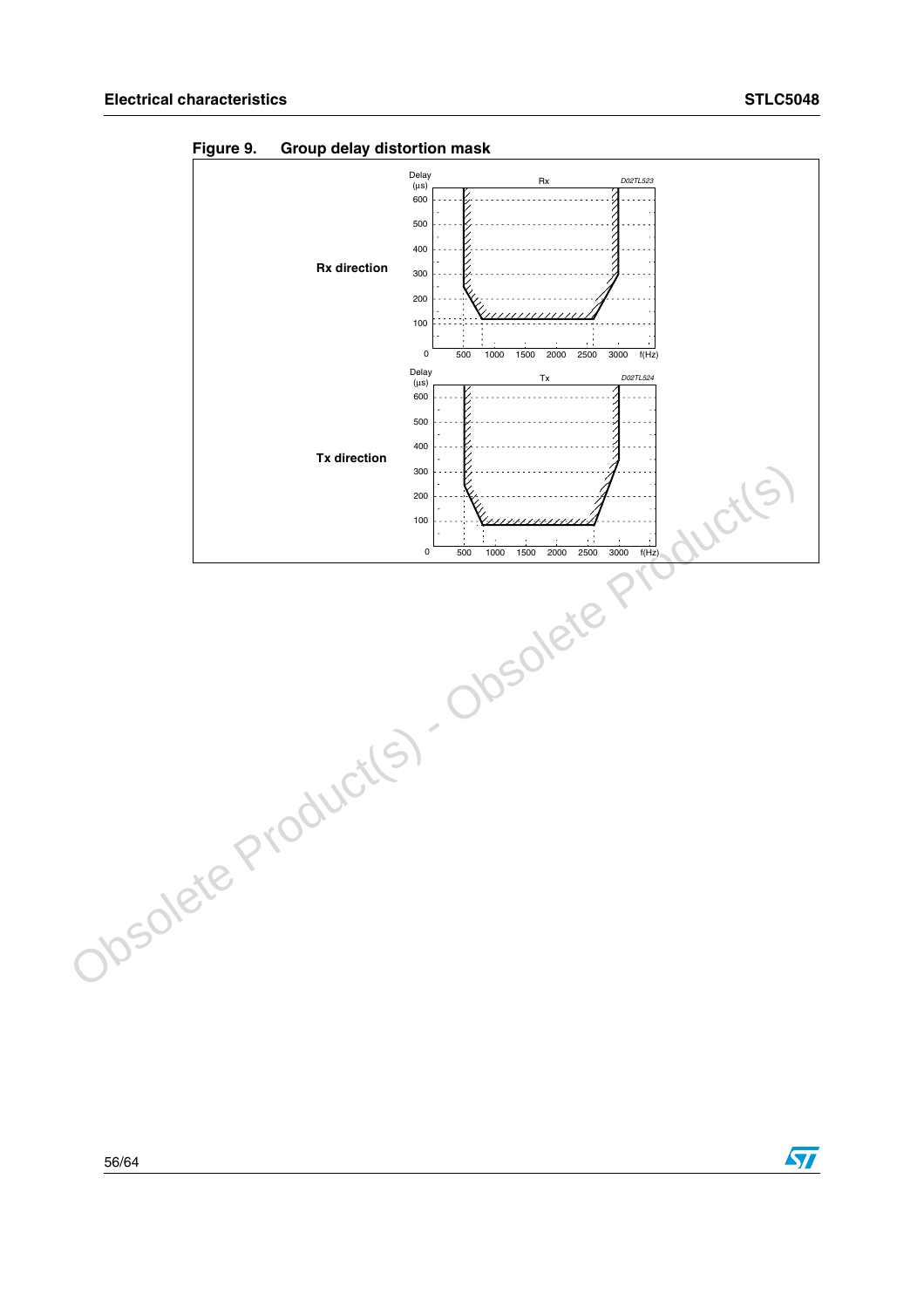## <span id="page-56-0"></span>**10 Package mechanical data**

In order to meet environmental requirements, ST offers these devices in ECOPACK® packages. These packages have a lead-free second level interconnect. The category of second level interconnect is marked on the package and on the inner box label, in compliance with JEDEC standard JESD97.

The maximum ratings related to soldering conditions are also marked on the inner box label.

ECOPACK is an ST trademark. ECOPACK specifications are available at www.st.com.



<span id="page-56-1"></span>**Figure 10. TQFP64 mechanical data and package dimensions**

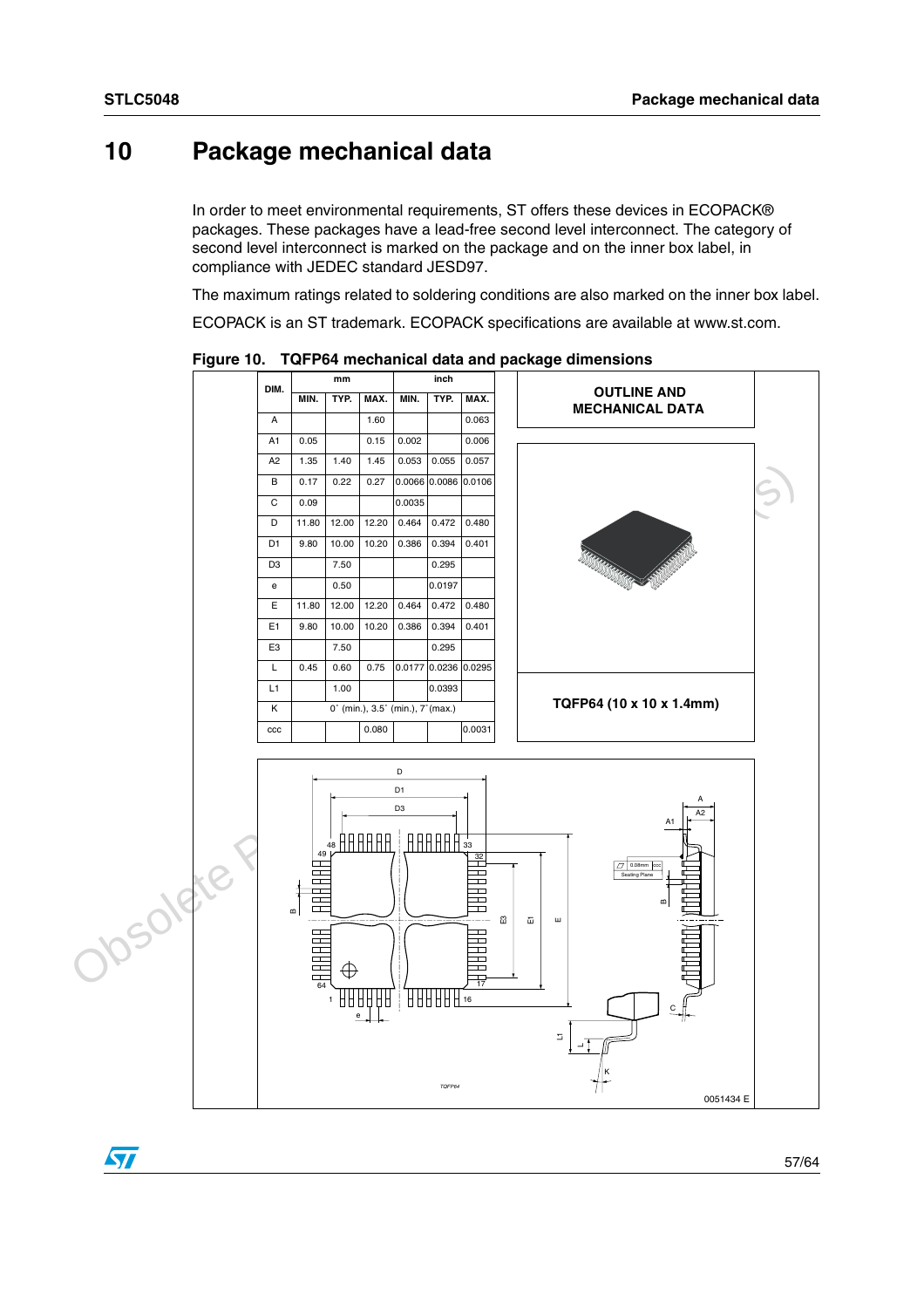# <span id="page-57-0"></span>**Appendix A Absolute gains in kit with L3235N/STLC3080**



<span id="page-57-1"></span>**Figure 11. STLC5048 in kit with STLC3080 AC application diagram**

<span id="page-57-2"></span>



In *Figure 11* is shown the application diagram of the STLC5048 in kit with the STLC3080 SLIC. The figure is related to the AC path as the STLC5048 doesn't perform any DC processing.

The only DC feature performed by STLC5048 is the off-hook and limitation threshold programmability.

The same application diagram for the AC processing can be applied to the kit with the L3235N (as shown in *Figure 12*): the only differences are the following:

- The scaling factor of the Iline is 50.
- Rs value is 4.1 Kohm.
- The impedance synthesis is fully performed by STLC5048; the L3235N SLIC (or the STLC3080) used in kit with the STLC5048 just splits the AC/DC component of Iline, scales it and traduces it into a voltage via RS.

As shown in Figure 12, the scaled current is converted into a voltage through the external resistor Rs = 4100 ohm (8200 ohm for the STLC3080): this value is fixed (i.e. independent of the administration): the attenuation between VLINE and VFXI is dependent on the administration.



 $\sqrt{2}$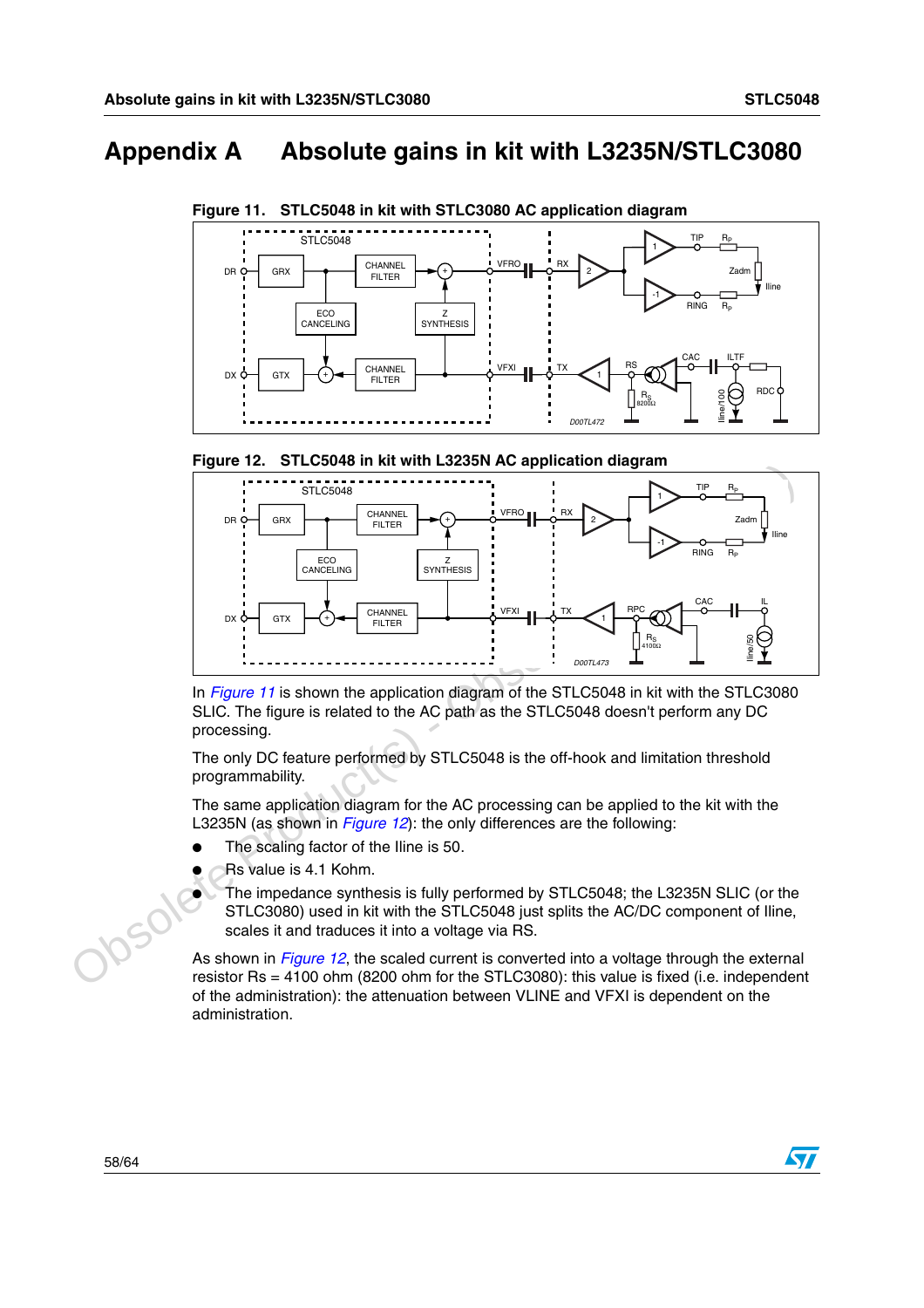Considering the TX gain we can proceed as follows for the gain calculation:

- $TXG = 0$  dB
- $GX = 0$  dB

(As reported in the absolute gain levels with 61 Vrms at VFXI and GX=0 dB, the DX output is 0 dBm0).

For instance let's calculate which TX gain to program if  $+4.2$  dBr @ 600 ohm is to be set: VLINE =  $0$  dBm  $@$  600 ohm

$$
VFXI = \frac{VLINE}{600} \cdot \frac{1}{50} \cdot 4100
$$

In case of STLC3080 the scaling factor is 100 (instead of 50) while the Rs value is 8200 (instead of 4100) so the result is the same:

$$
VFXI = \frac{VLINE}{600} \cdot \frac{1}{100} \cdot 8200
$$

<span id="page-58-0"></span>Referring to the first formula, to have DX equal to 4.2 dB with VLINE=0 dBm, GX must be set to  $GX = 4.2 - 4.78 = -0.58$  dB.

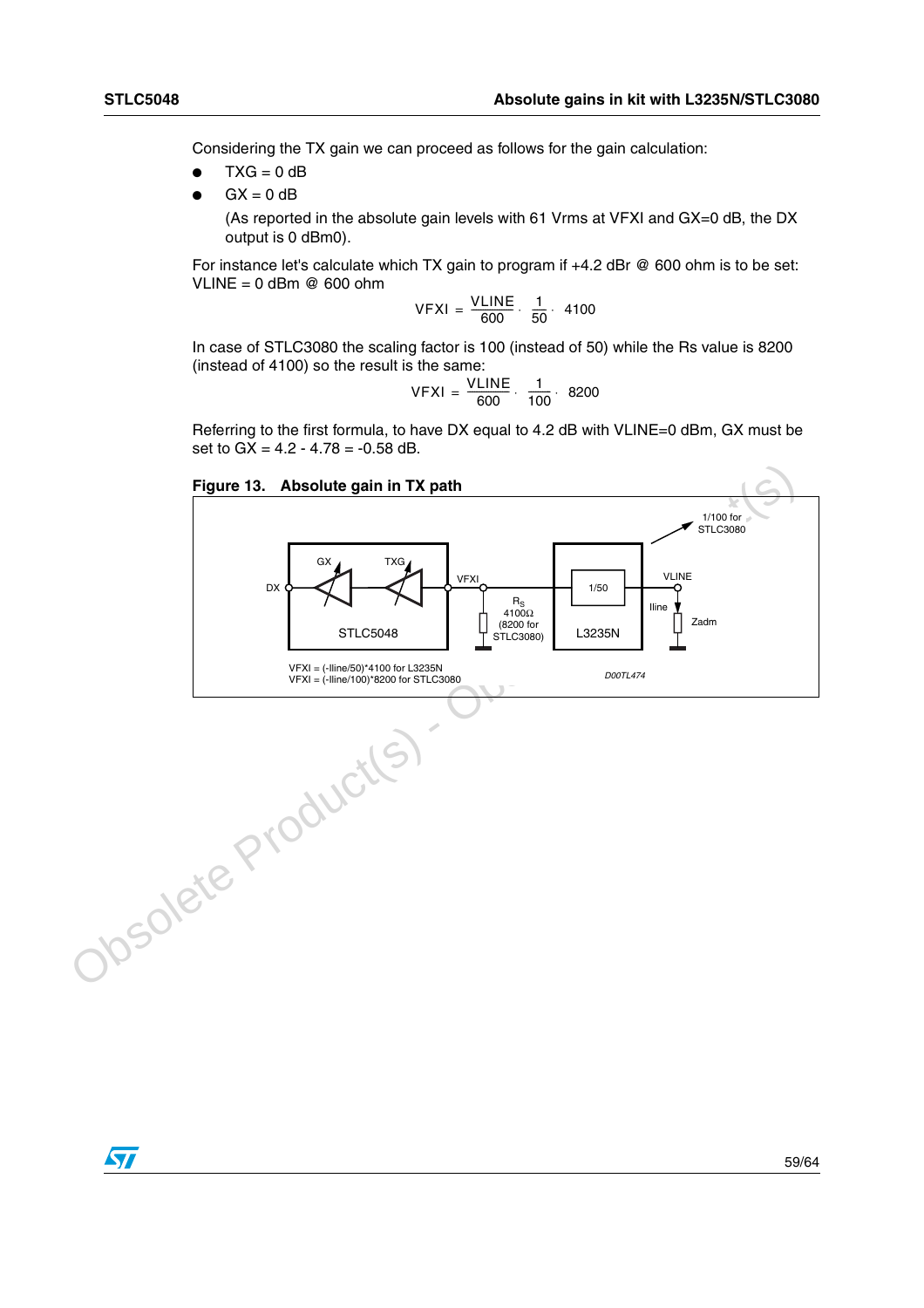# <span id="page-59-0"></span>**Appendix B STLC5048 application diagrams**



<span id="page-59-1"></span>**Figure 14. STLC5048 plus L3235N/L324 kit application diagram**



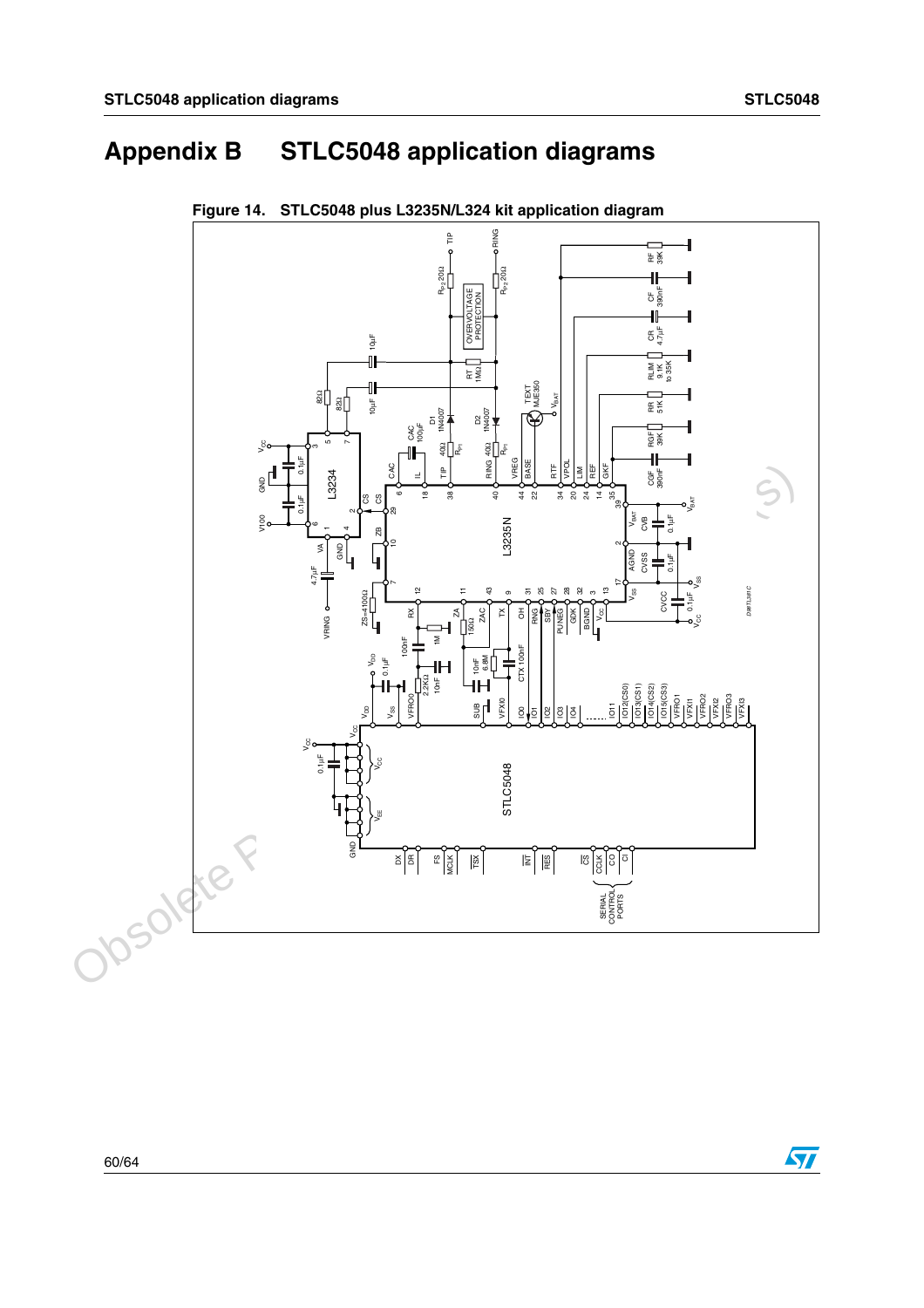

<span id="page-60-0"></span>**Figure 15. STLC5048 plus STLC3080 application diagram**

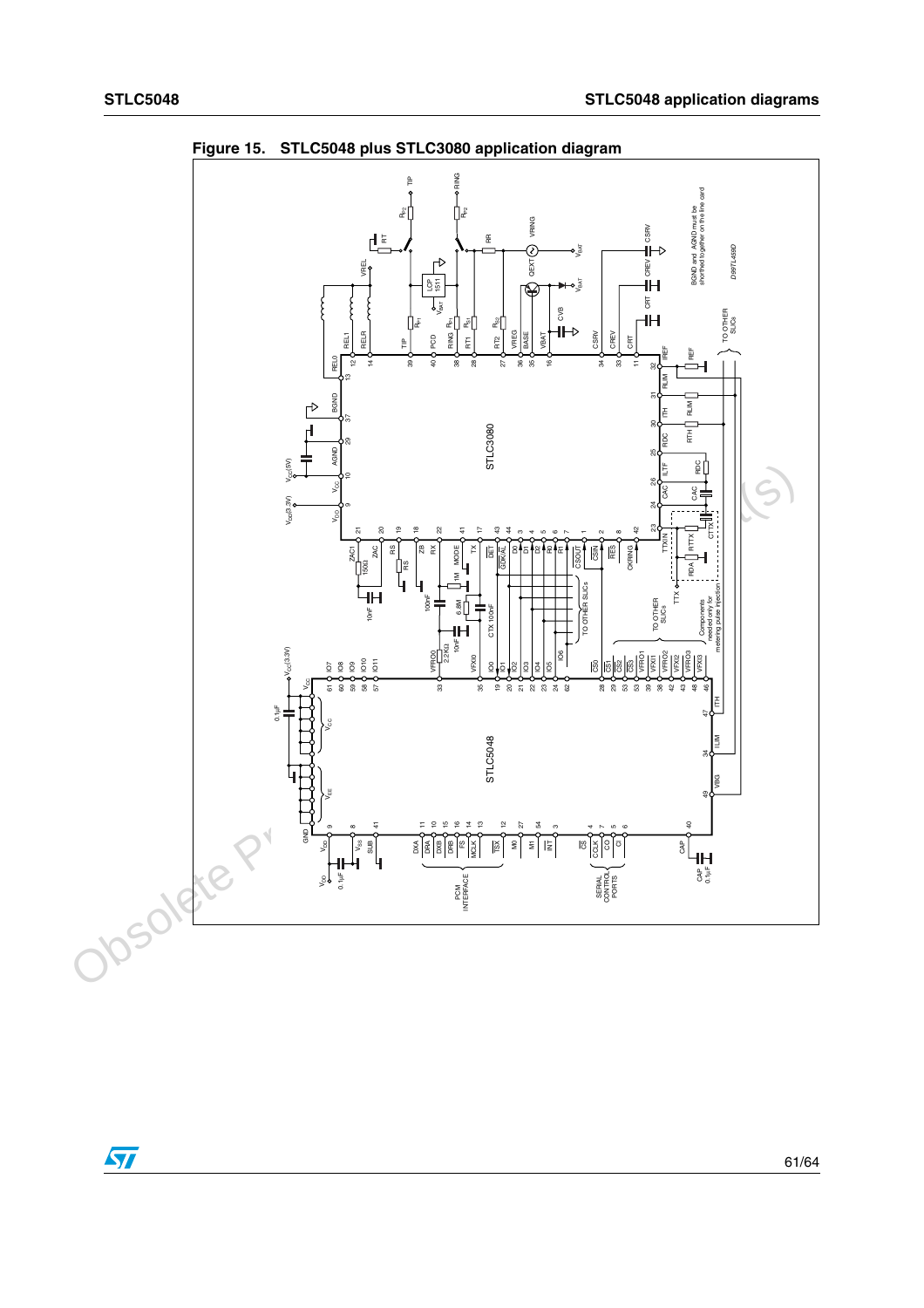## <span id="page-61-0"></span>**Appendix C Power sequences**

## <span id="page-61-1"></span>**C.1 Power-up sequence**

The DSP after an HW (M1=0) or SW reset (CONF[7]=1) or a power-on reset (POR) has to perform the INIT program. To do it at least one channel must be set in active mode.

After that, (2 FS are required), the INIT bit in the CTRLACK register is set to 1 and the RAM can be written and read. It must be noted that to program the device the MCLK and FS signals must be applied to the device.

Following, the correct sequence that must be used in order to program the device.

## <span id="page-61-2"></span>**C.2 Power-on sequence**

| wait 5 FS signals for PLL locking                                                         |  |  |  |  |  |  |
|-------------------------------------------------------------------------------------------|--|--|--|--|--|--|
| Sw reset enabled after reset                                                              |  |  |  |  |  |  |
| Sw reset disabled                                                                         |  |  |  |  |  |  |
| All channel active                                                                        |  |  |  |  |  |  |
|                                                                                           |  |  |  |  |  |  |
| Check INIT bit $=1$                                                                       |  |  |  |  |  |  |
|                                                                                           |  |  |  |  |  |  |
| Before to start the coefficient download, one or more channels must be selected using the |  |  |  |  |  |  |
|                                                                                           |  |  |  |  |  |  |

COMEN register. The download can be done keeping the device in active mode (at least one channel active) or in power down mode (all channels in power down). If the second choice is selected, the PDR bit in the COMEN register must be set to 0 (internal RAM active also in power down mode).

wait 5 FS signals for PLL locking<br>
CONF=BF<br>
Sw reset enabled after reset<br>
write CONF=30 SW reset of stahled<br>
write CONF=30 All channel active<br>
wait 2 FS signals<br>
read CTRLACK=03 Check INIT bit =1<br>
Before to start the coeff

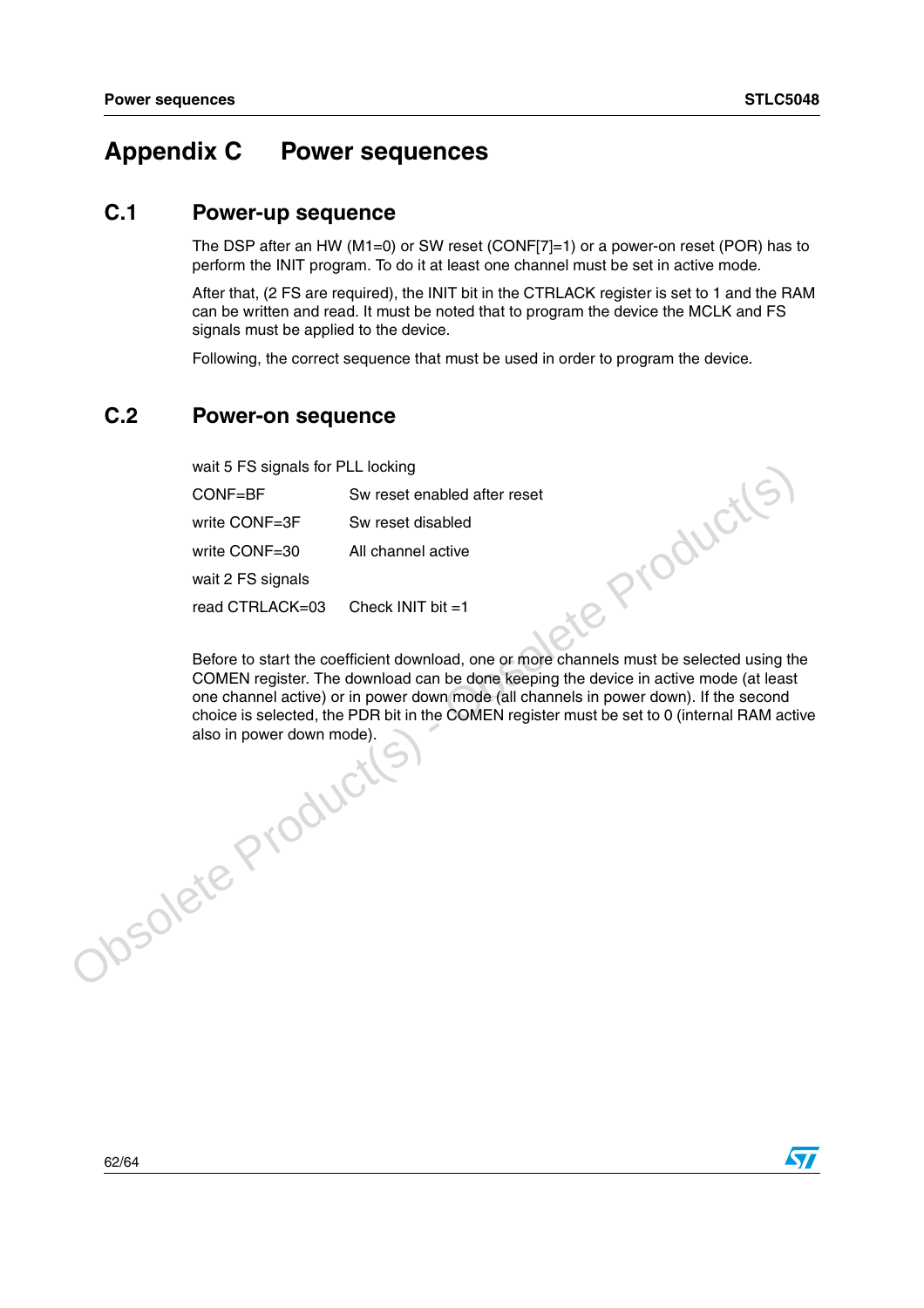# <span id="page-62-0"></span>**Ordering information**

#### <span id="page-62-2"></span>Table 85. **Order codes**

| Order codes         | Package               |
|---------------------|-----------------------|
| $E$ -STLC5048 $(1)$ | TOFP64                |
| E-STLC5048TR        | TQFP64 in Tape & Reel |

1. ECOPACK® (see [10: Package mechanical data](#page-56-0))

# <span id="page-62-1"></span>**Revision history**

|                   |                 | <u>Podamont revision motory</u>                                                                                                                                                                                                   |
|-------------------|-----------------|-----------------------------------------------------------------------------------------------------------------------------------------------------------------------------------------------------------------------------------|
| Date              | <b>Revision</b> | <b>Changes</b>                                                                                                                                                                                                                    |
| 15-Jan-2003       | $\overline{7}$  | First issue on www.st.com.                                                                                                                                                                                                        |
| 02-Apr-2005       | 8               | Changed figures 13 and 14:<br>$-$ Figure 13 added a resistance 6.8 M $\Omega$ between pin VFXI0-<br>STLC5048 and pin TX-L3235N<br>- Figure 14 added a resistance 6.8 $M\Omega$ between pin VFXI0-<br>STLC5048 and pin TX-STLC3080 |
| 28-Nov-2007       | 9               | Added ECOPACK information in Chapter 10: Package mechanical<br>data and updated the Ordering information.                                                                                                                         |
| vsolete Products, |                 |                                                                                                                                                                                                                                   |

<span id="page-62-3"></span>

| <b>Document revision history</b><br>Table 86. |
|-----------------------------------------------|
|-----------------------------------------------|